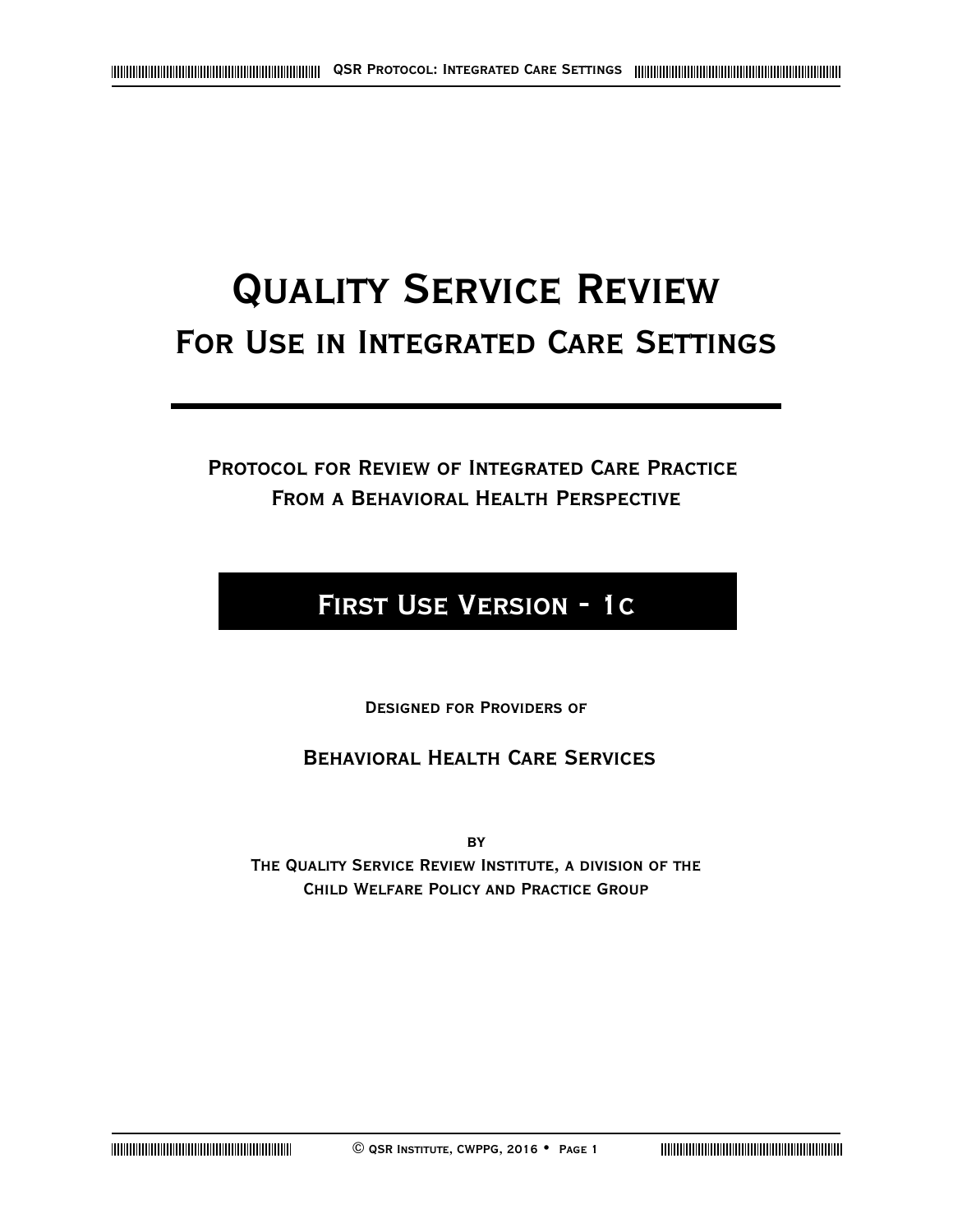# **The Quality Service Review**

This protocol is designed for use in a consumer-focused, wellness and recovery-oriented, case-based, peer review process and used by behavioral health care providers in integrated care settings. It is used for: (1) appraising the current status of persons receiving services (e.g., persons with serious mental illness and/or substance use disorders) and (2) determining the adequacy of performance of key practices for these same persons. The protocol examines near-term results for persons with serious and persistent mental illnesses and/or substance use disorders and the contribution made by local providers of integrated care and the service system in producing those results. Consumer-based review findings will be used to assess current practice and to stimulate and support efforts to improve services and results.

These working papers, collectively referred to as the *Quality Service Review Protocol*, are used to support a professional appraisal of a person's present status and practice performance for a person reviewed at a given point in time. This is a case-based review protocol for examining frontline practice, not a traditional measurement instrument designed with psychometric properties and should not be taken to be so. Localized versions of such protocols are prepared for and licensed to state agencies for their use. These tools and processes, often referred to as the Quality Service Review or QSR are based on a body of work by Ray Foster, PhD, Ivor Groves, PhD, Paul Vincent, MSW, George Taylor, MA, and Kate Gibbons, MSW, LICSW, working in partnership with the Child Welfare Policy and Practice Group.

Proper use of the *Quality Service Review Protocol* and other QSR tools and processes requires reviewer training, certification, and supervision. Supplementary materials provided during training are necessary for reviewer use during case review and reporting activities.

# **The Quality Service Review Institute, a Division of The Child Welfare Policy and Practice Group**

 **428 East Jefferson Street Montgomery, AL 36104 334-264-8300 • FAX 334-264-8310**

**1391 Timberlane Road, Suite 200 Tallahassee, FL 32312 850-422-8900 • FAX 850-422-8487**

**A Nonprofit Organization Committed to Improving Outcomes by Improving Practice**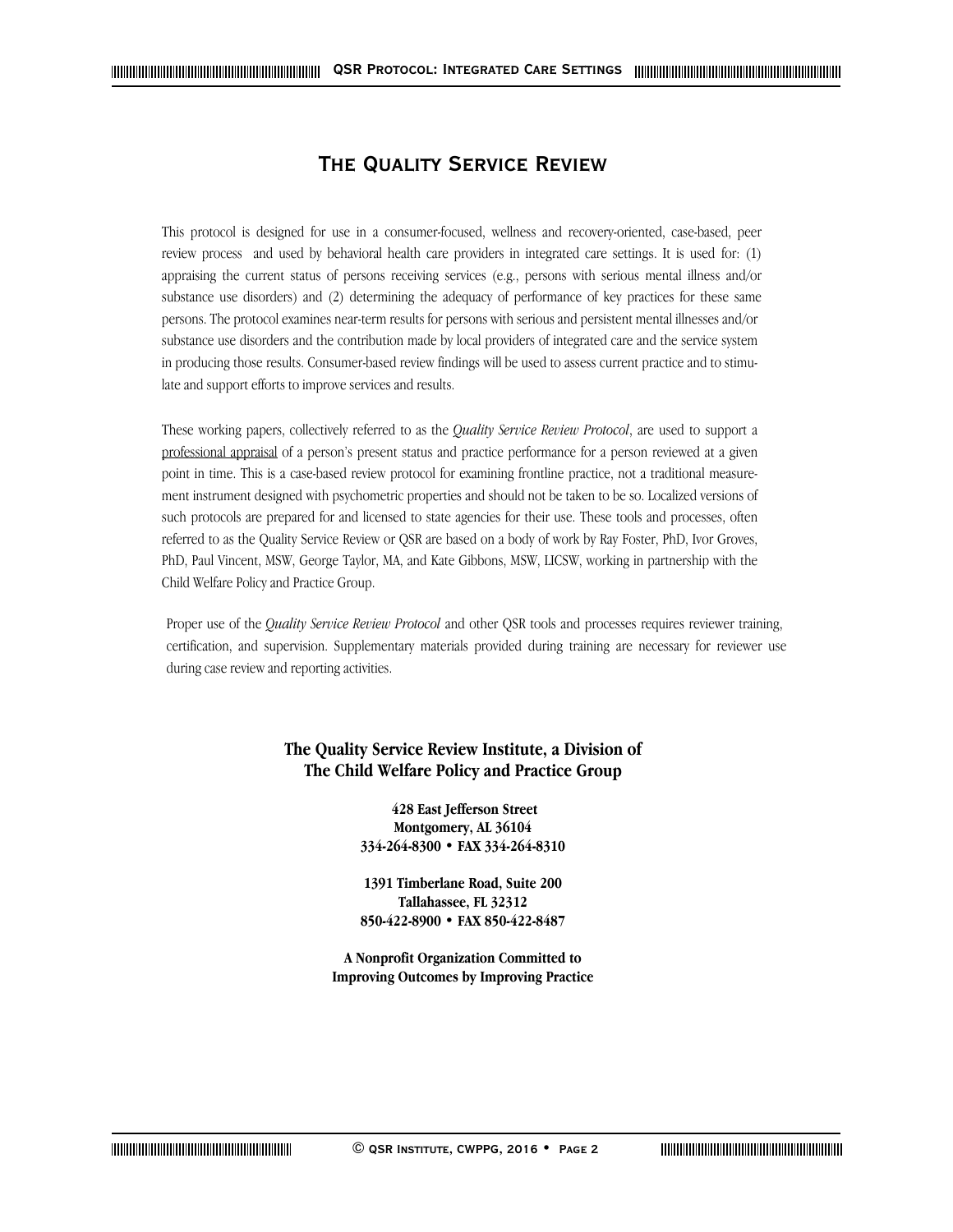# **QSR Protocol: Integrated Care Settings**

# **Table of Contents**

# **Table of Contents**

Listed below is the table of contents for this QSR protocol. In addition to the materials contained in this protocol, reviewers are provided a set of additional working papers that are used for data collection, reference, and job aids used for particular tasks conducted during the review process.

|  |                                                                                                                                                                                                                                                                                                                                                                                                                                                                                                                                                                                                                                                                                                                                                                                                                                                                                                                                                                                            | <b>Page</b> |
|--|--------------------------------------------------------------------------------------------------------------------------------------------------------------------------------------------------------------------------------------------------------------------------------------------------------------------------------------------------------------------------------------------------------------------------------------------------------------------------------------------------------------------------------------------------------------------------------------------------------------------------------------------------------------------------------------------------------------------------------------------------------------------------------------------------------------------------------------------------------------------------------------------------------------------------------------------------------------------------------------------|-------------|
|  |                                                                                                                                                                                                                                                                                                                                                                                                                                                                                                                                                                                                                                                                                                                                                                                                                                                                                                                                                                                            | 3           |
|  |                                                                                                                                                                                                                                                                                                                                                                                                                                                                                                                                                                                                                                                                                                                                                                                                                                                                                                                                                                                            | 4           |
|  |                                                                                                                                                                                                                                                                                                                                                                                                                                                                                                                                                                                                                                                                                                                                                                                                                                                                                                                                                                                            | 5           |
|  |                                                                                                                                                                                                                                                                                                                                                                                                                                                                                                                                                                                                                                                                                                                                                                                                                                                                                                                                                                                            | 13          |
|  | <b>Protocol Sections and Areas</b><br><b>Table of Contents</b><br>Acknowledgements<br>Section 1: Introduction<br><b>Section 2: Status Indicators</b><br>Safety/Well-Being/Functioning<br>Safety from Harm by Others<br>1.<br>$2^{1}$<br>Behavioral Risk to Self/Others<br>3.<br>Physical Health Status<br>4.<br>Emotional/Mental Health Status<br>5.<br>Substance Use Status<br>6.<br>Spiritual Well-Being<br><b>Functional Status</b><br>7.<br>Self-Direction & Support<br>Voice & Choice/Self-Directed Care<br>8.<br>9.<br>Financial Security & Personal Mgt<br>10.<br>Living Arrangement<br>Social Supports<br>11.<br>Intellectual/Education/Career<br>12a.<br>Early Learning (Under age 5 years)<br>$12b$ .<br>Academic Status (School age years)<br>12c.<br>Preparation for Adulthood (15-18 years)<br>12d.<br>Education & Career Dev. (Adults)<br>13.<br>Work Status (Adults)<br>Role Performance<br>14.<br>Parent/Caregiver Functioning<br>Wellness & Recovery Action Status<br>15. |             |
|  |                                                                                                                                                                                                                                                                                                                                                                                                                                                                                                                                                                                                                                                                                                                                                                                                                                                                                                                                                                                            | 14          |
|  |                                                                                                                                                                                                                                                                                                                                                                                                                                                                                                                                                                                                                                                                                                                                                                                                                                                                                                                                                                                            | 16          |
|  |                                                                                                                                                                                                                                                                                                                                                                                                                                                                                                                                                                                                                                                                                                                                                                                                                                                                                                                                                                                            | 18          |
|  |                                                                                                                                                                                                                                                                                                                                                                                                                                                                                                                                                                                                                                                                                                                                                                                                                                                                                                                                                                                            | 20          |
|  |                                                                                                                                                                                                                                                                                                                                                                                                                                                                                                                                                                                                                                                                                                                                                                                                                                                                                                                                                                                            | 24          |
|  |                                                                                                                                                                                                                                                                                                                                                                                                                                                                                                                                                                                                                                                                                                                                                                                                                                                                                                                                                                                            | 26          |
|  |                                                                                                                                                                                                                                                                                                                                                                                                                                                                                                                                                                                                                                                                                                                                                                                                                                                                                                                                                                                            | 28          |
|  |                                                                                                                                                                                                                                                                                                                                                                                                                                                                                                                                                                                                                                                                                                                                                                                                                                                                                                                                                                                            |             |
|  |                                                                                                                                                                                                                                                                                                                                                                                                                                                                                                                                                                                                                                                                                                                                                                                                                                                                                                                                                                                            | 30          |
|  |                                                                                                                                                                                                                                                                                                                                                                                                                                                                                                                                                                                                                                                                                                                                                                                                                                                                                                                                                                                            | 32          |
|  |                                                                                                                                                                                                                                                                                                                                                                                                                                                                                                                                                                                                                                                                                                                                                                                                                                                                                                                                                                                            | 34          |
|  |                                                                                                                                                                                                                                                                                                                                                                                                                                                                                                                                                                                                                                                                                                                                                                                                                                                                                                                                                                                            | 36          |
|  |                                                                                                                                                                                                                                                                                                                                                                                                                                                                                                                                                                                                                                                                                                                                                                                                                                                                                                                                                                                            |             |
|  |                                                                                                                                                                                                                                                                                                                                                                                                                                                                                                                                                                                                                                                                                                                                                                                                                                                                                                                                                                                            | 38          |
|  |                                                                                                                                                                                                                                                                                                                                                                                                                                                                                                                                                                                                                                                                                                                                                                                                                                                                                                                                                                                            | 40          |
|  |                                                                                                                                                                                                                                                                                                                                                                                                                                                                                                                                                                                                                                                                                                                                                                                                                                                                                                                                                                                            | 42          |
|  |                                                                                                                                                                                                                                                                                                                                                                                                                                                                                                                                                                                                                                                                                                                                                                                                                                                                                                                                                                                            | 44          |
|  |                                                                                                                                                                                                                                                                                                                                                                                                                                                                                                                                                                                                                                                                                                                                                                                                                                                                                                                                                                                            | 46          |
|  |                                                                                                                                                                                                                                                                                                                                                                                                                                                                                                                                                                                                                                                                                                                                                                                                                                                                                                                                                                                            |             |
|  |                                                                                                                                                                                                                                                                                                                                                                                                                                                                                                                                                                                                                                                                                                                                                                                                                                                                                                                                                                                            | 48          |
|  |                                                                                                                                                                                                                                                                                                                                                                                                                                                                                                                                                                                                                                                                                                                                                                                                                                                                                                                                                                                            | 50          |
|  |                                                                                                                                                                                                                                                                                                                                                                                                                                                                                                                                                                                                                                                                                                                                                                                                                                                                                                                                                                                            |             |

| <b>Protocol Sections and Areas</b> |                                                | <b>Page</b> |  |
|------------------------------------|------------------------------------------------|-------------|--|
|                                    | <b>Section 3: Practice Indicators</b>          | 53          |  |
| 1.                                 | Recognition, Connection, Rapport               | 54          |  |
| 2.                                 | Engagement & Commitment                        | 56          |  |
| 3.                                 | Care Coordination & Teamwork                   | 58          |  |
| 4.                                 | Screening, Detection, Response                 | 60          |  |
| 5.                                 | Assessment & Case Formulation                  | 62          |  |
| 6.                                 | Wellness & Recovery Goals                      | 64          |  |
| 7.                                 | Person-Centered Planning:                      | 66          |  |
|                                    | a. Physical wellness                           |             |  |
|                                    | b. Mental health recovery                      |             |  |
|                                    | c. Addiction recovery                          |             |  |
|                                    | d. Trauma recovery                             |             |  |
|                                    | e. Safety from harm                            |             |  |
|                                    | f. Income & basic necessities                  |             |  |
|                                    | g. Functional life skills                      |             |  |
|                                    | h. Education or work                           |             |  |
|                                    | i. Community integration                       |             |  |
|                                    | j. Other intervention                          |             |  |
| 8.                                 | Implementing Interventions for:                | 68          |  |
|                                    | a. Physical wellness                           |             |  |
|                                    | b. Mental health recovery                      |             |  |
|                                    | c. Addiction recovery                          |             |  |
|                                    | d. Trauma recovery                             |             |  |
|                                    | e. Safety from harm                            |             |  |
|                                    | f. Income & basic necessities                  |             |  |
|                                    | g. Functional life skills                      |             |  |
|                                    | h. Education or work                           |             |  |
|                                    | i. Community integration                       |             |  |
|                                    | <i>i</i> . Other intervention                  |             |  |
| 9.                                 | Medication Management                          | 70          |  |
| 10.                                | Tracking, Transitions, Adjustments             | 72          |  |
|                                    | <b>Section 4: Overall Pattern Instructions</b> | 75          |  |
| 1.                                 | Overall Person Status                          | 76          |  |
| 2.                                 | Overall Practice Performance                   | 77          |  |
| 3.                                 | Six-Month Forecast                             | 78          |  |
|                                    | <b>Section 5: Reporting Outlines</b>           | 79          |  |
| 1.                                 | Written case summary outline                   | 80          |  |
| 2.                                 | Oral case presentation outline                 | 81          |  |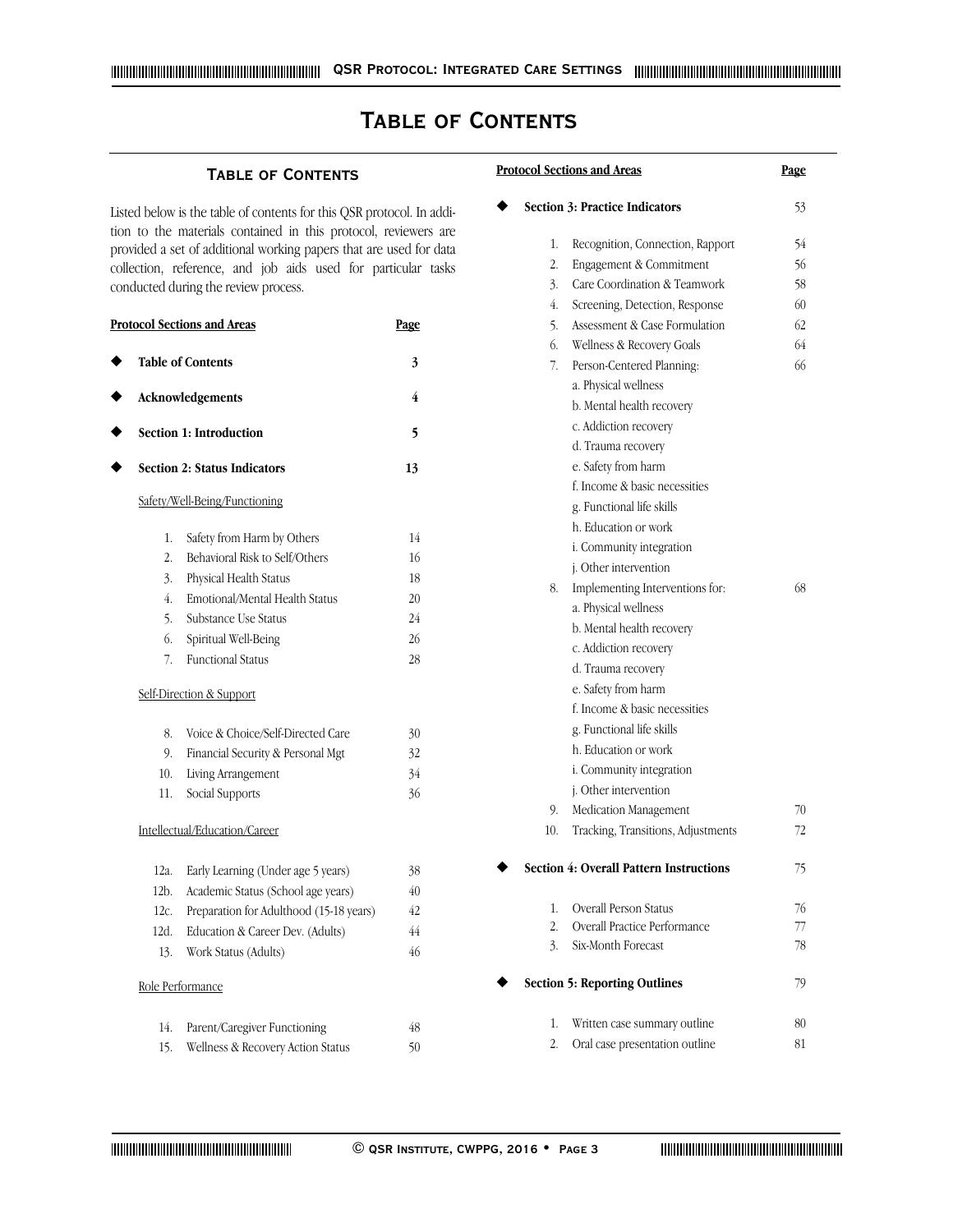# **The Quality Service Review**

The Quality Service Review (QSR) provides a case-based appraisal of frontline practice used for organizational learning and development to improve results in agencies providing integrated primary care and behavioral health care services. A multi-method approach is used that includes indepth case practice reviews applying qualitative measures, focus group interviews, and integration of other sources of information into a discovery-oriented inquiry process. QSR provides ground-level, real-time, rapid assessment, and feedback used by local and state agencies to strengthen frontline case practice, improve training and supervision capacities, and adapt practice to complex, ever-changing conditions.

QSR provides an in-depth case review and practice appraisal process to find out how well persons are benefiting from services received and how well coordinated care services are working for them. Each person served is viewed as a unique test of the local service system or provider agency. Small, spot-checking samples drawn from local service sites are reviewed to determine the person's status, recent progress, and related system practice and performance results. The QSR inquiry process is supported by a qualitative case-based review protocol that measures the performance of core practice functions (in the agency's practice model) in actual cases selected for an in-depth review. QSR places its focus on practice and results, rather than on compliance with funding requirements or agency policies.

This QSR Protocol was specifically designed for use with persons who are receiving individually planned and coordinated primary care for physical issues and behavioral health care services for their diagnosed mental illnesses and, when present, for their substance use disorders.

# **Basic QSR Concepts**

QSR is based on a set of concepts, principles, and strategies related to organizational learning and positive action taken to improve practice in human service agencies. These ideas are explained below.

# **Case Practice Is Performed to Produce Positive Life Changes for Persons Served**

Human service systems exist to help citizens experiencing life-disrupting needs or threats of harm to get better, do better, and stay better in daily life. The collective set of actions used for interventions to alleviate the needs or threats is referred to as *practice*. The purpose of practice is helping a person or family in need or at risk of harm to achieve and maintain, where necessary, adequate and ongoing levels of:

- **Well-being** (e.g., safety, stability, physical and emotional health, living arrangements, and substance free living),
- **Basic supports for daily living** (e.g., housing, food, income, health care, childcare),
- **Adequate daily functioning** (e.g., basic tasks involved in daily

living, as appropriate to a person's life stage and ability), and

• **Fulfillment of key life roles** (e.g., competencies necessary for an adult to be a successful parent, employee, tenant, and citizen).

An integrated primary care and behavioral health care agency's organizational performance is defined as practice that produces positive results related to wellness and recovery for a person who is challenged with a mental illness, health problems, and/or a substance use disorder. Results of practice are defined as positive life changes for a person receiving the agency's services. In practice, a positive association should exist between the actions of practice taken and changes observed in a service participant's states of well-being, daily functioning, adequacy of fundamental supports, and/or success in fulfilling life roles. Use of effective practice interventions should lead to necessary life improvements for the service participant. QSR observes the relationships between the actions of practice taken in a case and a service participant's present status and recent progress to understand whether expected life changes are occurring. This protocol provides 15 measurement indicators related to outcomes in the four areas noted above. QSR provides a way of knowing how well practice is working in sampled cases within and across service sites being reviewed.

#### **A Focus on Wellness and Recovery/Resiliency**

This QSR Protocol focuses on wellness and recovery outcomes and practices. As used here, wellness is a multidimensional state of being describing the existence of positive health in an individual as exemplified by quality of life and sense of well-being. Behavioral health care services provided to persons should promote recovery from mental and substance use disorders. SAMHSA (the Substance Abuse and Mental Health Services Administration) defines recovery as follows:

*RECOVERY is a process of change through which individuals improve their health and wellness, live a self-directed life, and strive to reach their full potential.*

According to SAMHSA, four dimensions that support a life in recovery are:

- **Health** overcoming or managing one's disease(s) or symptoms by avoiding alcohol, illegal drugs, and non-prescribed medications if one has an addiction problem -- and for everyone in recovery, making informed healthy choices that support physical and emotional wellbeing.
- **Home** a stable and safe place to live.
- **Purpose** meaningful daily activities, such as a job, school, volunteerism, family caretaking, creative endeavors and the independence, income, and resources to participate in society.
- **Community** relationships and social networks that provide support, friendship, love, and hope.

These broad dimensions provide a useful framework for measuring outcomes achieved by persons in a life of recovery.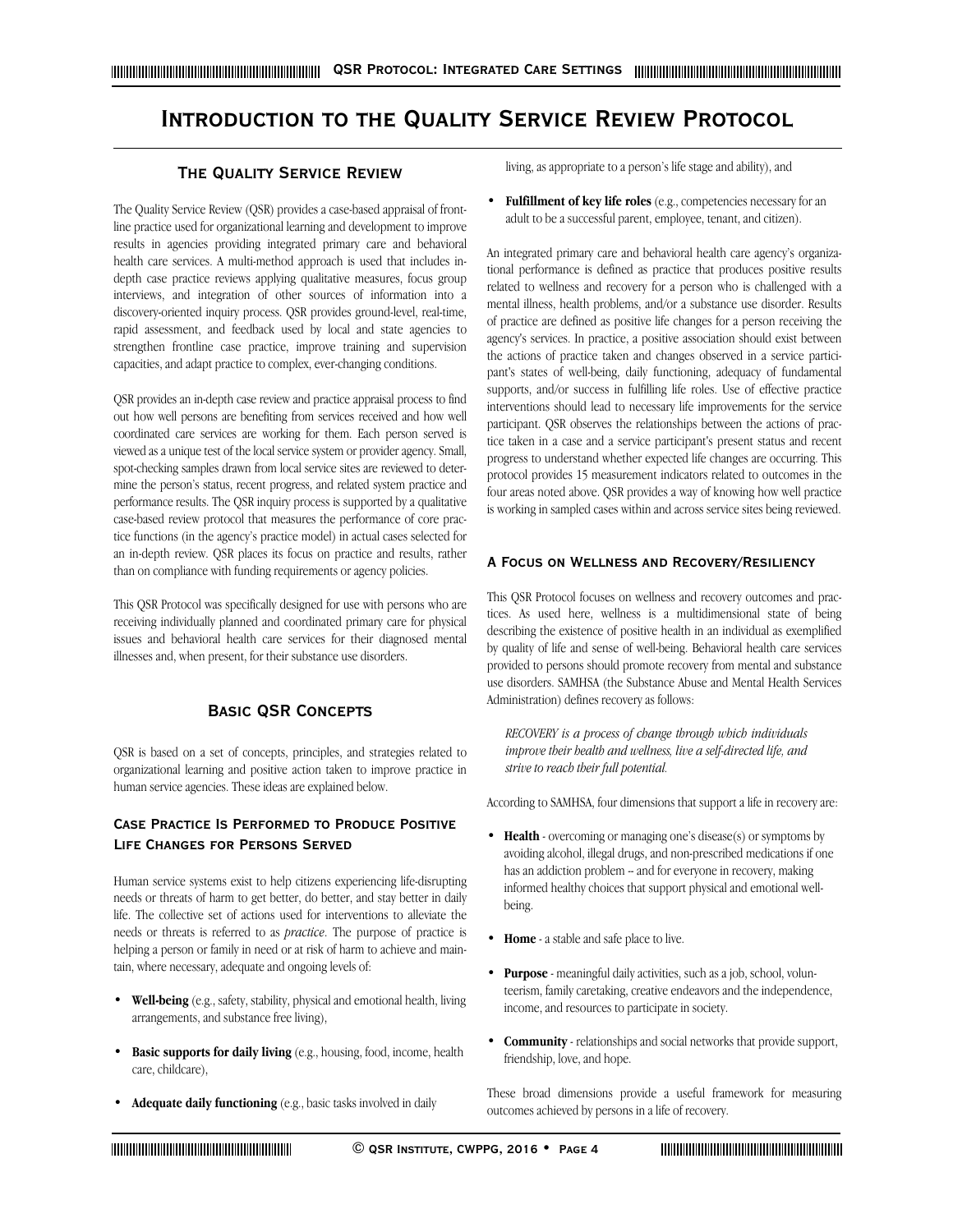#### **Guiding Principles of Practice**

The approach to integrated care practice addressed in this protocol is based on certain guiding principles of practice. High quality practice is: person-centered, strengths-based, solution-focused, wellness- and recovery-oriented, trauma-informed, outcome-focused and results-driven, as well as integrated and coordinated across disciplines, providers, and funding sources. These principles of practice are described as follows:

**Person-Centered**. Person-Centered Care is an approach designed to assist someone in planning and achieving life goals and supports. It was originally used as a life planning model to enable individuals with disabilities and requiring support to increase their personal self-determination and improve their own independence. It is accepted as evidence based practice. Personcentered care is currently becoming the standard in many areas of practice and is the guiding philosophy behind the integration of medical and behavioral health care. It is evident that individuals and families are more invested in any process where they feel they are an integral part. Self-Directed Care is built upon person-centered care principles and practices.

**Strengths-Based**. Strengths-based practice is person-centered, with a focus on future outcomes and strengths that the people bring to a problem or crisis. This approach enhances the capacities of individuals and families to deal with their own challenges. Key features of this approach include:

- Strengths-based practice assesses the inherent strengths of a person or family and then builds on those strengths when addressing life changes, recovery and empowerment.
- It avoids the use of stigmatizing language or terms that families use on themselves and eventually identify with, accept, and feel helpless to change.
- It fosters hope by focusing on what has been historically successful for the person and builds on these past successes to support positive future changes.
- It inventories the positive building blocks that already exist in his/her environment that can serve as the foundation for growth and change.

**Solution-Focused**. This approach is future-focused, goal-directed, and focuses on solutions, rather than on the problems that brought the person to seek help. It targets the desired outcomes of intervention as a solution rather than focusing on the symptoms or issues identified at intake. This technique gives attention to the present and the future desires of the person, rather than focusing on the past experiences. The practitioner encourages the person to imagine their future as they want it to be and then the practitioner and person collaborate on a series of steps to achieve that goal. Solution-focused practice aims to bring about the person's or family's desired change in the least amount of time.

**Wellness/Recovery-Oriented**. Wellness is an active process in which a person becomes aware of and makes choices toward a more healthy and successful existence. Wellness is a conscious, self-directed, and evolving process of achieving full potential which is multidimensional and holistic, encompassing lifestyle, physical, mental and spiritual well-being, and the environment. Recovery is a process through which persons improve their health and wellness, live a self-directed life, and strive to reach their full

potential. Intervention and goals are developed in accordance with the guiding principles of recovery, which are: hope, person-driven, holistic, peer supported, relational, responsive to culture and to trauma, focused on strengths and responsibility, and respectful.

**Trauma-Informed.** To provide trauma-informed care to youth or adults receiving services, practitioners should understand the impact of trauma on child development and on adult behavior and learn how to effectively minimize its effects without causing additional trauma. A growing body of evidence indicates maltreatment can alter brain functioning and consequently affect mental, physical, emotional, and behavioral development (often called socio- emotional development). Early intervention by human service practitioners provides the opportunity to identify a youth's developmental concerns and help families receive the support they need to reduce any long-term effects. Practices for providing trauma- informed care should be used for adults who have experienced complex trauma and who have lingering adverse affects of trauma today.

**Outcome-Focused and Results-Driven**. Desired outcomes guide the intervention process and can best be stated as life-change outcomes (related to well-being, essential supports, daily functioning, and/or role fulfillment). Goals are used by the person and his/her team to select strategies, supports, and services for working toward goal attainment. Delivery of intervention strategies and supports is carefully tracked to determine: 1) whether the strategies and supports are being provided in an adequate manner; 2) whether the strategies are working or not working based on progress being made; and, 3) whether the outcome has been met. Case practice decisions are informed by the progress (or lack of progress) being made toward the attainment of planned goals, and when a strategy or provider of the strategy is not working effectively, the practitioner quickly recognizes the failure and promptly replaces the provider or strategy.

**Integrated Care.** Finding effective ways to integrate primary care and behavioral health care at the level of the person (patient) is the central focus of practice in this case-based review protocol. Four general models are described in the literature. A popular model, especially in the Federally Qualified Health Clinics (FQHCs) is the Primary Care Behavioral Health Consultation model (PCBH). This model is a psychological approach to population-based clinical health care that is simultaneously co-located, collaborative, and integrated within the primary care clinic. The goal of PCBH is to improve and promote overall health within the general population. This approach is important because approximately half of all patients in primary care present with psychiatric comorbidities, and 60% of psychiatric illness is treated in primary care. Primary Care practice has traditionally adopted a generalist approach whereby physicians are trained in the medical model and solutions to problems typically involve medications, procedures, and advice. Appointment times are short, with the goal of seeing a large number of patients in a day. Many patients present with mental health care needs whose symptomology may overlap with medical disorders and which may exacerbate, complicate, or masquerade as physical symptoms. In addition, many medical problems present with associated psychological sequelae (e.g. stress, emotional reactions, dysfunctional lifestyle behaviors), that are amenable to change, through behavioral intervention, that can improve outcomes for these health problems.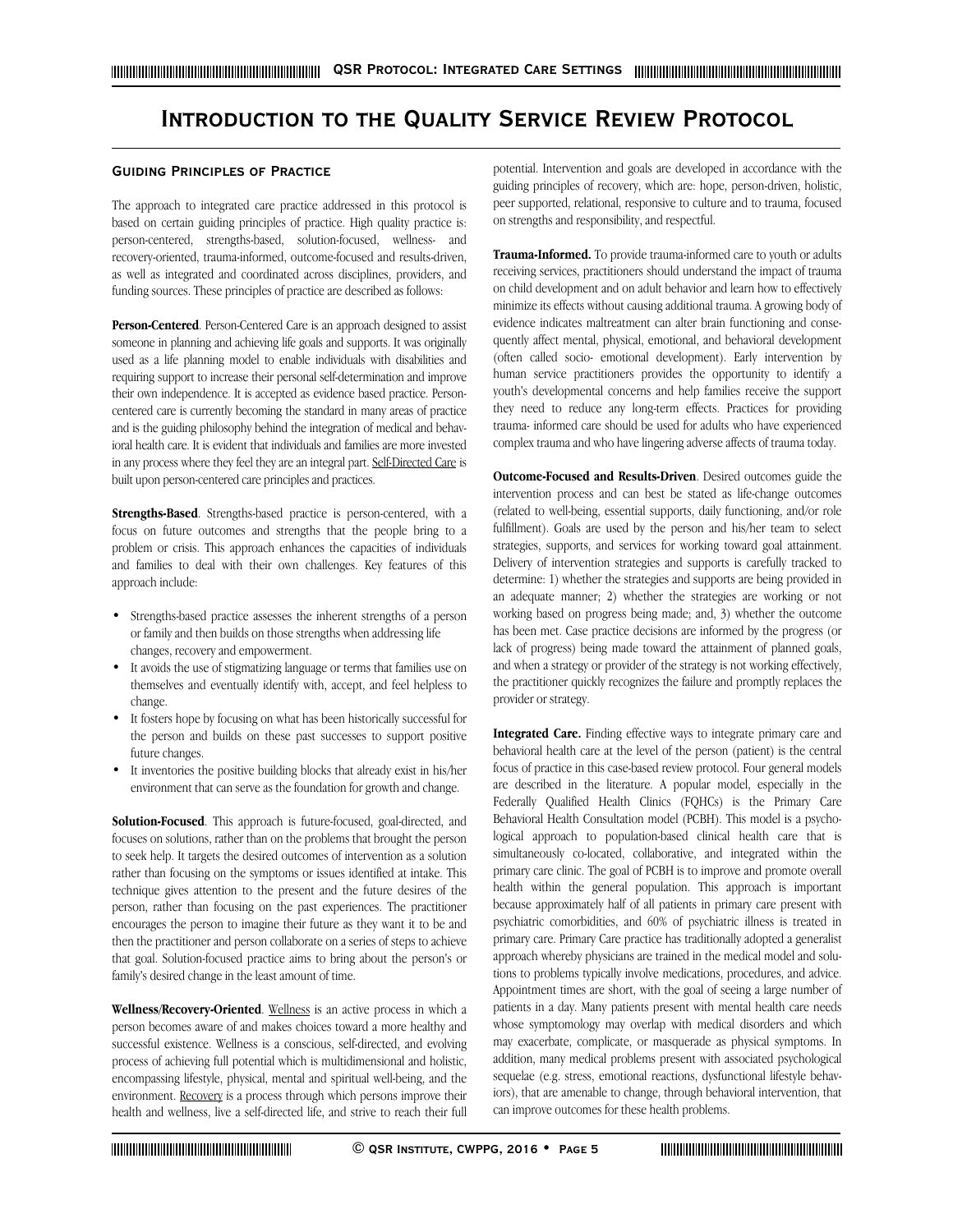# **A Case Practice Model Defines the Core Functions Used by Practitioners to Get Results**

A behavioral health care agency's integrated practice model should define and support the basic functions or interaction patterns used by frontline practitioners to join with a person receiving services to bring about a positive life change process that helps the person in achieving well-being and recovery outcomes. The diagram shown on below defines a set of basic practice functions expected to be used by agencies providing integrated primary and behavioral health care services. This QSR Protocol is designed to measure an agency's practice performance of basic practice functions for individuals receiving wellness and recovery-oriented services at a point in time. As shown in the diagram, this protocol provides a set of qualitative indicators in the following areas:

- 1. **Recognition, Connection, Rapport**. This indicator focuses on the degree to which: • The person's sense of identity, culture, values and preferences, social network, and life experiences are recognized by practitioners involved with the person. • Any barriers to personal connection and acceptance are recognized and resolved. • Necessary conditions for building mutual respect and rapport are established as a basis for successful engagement.
- 2. **Engagement and Commitment**. This indicator examines the degree to which: • Service providers are building and maintaining a trust-based working relationships with the person and the person's informal supporters to involve them in ongoing assessment, service planning, and

wellness and recovery efforts. • Service providers are using effective outreach and ongoing engagement strategies to increase and sustain the person's participation in the service process and commitment to life changes that support wellness and recovery, consistent with the person's needs and preferences.

- 3. **Person-Centered Care Coordination and Teamwork**. This indicator focuses on the degree to which: Using a person-centered decision making process, the person's service providers and supporters are building and sustaining: • Common purpose by planning wellness/ recovery goals and strategies with and for the person. • Unity of effort in service delivery by coordinating actions of the service providers and integrating services across providers, settings, time, and funding sources.
- 4. **Screening, Detection, Prevention/Mitigation, Monitoring**. This indicator focuses on the degree to which: • Screening detects imminent threats to the person's health, safety, supports, or behavioral well-being upon entry and ongoing thereafter. • Responsive actions are provided in a timely and appropriate manner to prevent or mitigate any foreseeable harm to the person or others around the person arising from the detected threats of harm, risks of near-term life disruptions, or risks of poor well-being outcomes. • Follow-along monitoring tracks the person's situation to detect and respond to any future threats to well-being.
- 5. **Assessment and Case Formulation**. This indicator focuses on the degree to which: • Ongoing formal and informal fact finding methods

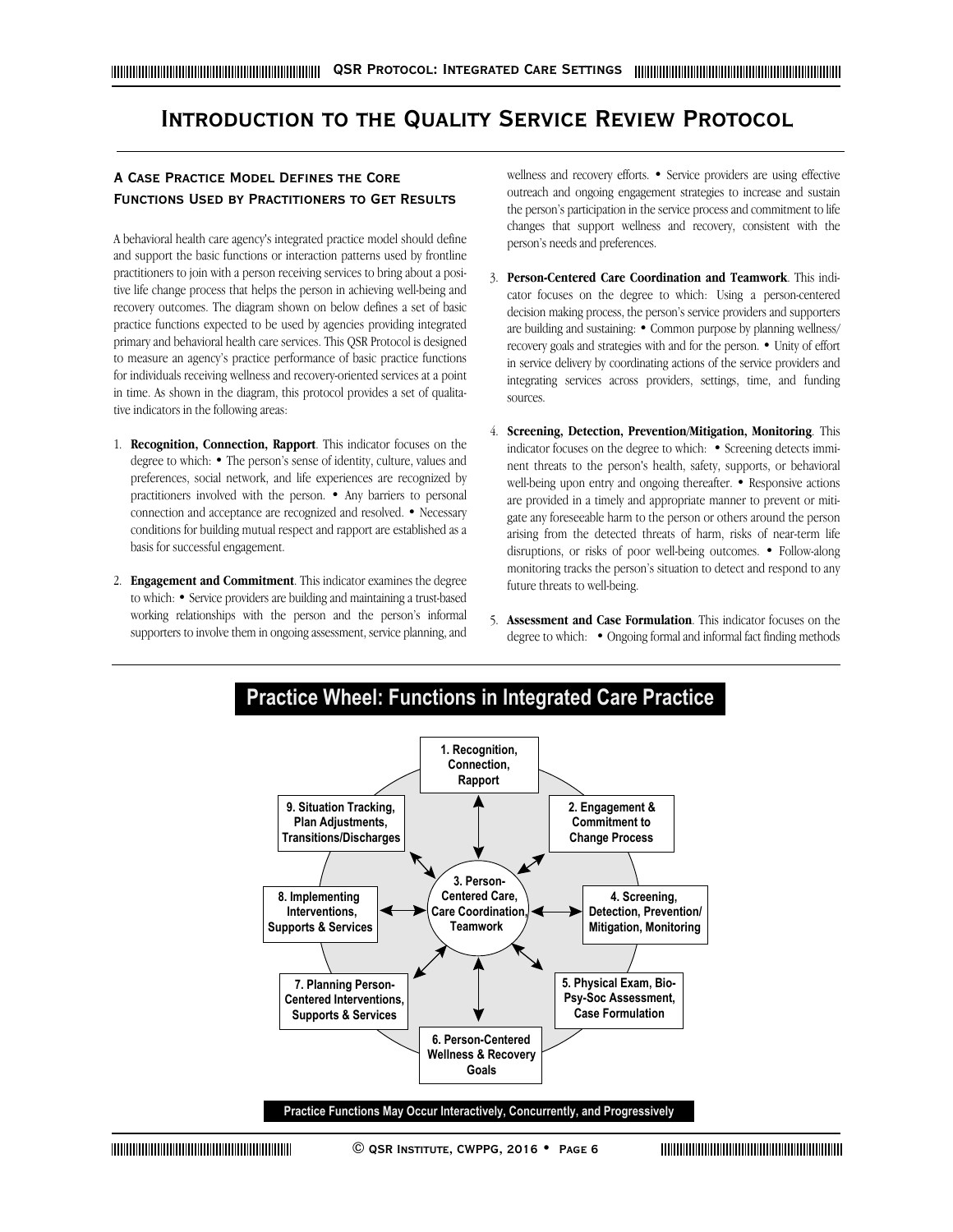are used to develop and update a broad-based understanding of the person's bio-psycho-social situation, clinical history, strengths and assets, unmet needs, life challenges, stressors, and aspirations for wellness and recovery. • An evolving clinical case formulation (describing the person's physical status and clinically significant distress and impairment in functioning) is used to guide development of treatment plans informed by the person's life stage, culture, social context, and preferences.

- 6. **Wellness and Recovery Goals.** This indicator focuses on the degree to which planned life-change goals for the person: • Are based on understandings developed from current assessments and a clinical case formulation. • Define agreed upon life changes necessary for achieving and maintaining wellness, meeting essential needs, improving daily functioning, gaining greater independence, and supporting ongoing recovery. • Are stated as the person's vision for wellness and recovery in the person's treatment plan. • Are measurable for tracking progress and determining attainment of outcomes.
- 7. **Planning Interventions.** This indicator focuses on the degree to which: • Meaningful, measurable, and achieveable wellness and recovery goals for the person are supported with well-reasoned, agreed-upon intervention strategies, supports, and services planned for their attainment. Intervention areas that may be examined include: physical wellness, mental health recovery, addiction recovery, trauma recovery, safety from harm, income and basic necessities, functional life skill development, education or work, and community integration.
- 8. **Delivering Interventions.** This indicator focuses on the degree to which: • Planned strategies, supports, and services are delivered in a manner sufficient to help the person make adequate progress toward meeting planned goals. • The combination of supports and services fits the person's situation so as to maximize benefits and minimize any conflicting strategies or inconveniences.
- 9. **Medication Management**. This indicator focuses on the degree to which: • Use of any psychiatric/addiction control medications for this person are necessary, safe, and effective. • The person has a voice in medication decisions and management. • The person is routinely screened for medication side effects and treated when side effects are detected. • New atypical/current generation drugs have been tried, used, and/or appropriately ruled out. • Use of medication is being coordinated with other treatment modalities and with any treatment for any co-occurring conditions (e.g., seizures, diabetes, asthma/ COPD, GERD, HIV).
- 10. **Situation Tracking, Plan Adjustment, and Transitions.** This indicator focuses on the degree to which: • Situational awareness is sustained by tracking the person's life situation, changing circumstances, service process, progress, and goal attainment. • Plans are kept relevant and effective by identifying and resolving service problems, overcoming barriers, and replacing failed strategies. • Seamless and successful transitions are achieved by ensuring continuity of care across settings and providers as well as supporting the person's successful post-change life adjustments in a new setting or situation.

These indicators provide a comprehensive picture of how well the broad functions of practice are working for a person at a point in time. An agency's practice model should encompass the core values of the agency (e.g., use of recovery-oriented, culturally competent, person-centered, strengths-based, solution-focused practice principles) and define the fundamental expectations concerning working relationships, integration of efforts among the practitioners serving an adult in recovery, care coordination, and essential action patterns or functions associated with effective case practice. The practice model becomes a central organizer for training of frontline staff, supervision, performance measurement, and accountability.

# **Taking Action on New Learning To Improve Performance**

QSR is intended to stimulate positive next-step actions to improve local case practice and results. QSR enables local practitioners to learn from their own case practice and local service system experiences to improve performance. Local service systems benefit from using QSR results to strengthen practice in a thoughtfully organized next-step action planning process. Local leadership plays an essential role in supporting practice learning and development as well as working to improve local conditions of practice that may limit or hinder best practice efforts.

# **QSR Informs Leadership Action for Change**

Effective use of QSR results for practice development, capacity building, and positive system change requires the understanding and commitment of leaders in various positions, levels, and locations within an agency. This includes supervisors, program managers, policy developers, practice consultants and trainers, resource developers, and executive leadership. QSR works to stimulate and support positive change when leaders own the process and actively use ongoing results to drive practice development and capacity-building efforts. Key aspects of such leadership involve:

- Setting and clarifying expectations about practice and results.
- Committing to modeling, mentoring, coaching of practice.
- Building adequate, stable frontline capacities to support practice.
- Providing flexible funding and use of uniquely designed supports.
- Ensuring that every frontline worker has what is needed every day to succeed with the most challenging service participants.
- Using meaningful measures (e.g., QSR) applied with safe, positive, frequent feedback for affirmation, instruction, and next-step planning.
- Focusing intensively, continuously on practice performance and using results to move changes forward using positive strategies.

Success in any change effort depends on active, committed leadership that learns from QSR results and leads to positive change processes of practice development and capacity building within their agency.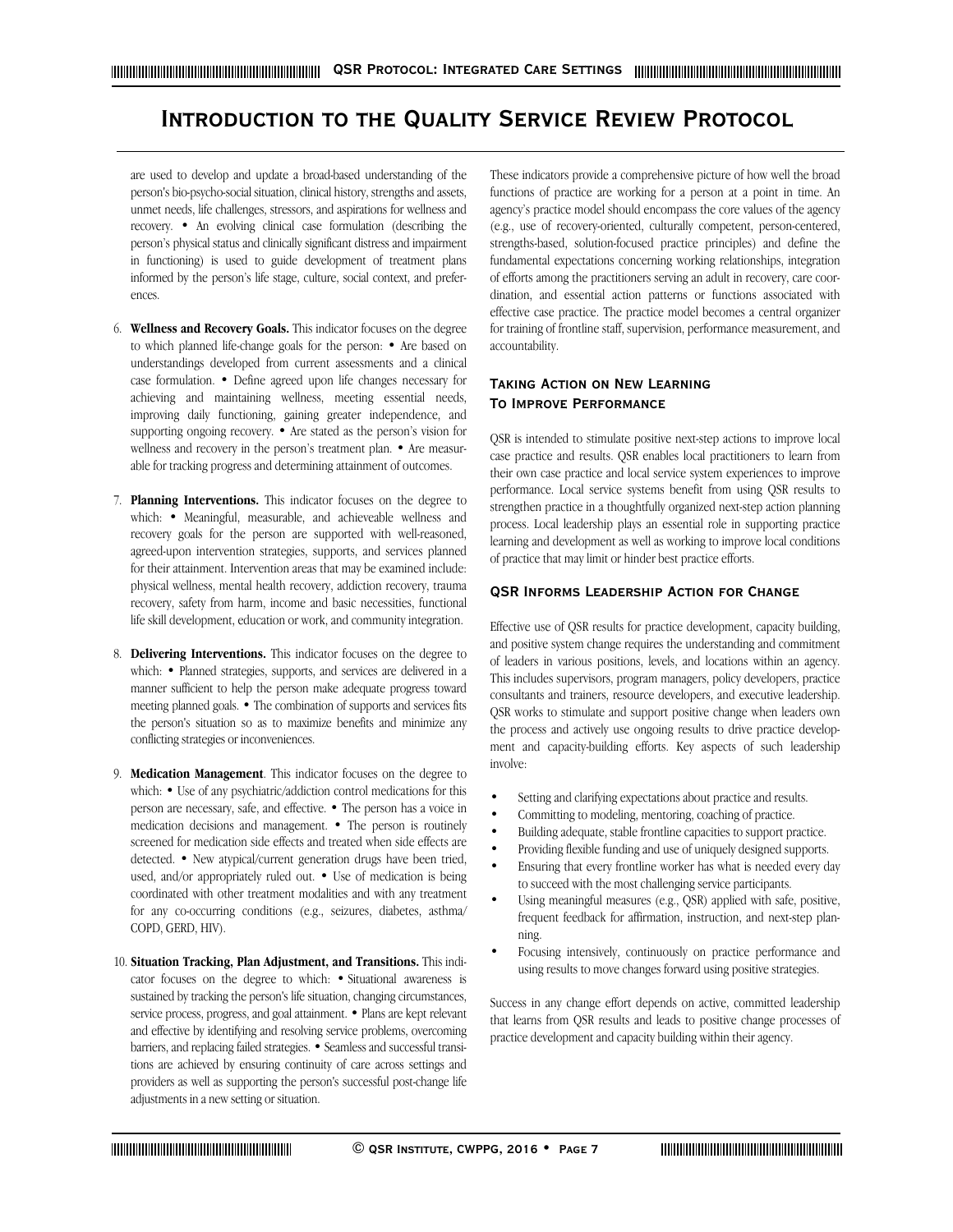# **What's Learned through the QSR**

The QSR involves case reviews, observations, and interviews with the person and people important to the person. Results provide a rich array of learnings for next-step action and improvement. These include:

- ◆ Detailed stories of practice and results in real situations and recurrent patterns observed across persons reviewed.
- ◆ Deep understandings of contextual factors that are affecting daily frontline practice in a site or agency being reviewed.
- Quantitative patterns of service participant status, recent progress, and practice performance results, based on qualitative measures.
- Noteworthy accomplishments and success stories.
- Emerging problems, issues, and challenges in current practice situations explained in local context.
- ◆ Critical learning and input for next-step actions and for improving program design, practice, and working conditions.
- ◆ Repeated measures revealing the degree to which important service system transformation aspirations are being being fulfilled in daily frontline recovery-oriented practice for adult consumers of mental health and addiction services.

Successful practice change is enhanced by use of positive strategies rather than management actions that are perceived as punitive by frontline staff.

# **QSR Indicators**

The QSR Protocol provides reviewers with a specific set of indicators to use when examining the status of the service participant and analyzing the responsiveness and effectiveness of the core practice functions prompted in the core practice model. Indicators are divided into two distinct domains: *status* and *practice performance*.

- **Status indicators** measure the extent to which certain desired conditions are present in the life of the focus person—as seen over a recent time. Status indicators measure constructs related to *wellbeing* (e.g., safety and health) and *functioning* (e.g., the person's work status). Changes in status over time may be considered the near-term outcomes at a given point in the life of a case.
- Practice indicators measure the extent to which *core practice functions* are applied successfully by practitioners and others who serve as members of the person's support team. The core practice functions measured are taken from the team and provide useful case-based tests of performance achievement. The number of core practice functions and level of detail used in their measurement may evolve over time as advances are made in the state-of-the-art practice.

Collectively, these measures of status, progress, and practice performance provide a basis for a qualitative examination of how services are helping adults seeking recovery to get better, do, better, and stay better.

# **Rating Scales Used in the QSR**

The QSR protocol uses a 6-point rating scale as a "yardstick" for measuring the situation observed for each indicator. [See the two rating scale displays presented on the next page.] Each rating level describes conditions at one of six points along a continuum that ranges from high to low as follows: 6 - Optimal, 5 - Good, 4 - Fair, 3 - Marginal, 2 - Poor, and 1 - Adverse or Absent. A service participant's current status is measured over the most recent 30-day period. Progress is measured over the most recent 180-day period or since admission to services if less that 180 days. Practice is measured over the most recent 90-day period. These time parameters help reviewers clearly and consistently define conditions necessary for a particular rating value. Greater clarity in rating values increases inter-rater reliability. The rating levels are explained in general terms for the Status and Practice indicators as follows.

# **Status Indicator Ratings**

Presented below are general definitions of the rating levels and timeframes applied for the adult status indicators. It should be noted that the 30-day time period is usually associated with a status rating level of 4 (fair). A status rating of level 5 (good) is associated with a more substantial and enduring pattern. A status rating level of 6 (optimal) is associated with a high quality pattern of well-established duration. The general interpretations for these ratings are defined as follows:

- **Level 6 Optimal and Enduring Status.** The person's status situation has been generally optimal [best attainable taking age, health, and ability into account] with a consistent and enduring high quality pattern evident, without being less than good (level 5) at any point or in any essential aspects over the past 6 months or since admission, if less. This optimal pattern is consistent with meeting major short-term needs and sustaining the attainment of important longer-term case outcomes. The situation may have had brief moments of minor fluctuation over the past six months, but functioning in this area has remained generally optimal and enduring, never dipping below level 5 at any moment. Confidence is high that long-term outcomes are being met in this area.
- **Level 5** - **Good and Stable Status.** The person's status situation has been substantially and consistently good and beneficial with indications of stability evident, without being less than fair (level 4) at any moment or in any essential aspect over the past three months. This good and stable pattern is consistent with meeting many short-term needs as well as leading toward the attainment of important longer-term case outcomes. The situation may have had brief moments of minor fluctuation, but functioning in this area has remained generally good and stable, never dipping below level 4 at any moment. This level is consistent with eventual satisfaction of needs or attainment of long-term outcomes in the area.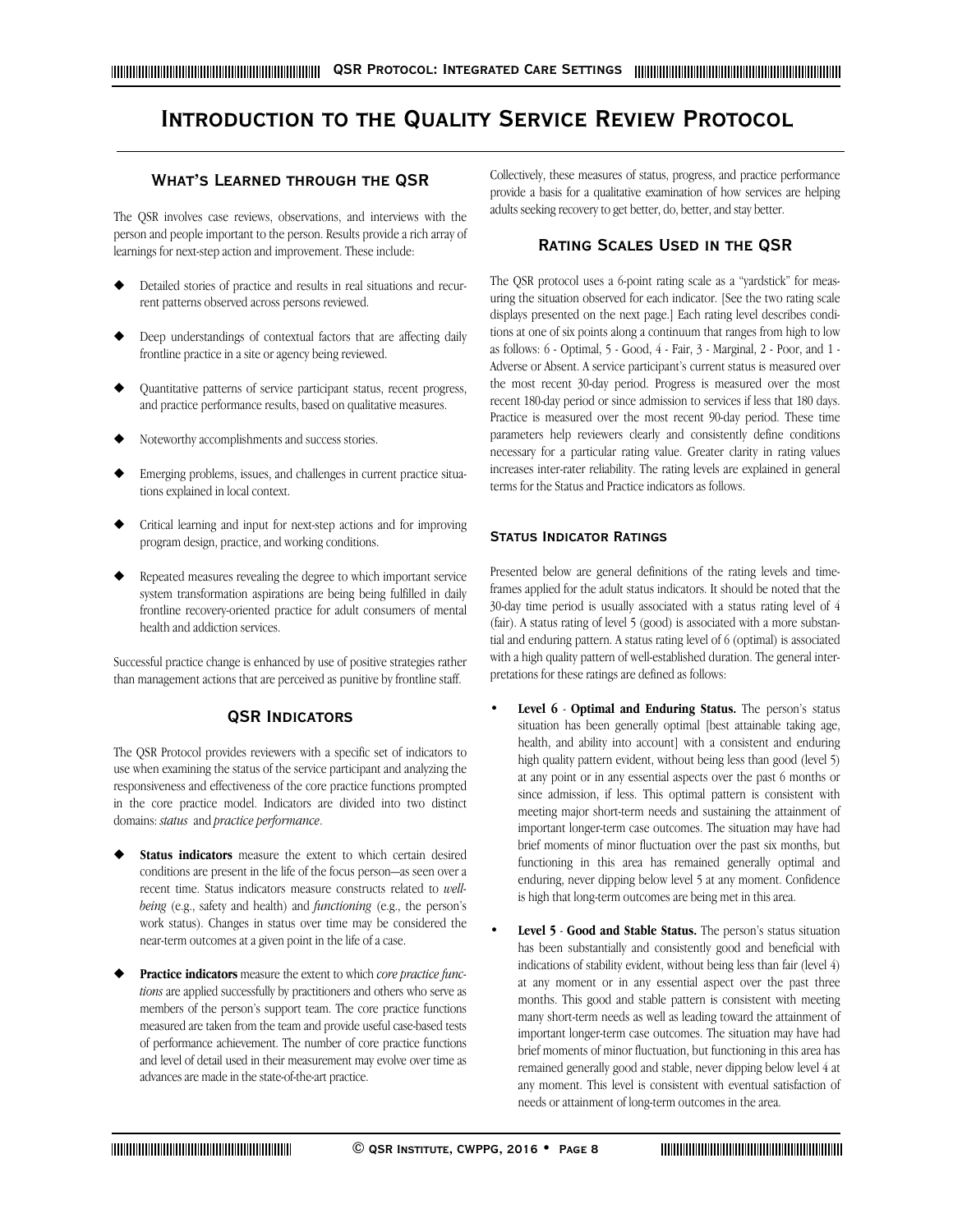# **Interpretative Guide for Status Indicator Ratings**

| Maintenance/<br>Green Zone: 5-6<br>Status is favorable Ffforts<br>should be made to main-<br>tain and build upon a posi-<br>tive situation.                   | 6 = OPTIMAL STATUS. The best or most favorable status presently attainable<br>for this person in this area [taking age and ability into account]. The person is<br>"doing great!" Confidence is high that long-term needs or important life out-<br>comes will be/are being met in this area.<br>5 = GOOD STATUS. Substantially, dependably positive status for the person in<br>this area with a strong ongoing positive pattern. This status level is consistent<br>with attainment of long-term needs or outcomes in area. Status is "looking good"<br>and likely to continue.                                                                                     | Adequate &<br>Acceptable<br><b>Range: 4-6</b>                  |
|---------------------------------------------------------------------------------------------------------------------------------------------------------------|-----------------------------------------------------------------------------------------------------------------------------------------------------------------------------------------------------------------------------------------------------------------------------------------------------------------------------------------------------------------------------------------------------------------------------------------------------------------------------------------------------------------------------------------------------------------------------------------------------------------------------------------------------------------------|----------------------------------------------------------------|
| Refinement/<br><b>Yellow Zone: 3-4</b><br>Status is minimum or margi-<br>nal, may be unstable. Fur-<br>ther efforts are necessary<br>to refine the situation. | 4 = FAIR STATUS. Status is minimally, temporarily adequate for the person to<br>meet short-term needs or objectives in this area. Present status may be short-<br>term due to changing circumstances, requiring change soon. Status is/has been<br>adequate in all aspects/at all times on this indicator for a month. [Past 30 days]<br>3 = MARGINALLY INADEQUATE STATUS. Status is mixed. limited. inconsis-<br>tent, somewhat inadequate to meet the person's short-term needs or objec-<br>tives in this area. Status now is "not quite enough" for the person to be satisfac-<br>tory today or successful in the near-term. Risks do not exceed a minimal level. |                                                                |
| Improvement/<br>Red Zone: 1-2<br>Status is poor and risky.<br>Quick action should be tak-<br>en to improve the situation.                                     | 2 = POOR STATUS. Status is and may continue to be poor and unacceptable.<br>The person may seem to be "stuck" or "lost" with status not improving. Any risks<br>may range from mild to serious levels.<br>1 = ADVERSE STATUS. The person's status in this area is poor and worsening.<br>Any risks of harm, restriction, separation, detention, regression, and/or other<br>poor outcomes may be substantial and increasing.                                                                                                                                                                                                                                          | <b>Active Efforts</b><br><b>Indicated</b><br><b>Range: 1-3</b> |

# **Interpretative Guide for Practice Indicator Ratings**

| Maintenance/<br>Green Zone: 5-6<br>Performance is effective<br>Efforts should be made to<br>maintain and build upon a<br>positive practice situation.                            | 6 = OPTIMAL PERFORMANCE. Excellent, consistent, effective practice for this<br>person in this area for 90 days or longer. This level is indicative of exemplary<br>practice resulting in reaching and sustaining major long-term outcomes.<br>5 = GOOD PERFORMANCE. At this level, the practice function and its implemen-<br>tion is working dependably well for this person, under changing conditions and<br>over time. Effectiveness level is generally consistent with meeting long-term<br>needs and goals for the person.                                  | Adequate &<br>Acceptable<br>Range: 4-6                         |
|----------------------------------------------------------------------------------------------------------------------------------------------------------------------------------|-------------------------------------------------------------------------------------------------------------------------------------------------------------------------------------------------------------------------------------------------------------------------------------------------------------------------------------------------------------------------------------------------------------------------------------------------------------------------------------------------------------------------------------------------------------------|----------------------------------------------------------------|
| Refinement/<br><b>Yellow Zone: 3-4</b><br>Performance is minimal or<br>marginal and maybe chang-<br>ing. Further efforts are nec-<br>essary to refine the practice<br>situation. | 4 = FAIR PERFORMANCE. The practice function is minimally or temporarily ade-<br>quate in meeting short-term need or objectives. Performance may be time-<br>limited, somewhat variable, or require adjustment soon due to changing circum-<br>stances. [90 days, minimally adequate pattern. Some refinements indicated]<br>3 = MARGINAL PERFORMANCE. Practice may be under-powered, inconsistent or<br>not matched to change. Performance is sometimes/somewhat inadequate for<br>the person to meet short-term needs or objectives. [Mildly inadequate pattern] |                                                                |
| <b>Improvement</b><br>Red Zone: 1-2<br>Performance is inadequate.<br>Quick action should be tak-<br>en to improve practice now.                                                  | 2 = POOR PERFORMANCE. Practice at this level is fragmented, inconsistent,<br>lacking focus and/or power to yield change and achieve goals. Elements of<br>practice may be noted, but it is inadequate/not operative on a consistent basis.<br>1 = ADVERSE PERFORMANCE. Practice may be absent/not operative. Perfor-<br>mance may be missing (not done). - OR - Practice strategies, if occurring in this<br>area, may be contra-indicated or performed inappropriately or harmfully.                                                                             | <b>Active Efforts</b><br><b>Indicated</b><br><b>Range: 1-3</b> |

**© QSR Institute, CWPPG, 2016 • Page 9**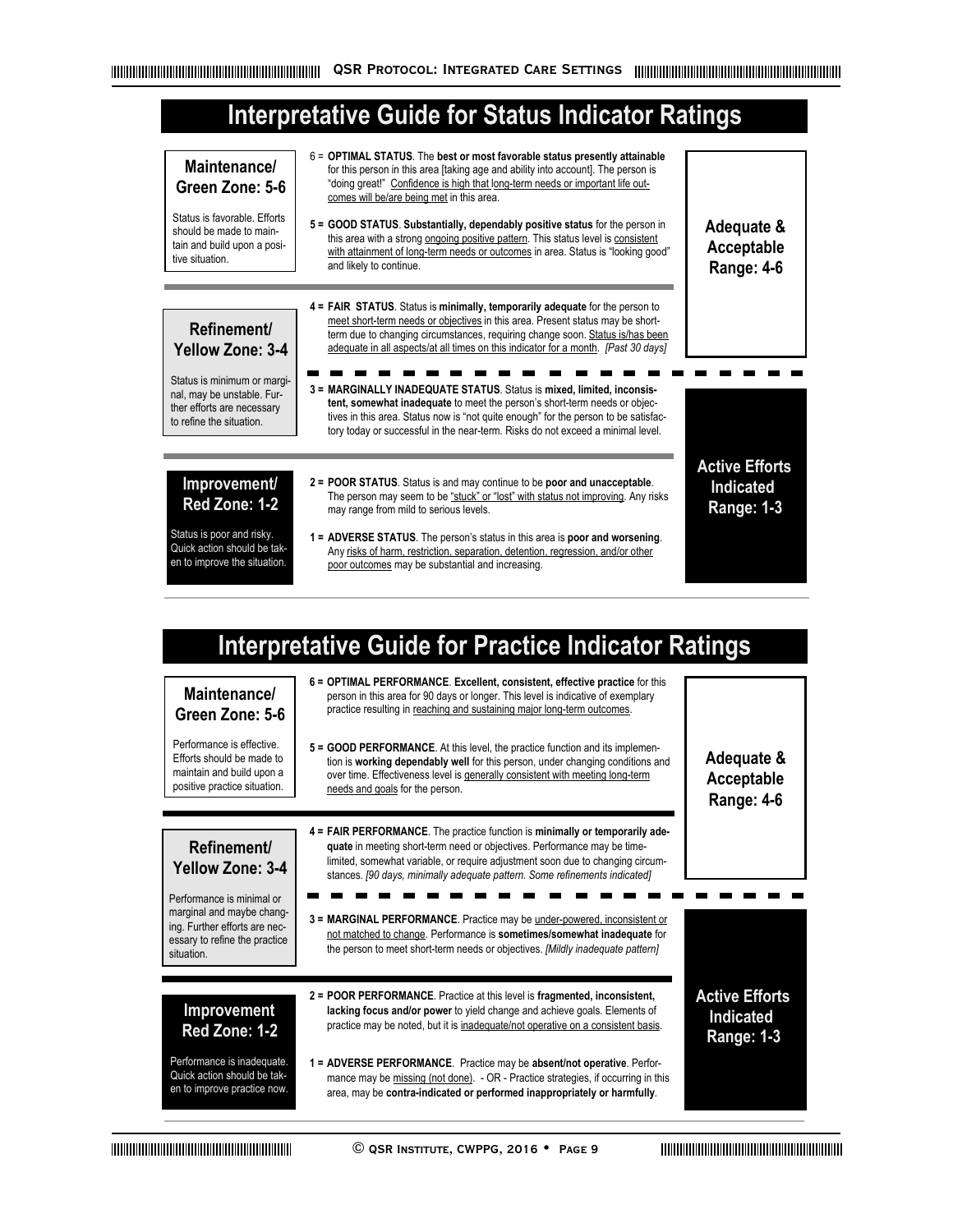# **INTRODUCTION TO THE QUALITY SERVICE REVIEW PROTOCOL**

- **Level 4** - **Minimally Adequate to Fair Near-Term Status.** The person's status situation has been at least minimally adequate at all times over the past 30 days, without being inadequate at any point or any essential aspect over that time. This pattern is consistent with meeting essential short-term needs in this area in the near term. The situation may be dynamic with the possibility of fluctuation or need for adjustment within the near term. The observed pattern may not endure or may have been less than minimally acceptable in the recent past, but not within the past 30 days.
- **Level 3 Marginally Inadequate Recent Status.** The person's status situation has been somewhat limited or inconsistent over the past 30 days or longer, being inadequate at some moments in time or in some essential aspect(s) over this recent period. The situation may be dynamic with indications of fluctuation or need for adjustment at the present time. The pattern may have endured more than 30 days being less than minimally acceptable in the recent past but at a level where refinement is indicated rather than improvement.
- **Level 2 Substantially Poor Status.** The person's status situation has been substantially limited or inconsistent, being inadequate at some or many moments in time or in some essential aspect(s). The situation may be dynamic with a probability of fluctuation or need for improvement at the present time. The observed pattern may have endured or may have been inadequate and unacceptable in the recent past and is substantially inadequate.
- **Level 1 Adverse or Poor and Worsening Status.** The person's status situation has been substantially inadequate and potentially harmful, with indications that the situation may be worsening at the time of review. The situation may be dynamic with a high probability of fluctuation presenting a great need for immediate improvement at the present time. The observed pattern may be poor and gradually worsening or may have recently become unacceptable and dramatically worsening.

These rating descriptions provide the basic logic and guidance used by reviewers in determining rating values that best describe the situation observed for the indicator at the time of review.

#### **Practice Indicator Ratings**

The same general logic with related time periods of pattern duration is applied to the practice performance indicator rating levels as is used with the status indicators. The general interpretations for practice performance indicator ratings are defined as follows:

• **Level 6** - **Optimal and Enduring Performance.** The practice performance situation observed for the person has been generally optimal [best attainable given adequate resources] over the past six months with a consistent and enduring pattern evident, without ever being less than good (level 5) at any point or in any essential aspect. The practice situation may have had brief moments of minor fluctuation, but performance in this area has remained optimal and stable. This excellent level of performance may be considered "best

practice" for the system function, practice, or attribute being measured in the indicator and worthy of sharing with others.

- **Level 5 Good and Stable Performance.** The practice performance situation observed for the person has been substantially and consistently good with indications of stability evident for the past three months, without being less than fair (level 4) at any moment or in any essential aspect. The situation may have had some moments of minor fluctuation, but performance in this area has remained generally good and stable. This level of performance may be considered "good practice or performance" that is noteworthy for affirmation and positive reinforcement.
- **Level 4 Minimally Adequate to Fair Performance.** The practice performance situation observed for the person has been at least minimally adequate at all times over the past 30 days or longer, without being inadequate (level 3 or lower) at any moment or in any essential aspect over that time period. The performance situation may be somewhat dynamic with the possibility of fluctuation or need for adjustment within the near term. The observed performance pattern may not endure long term or may have been less than minimally acceptable in the recent past, but not within the past 30 days. This level of performance may be regarded as the lowest range of the acceptable performance spectrum that would have a reasonable prospect of helping achieve desired outcomes given that this performance level continues or improves. Minor refinement efforts are indicated at this time.
- **Level 3 Marginally Inadequate Performance.** The practice performance observed for the person has been somewhat limited or inconsistent, being inadequate at some moments in time or in some essential aspect(s) over the past 30 days or longer. The situation may be somewhat dynamic with a probability of fluctuation or need for adjustment at the present time. The observed pattern may have been less than minimally acceptable (level 3 or lower) in the recent past and somewhat inadequate. This level of performance may be regarded as falling below the range of acceptable performance and would not have a reasonable prospect of helping achieve desired outcomes. Substantial refinement efforts are indicated.
- **Level 2 Substantially Poor Performance.** The practice performance situation observed for the person has been substantially limited or inconsistent, being inadequate at some or many moments in time or in some essential aspect(s) over the past 30 days or longer. The situation may be dynamic with a probability of fluctuation or need for improvement at the present time. The observed pattern may have endured for a while or may have become inadequate and unacceptable in the recent past and is substantially inadequate. This level of inadequate performance warrants prompt attention and improvement.
- **Level 1 Absent, Adverse, or Poor Worsening Performance.** The practice performance situation observed for the person has been missing, inappropriately performed, and/or substantially inad-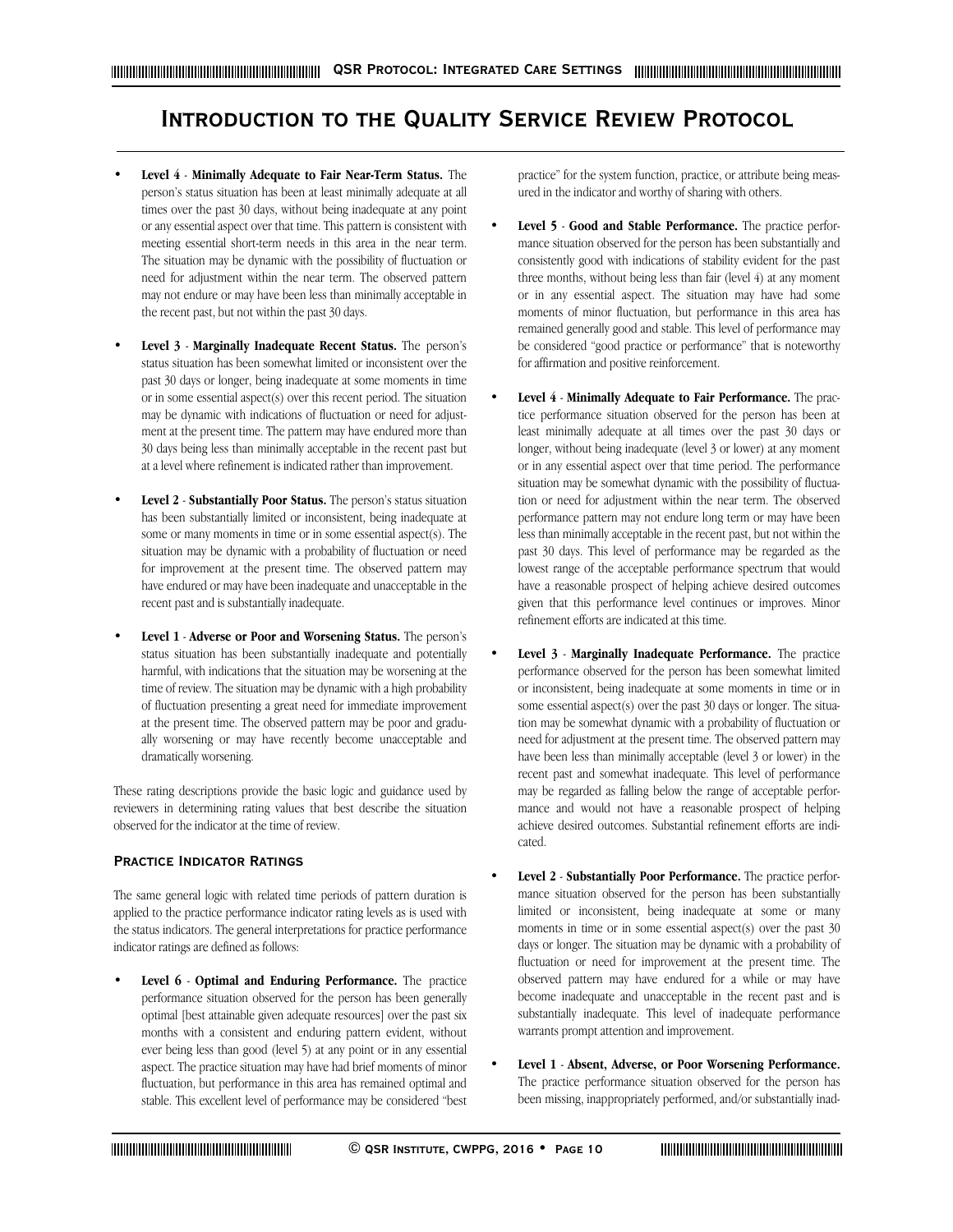# **INTRODUCTION TO THE QUALITY SERVICE REVIEW PROTOCOL**

equate and potentially harmful, with indications that the situation may be worsening at the time of review. The situation may be dynamic with a high probability of fluctuation or a great need for immediate improvement at the present time. This level of absent or adverse performance warrants immediate action or intervention to address the gravity of the situation.

Each status, progress, and practice indicator in a QSR Protocol provides reviewer rating guidance related to the actual construct being measured in the section containing the indicator. Any special time rules or rules related to the applicability of an indicator in certain cases are provided in the section containing the indicator.

# **QSR Reviewer Expectations**

A person who serves as a QSR reviewer is trained, coached, mentored, certified, and supervised to function as an independent peer reviewer of frontline practice in a particular field of human services (e.g., mental health services, addiction treatment, child protection and permanency services). QSR reviewer training and supervision is provided via the agency that employs the QSR process for practice development purposes. Each field in which a QSR Protocol is used requires that a reviewer have mastery of knowledge associated with state-of-the-art practice in that area. A QSR reviewer should be a qualified practitioner in the field of practice in order to be regarded as a peer reviewer by those whose cases are examined in the QSR process.

Preferred qualifications for a QSR reviewer candidate include the person having at least a relevant masters degree and, where appropriate, a license to practice in the field. It is preferred that a reviewer candidate have at least five years of successful frontline practice in the field. Additional preferred qualifications include the candidate having experience as a trainer and/or supervisor in the field of practice. These qualifications would enable a reviewer candidate to recognize good practice when observed in a case as well as to diagnose practice problems and offer constructive solution options for consideration by local agency staff.

# **QSR Reviewer Training & Certification**

Persons using this QSR Protocol should have completed the classroom training program (12-15 hours). Candidate reviewers should be using the protocol in a shadowing/mentoring sequence involving at least two consecutive case review situations conducted in the field with an interrater agreement check made with the second case. The trainee's first case analysis and ratings, feedback session with frontline staff, oral case presentation, and first case write-up should be coached by a qualified mentor. With the recommendation of the mentor, trainees who have successfully completed these steps will be granted review privileges on a review team under the supervision of the team leader and the case judge who approves written reports. Trainees may be certified after three successful reviews and successfully meeting the rating standards set by the expert review panel on the certification simulation. Any other users of this protocol should be certified reviewers.

#### **Role Performance Expectations**

The role of a qualified and certified QSR reviewer includes fulfillment of the following expectations:

- ◆ **Conducting a Useful Appraisal.** A QSR reviewer conducts an independent, competent, accurate, and fair appraisal of the quality and consistency of interventive practices and services by applying the QSR protocol to individuals selected for review.
- ◆ **Demonstrating Competence.** A QSR reviewer is a qualified practitioner who is trained on and competent in the use of the QSR protocol and process. Many agencies using QSR Protocols require that a reviewer be certified in order to conduct case reviews.
- Maintaining Independence. A QSR reviewer maintains an independent, objective attitude and proper demeanor when conducting review work. A reviewer does not conduct a review for a service participant or agency when the reviewer might have a personal bias (arising from personal relationships or past involvement with the agency or provider) or when there might be the appearance of such. It is essential that QSR findings be viewed as being impartial.
- ◆ **Using Due Professional Care.** A QSR reviewer uses due professional care by following the QSR process and using the protocol in the way that the protocol training has directed. It means using the reviewer's best judgment in determining the ratings and suggestions. Due care requires that a reviewer seek assistance, when needed, to deal with a rare or unusually complex situation that may exceed the reviewer's knowledge or experience base.
- ◆ **Providing Findings Based on Evidence.** A reviewer's findings and conclusions are based on evidence (records, observations, interviews, deductions) gained from the QSR process and that the reviewer can explain and support with evidence what led to making certain determinations. It means *calling it as one sees it* and yet being tactful in providing information (oral and written) to local staff and end users.
- **Reporting Accurately, Fairly, and Constructively.** A QSR reviewer's oral and written reports are concise, accurate, complete, fair, objective, well supported, constructive in tone, and consistent with QSR objectives and local user needs.
- ◆ **Functioning as a Wise and Gentle Teacher.** A QSR reviewer's role includes providing individualized face-to-face feedback to a frontline practitioner and supervisor associated with each case reviewed. A QSR reviewer provides an oral case presentation and deconstruction for each case reviewed during grand-rounds teaching sessions for supervisors and managers. A QSR reviewer provides a written summary of findings for each case reviewed. A QSR reviewer is trained to apply principles of positive psychology and appreciative inquiry when providing feedback to agency staff. Use of these strategies encourage understanding and increase the likelihood that frontline practitioners, supervisors, and managers will take meaningful next steps that will lead to positive practice change. This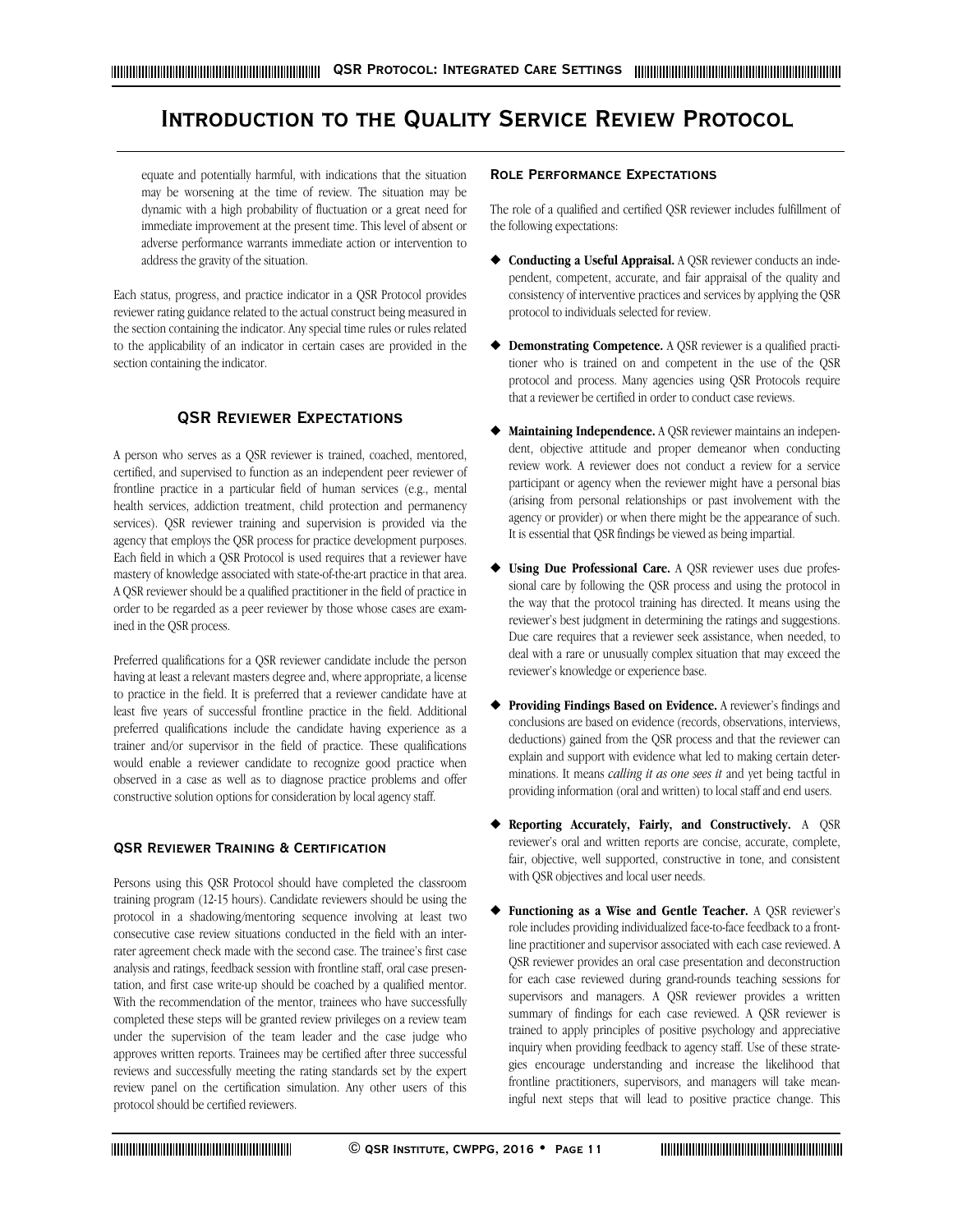# **INTRODUCTION TO THE QUALITY SERVICES REVIEW PROTOCOL**

expectation requires that agencies using QSR Protocols and processes apply it for practice development purposes only and never for compliance enforcement purposes.

# **ORGANIZATION OF THE QSR PROTOCOL**

This protocol booklet is organized into the following sections:

- **Introduction:** This first section of the protocol provides a basic explanation of the review process and protocol design.
- ◆ **Status Indicators:** The second section provides the status indicators used in the review. These indicators span matters related to community living, well-being, and meaningful life activities.
- Practice Performance Indicators: The third section provides indicators for measuring and examining key areas of practice that may or may not apply to a case under review. These indicators provide the basis for a review of practice for the person who is the subject of review.
- **Overall Patterns:** The fourth section provides the working papers that the reviewer uses to determine the overall patterns for the person domain, progress domain, and practice performance domain. In addition, this section includes the instructions for making a six-month forecast or estimate of the participant's nearterm reconvey trajectory.
- **Reporting Outlines:** The fifth section provides the outlines that reviewers are to use in developing and presenting the ten-minute oral summary of case findings and the written summary report to be submitted following the review.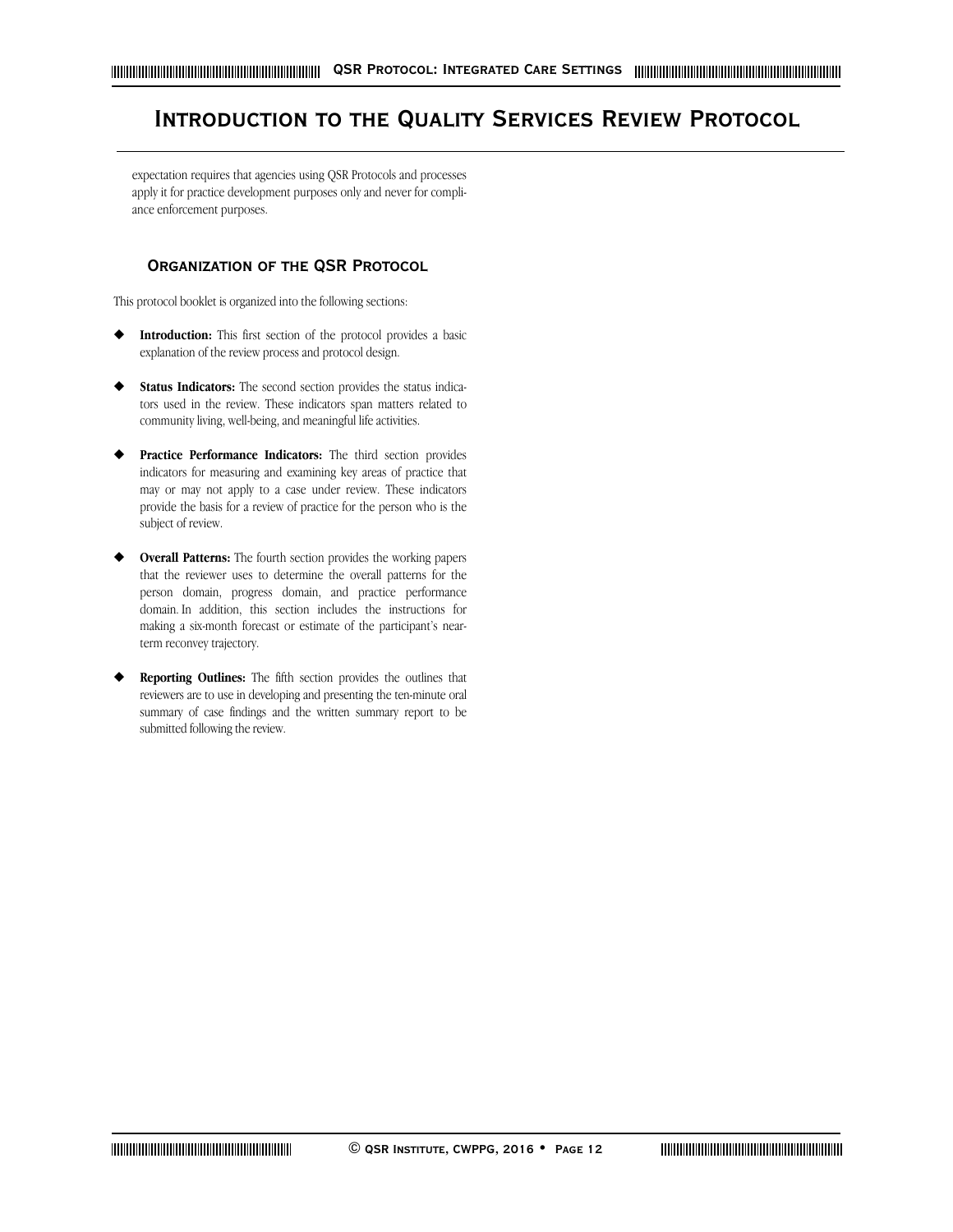# **Section 2**

# **Person's Status**

# Status Indicator **Page**

| 1.      | Safety from Harm by Others               | 14 |
|---------|------------------------------------------|----|
| 2.      | Behavioral Risk to Self or Others        | 16 |
| 3.      | Physical Health Status                   | 18 |
| 4.      | Emotional/Mental Health Status           | 20 |
| 5.      | Substance Use Status                     | 24 |
| 6.      | Spiritual Well-Being                     | 26 |
| 7.      | <b>Functional Status</b>                 | 28 |
| 8.      | Voice & Choice/Self-Directed Care        | 30 |
| 9.      | Financial Security & Personal Management | 32 |
| 10.     | Living Arrangement                       | 34 |
| 11.     | Social Supports                          | 36 |
| $12a$ . | Early Learning (Under age 5 years)       | 38 |
| 12b.    | Academic Status (School age years)       | 40 |
| 12c.    | Preparation for Adulthood (15-18 years)  | 42 |
| 12d.    | Education & Career Development (Adults)  | 44 |
| 13.     | Occupational/Work Status                 | 46 |
| 14.     | Parent/Caregiver Functioning             | 48 |
| 15.     | Wellness & Recovery Action Status        | 50 |

# **Reminders for Reviewers**

- **1. Focus on the central construct measured in each indicator.** While two constructs may be logically related (e.g., behavioral risks and mental health status), the reviewer is to focus on the central matters related to each specific indicator and follow the probe and rating guidance provided for each indicator.
- **2. Stay within the time-based observation windows associated with each indicator.** For most indicators, status is measured over the past 30 days unless stated differently for particular indicators. For example, *Status Indicator 2: Behavioral Risk to Self/Others* has observation windows that differ from the 30-day rule.
- **3. Rate indicators based on events that have occurred or conditions that were present within the time-based observation window**. Theorizing about events that might have occurred but did not is not a factual basis for rating. The 6-Month Prognosis or Forecast is used to reflect expectations or concerns about future prospects.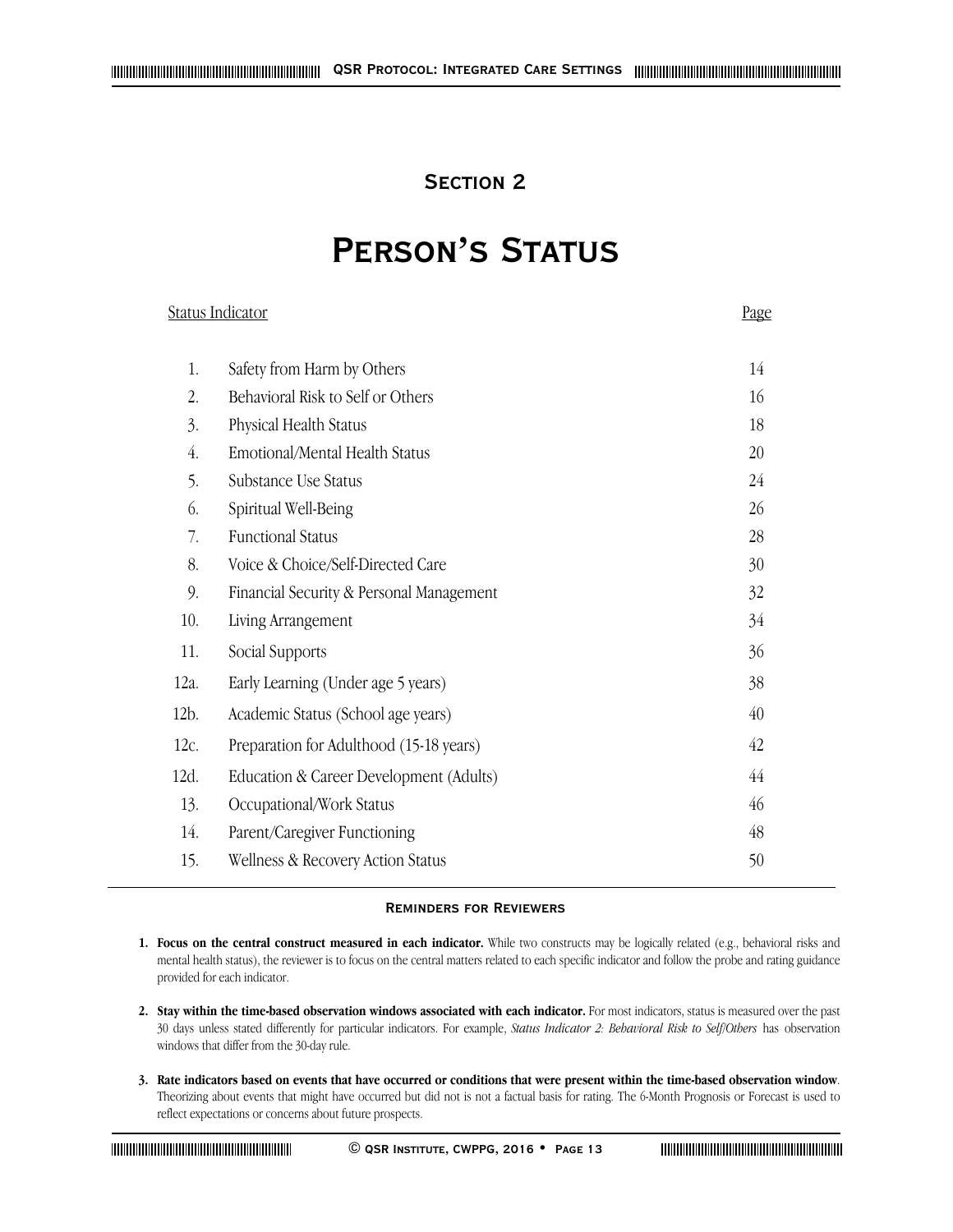# **Status Indicator 1: Safety from Harm by Others**

# **Focus Measure**

**SAFETY. Degree to which the person is free from external risks of harm, inclusive of such factors as abuse, neglect, intimidation, and/or exploitation by others.**

# **Core Concepts: This Indicator Applies to All Perons**

Safety is defined as freedom from harm, with harm being circumstances or outcomes that are injurious to the focus person and possibly to those around him/her. Harm is broadly conceptualized to include physical injury, emotional/psychological abuse, intimidation causing fear of harm or actual harm, and other material damage. Harm can result from actions of commission, such as crime, abuse, and exploitation; acts of omission, such as neglect; or from features of the environment, such as harm due to infection, accident, or exposure to harmful substances. *(Note: Harm due to self-neglect is covered under Status Indicator 2: Behavioral Risk to Self/Others.)*

Reviewers should consider each of these various dimensions of potential harm when considering the safety of an individual. In situations where the person is dependent on the protection or oversight of a caregiver or caregivers, attention should be given to the capacity of such caregivers to recognize and protect the individual from imminent risks of harm. This consideration extends to the realistic effectiveness of any protective strategies.

# **Fact Pattern -- Apply the Probe Questions, Assemble the Facts, and Consider the Pattern Found over the Past 30 Days**

While the reviewer looks back over the past 18 months to find possible times and situations in which the person may have been unsafe in order to develop a necessary context for pattern recognitions, the rating made by the reviewer is based on the person's exposures to harm over the 30 days.

- 1. Is the person currently, or was he/she recently, a victim of maltreatment such as physical, sexual or emotional abuse, neglect, or exploitation (including financial exploitation) in the home or community? • How many instances/reports of maltreatment have occurred in the previous 18 months? • Were such reports substantiated? If any reports were substantiated, were corrective actions taken (e.g., safety plan)? • If so, what is the status of corrective plans (are they up to date, practical, understood by key persons, and effective in actual use)?
- 2. Is the person fearful, intimidated, or at a high risk of harm in any of his/her current daily settings and activities? If so, what is the source of harm? • Were mitigating steps implemented to reduce the fear and/or risk of harm?
- 3. If the person is dependent on others, is he/she receiving an appropriate level of care, supervision, and protection from caregivers and other adults, relative to age and special needs, to keep him/her safe? • Is the person's care or supervision situation currently compromised by the caregivers' behavior or characteristics (e.g., pattern of violent behavior, abuse/addiction to drugs and/or alcohol, mental illness/emotional instability, criminal activity, developmental status, cognitive ability, or being overwhelmed by other responsibilities)? • Is the person protected from known and realistic risks of harm?
- 4. Does the person have his/her immediate food, clothing, shelter, and medical/mental health needs met? Are physical living conditions hazardous or threatening to his/her safety?
- 5. Is the person at realistic risk of harm from elements in his/her environment? Reviewers should consider toxins, diseases, crime, and other environmental factors that could realistically expose the person to imminent threats of harm.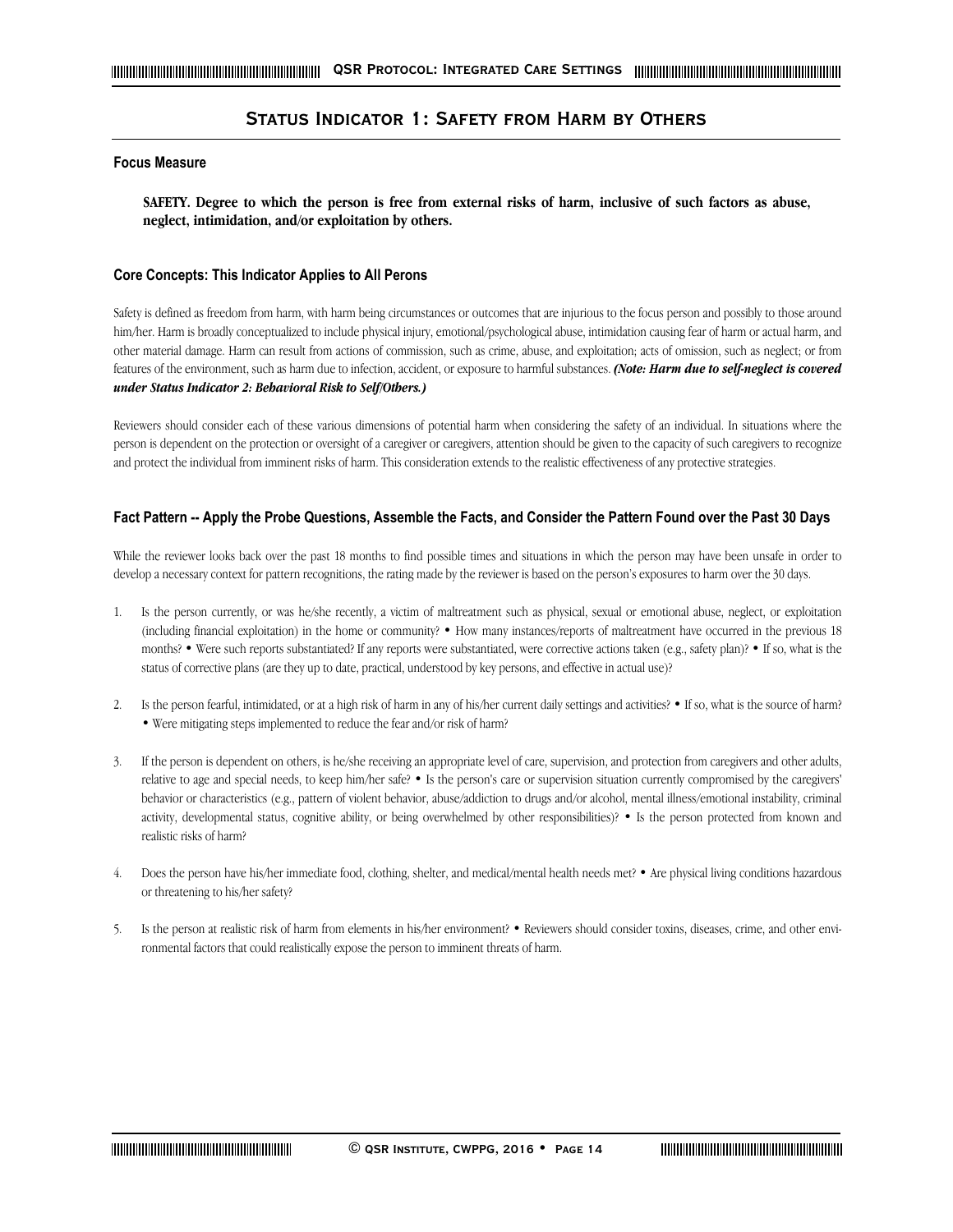# **Status Indicator 1: Safety from Harm by Others**

#### **Status Rating Description that Best Fits the Fact Pattern Observed**

Description of the Status Situation Observed for the Person

- Optimal Safety Situation. The person has a very low risk living situation. Any protective strategies needed are fully operative and dependable in maintaining excellent and safe living conditions. The person is fully free from intimidation and exploitation at home and in other daily settings.
- Good Safety Situation. The person has a generally low risk living situation. Any protective strategies needed are generally operative and dependable in maintaining acceptably safe conditions. The person is generally free from intimidation and exploitation at home and in other daily settings.
- Fair Safety Situation. The person is at least minimally free from serious risks in his/her living situation and other daily settings. Any protective strategies needed are at least minimally adequate in reducing risks of harm, intimidation, and exploitation.
- Marginally Inadequate Safety Situation. The person may be exposed to occasional risks of harm in his/her home and/ or in other daily settings. Any necessary protective strategies may not be implemented or effective in reducing risks of harm, intimidation, and exploitation.
- Substantially Inadequate Safety Situation. The person may be exposed to substantial and continuing risks of harm in his/her home and/or in other daily settings. Any necessary protective strategies may be limited or inconsistent in reducing risks of harm, intimidation, and exploitation.
- High Safety Risk Situation. The person may be exposed to continuing and increasingly serious intimidation, exploitation, abuse, and/or neglect. Any necessary protective strategies may not be implemented or effective, leaving the person at risk of serious, continuing, and possibly worsening harm.

| Rating Level |  |
|--------------|--|







|--|

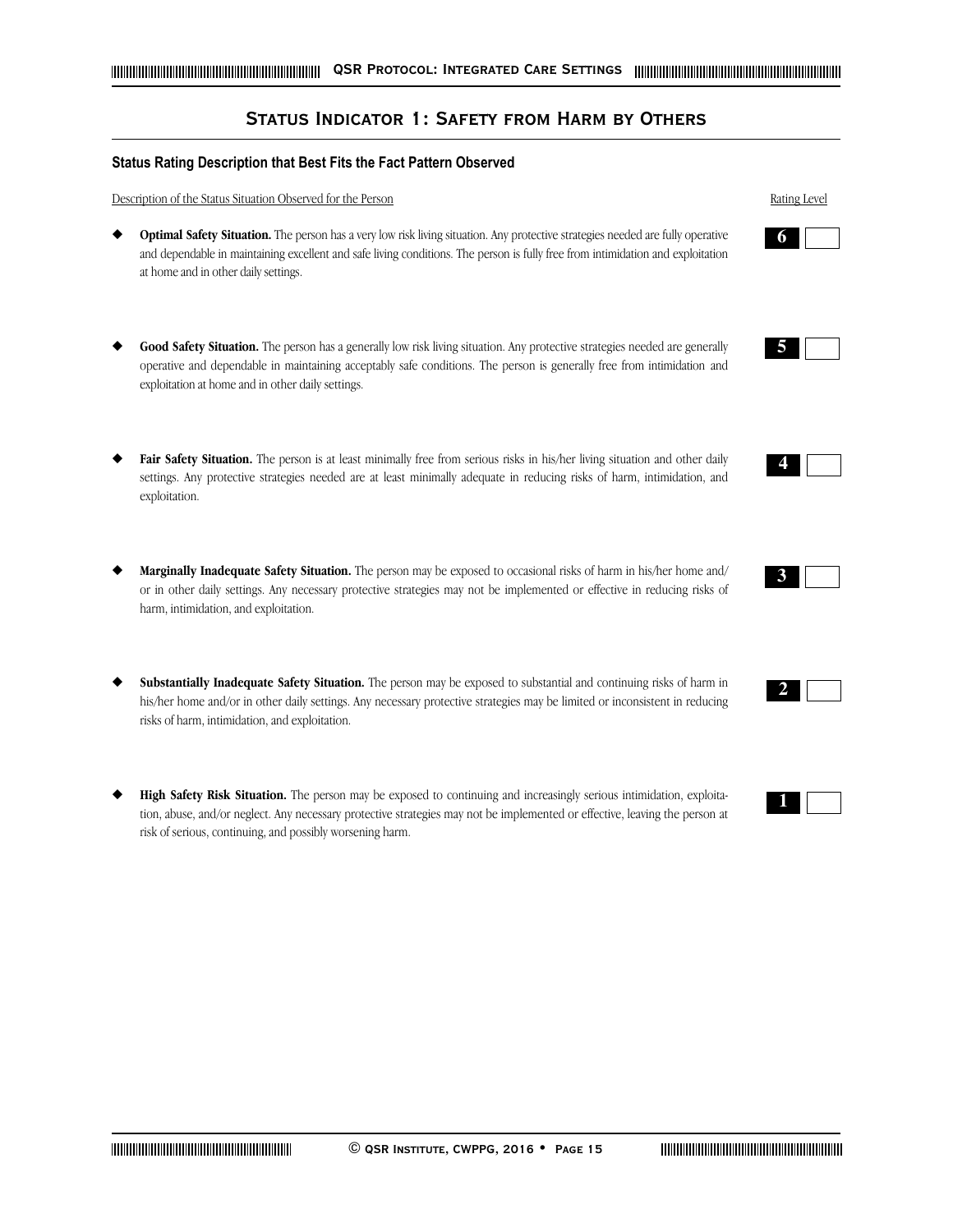# **Status Indicator 2: Behavioral Risk to Self or Others**

#### **Focus Measure**

**BEHAVIORAL RISK. Degree to which the person is avoiding self-endangering situations and refraining from using behaviors that may put him/her or others at risk of harm.**

# **Core Concepts: This Indicator May Not Apply to Persons Under 3 Years of Age**

Throughout stages of human development, children, youth, and adults learn to follow rules, values, norms, and laws established in the home, school, and community, while learning to avoid behaviors that can put themselves or others at risk of harm. This indicator examines the person's choices, decisions, subsequent behaviors, and activities, and whether or not those choices engage him/her in risky or potentially harmful activities. It addresses behavioral risks, including self-endangerment and risk of harm to others, and considers the individual's engagement in lawful community behavior and socially appropriate activities, and avoidance of risky and illegal activities, such as alcohol/substance abuse.

- Suicidality, self-mutilation, or other forms of self-injurious behaviors Neglecting personal nutrition or other critical self-care requirements
- Homocidality, recent violence toward others Rape or sexual perpetration on others
- Placing him/herself in dangerous environments and situations Neglecting dependent children or adults in the person's care
- 
- 
- Running away (adolescents) Stealing/theft of property
- Dangerous thrill-seeking activities that may result in injury or death Serious property destruction, including fire setting
- 
- Use of weapons in illegal activities
- 
- 
- 
- Abuse of alcohol/addictive substances Huffing glue, paint thinners, gasoline, or other such toxic chemicals
- Self-injurious binging on alcohol or drugs Playing with fire or dangerous objects (knives, tools, guns)
	-
	-
- Bulimia and/or anorexia Gang affiliation and related illegal activities

This indicator is rated for the person and for others who may be harmed by the person.

# **Fact Pattern -- Apply the Probe Questions, Assemble the Facts, and Consider the Pattern Found**

While the reviewer looks back over the past 36 months to find possible times and situations in which the person may have engaged in sexual offenses or violent behavior directed toward others to develop a necessary context for pattern recognition, the rating made by the reviewer is based on the person's presentation of behaviors that cause harm to self or others and is based on variable time periods as described in ratings of 4, 5, and 6. Note that the lookback period and rating timelines applied for a person having a recent history of sexual offenses or violent behavior directed toward others is longer than the time periods applied to other persons who do not have such a history.

- 1. Does the person present a recent or current pattern of self-endangering behaviors or danger to others? If yes, what are these behaviors? *[Selfneglect of basic needs to a degree that harm occurs is regarded as a form of self-endangerment.]*
- 2. Does the person regularly associate with peers known for engaging in illegal or high risk activities?
- 3. Does this person have a history of violence over the past 36 months? Has the person been arrested in the past 36 months for a violent offense or parole violation related to conviction for violent offense? • Has this person ever been ruled non-competent to stand trial for a violent offense?
- 4. Does this person have a history of sexual offense over the past 36 months? Has the person been arrested in the past 36 months for a sex offense or parole violation related to conviction for violent offense? • Has this person ever been ruled non-competent to stand trial for a sexual offense?
- 5. Does the person engage in any high-risk behaviors, such as verbal or physical aggression, running away, robbery, car theft, drug use/sale, having unprotected sex or prostitution? • Is the individual involved with the juvenile/criminal justice system? • Is the youth or adult in a special education or mental health program to address behavior that puts the individual or others at risk?
- 6. Has the person made suicidal gestures, threatened suicide, or made a suicide attempt? Does the person need and/or have a Safety Plan? Is the person presently placed in a specialized treatment setting or detention setting?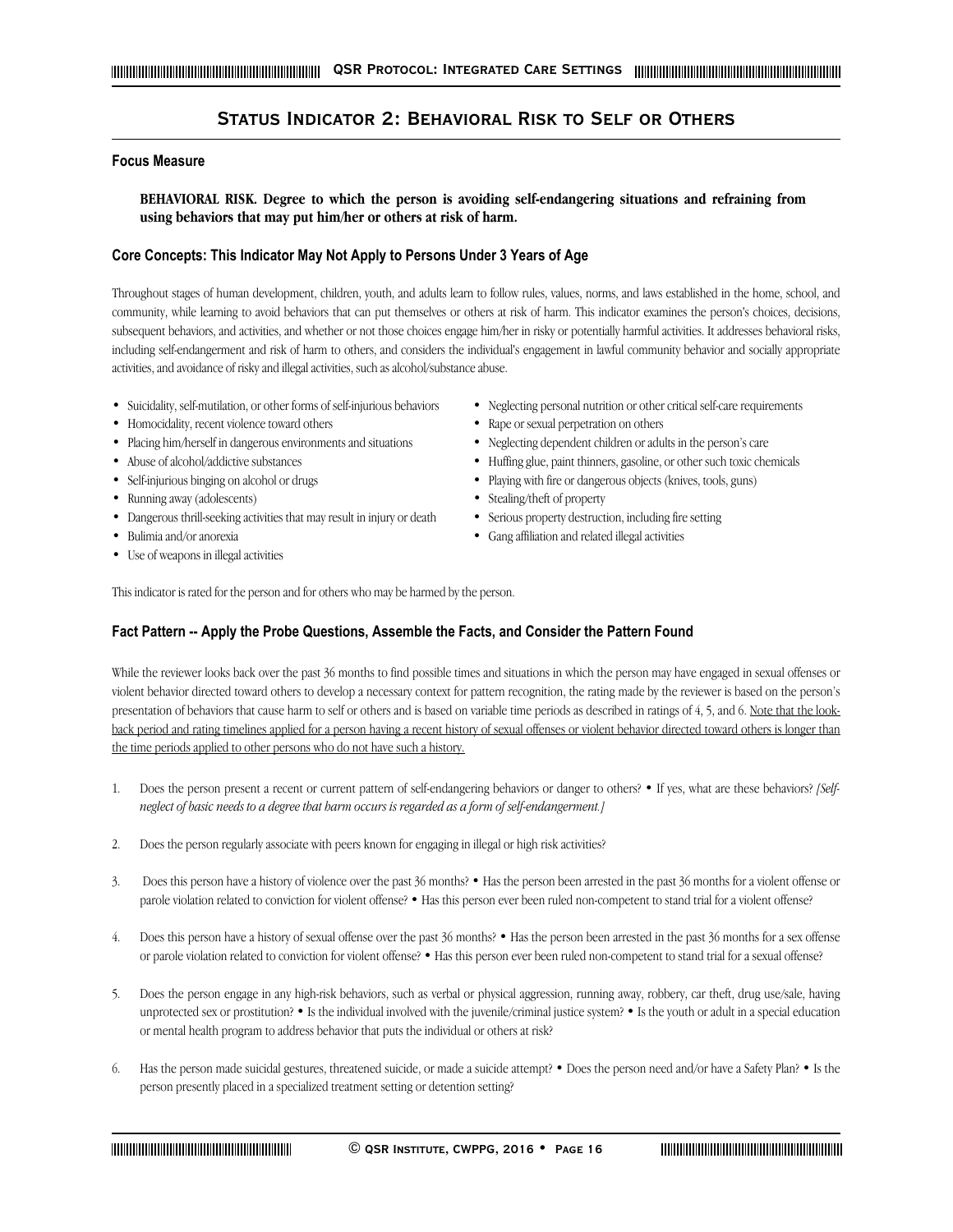# **Status Indicator 2: Behavioral Risk to Self or Others**

- 7. Was seclusion or restraint (emergency physical or chemical restraint) used to control behavior used within the past 90 days to prevent harm to self or others? • If so, how frequently was seclusion or restraint used and for what reasons? • Was the use of any crisis intervention techniques/mobile crisis services used or reduced over the past 90 days? • Has 911 been called because of the person's behavior within the last three months?
- 8. Does the person have responsibility for dependents? If so, is he/she providing an appropriate level of care, supervision, and protection (relative to age and special needs) to keep them from risk of harm? • Is the dependent's safety compromised by the person's behavior or characteristics?

# **Status Rating Description that Best Fits the Fact Pattern Observed**

*NOTE: The time periods used on the rating scales for levels 6 and 5 differ from the 30-day rating rule applied in most status indicators.*

#### Description of the Behavioral Risk Status Observed for the Person Rating Level

- **Optimal Status.** The person is optimally and consistently avoiding behaviors that cause harm to self, others, or the community. He/she has no history, diagnosis, or presentation of behavioral risk and is continuing this healthy pattern. - OR - The person may have had a related history, diagnoses, or behavioral risk presentation in the past but has not presented risk behaviors at any time during the past six months (or for at least 36 months for a sex offender or violent offender).
- Good Status. The person is generally and substantially avoiding behaviors that cause harm to self, others, or the community. This person may have had a limited history, diagnosis, or presentation of behavioral risk that is not significant now. - OR - The person may have had significant history, diagnoses, or presentation of behavioral risk in the past but has not presented the risk behaviors at any time during the past three months (or for at least 24 months for a sex offender or violent offender).
- Fair Status. The person is at least minimally avoiding behaviors that cause harm to self, others, or the community but may rarely present a behavior that has low or mild risk of harm (excluding sexual offenses and homocide). The person may have had a related history, diagnoses, or presentation of behavioral risk in the past, but may have presented mild risk behaviors at a much reduced level over the past 30 days, and never at a level where actual harm occurred (or for at least 12 months for a sex offender or violent offender).
- Marginally Inadequate Status. The person may be working to avoid behaviors that cause harm to self, others, or the community, but occasionally may present a behavior that has low to moderate risk of harm to self or others (excluding sexual offenses and or violent offenses). The person may have had a related history, diagnoses, or presentation of behavioral risk in the past, but has presented risk behaviors at a somewhat lower risk or reduced level of harm during the past 30 days. The person's behavioral risk status may be of concern to others involved with him/her.
- Substantially Inadequate Status. The person's behavioral and diagnostic history over the past 30 days suggests he/she may be at a high level of risk for causing to harm him/herself and others. Behaviors of concern many include sexual offenses and /or violent offenses.
- Serious and Worsening Status. The person presents a pattern of extreme and/or worsening behavior that causes serious harm to him/herself, others, or the community. The person may have had a behavioral and diagnostic history over the past 30 days that suggests that his/her behavior is deteriorating and that he/she may be at a dangerous point for causing harming him/herself and/or others. Behaviors of concern many include sexual offenses and /or violent offenses. The potential for further harm may be high and increasing.















 $\Box$  Self □ Others



□ Others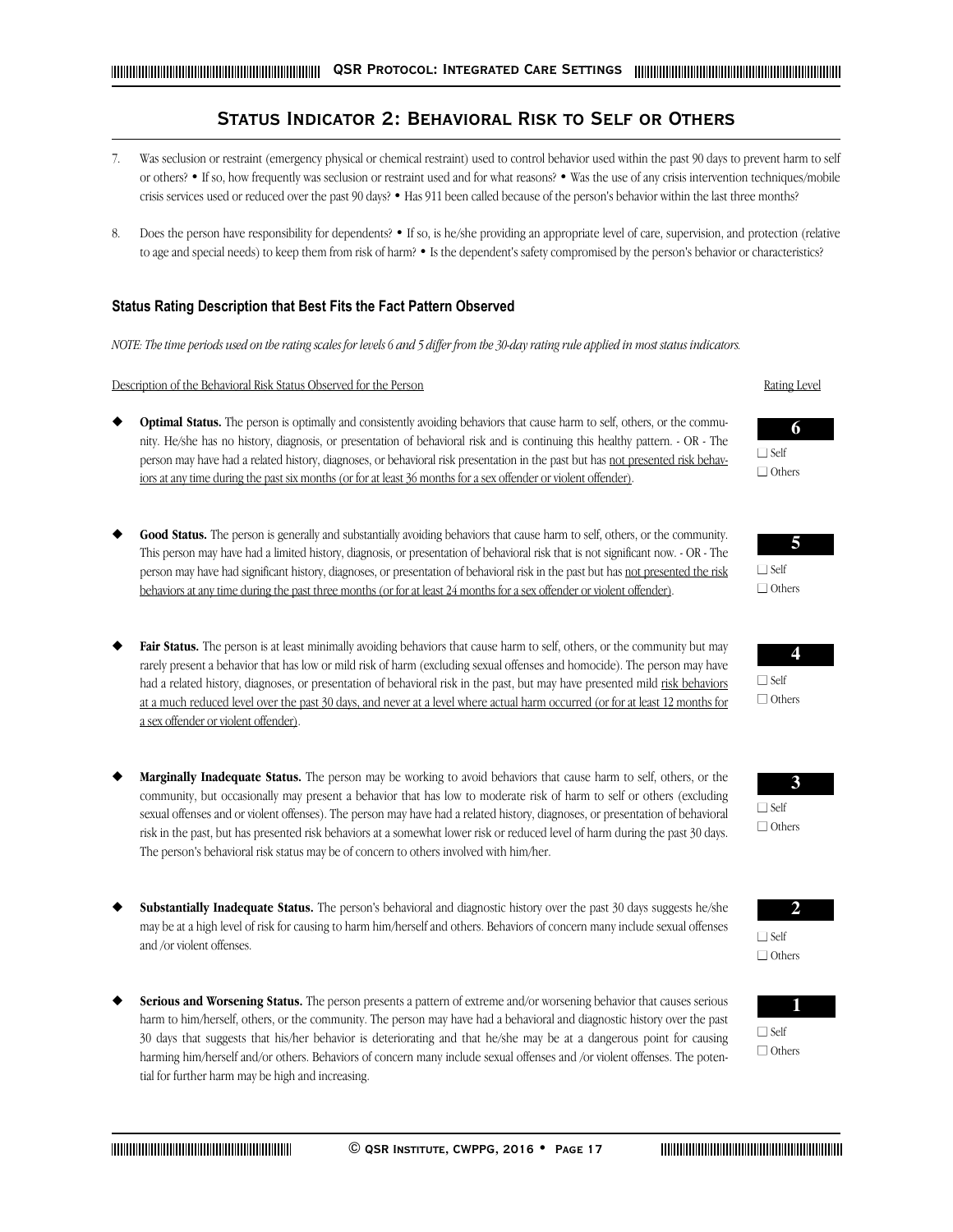# **Status Review 3: Physical Health Status**

#### **Focus Measure**

**PHYSICAL HEALTH STATUS. Degree to which the person is: (1) Achieving and maintaining favorable health status, given any disease diagnosis and prognosis that the person may have; and (2) Receiving adequate and consistent levels of health care appropriate for the person's age, personal needs, and preferences.** 

#### **Core Concepts: This Indicator Applies to Every Person**

The goal for a person is to achieve and maintain his or her best attainable health status when taking medical diagnoses, prognoses, and history into account. To achieve and maintain good health, the person's basic needs for proper nutrition, clothing, shelter, and hygiene should be met on a daily basis. Proper medical and dental care (preventive, acute, and chronic) is necessary for maintaining good health. Preventive and primary health care should include periodic examinations, immunizations, dental hygiene, and routine screenings for diseases. This extends to reproductive health care education and services. When indicated, a responsible professional or caregiver should assure that the medications are taken as prescribed, that the effects of the medications (including side effects) are monitored, and that there is a mechanism to provide feedback to the physician on a regular basis. For a person who is cognitively limited, the person to the extent possible should understand his/her condition, how to self-manage issues associated with the condition, the purpose of his/her medication, how to manage or report side effects of the medication, and how to self-administer. If the person requires any type of home health equipment or other special procedures, professionals and caregivers working with the person should provide instruction in the use of the equipment and special procedures. Should the person have a serious health condition, possibly degenerative, the services and supports have been provided to allow the person to remain in the best attainable physical status given his/her diagnoses and prognoses. As a best practice, the person should have a Health Home. A Health Home is provider or team of health care professionals that promotes wellness and provides integrated health care in which the primary physician, dentist, specialists, and behavioral health care professionals share and work from the same set of information. Integration of primary care and behavioral health care may be critical to achieving many important outcomes for a person.

# **Fact Pattern -- Apply the Probe Questions, Assemble the Facts, and Consider the Pattern Found over the Past 30 Days**

- 1. Has the person achieved favorable health status, given any physical health diagnoses this person may have?
	- What is this person's general physical health situation? Is the person's present situation indicative of good health status? If not, why not?
	- Is this person's daily functioning adversely affected by any health issues (e.g., missing work, restriction on activities, frequently ill, hospitalization)?
	- Does the person have any diagnoses of chronic health problems (e.g., COPD, HEP-C, HIV/AIDS, GERD, diabetes, heart disease, seizures, obesity)?
	- If the person has any chronic health problems, is the person receiving an adequate level of care by specialists to treat the health problems and care needs?
- 2. Is the person maintaining his/her best attainable health status? Does the person have a Primary Care Physician and a Health Home?
	- Are the person's immunizations complete and up to date?
	- Does the person miss work or other daytime activities due to illness more than would be expected?
	- Does the person have any recurrent health problems, such as infections, sexually transmitted diseases, colds, or injuries?
	- Does the person have recurrent health complaints, and if so, are they addressed (including dental, eyesight, hearing, etc.)?
	- Does the person appear to be underweight or overweight, and if so, has this been investigated?
	- Does the person use illegal substances?
	- If the person has had a need for acute health care services, were they provided appropriately?
- 3. Are the person's **basic physical needs** met adequately on a daily basis? *NOTE: If basic physical needs are not met, it may be an indication of neglect (failure to provide critical care to a dependent individual) or dangerous self-neglect -- See Status Indicators 1 and 2.*
	- Food, adequate nutrition, sleep, and daily exercise at a level necessary to balance the person's height and weight within a healthy range?
	- Sanitary housing that is free of safety hazards?
	- Daily care, such as hygiene, dental care, grooming, and clean clothing?
- 4. If the person takes ongoing medication for health maintenance, is the medication properly managed for the person's benefit?
	- Any medications taken appear to be safe and effective for the person.
	- The person, at the level that she/he is capable, has been taught about his/her condition, understands how to self-manage the condition, understands the purpose and impact of the medication, and is able to self-administer his/her medication with supervision.
	- If the person is dependent on another for medication supervision, is the current caregiver responsible for monitoring the use of the medication, ensuring that it is taken properly, watching for signs of effectiveness or side effects, providing feedback to the physician, and making changes as warranted.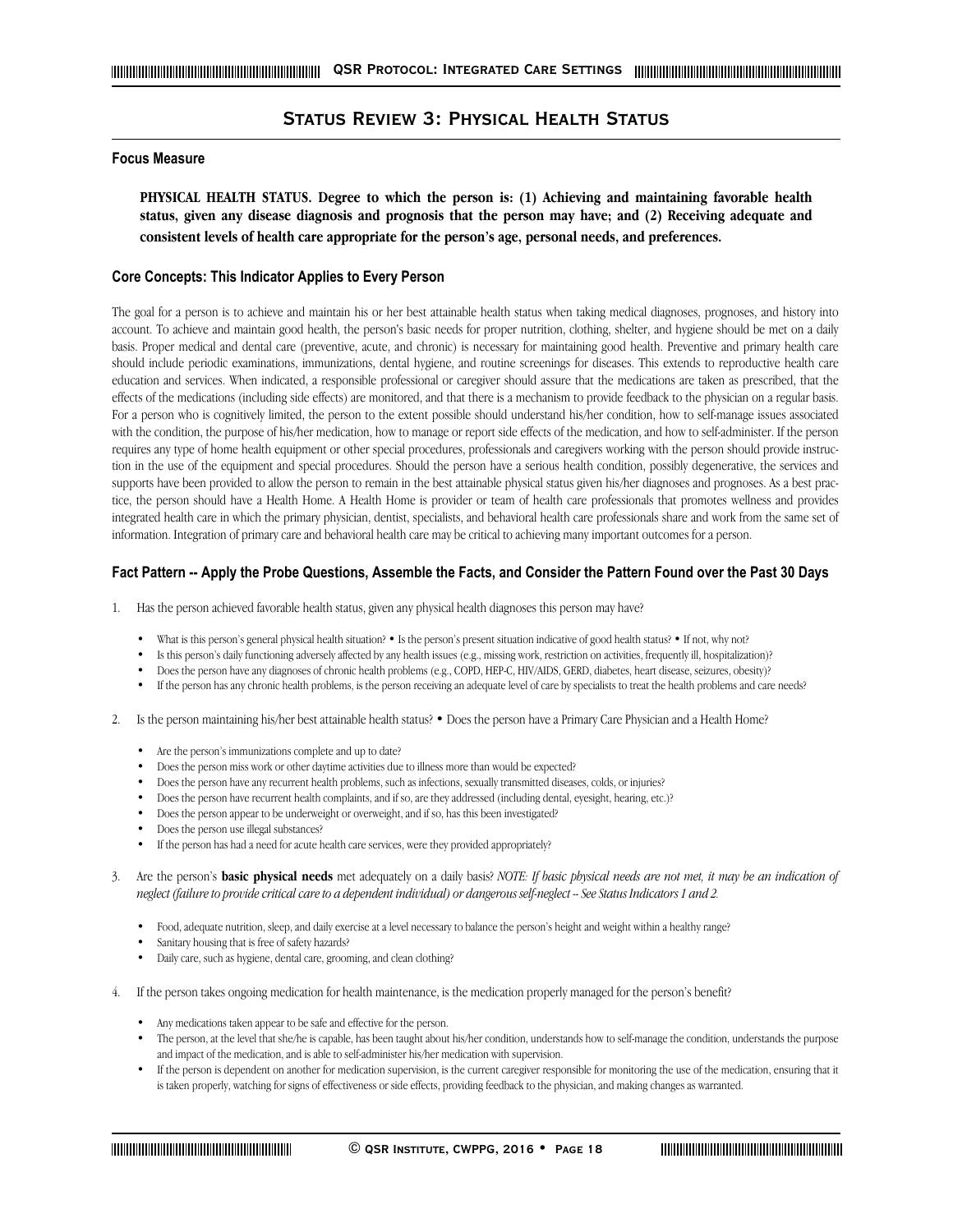# **Status Review 3: Physical Health Status**

#### **Status Rating Descriptions that Best Fit the Fact Pattern Observed**

Description of the Status Situation Observed for the Person Rating Level

- **Optimal Status.** This person appears to be in excellent physical health. The person is demonstrating excellent health status, or if he/she has a chronic condition, is attaining the best possible health status that can be expected given the health condition. The person's growth and weight are well within age-appropriate expectations. Any previous or current health concerns have been met without any adverse or lasting impact, or there is no significant health history. The person's physical care needs for nutrition, exercise, sleep, and hygiene needs are fully met. The person has a long-established relationship with a primary care physician, has a Health Home, and enjoys excellent, high quality health care services as needed. This optimal level of health and physical well-being has been evident over an enduring period of time.
- Good Status. This person appears to be in generally good physical health. The person is demonstrating a good, steady health pattern, considering any chronic conditions. The person's growth and weight are generally consistent with ageappropriate expectations. Any previous or current health concerns have been met in which there may be no lasting impact, or there is no significant health history for this person/youth. The person's physical care needs for nutrition, exercise, sleep, and hygiene are being substantially met. The person has an established relationship with a primary care physician and enjoys usually good quality health care services as needed. This generally good level of health and physical well-being has been evident and sustained over a recent period of time.
- Fair Status. The person appears to be in fair physical health. The person is demonstrating a minimally adequate to fair level of health status, considering any chronic conditions. The person/youth's physical health is somewhat close to normal limits for age, growth, and weight range. If existing, any previous or current health concerns are not adversely affecting functioning. The person's physical care needs for nutrition, exercise, sleep, and hygiene are being met to a minimally adequate to fair degree. The person has a just-established relationship with a primary care physician and has some health care services as needed.
- **Marginally Inadequate Status.** The person appears to be in marginal health. The person is demonstrating a limited, inconsistent, or somewhat inadequate level of health status. Any chronic condition may be becoming more problematic than necessary. The person/youth's physical health is outside normal limits for age, growth, and weight range. If existing, any previous or current health concerns may be adversely affecting functioning. The person's physical care needs for nutrition, exercise, sleep, and hygiene may be inconsistently met. The person may not have a consistent primary care physician who is seen repeatedly for health care. The person may occasionally depend on emergency room care for acute needs. The person may rarely decline an indicated health care appointment or service.
- Poor Status. The person appears to be in poor physical health and physical health is not improving. The person is demonstrating a consistently poor level of health status. Any chronic condition may be becoming more uncontrolled, possibly with presentation of acute episodes. The person/youth's physical health is significantly outside normal limits for age, growth, and weight range. If existing, any previous or current health concerns may be significantly affecting functioning. The person's physical care needs for nutrition, exercise, sleep, and hygiene may not be being met, with significant impact on functioning. The person may not have a primary care physician. The person may primarily rely on emergency room care for acute needs. The person may sometimes decline an indicated health care appointment or service.
- Adverse Status. The person appears to be in poor physical health and his/her health status is declining. The person is demonstrating a poor and worsening level of health status. Any chronic condition may be increasingly uncontrolled, with presentation of acute episodes that increase health care risks. The person's physical status may be profoundly outside normal limits for age, growth, and weight ranges. If existing, any previous or current health conditions may be profoundly affecting functioning. The person's physical care needs for nutrition, exercise, sleep, and hygiene may not be being met, with the profound impact of adverse health outcomes. The person may not have health insurance. The person may avoid health care services due to his or her undocumented status, religious beliefs, or limited capacities to perceive and respond to urgent or chronic care needs. The person may avoid indicated health care appointments or services.



□ Physical status □ Receipt of care



# □ Physical status □ Receipt of care



□ Receipt of care



□ Physical status □ Receipt of care

# **2**

□ Physical status ■ Receipt of care



□ Physical status □ Receipt of care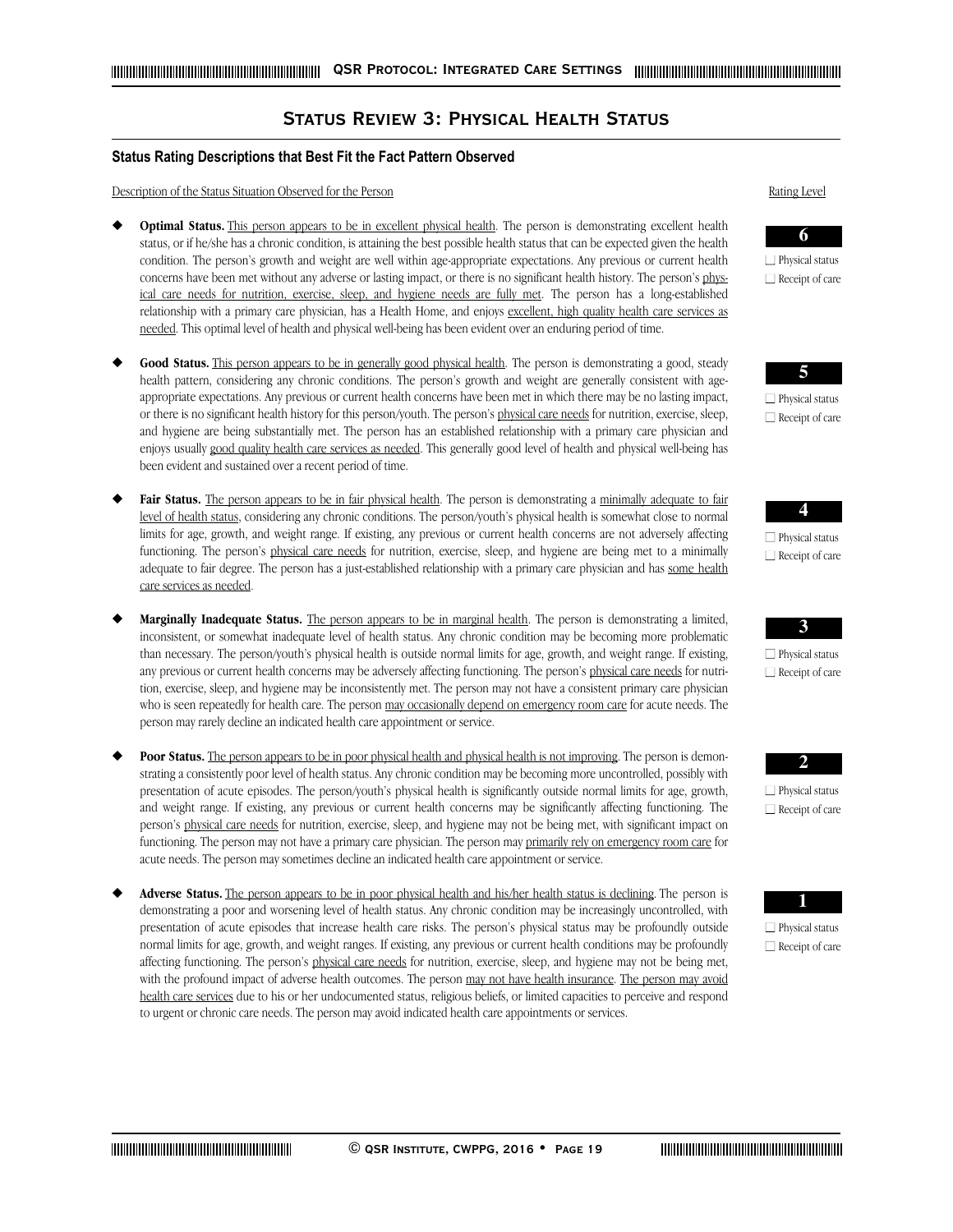# **Status Indicator 4: Emotional / Mental Health Status**

# **Focus Measure**

**EMOTIONAL/MENTAL HEALTH STATUS: Consistent with age and ability, degree to which the person is displaying an adequate pattern of: • Presenting an affect regulation appropriate to person and situation; • Managing clinical symptoms of emotional/behavioral/thought disorders that interfere with daily activities; • Socializing and connecting with others; and, • Participating in major activities and decisions affecting the person's life.** 

# **Core Concepts: This Indicator May Not Apply to Persons Younger than 3 Years of Age**

Mental health functioning and emotional well-being are essential for adequate functioning in a person's daily life settings. To do well in life, a person should:

- Present an affect pattern appropriate to time, place, person, and situation.
- Have a sense of belonging and affiliation with others rather than being isolated or alienated.
- Socialize with others in various group situations as appropriate to age and ability.
- Be capable of participating in major life activities and decisions that affect him/her.
- Be free of or reducing major clinical symptoms of emotional/behavioral/thought disorders that interfere with daily activities.
- Benefit from continuity of care between health care and mental health service providers, especially when the person has chronic health needs that must be managed concurrent with psychiatric needs.

For a person with mental health needs who requires special care, treatment, rehabilitation, or support in order to make progress toward stable and adequate functioning in daily settings, the person should be receiving necessary services and demonstrating progress toward adequate functioning in most aspects of life. Some persons may require well-coordinated health care and mental health services to be successful. Others may require income assistance or support services. Timely and adequate provision and coordination of supports and services should enable the person to benefit from treatment and make progress toward recovery.

# **Fact Pattern -- Apply the Probe Questions, Assemble the Facts, and Consider the Pattern Found over the Past 30 Days**

- 1. Is the person currently presenting psychiatric symptoms or behavioral problems in daily settings? If so, which settings and what are the problems? • What **stage of change** is this person at now with respect to recovery and relapse prevention possibilities? The stages of change are:
	- Precontemplation: no intention to change behavior; may be unaware of problems or opportunities.
	- Contemplation: is aware of problems or opportunities; thinks about acting upon it but has not made a commitment to take action.
	- Preparation: combines intention with early behaviors; planning to take action within the next month.
	- Action: activities are being undertaken to modify behavior and take advantage of opportunities with commitment of time and energy.
	- Maintenance: person works to make and consolidate gains while acting to prevent relapse or loss; may enter this stage within six months of behavior change.
- 2. Does the person receive treatment and rehabilitation services? If so, are symptoms being reduced or managed? Is the person's level of functioning improving? • Is the person learning how to cope with troublesome symptoms? • Does the person have a serious behavior problem? • If so, are maladaptive or high risk behaviors being reduced and replaced with functional behaviors?
- 3. Does the person present an affect pattern appropriate to time, place, person, and situation? If not, how are mood and/or anxiety problems being addressed?
- 4. Is the person receiving supportive counseling and, where necessary, special assistance in daily settings consistent with his/her needs for success?
- 5. Does the person receive medication education? Is this person managing his/her own medications? If so, how reliably? Does this person resist medications? • Does he/she present any adverse side effects of medications?

*Note***:** The six statements used in the rating scale for this indicator (see below) couple a general description of emotional/behavioral functioning with the use of the *Scale for Estimating a Person's Level of Functioning* presented on page 21. These are used together when selecting a rating value.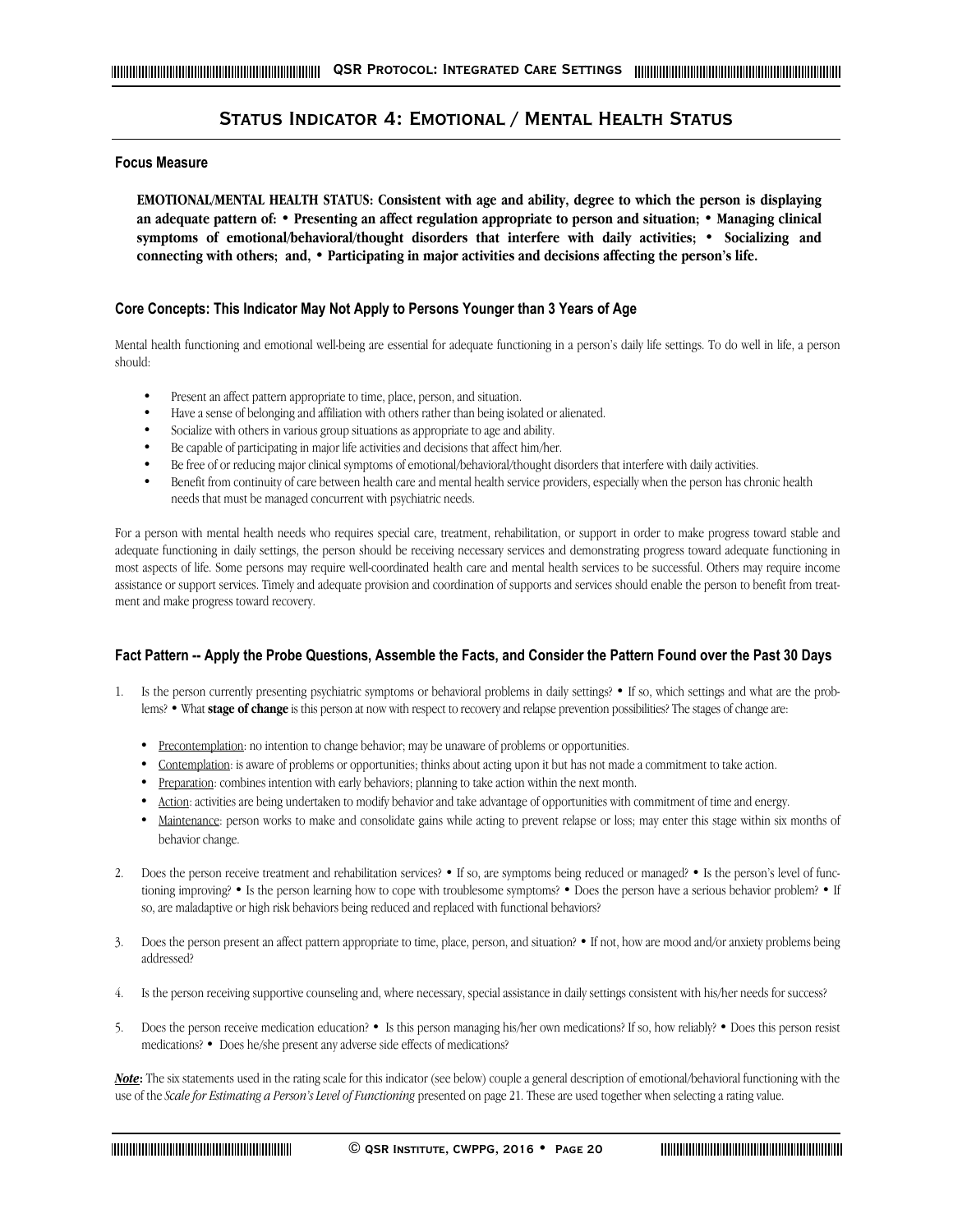**Scale for Estimating a Person's Level of Functioning**

*Rate actual functioning at the time of review. Examples of behavior provided are only illustrative and are not required for a particular level of functioning. Rely on interview results obtained from the parent/caregiver; community support worker, therapist; psychiatrist; other interveners; and the person, as appropriate.*

# **Estimating a Person's Level of Functioning**

#### **Level Levels of Functioning to be Used by the Reviewer in Determining a Person's General Level of Functioning**

- **10** Superior functioning in all areas (at home, at school/work, with peers, in the community); involved in a wide range of activities and has many interests (e.g., has hobbies, participates in extracurricular activities, belongs to an organized group); likable, confident; "everyday" worries never get out of hand; doing well in daily activities; getting along with others; behaving appropriately; no symptoms.
- **9** Good functioning in all areas: secure in family, in school/work, and with peers; there may be transient difficulties but "everyday" worries never get out of hand (e.g., mild anxiety about an important life event; occasional "blow-ups" with friends, family, or peers).
- **8** No more than slight impairment in functioning at home, at school/work, with peers, and in the community; some disturbance of behavior or emotional distress may be present in response to life stresses (e.g., parental separation, death, birth of a child, loss of job), but these are brief and interference with functioning is transient; such persons are only minimally disturbing to others and are not considered deviant by those who know them.
- **7** Some difficulty in a single area, but generally functioning pretty well (e.g., sporadic or isolated antisocial acts, such as occasionally smoking pot or minor difficulties with rule/law breaking; mood changes of brief duration; fears and anxieties that do not lead to gross avoidance behavior; self-doubts); has some meaningful interpersonal relationships; most people who do not know the person well would not consider him/her deviant but those who know him/her well might express concern.
- **6** Variable functioning with sporadic difficulties or symptoms in several but not all social areas; disturbance would be apparent to those who encounter the person in a dysfunctional setting or time but not to those who see the person in other settings.
- **5** Moderate degree of interference in functioning in most social areas or severe impairment of functioning in one area, such as might result from, for example, suicidal preoccupations and ruminations, school/work refusal and other forms of anxiety, obsessive rituals, major conversion symptoms, frequent anxiety attacks, poor or inappropriate social skills, isolation, frequent episodes of aggressive or other antisocial behavior with some preservation of meaningful social relationships.
- **4** Major impairment in functioning in several areas and unable to function in one of these areas; i.e., disturbed at home, at school/work, with peers, or in society at large; e.g., persistent aggression without clear instigation, markedly withdrawn and isolated behavior due to either thought or mood disturbance, suicidal attempts with clear lethal intent; such persons are likely to require intensive supports and/ or hospitalization (but this alone is not a sufficient criterion for inclusion in this category).
- **3** Unable to function in almost all areas, e.g., stays at home, in a ward, or in a bed all day without taking part in social activities or severe impairment in reality testing or serious impairment in communication (e.g., sometimes incoherent or inappropriate).
- **2** Needs considerable supervision to prevent hurting self or others (e.g., frequently violent, repeated suicide attempts, self-injurious behavior), failure to maintain self-care routines, refusal to eat or maintain one's health, or gross impairment in all forms of communication (e.g., severe abnormalities in verbal and gestural communication, marked social aloofness, stupor, isolation).
- **1** Needs constant supervision (24-hour care) due to severely aggressive or self-destructive behavior or gross impairment in reality testing, communication, cognition, affect, or self-care.
- **0** Inadequate information.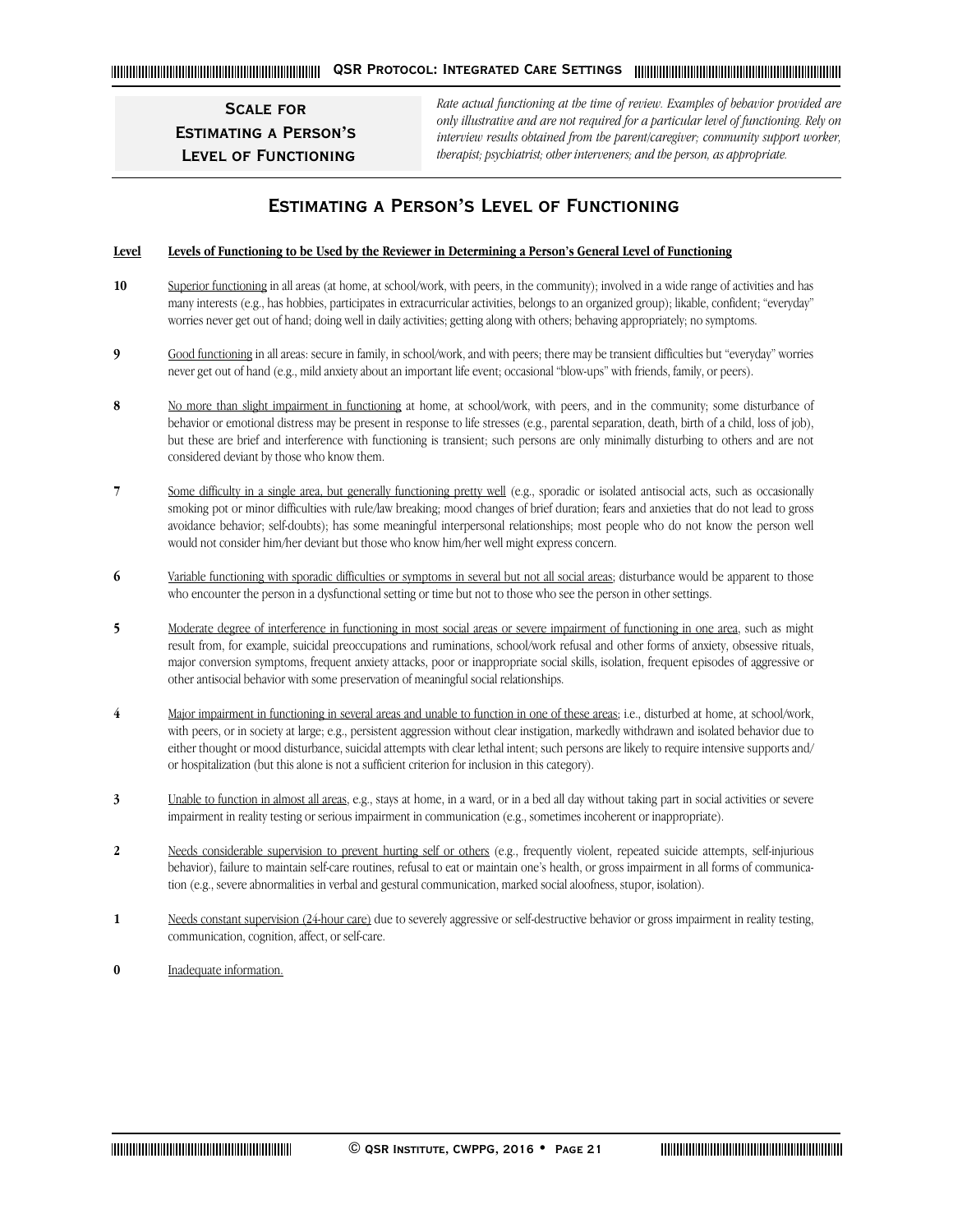# **Status Indicator 4: Emotional / Mental Health Status**

# **Status Rating Description that Best Fits the Fact Pattern Observed**

Description of the Status Situation Observed for the Person Rating Level

**Optimal Mental Health Status.** The person is fully stable, maintaining, and functioning very well across settings. The person may enjoy many positive and enduring supports from a variety of people. He/she may socialize well with others in various group situations, as appropriate, to ability and preferences. He/she may be participating at a high and consistent level in major life activities and decisions that affect him/her. The person enjoys life and feels connected with others of importance in his/her life. Any co-occurring alcohol, substance use, and/or physical health concerns are fully understood and being well managed with excellent results for the person.

A person functioning at this level would be consistent with the Level 10 range in the *Scale for Estimating a Level of Functioning for a Person* that is presented on page 21.

Good Mental Health Status. The person is substantially stable and functioning adequately across settings. The person may have some positive and enduring supports from a variety of people. He/she may socialize in generally acceptable ways with others in various group situations, as appropriate to ability and preferences. He/she may be participating at a substantial level in major life activities and decisions that affect him/her. Any co-occurring substance use or physical health concerns are fully understood and being well managed with excellent results for the person. Any co-occurring alcohol, substance use, and/or physical health concerns are generally understood and being managed with substantially good results for the person.

A person functioning at this level would be consistent with the Level 8-9 range in the *Scale for Estimating a Level of Functioning for a Person* that is presented on page 21.

Fair Mental Health Status. The person is functioning with no more than expectable reactions to social stressors and no more than slight impairment. The person may have a few positive and enduring supports, mostly from staff or family. He/ she may socialize occasionally in at least minimal ways with others in group situations, as appropriate to ability and preferences. He/she may participate at a minimal level in major life activities and decisions that affect him/her. Any co-occurring alcohol, substance use, and/or physical health concerns are somewhat understood and being managed with minimally adequate to fair results for the person.

A person functioning at this level would be consistent with the Level 6-7 range in the *Scale for Estimating a Level of Functioning for a Person* that is presented on page 21.

Marginally Inadequate Mental Health Status. The person is functioning with some symptoms, limited impairments, or difficulties in social situations. The person may have a few positive and enduring relationships. He/she may socialize occasionally or inconsistently with others in group situations, as appropriate to ability and preferences. He/she may be participating at a somewhat inadequate level in major life activities and decisions that affect him/her. At this level, staff may be working diligently, but may be doing things that don't work for this person. The person may have co-occurring alcohol, substance use, and/or physical health concerns that are not well addressed in current treatment efforts.

A person functioning at this level would be consistent with the Level 5 range in the *Scale for Estimating a Level of Functioning for a Person* that is presented on page 21.







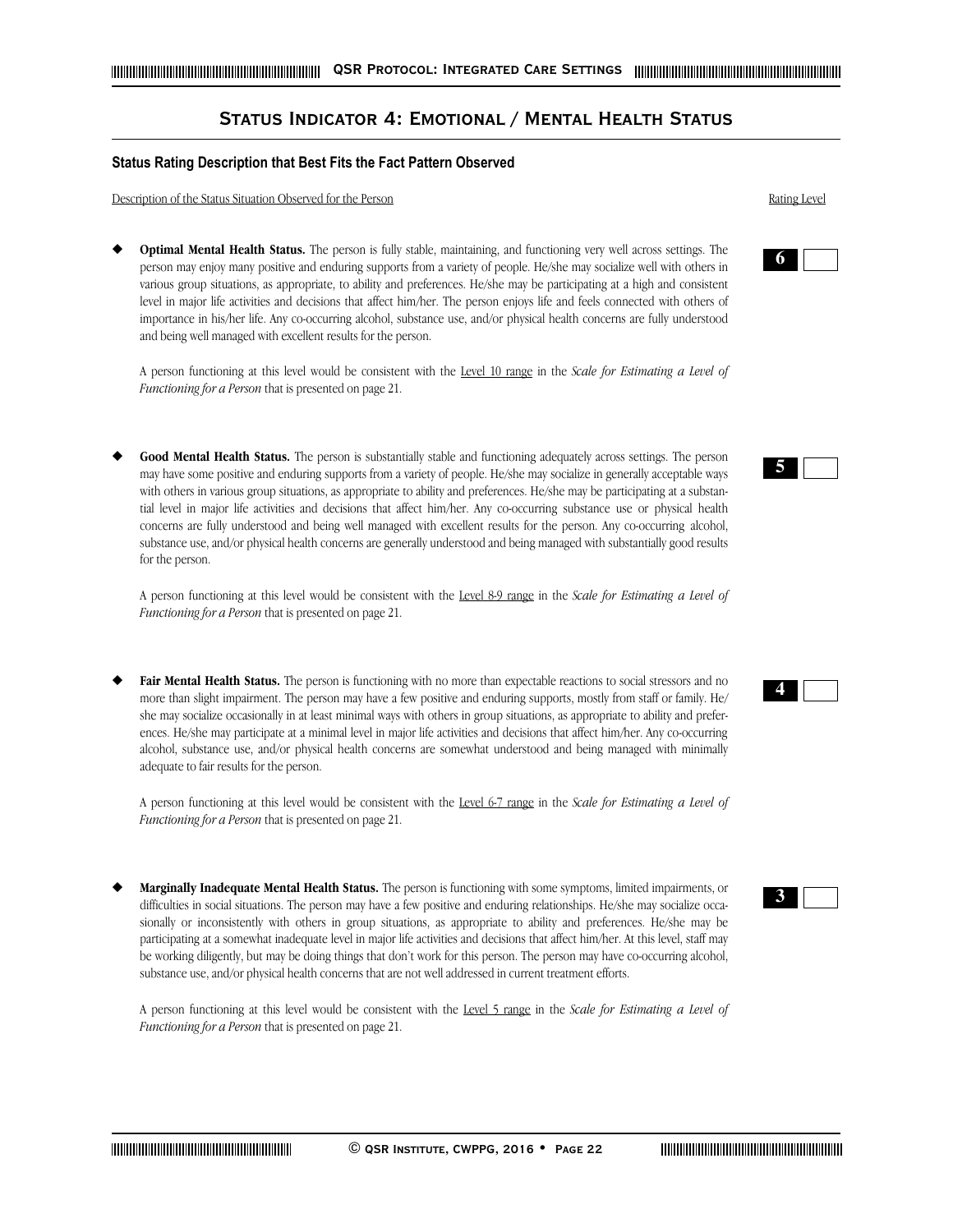# **Status Indicator 4: Emotional / Mental Health Status**

Description of the Status Situation Observed for the Person Rating Level

◆ **Poor Mental Health Status.** The person is functioning with moderate-to-serious symptoms or substantial difficulties in social situations. The person may have a few relationships with rare or unpleasant contacts. He/she may not socialize with others in group situations. He/she may not be participating in major life activities and decisions that affect him/her. At this level, staff may be working, but may be doing things that don't work for this person. Efforts may be substantially inconsistent across health and mental health providers. The person may have serious co-occurring alcohol, substance use, and/or physical health concerns that are poorly understood or addressed, thus, limiting current treatment efforts.

A person functioning at this level would be consistent with the Level 3-4 range in the *Scale for Estimating a Level of Functioning for a Person* that is presented on page 21.

Adverse/Worsening Mental Health Status. The person is functioning with serious-to-severe impairments, possibly with major life disruptions, and with potentially dangerous symptoms. The person may be socially isolated or withdrawn. He/she may not be capable of participating in major life activities and decisions that affect him/her. The person may be experiencing an absence of appropriate treatment or breakdown in coordination of treatment modalities with no continuity in care by health and mental health providers. The person may have unrecognized or ignored co-occurring alcohol, substance use, and/or physical health concerns of a serious nature that undermine current treatment efforts.

A person functioning at this level would be consistent with the Level 1-2 range in the *Scale for Estimating a Level of Functioning for a Person* that is presented on page 21.

Not Applicable. The person may be younger than 3 years of age.



**1**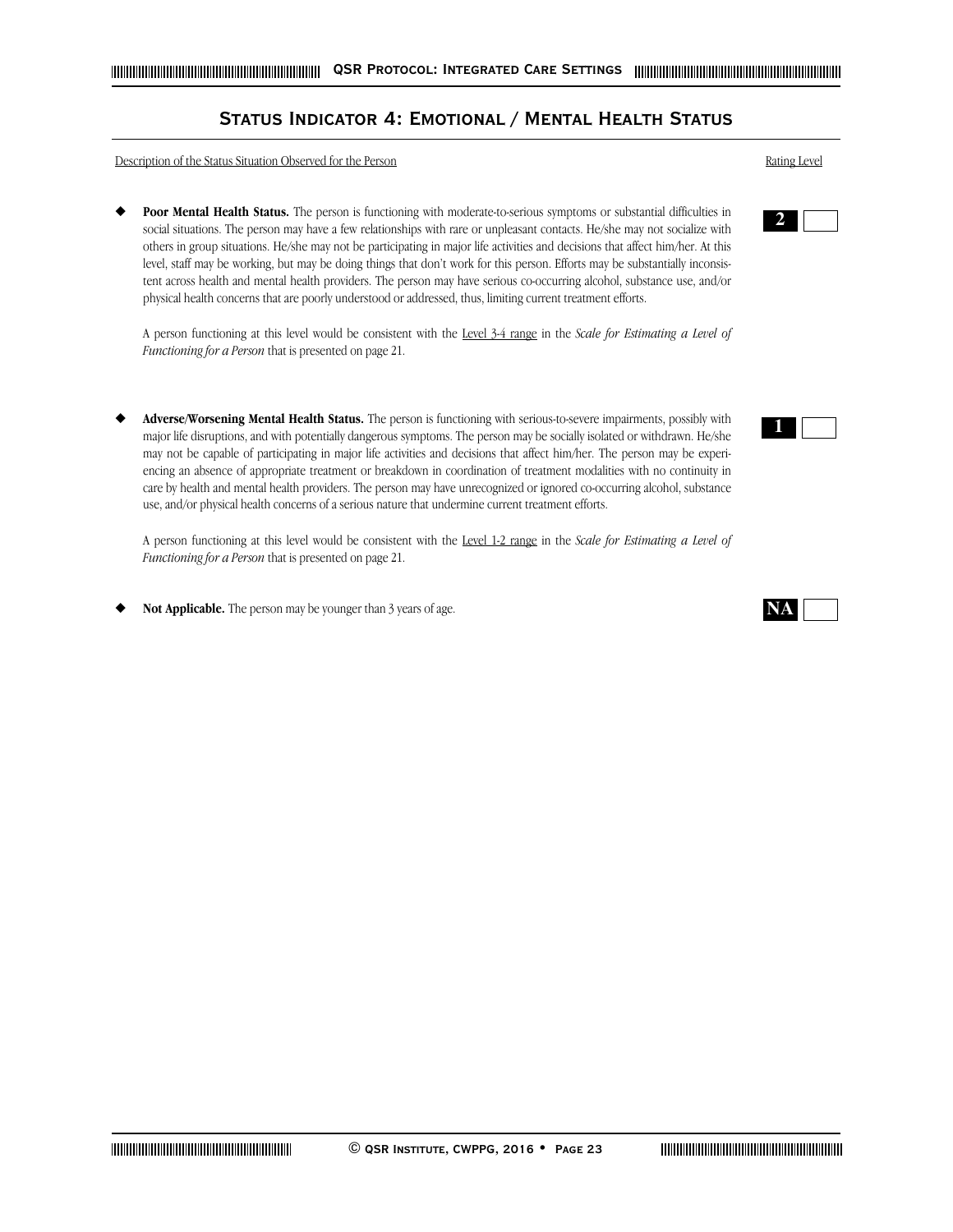# **Status Indicator 5: Substance Use Status**

#### **Focus Measure**

**SUBSTANCE USE STATUS. Degree to which the person is achieving and maintaining a life free from substance use impairment.** 

#### **Core Concepts: This Indicator May Not Apply to Persons Under 8 Years of Age**

While any alcohol or substance use is problematic and warrants attention, there are varying degrees and types of substance use resulting in subsequent life impairment. **Substance is defined** as an illicit substance, misuse of over-the-counter medications, misuse of prescribed medications, and/or misuse of chemicals, including misuse of alcohol. Individuals with substance use disorders often have impaired parenting abilities and social skills. Early identification and treatment of substance use disorders will contribute to improved functioning and positive outcomes.

Impairment arising from substance use poses potential harm to physical and emotional well-being. If using substances, the person should be making reasonable progress toward recognizing problems with substance use, increasing motivation to "take charge" of reducing their own substance use, lowering the impairment and risks associated with substance use, and decreasing the use of substances. Recovery efforts may involve active treatment (e.g., medication and/or psycho-social intervention), participation in support groups, changing daily activity patterns and social connections, moving to another area away from sources of addictive substances, and creating an environment (physical and social) that is supportive of recovery efforts. This review focuses on the person's pattern of substance use and reliance on supports for recovery. This indicator is **applicable only to persons who have histories of substance use impairment**. This indicator does not apply to a person who has no history of substance use impairment.

#### **Fact Pattern -- Apply the Probe Questions, Assemble the Facts, and Consider the Pattern Found**

- 1. Has the person been screened for substance use disorder? If yes, what methods are being used? What are the screening results over the past six months for this person?
- 2. Is there any alcohol or substance use by the person? Does the person have a substance use disorder? If so, what impairments has the disorder caused for the person? • If yes, what type of substance is used, what method is used, how often is the substance used, and what are the consequent life problems? • When was the person's last relapse? • What is the person's pattern of relapse episodes?
- 3. Is the climate in the home/community supportive of treatment and recovery efforts? Is the person using substances in isolation, with family, or with a peer group?
- 4. Is substance use related to other high risk behaviors (needle sharing, sexual activity, DUI, etc.)?
- 5. Is substance use causing functional impairment (problems with family, peers, or citizens in the community, or difficulty with employment)? Does the individual recognize the impact of his/her use/abuse of substance? • Has substance use led to criminal activity or involvement with police or courts? • If yes, what is this person's current legal status?
- 6. What level of motivation does the person have for obtaining/maintaining a substance-free lifestyle? What **stage of change** is this person operating at now with respect to recovery and relapse prevention possibilities?

#### *Stages of Change:*

- Precontemplation: no intention to change behavior; may be unaware of problems or opportunities.
- Contemplation: is aware of problems or opportunities; thinks about acting upon it but has not made a commitment to take action.
- Preparation: combines intention with early behaviors; planning to take action within the next month.
- Action: activities are being undertaken to modify behavior and take advantage of opportunities with commitment of time and energy.
- Maintenance: person works to make and consolidate gains while acting to prevent relapse or loss; may enter this stage within six months of behavior change.
- 7. Is the person currently receiving treatment for substance use? Has the person needed and/or received treatment for substance use within the past year?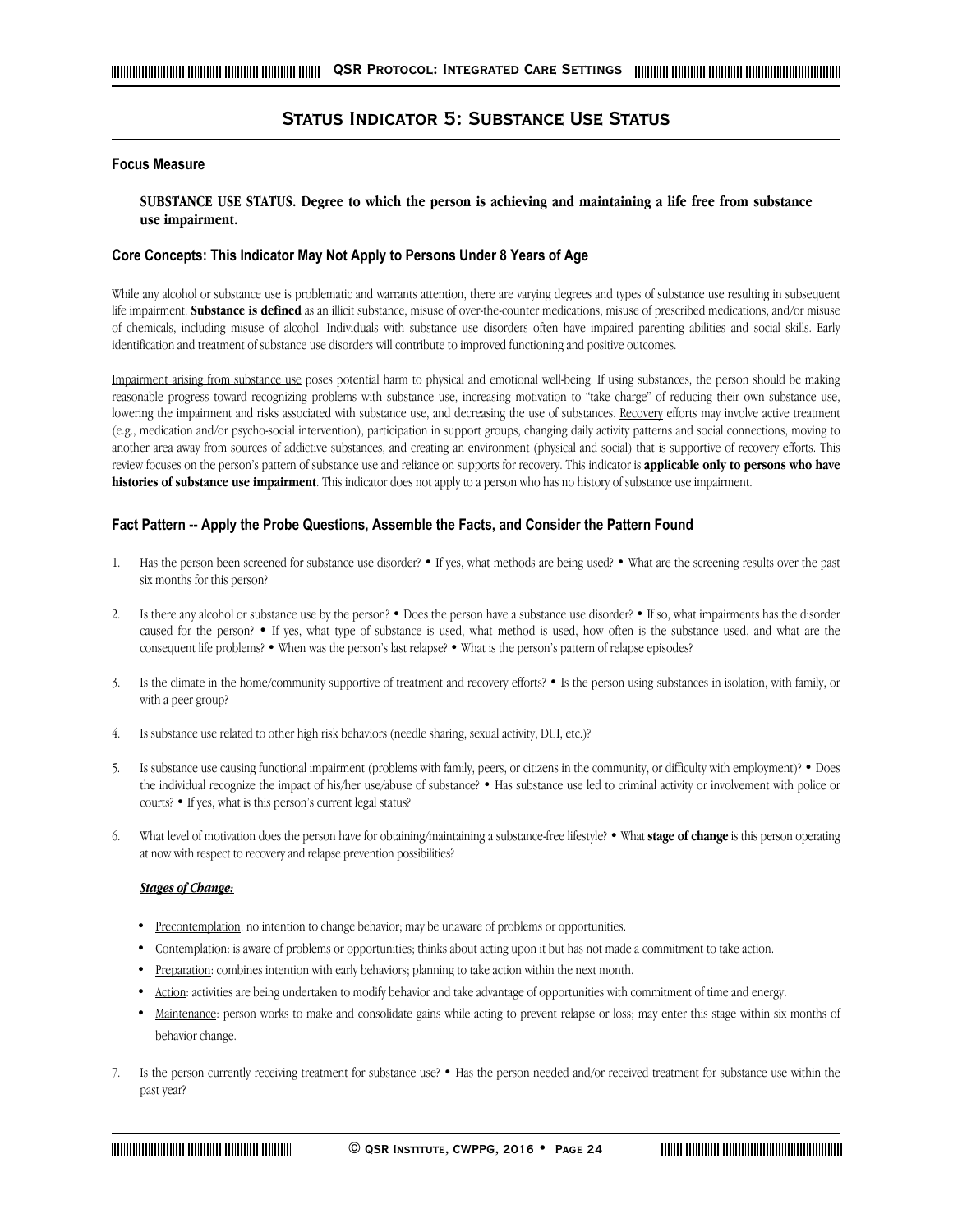# **Status Indicator 5: Substance Use Status**

- 8. If treatment for substance use has been received and completed, has relapse presented as a problem? If so, how often? Is relapse prevention being pursued?
- 9. Is this person parenting dependent children? If so, are these children under protective supervision or out-of-home care (e.g., kinship care or foster care) by the child welfare system? • If so, is the person's recovery and relapse prevention strategies and plans being coordinated with the safe reunification efforts and child/family safety plans being made by the child welfare agency so that this person may get his/her children back home again?

# **Status Rating Description that Best Fits the Fact Pattern Observed**

*NOTE: The time periods used on the rating scales for levels 6, 5, and 4 differ from the 30-day rating rule applied in most status indicators.*

Description of the Status Situation Observed for the Person Rating Level

- **Optimal Status.** The person is fully free from substance use impairment at this time. If the person has experienced substance use impairment in the past, the person has gone for at least 12 months without relapse. The social climate in the home and support network is fully supportive of recovery efforts. The person enjoys life and feels connected with others of importance in his/her life. Any co-occurring mental health or physical health concerns are fully understood and being well managed with excellent results for the person.
- Good Status. The person is generally free from substance use impairment at this time. If the person has experienced substance use impairment in the past, the person has gone for at least six months without relapse. The social climate in the home and support network is generally supportive of recovery efforts. Any co-occurring mental health or physical health concerns are generally understood and being managed with substantially good results for the person.
- Fair Status. The person may have had recent substance use, but impairment is substantially reduced or limited and daily functioning is at a minimally adequate level. The person may be actively participating in an appropriate treatment program. The person may be showing progress in treatment. The social climate in the home and support network is somewhat supportive of recovery efforts. Any co-occurring mental health or physical health concerns are somewhat understood and being managed with minimally adequate to fair results for the person.
- **Marginally Inadequate Status.** The person has mild to moderate substance use impairment that may result in some negative consequences or adversely affect functioning in daily settings. The person may be receiving treatment but may be making little progress. The social climate in the home and support network may not be very supportive of recovery efforts. The person has co-occurring mental health or physical health concerns that are not very well addressed.
- Poor Status. The person may have an established pattern of substantial and continuing substance use impairment. The person has moderate to serious substance use that results in very negative consequences and/or substantial functioning limitations. The person may be continuing to use substances and may not be making progress in a treatment program. The social climate in the home may substantially undermine recovery efforts. The person's support network is not functioning or there is no network in place for this person. The person has co-occurring mental health or physical health concerns that are poorly understood or addressed in present treatment efforts.
- Adverse Status. The person has serious and worsening substance use impairment. The person has serious life-threatening substance use patterns that result in significant negative consequences and/or major functional limitations and may cause restriction in an institutional setting. The person's substance use is worsening. The social climate around the person may actively support continued substance use and possibly other illegal activities. The person has serious co-occurring mental health or physical health concerns that undermine other treatment efforts.
- Not Applicable. The person does not have a history of alcohol or substance use impairment or may be younger than 8 years of age. This indicator does not apply at this time.

**6**











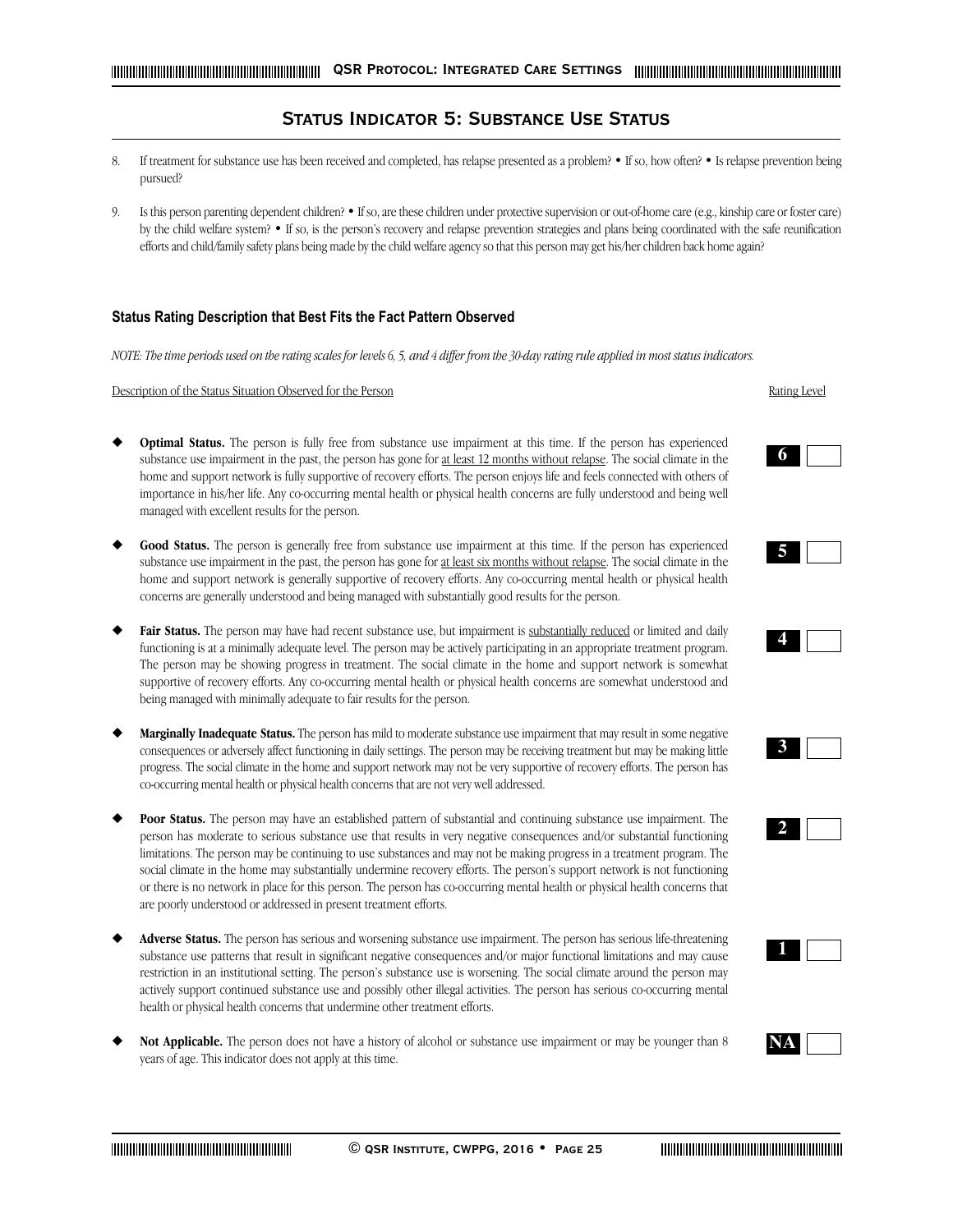# **Status Indicator 6: Spiritual Well-Being**

# **Focus Measure**

**SPIRITUAL WELL-BEING. Degree to which:** • **The person has a positive guiding force for purpose and direction in life; • The person relies on positive spiritual beliefs and supports to provide comfort and encouragement in times of difficulty, despair, and challenge, while bringing hope and faith to seemingly hopelessness situations; • In times of stress and worry, the person has positive sources for spiritual strength and emotional protection that enable the person to cope with fear, guilt, shame, loss, and gain courage to meet life challenges; • The person belongs to and participates in group activities that support spiritual growth and well-being of members.** 

#### **Core Concepts: This Indicator May Not Apply to Persons Under 12 Years of Age**

Spiritual well-being is about our inner life and its relationship with the wider world. It includes our relationship with the environment, our relationships with others and with ourselves. Spiritual well-being does not just reflect religious belief although for people of a religious faith it is obviously a central feature. Each person's spirituality is greatly influenced by the community they are a part of and their relationships. To be spiritually healthy will mean a positive engagement with self, others, and our environment. Some of the benefits of spiritual well-being include:

- Feeling a purpose and meaning in life **•** Feeling peaceful and content with life
- 
- Experiencing a connection with a power greater than oneself Accepting and growing from the challenges and changes in life
- 
- Maintaining balance and control of life  **Building positive and spiritually supportive relationships** 
	-

Because spiritual well-being is personal, different people will find some approaches or factors more helpful than others; however, some of the things that can help spiritual well-being are: Spending time alone or in meditation to find inner peace; Taking time to enjoy nature; Attending a local place of worship for prayer, meditation, devotion, or healing; Joining a group, club, or society which shares your spiritual or religious outlook; Meeting regularly with someone who can help you reflect on your life and your spirituality. Sources of spiritual support offer the person a sense of hope, strength, relief, and protection in times of stress, grief, or loss.

Spiritual support should enable the person to cope with possible life-disruptive events or emotions. Spiritual inspiration and encouragement may be needed to face major life challenges (e.g., overcoming an addiction or escaping a dangerous relationship) while providing guidance, support, empowerment for action in changing the direction of one's life. Finding release from guilt or anger through forgiveness and spiritual healing can be fundamental to finding a sense of peace in one's life. Relying on trust and hope that accompany connection to a spiritual path can console persons during times of loneliness, sadness, and despair. These aspects of spiritual well-being come, in part, through connection to and support from sources of spiritual strength and guidance. A central concern in this indicator is that the spiritual direction, care, and support needs of the person are met leading to a sense of inner peace and contentment arising from the person's relationships with the spiritual aspects of life.

# **Fact Pattern -- Apply the Probe Questions, Assemble the Facts, and Consider the Pattern Found over the Past 30 Days**

- 1. Does the person report having strong, positive feelings of purpose, direction, and meaning in life? Does the person report having a feeling of inner peace and contentment with life? • If so, what are the person's sources for spiritual well-being in these areas? • How well does the person find release and relief from guilt or anger through forgiveness and spiritual healing fundamental to finding a sense of peace in one's life?
- 2. Does the person report being able to achieve and maintain sense of balance and control in life? Is the person routinely spending time alone or in meditation to find inner peace? • How does the person find inspiration and encouragement that may be needed to face a major life challenge (e.g., overcoming an addiction or escaping a dangerous relationship)?
- 3. Does the person report having and enjoying positive relationships with others in his or her life? What resources does the person rely upon in achieving positive regards and interactions with others, especially any with home there is a history of difficult interactions or negative feelings?
- 4. Does the person report: Attending a local place of worship for prayer, meditation, devotion, or purification? Joining a group, club, or society which shares your spiritual or religious outlook? • Meeting regularly with someone who can help reflect on the person's life and spiritual journey?
- 5. Does this person require assistance or support in participating in spiritual or religious practices? If so, does the person have the assistance and supports (including transportation) available to participate in and benefit from those practices? • If not, how does the absence of assistance or support impact the person's spiritual well-being?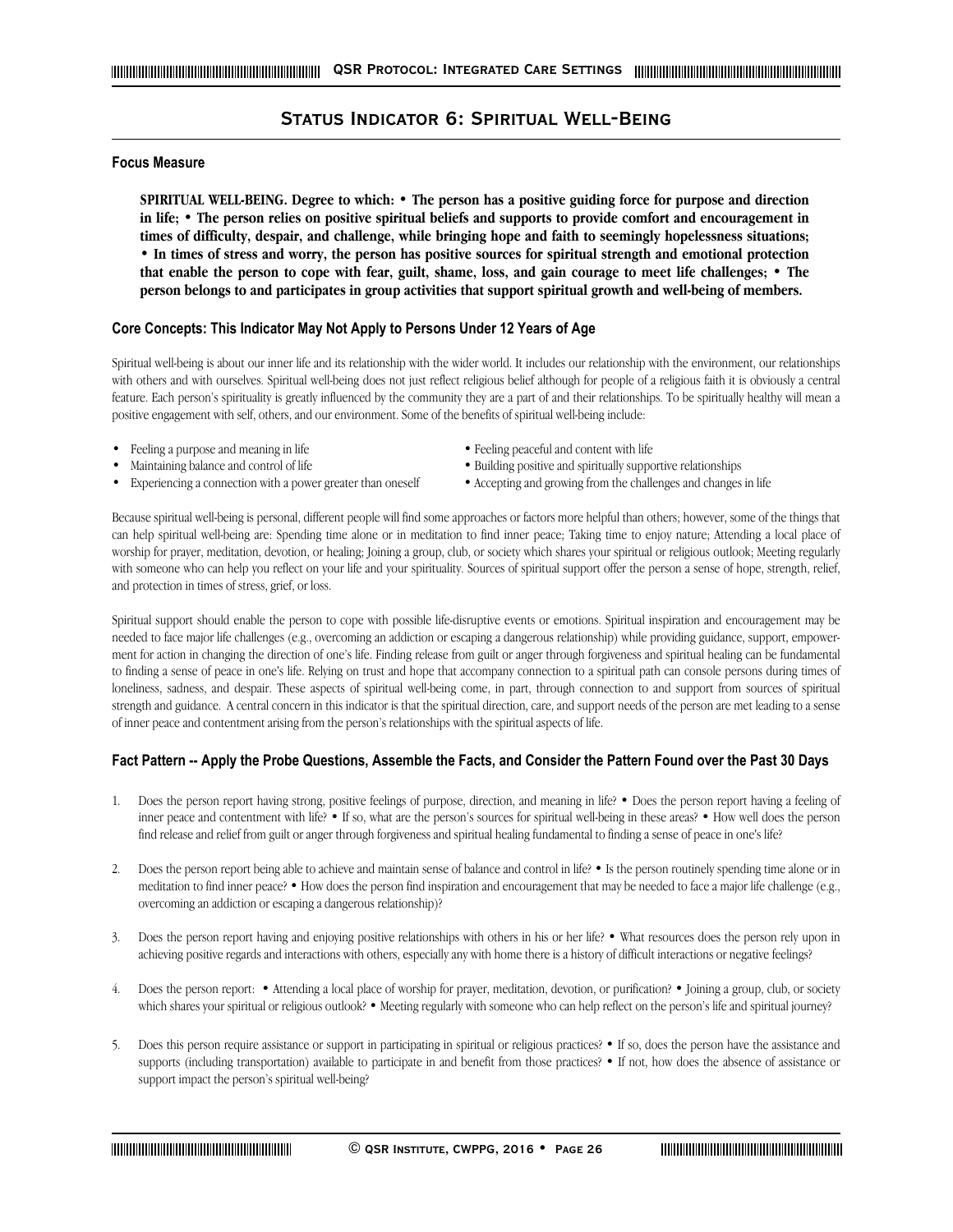# **Status Indicator 6: Spiritual Well-Being**

# **Status Rating Description that Best Fits the Fact Pattern Observed**

Description of the Status Situation Observed for the Person **Rating Level** Rating Level

- Optimal Status. The person reports experiencing excellent spiritual well-being. The person has a strong, positive sense of purpose and direction in life. The person's very strong faith and positive pattern of beliefs provide excellent protection, comfort, and support in times of trouble or worry. The person participates daily in actions (e.g., prayer, meditation, 12-step meetings) that promote spiritual healing, growth, and well-being. All accommodations necessary to achieve and maintain optimal spiritual well-being are available to the person.
- Good Status. The person reports experiencing substantially good spiritual well-being. The person has a substantially positive sense of purpose and direction in life. The person's generally strong faith and positive pattern of beliefs provide substantial protection, comfort, and support in times of trouble or worry. The person participates regularly in actions (e.g., prayer, meditation, 12-step meetings) that promote spiritual healing, growth, and well-being. Most accommodations necessary to achieve and maintain good spiritual well-being are available to the person.
- Fair Status. The person reports experiencing a fair level of spiritual well-being. The person has a fairly positive sense of purpose and direction in life. The person's faith and usually positive pattern of beliefs provide a fair degree of protection, comfort, and support in times of trouble or worry. The person periodically participates in actions (e.g., prayer, meditation, 12-step meetings) that promote spiritual healing, growth, and well-being. Many accommodations necessary to achieve and maintain good spiritual well-being are available to the person.
- Marginally Inadequate Status. The person reports experiencing a somewhat limited or inconsistent level of spiritual well-being. The person has a marginally inadequate or inconsistent sense of purpose and direction in life. The person's faith and marginally positive pattern of beliefs provide somewhat inadequate or inconsistent protection, comfort, and support in times of trouble or worry. The person may occasionally participate in actions (e.g., prayer, meditation, 12-step meetings) that promote spiritual healing, growth, and well-being. Some accommodations necessary to achieve and maintain minimally adequate spiritual well-being may be available to the person.
- Poor Status. The person reports experiencing a poor level of spiritual well-being. The person often lacks a sense of purpose and direction in life. The person's lack of faith and generally negative pattern of beliefs often fail to provide protection, comfort, and support in times of trouble or worry. The person may seldom participate in actions (e.g., prayer, meditation, 12-step meetings) that promote spiritual healing, growth, and well-being. Few accommodations necessary to achieve and maintain minimally adequate spiritual well-being may be available to the person or the person may not use those available.
- Adverse or Avoidant Status. The person may desire positive spiritual well-being by may avoid opportunities offered to achieve spiritual well-being. The person may wish for a better life but lacks a positive sense of purpose and direction in life. The person may hold to negative pattern of beliefs that exacerbates worries in times of trouble. The person may avoid actions (e.g., prayer, meditation, 12-step meetings) that promote spiritual healing, growth, and well-being. Accommodations necessary to achieve and maintain spiritual well-being may not be available to the person or the person may not use those available.
- Not Applicable. The person may be younger than 12 years of age OR rejects the premise of spiritual well-being OR does not seek connection with a spiritual source or religious community at the present time.



|--|



|--|--|--|--|





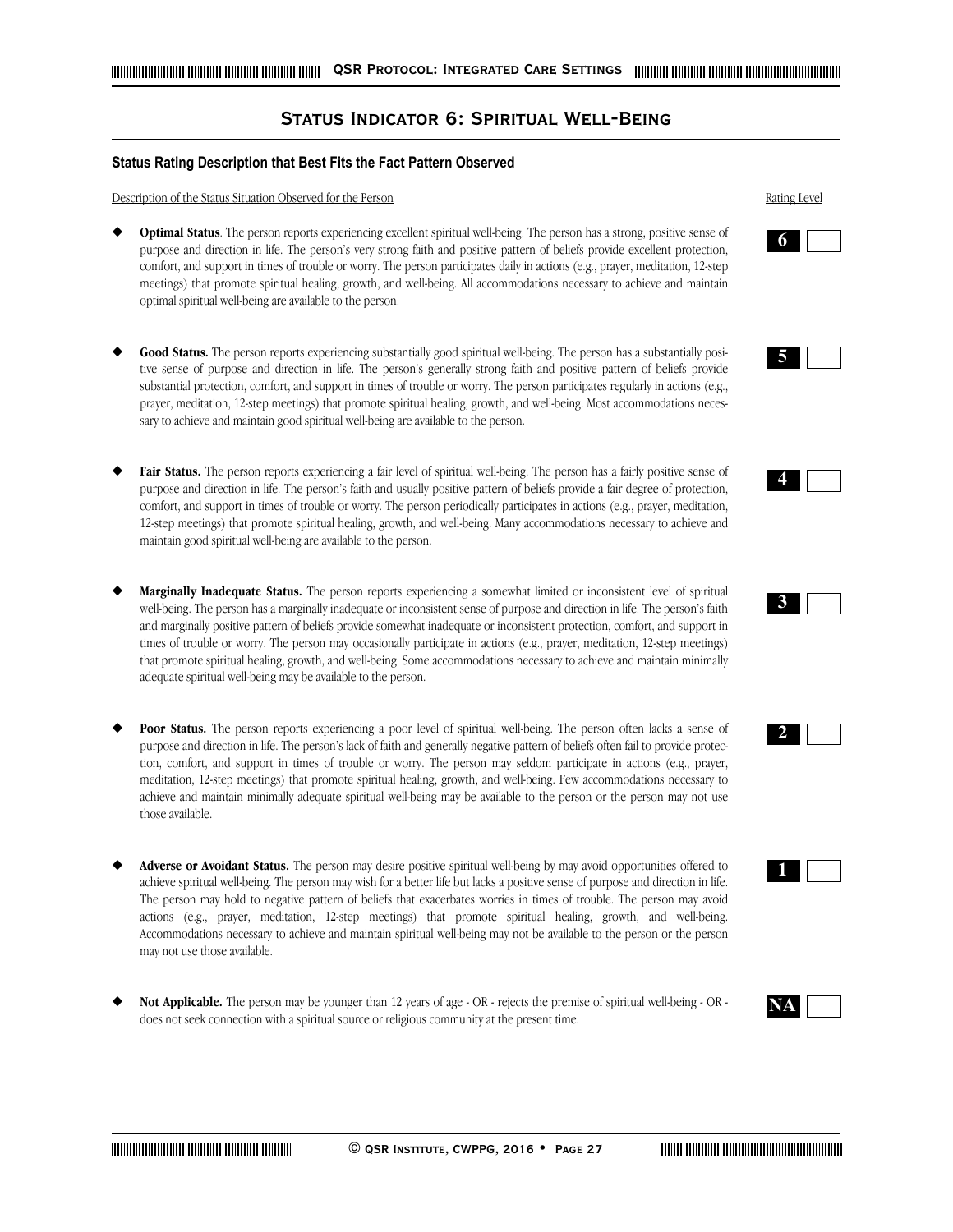# **Status Indicator 7: Functional Status**

# **Focus Measure**

**FUNCTIONAL STATUS. Degree to which the person, based on need and choice, is actively acquiring and/or using acquired functional life skills necessary for successful daily living.** 

#### **Core Concepts**

For some persons seeking recovery from a mental illness or substance use disorder, gaining and using functional life skills in everyday life situations are both needs and aspirations. Among persons having these needs are those who may have intellectual disabilities arising from developmental delay or traumatic brain injury while others may experience functional challenges due to the effects of schizophrenia, long-term drug use, or aging. This indicator focuses on the degree to which the person is seeking and receiving skill-specific training and support to acquire, apply, and sustain functional life skills in daily living situations. Such life skills can be learned via direct instruction provided by a community support worker or formal instruction provided in a classroom setting.

Functional life skills include activities of daily living (ADLs). At the most basic level, such skills apply to dressing, eating, ambulation, toileting, and hygiene. At the next level, these skills apply to housekeeping, taking medications as prescribed, basic money management, shopping for food and clothing, using the phone and other forms of communication, and using transportation in the community. Higher level functional skills apply to care of pets, care of others, child rearing, food preparation and clean-up, financial management, safety procedures, and emergency responses. Skills in these areas are needed for successful everyday living and fulfilling important life roles, such as parenting dependent children or adults in the person's care.

Training and supports for skill acquisition and integration are ways that people gain and use functional skills in daily life. Subject to ability, need, choice, and support, a person seeking functional skill development should be able to access learning activities available within the community via special education, adult basic education, developmental disability services, and/or community support services provided by a Core Service Agency. Advocacy by a community support worker, social worker, or counselor may be necessary to secure opportunities and accommodations for an adult with mental illness or substance use impairment who meets enrollment criteria and who chooses to gain and use functional skills in daily living.

The focus of this indicator is placed upon the person's learning opportunities for gaining functional life skills as available within the community and/or treatment setting. Concerns in this review include whether the person: (1) is aware of learning opportunities; (2) gains skills coached by a community support worker; (3) is assisted in enrollment and securing accommodations, if eligible and interested; and/or (4) is participating with any special supports or services that may be necessary for the person's success. This review is not applicable for persons who, by choice, are not currently seeking and participating in such activities. Consideration of the person's **stage of change** would be useful in understanding a person's refusal of opportunities.

#### **Fact Pattern -- Apply the Probe Questions, Assemble the Facts, and Consider the Pattern Found over the Past 30 Days**

- 1. Does this person demonstrate a need for and interest in gaining functional skills in everyday life situations? Is the person gaining functional skills via modeling, coaching, and mentoring efforts provided by the person's community support worker?
- 2. Is the person aware of the learning activities and opportunities currently available in his/her community and/or treatment setting? Is the person currently accessing and participating in a community learning activity? • If so, what advocacy, support, or special accommodations are being provided to this person? • Does the person meet enrollment requirements to participate in and benefit from learning activities in the community that are of interest to the person? • If given assistance or support, would this person be interested and willing to continue his/her education? • Does this person need educational advocacy to gain access to learning activities, with special accommodations as necessary for participation and success? • If so, has educational advocacy been offered or provided to this person?
- 3. Does this person's life situation (e.g., parent of a newborn infant, hospitalized, or elderly) or current work schedule prevent the person from pursuing learning opportunities at this time? • Has this person been offered educational opportunities recently but declined participation? • At what **stage of change** is this person now operating?

#### *Stages of Change:*

- Precontemplation: no intention to change behavior; may be unaware of problems or opportunities.
- Contemplation: is aware of problems or opportunities; thinks about acting upon it but has not made a commitment to take action.
- Preparation: combines intention with early behaviors; planning to take action within the next month.
- Action: activities are being undertaken to modify behavior and take advantage of opportunities with commitment of time and energy.
- Maintenance: person works to make and consolidate gains while acting to prevent relapse or loss; may enter this stage within six months of behavior change.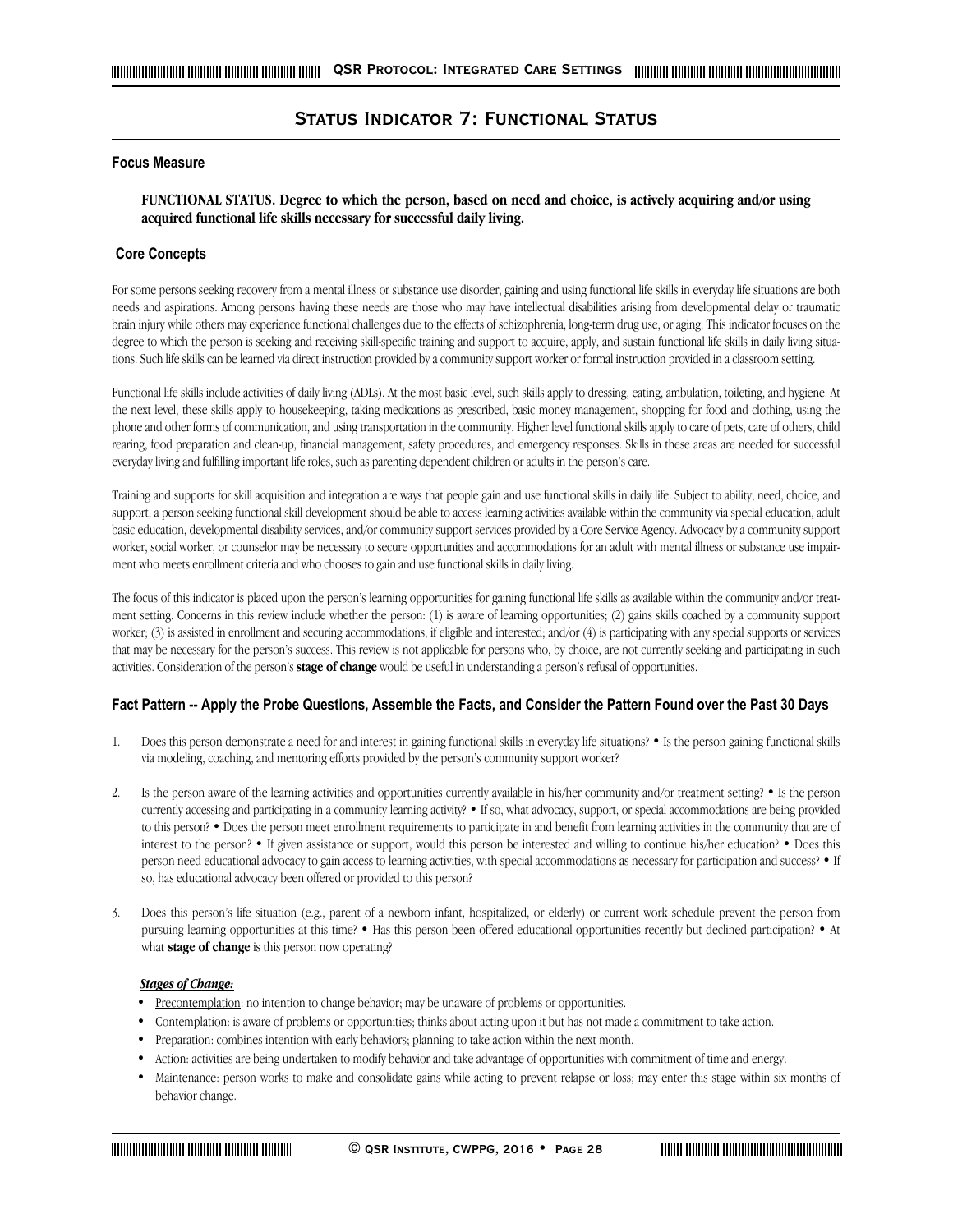# **Status Indicator 7: Functional Status**

#### **Status Rating Description that Best Fits the Fact Pattern Observed**

Description of the Status Situation Observed for the Person Rating Level

- Optimal Functional Learning Status. The person has high aspirations and goals to gain and use functional skills in daily living situations. The person is fully and successfully engaged in learning activities (e.g., community support services provided by a Core Service Agency, adult basic education, developmental disability services) for gaining functional skills. The person is making excellent use of the learning opportunities available and participates fully in those opportunities. Any barriers to participation encountered have been fully overcome.
- Good Functional Learning Status. The person has many aspirations and goals to gain and use functional skills in daily living situations. The person is actively and substantially engaged in learning activities (e.g., community support services provided by a Core Service Agency, adult basic education, developmental disability services) for gaining functional skills. The person is making consistent and substantial use of the learning opportunities available and participates reliably in those opportunities. Any barriers to participation encountered have been substantially overcome.
- Fair Functional Learning Status. The person has some aspirations and goals to gain and use functional skills in daily living situations. The person is somewhat engaged in learning activities (e.g., community support services provided by a Core Service Agency, adult basic education, developmental disability services) for gaining functional skills. The person is making minimally adequate to fair use of the learning opportunities available and participates regularly in those opportunities. Any barriers to participation encountered have been recognized and reduced to support participation.
- **Marginally Inadequate Functional Learning Status.** The person has some aspirations and goals to gain and use functional skills in daily living situations. The person is occasionally engaged in relevant learning activities. The person is making limited or inconsistent use of the learning opportunities available and participates occasionally in those opportunities. Any barriers to participation encountered may have been recognized but some problems of access or participation may remain. A somewhat limited, inconsistent, or inadequate pattern of participation is evident.
- Poor Functional Learning Status. The person has some aspirations and goals to gain and use functional skills in daily living situations. The person is poorly or inconsistently engaged in learning opportunities. The person may be experiencing ongoing barriers to gaining and using even a few functional skills in real life situations.
- Absent Functional Learning Opportunity. The person has some aspirations and goals to gain and use functional skills in daily living situations. The person is not engaged in learning activities. The person may be experiencing unresolved barriers in accessing learning opportunities or barriers to participation in available learning opportunities.
- Not Applicable. EITHER: The person has adequate functional life skills that are used in daily living situations and does not need further skill development. **- OR -** The person made an informed choice not to participate at this time. **- OR -** The person may have a condition or situation that would prevent participation at this time (e.g., serious illness, incarceration, physical disability, or advanced age—frail elderly).













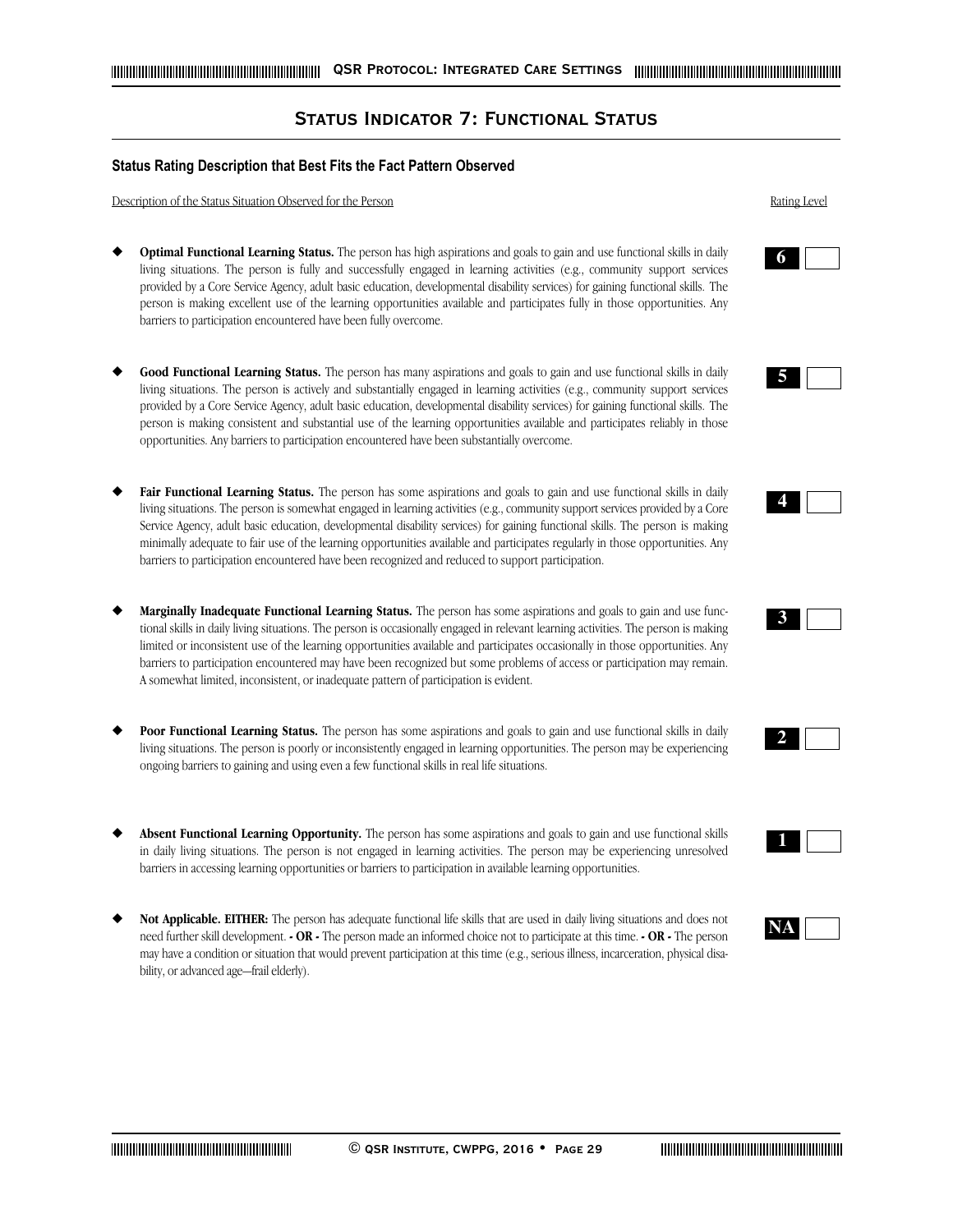# **Status Indicator 8: Voice & Choice / Self-Directed Care**

# **Focus Measure**

**VOICE & CHOICE / SELF-DIRECTED CARE. Degree to which: • The person is an active ongoing participant (e.g., having a significant role, voice, and influence) in decisions made about wellness and recovery goals, intervention strategies, services, and results; • For a willing and able adult, the person is actively directing some or all aspects of the care being provided.**

# **Core Concepts**

**Role, Voice, Choice.** The appropriateness of Role, Voice, and Choice is determined by consideration of the person's cognitive ability and present capacity for self-agency. The person should be a full and effective partner on the team of service providers, fully participating in all aspects of assessment, service planning, implementation, monitoring, and evaluation of results. Ownership, leadership, full participation, commitment, and follow-through by the person are essential to creating a workable and effective change process for him/her. The person should have an active role in developing goals and objectives, as well as in the development and implementation of plans. His/her role includes, but is not limited to:

- Knowing and explaining his/her strengths, needs, preferences, and challenges so that others may understand and assist.
- Understanding, accepting, and working toward any non-negotiable conditions that are essential for safety and well-being.
- Attending team meetings and shaping key decisions about goals, intervention strategies, special services, and essential supports.
- Advocating for needs, supports, and services.
- Self-directing care, when possible and appropriate, and doing whatever things are necessary to follow through on interventions.

**Self-Directed Care**. Self-directed Medicaid services means that participants, or their representatives if applicable, have decision-making authority over certain services and take direct responsibility to manage their services with the assistance of a system of available supports. The self-directed service delivery model is an alternative to traditionally delivered and managed services, such as an agency delivery model. Self-direction of services allows participants to have the responsibility for managing all aspects of service delivery in a person-centered planning process. Self-direction promotes personal choice and control over the delivery of waiver and state plan services, including who provides the services and how services are provided. For example, participants are afforded the decision-making authority to recruit, hire, train and supervise the individuals who furnish their services.

# **Fact Pattern -- Apply the Probe Questions, Assemble the Facts, and Consider the Pattern Found over the Past 30 Days**

- 1. To what degree is the person in control of the intervention/change process? Does the person want an active role and voice in decisions?
- 2. How well is the person fulfilling a lead role in advocating for needs, supports, and services? If a caregiver is representing the needs of the person, how was this person selected? • Can the caregiver speak freely and express his/her wants and needs? • Do others listen?
- 3. At what level is the person's voice heard and used to influence key decisions? Does the person understand and accept any non-negotiable requirements or conditions necessary for safety and well-being?
- 4. How often does the person attend team meetings and other activities in which care and treatment is being planned?
- 5. Are there factors that substantially and repeatedly prevent or reduce the caregiver's opportunity or ability to function as an advocate? If so, what are these factors? • What supports are provided to enhance the caregiver's role and voice in decisions?
- 6. If there are factors that substantially and repeatedly impede the caregiver's opportunity or ability to function effectively in matters related to the person's service needs, has agency staff offered special accommodations or supports to the caregiver to facilitate his/her effective participation? • If so, have they been accepted by the caregiver and has this improved his/her participation? • If accommodations or supports have not been offered, why not?
- 7. Is the person an able and willing adult who choses to direct his or her own care? If so, in what ways is the person presently directing his or her own care and treatment? • What aspects of care is the person currently managing? • Is it effective? • Is the person satisfied with the results?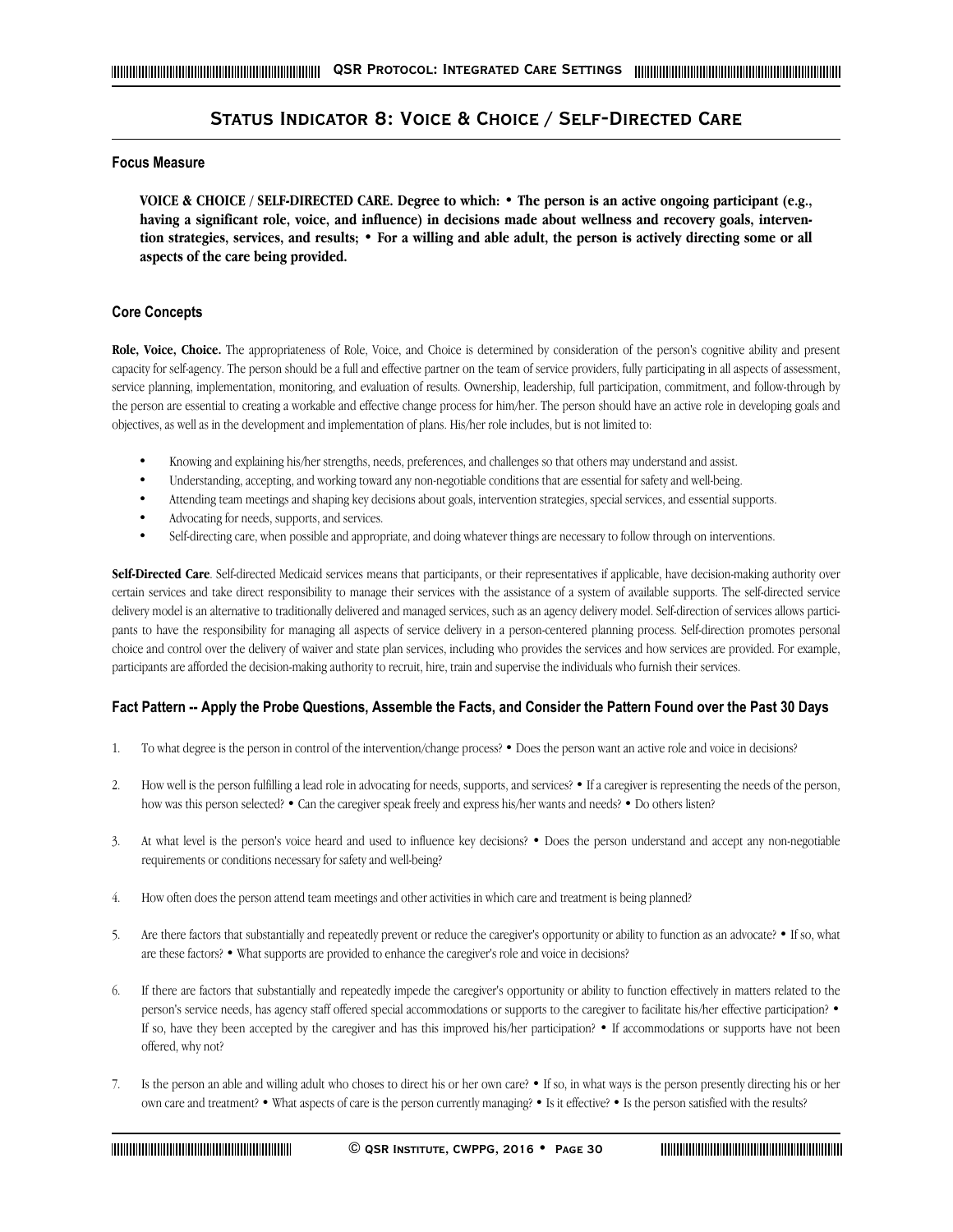# **Status Indicator 8: Voice & Choice / Self-Directed Care**

# **Status Rating Description that Best Fits the Fact Pattern Observed**

Description of the Person's Role in Decision Making Affecting the Person's Life and Service Situation Rating Level

- **Optimal Status.** The person is a full and effective partner on the team of service providers, fully participating in all aspects of assessment, service planning, implementation, monitoring, and evaluation of results. The person (as appropriate) has a central and directive role, providing a voice that shapes the course and pace of decisions. Where appropriate, the person is highly effective in self-directed care activities and in achieving desired results and benefits.
- ◆ **Good Status.** The person is a substantial contributing partner on the team of service providers, generally participating in most aspects of assessment, service planning, implementation, monitoring, and evaluation of results. The person (as appropriate) has a present and effective role, providing a voice that influences the course and pace of decisions made by the team. Where appropriate, the person is substantially effective in self-directed care activities and achieving desired results and benefits.
- Fair Status. The person minimally participates in some aspects of team decision making, assessment, service planning, implementation, monitoring, and evaluation of results. The person (as appropriate) has a minimally effective role, providing a voice that suggests and affirms the course and pace of decisions made by the team. Where appropriate, the person is somewhat effective in self-directed care activities and in achieving desired results and benefits.
- **Marginally Inadequate Status.** The person is a limited or inconsistent participant in a few aspects of assessment, service planning, implementation, monitoring, and evaluation of results. The person may have limiting circumstances, may not have been offered accommodations or supports, or may not wish greater participation even when offered accommodations or assistance. The person (as appropriate) has a marginal role, providing a somewhat passive voice that acknowledges or accepts the course and pace of decisions made by the team of service providers. Where appropriate, the person is somewhat less than effective in self-directed care activities and in achieving desired results and benefits.
- Poor Status. The person seldom participates in any aspects of assessment, service planning, implementation, monitoring, and evaluation of results. The person may have challenging circumstances, may not have been offered acceptable accommodations or supports, or may not wish greater participation even when offered accommodations or assistance. The person (as appropriate) has a missing or silent role and a missing or passive voice that tacitly accepts or possibly rejects the course and pace of decisions made by the team of service providers. Where appropriate, the person is not effective in self-directed care activities and in achieving desired results and benefits.
- Adverse Status. The person has not participated in any aspects of assessment, service planning, implementation, monitoring, and evaluation of results within the past six months or since the last team meeting (whichever is the more recent time event). The person may be experiencing overwhelming life circumstances, without the benefit of special accommodations for support or participation. Where appropriate, the person is woefully ineffective in self-directed care activities and in achieving desired results and benefits. *Note: If the person requires an advocate but does not have an advocate, then the person would be considered to be without a role or voice in decisions being made about him/her.*
- Not Applicable. The person may not be able to exercise voice and choice at this time due the person's present physical or mental status or current situation (e.g., hospitalization or incarceration).





|--|--|



|--|





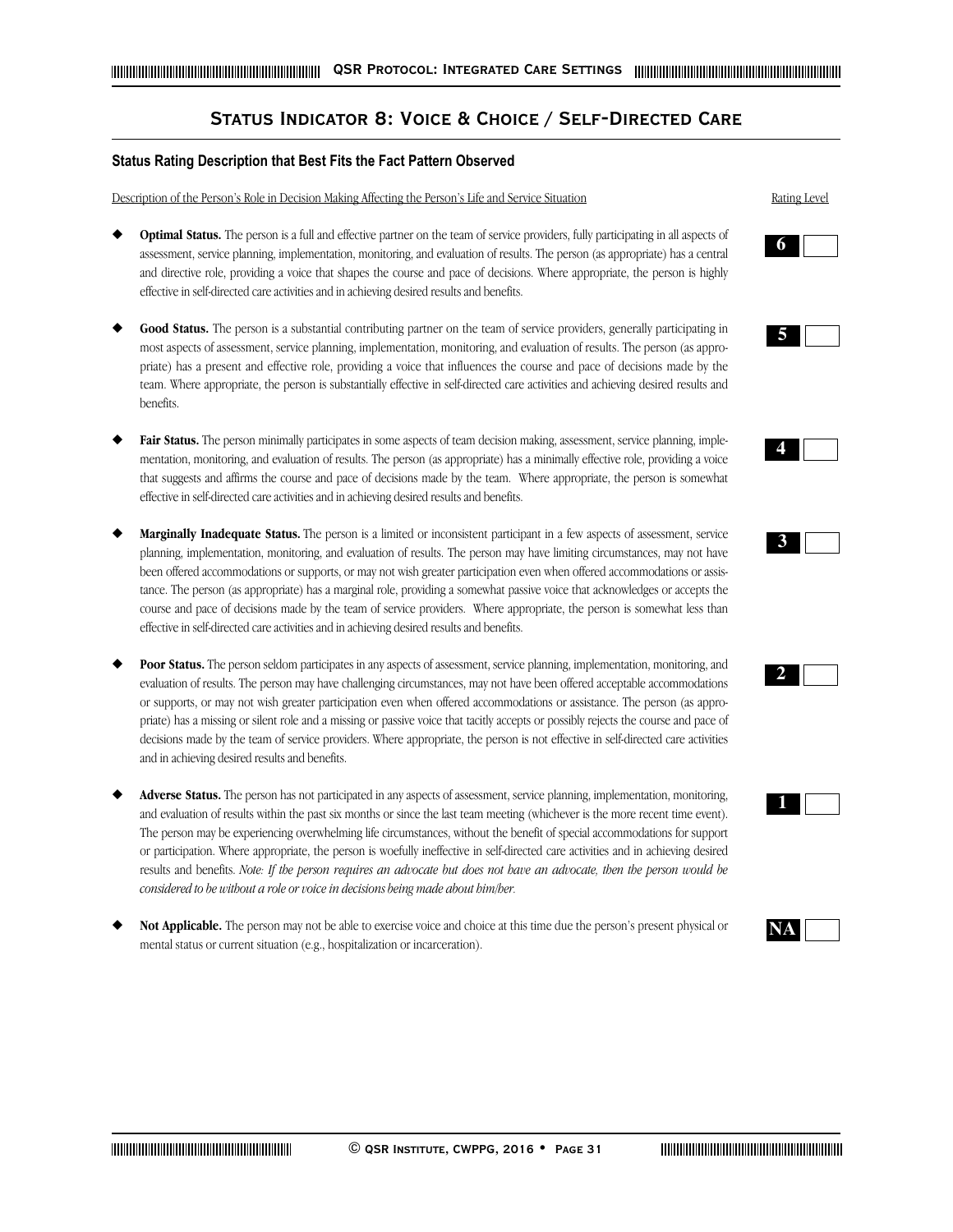# **Status Indicator 9: Financial Security & Personal Management**

# **Focus Measure**

**ECONOMIC SECURITY & PERSONAL MANAGEMENT. Degree to which:** • **The person's earned income and economic supports are sufficient to cover basic living requirements (i.e., shelter, food, clothing, transportation, health care/medicine, leisure, childcare). • The person is accessing, receiving, and managing the economic benefits for which he/she is eligible. • The person has economic security sufficient for maintaining stability and for sustaining the ability to meet ongoing life needs.**

# **Core Concepts: This Indicator May Not Apply to Persons Under Age 18 Years of Age**

Adults aspire to have adequate income and personal management of their finances. Income may be earned or come from other sources. A person with a serious and persistent mental illness may earn income and/or be entitled to a variety of economic benefits and sources of income. Among these are Social Security Income (SSI or SSDI, SSDAC) VA benefits, Medicaid, HUD housing subsidy, food stamps, subsidized childcare, Temporary Assistance to Needy Families (TANF), and possibly other economic supports, depending on eligibility and need. Such economic supports are intended to cover basic living requirements and other necessities for daily living, childcare (as appropriate), and competitive, integrated employment (a setting typically found in the community in which individuals with disabilities interact with non-disabled individuals). Together, these sources of income and support should provide a level of economic security that enables a person to achieve and maintain a reasonable degree of stability in his/her living situation. Stability in income, housing, nutrition, and health care provides a foundation for effective future life planning for the person.

A person living with mental illness or getting help for a substance use disorder may require assistance from knowledgeable persons in securing benefits to which he/she is entitled. Such assistance may be provided by a case manager or community support worker via a helping agency serving the person. General expectations in this review concerning the status of the person and practice in his/her case are that: (1) to the greatest extent possible, the person is earning income and controlling his/her assets; (2) the person has been/is being assisted in accessing all sources of income and economic security to which the person is entitled, (3) follow-up activities are conducted to ensure that the person is continuing to access the full array of benefits to which the person is entitled, (4) assessments are made to determine that economic supports are adequate to cover the person's basic living requirements, (5) advocacy is undertaken to address any important unmet needs, and (6) the person has a reasonable degree of economic security sufficient to achieve and maintain stability in conditions of daily living. The focus in this review is placed on the person's current status of income adequacy to meet needs and degree of control over his/her money and other assets.

# **Fact Pattern -- Apply the Probe Questions, Assemble the Facts, and Consider the Pattern Found over the Past 30 Days**

- 1. What are this person's basic living requirements (e.g., shelter, food, clothing, health care, medications) and other necessities of daily living (e.g., transportation, childcare, education, or employment-related necessities)? • To what degree are these requirements and needs currently met?
- 2. Does this person have dependent children in his/her care? What is this person's current earned income? For what types of economic assistance is this person/family eligible? • What other agencies are involved in providing services and supports to this person/family? • What economic assistance is being provided by other agencies?
- 3. Are the person's basic living requirements, medications, and other necessities known and understood by the community support worker, therapist, or counselor who is coordinating services for this person? • What assessment, follow-up, and advocacy has the staff done on behalf of this person? • Are the person's resources sufficient for future planning?
- 4. How effective are current efforts in securing the economic and support resources for meeting this person's basic living requirements and other necessities of daily living? • Does this person have a degree of economic security sufficient to achieve and maintain stability in conditions of daily living for him/herself and for any children in his/her care? • Is economic security adequate for maintaining stability and supporting life planning?
- 5. Has this person lost housing, child custody, or employment due to the lack of income or the ability to meet basic living requirements or other necessities of daily living? • What steps are being taken, if necessary, to prevent future disruptions (e.g., eviction) and/or to achieve stable living conditions for this person/family? • If continued instability is present, is it caused by unresolved income and economic security issues? • If so, what steps are being taken to resolve these matters (e.g., creative assistance in managing limited funds)?
- 6. What degree of personal control does this person exercise over his/her resources? Does the person have or need a representative payee or guardian? • If so, what degree of decision making about use of funds is directed by the person and in what areas of decision making does the person exercise a degree of voice and choice? [Shared decision making is possible if a person has a representative payee or guardian.]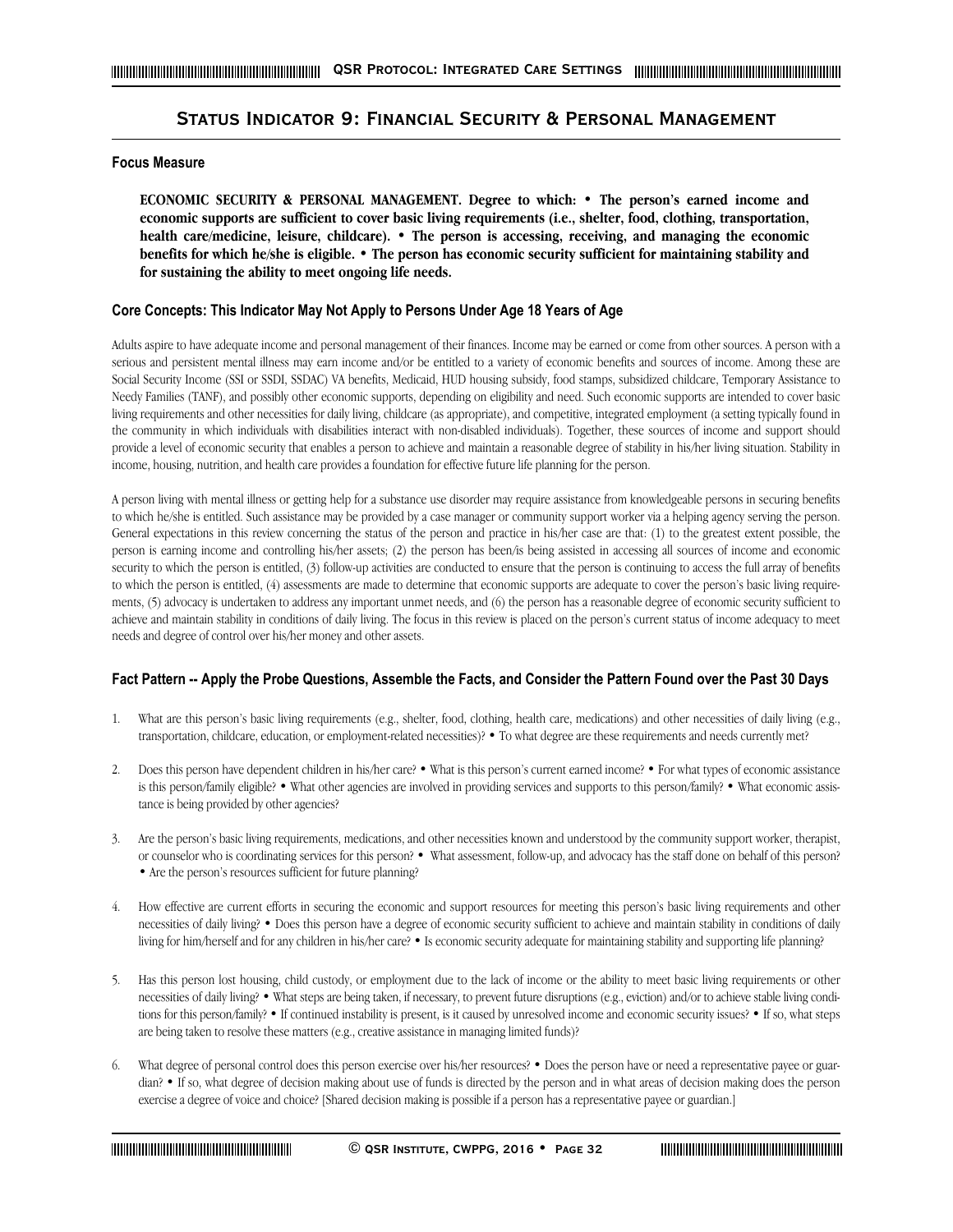# **Status Indicator 9: Financial Security & Personal Management**

# **Status Rating Description that Best Fits the Fact Pattern Observed**

Description of the Status Situation Observed for the Person Rating Level

- **Optimal Financial Security and Personal Management**. The person is earning income and/or accessing and receiving all benefits to which he/she is entitled. Income and economic supports are sufficient to cover basic living requirements and other necessities. The level of economic security is excellent when the amount and source of funds are considered. There is no recent history of loss of income or benefits. The person may control funds. The person's resources may be more than adequate as well as sufficiently stable for optimal and effective future planning. With or without a representative payee the person directs the use of his or her fund and has a strong pattern of self-management and successful decision making.
- Good Financial Security and Personal Management The person is earning income and/or accessing and receiving most economic benefits to which he/she is entitled. Income and economic supports are generally sufficient to cover basic living requirements for the most part or except in extreme emergencies. The level of economic security is sufficient for maintaining stability. The person may control most of the funds most of the time. The person's resources may be substantially adequate as well as generally stable for reliable future planning. The person may direct use of assets with help from a representative payee.
- Fair Financial Security and Personal Management. The person is earning income and/or accessing and receiving some economic benefits to which he/she is entitled. Income and economic supports are minimally sufficient to cover basic living requirements and other necessities of daily living. The level of economic security is minimal for maintaining stability. The person may control some of the funds at least some of the time. The person's resources may be minimally adequate and somewhat stable for future planning. The person may collaborate with a representative payee in planning the use of personal funds.
- Marginally Inadequate Financial Security and Personal Management. The person is earning limited income and/or accessing and receiving limited economic benefits to which he/she is entitled. Income and economic supports are somewhat inadequate in meeting basic living requirements and other necessities of daily living. The level of economic security is not sufficient for maintaining stability. Economic inadequacies causing disruptions may have occurred in the recent past and the risk of future disruption may be present. Causes of economic disruption are known, but solutions have not been found. The person may have limited control over funds. The person's resources may be somewhat inadequate and inconsistent for future planning. A representative payee may make some decisions with only limited collaboration with the person.
- Poor Financial and Personal Management. The person has substantial problems of economic security and is not receiving the range of economic benefits to which he/she is entitled. Current economic security is insufficient for maintaining stability. Causes of economic disruption are known and present but are not adequately or realistically addressed in current plans or remedial actions are not being implemented on a timely and competent basis. The person may have little, if any, control over even a small portion of the funds. The person's resources may be substantially inadequate now and uncertain for future planning. A representative payee may make most key decisions with little or no consultation with the person.
- Adverse Financial Security and Personal Management. The person has serious and worsening problems of economic security. Because he/she is not receiving entitled benefits, the person is experiencing serious but avoidable hardships and life disruptions (e.g., eviction, loss of children, unemployment). Life disruptions may be continuing. Causes of economic disruption may be complex or not adequately understood or not realistically addressed with current casework or supportive services at this time. The person's resources may be grossly inadequate now and uncertain for future planning. The person has no control over any of the funds.
- Not Applicable. Due to present circumstances, the person may not have the capacity or opportunity to manage his or her income and resources. Such circumstances may include status as minor, hospitalization, incarceration, or guardianship.









#### □ Management

□ Sufficiency

□ Management





■ Management



■ Management



□ Management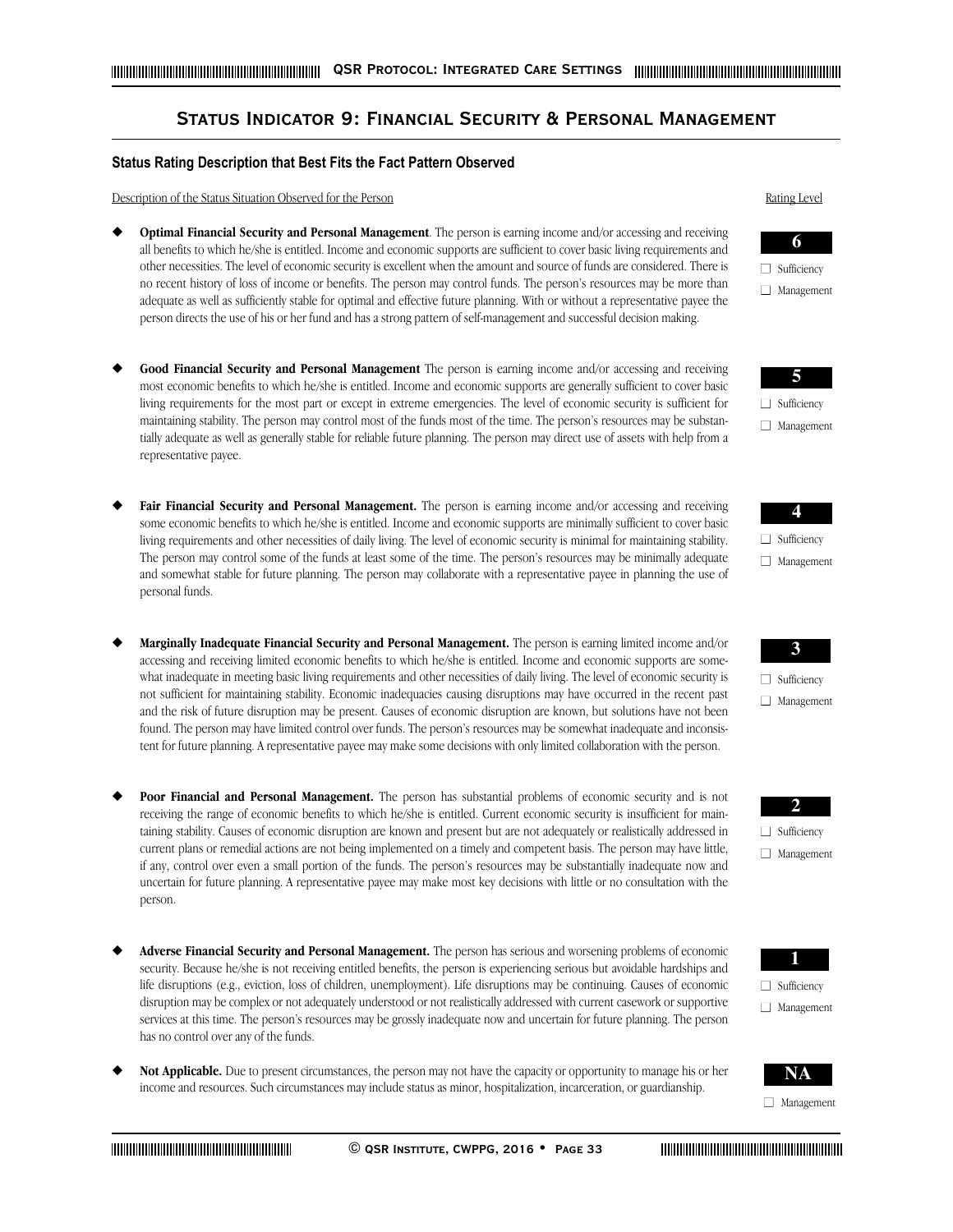# **Status Indicator 10: Living Arrangement**

#### **Focus Measure**

**LIVING SITUATION. Degree to which:**

- **APPROPRIATENESS. The person is living in the most appropriate and least restrictive living arrangement that is consistent with his/her physical and emotional needs, language and culture, life stage, ability level, and support for recovery.**
- **STABILITY. The living arrangement is consistent with the person's preference, enduring and free from disruption, and provides continuity in daily routines, normal rhythms of life, and relationships supportive of recovery.**

# **Core Concepts: This Indicator May Not Apply to Persons in Secure Confinement**

This indicator applies to the person's present living arrangement and to any other home setting where he/she may be staying periodically. "Home" refers to a place where the person has lived for an extended period of time, and includes not merely the immediate physical dwelling in which a person resides, but also the larger community. The community often provides a basis for identity, culture, sense of belonging, and connections with other people and things that provide meaning and purpose to life. The concept of home represents both practical and emotional elements. The reviewer should consider the appropriateness of various aspects of the person's home, including the:

- Physical environment, including furniture, sanitation, and utilities.
- Emotional environment, including the degree to which the home is perceived as a place of comfort and safety.
- Relationships in the home, including the presence and/or absence of persons that contribute to the well-being of the individual.
- Community, including the immediate vicinity of the home and the larger social and cultural network in which the home is situated.

If the person has a disability or is in temporary out-of-home care, consider whether or not the living situation places any unnecessary restrictions on his/ her independence and autonomy, as appropriate to age and ability. For a person in out-of-home care, the living arrangement can be a group home, a residential treatment or medical facility, a long-term care unit, detention facility, or any other type of congregate service setting. Having special needs may require temporary services in a therapeutic setting, which should be the least restrictive, most appropriate, and inclusive living arrangement necessary to meet the person's needs and support recovery. Additionally, to thrive and enjoy a satisfactory living situation, the person should achieve and maintain stability. Stability (i.e., freedom from disruption) applies to the consistency, dependability, and continuity in daily activities, routines, rhythms of life, and relationships that contribute positive and enduring conditions for daily living.

# **Fact Pattern -- Apply the Probe Questions, Assemble the Facts, and Consider the Pattern Found over the Past 30 Days**

- 1. Is the person living in his/her own home or in the home of his/her family? If not, does the living arrangement facilitate connections to his/her culture, community, faith, extended family, and social relationships? • Do these social relationships support the person's recovery?
- 2. Is the individual's home an appropriate environment for daily living, which meets any of the special needs that he/she might have? If applicable, are caregivers able to meet the individual's needs for care and nurturing? • If the individual has special needs, do caregiver(s) have the capacity/ supports necessary to address those special needs?
- 3. If the person is in a temporary out-of-home living arrangement, the following points should be considered in determining the appropriateness of the setting:
	- Is the person living close to friends and family members? Is this home consistent with the individual's language and culture?
	- Does the placement provide continuity in connections to home, work, extended family, and/or culture?
	- Is the placement conducive to maintaining family connections and does the out-of-home caregiver support these activities?
	- Does the person feel safe and well cared for in this setting?
	- Does the out-of-home caregiver encourage the person to participate in activities that are appropriate to his/her age and abilities (i.e., sports, creative activities), and support his/her need to socialize with others?
	- Is there a service plan in place that includes strategies for assisting the person with obtaining an appropriate permanent home?
	- How well does this setting meet near-term needs while supporting long-term recovery?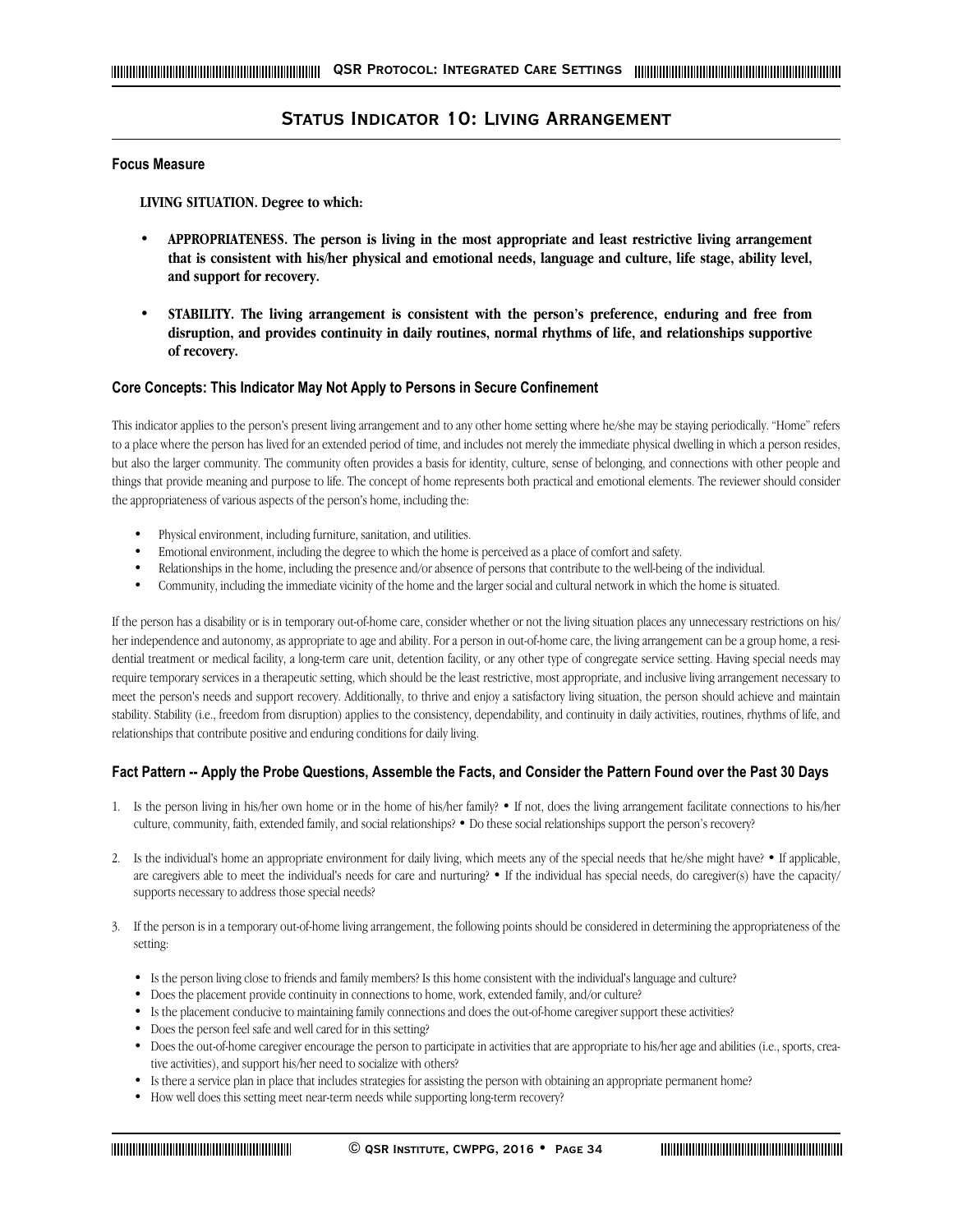# **Status Indicator 10: Living Arrangement**

- 4. If the person is living in a group care or residential care center, the reviewer should consider the following:
	- Does the person feel safe and well cared for in this setting?
	- Is this the least restrictive and most inclusive setting available to meet the person's needs?
	- Does the placement provide for the appropriate level of supervision, supports, and therapeutic services that are supportive of recovery?
	- Does the placement provide for family/friendship connections and linkages to the community? If the person is placed away from his/her own home, was this placement necessary to provide a specialized service that might have been appropriately provided in the home or a more community-based environment?
- 5. How long has the person remained in the same living arrangement? To what extent has he/she achieved and maintained an adequate and stable home and living arrangement? • If the person has experienced a recent pattern of moves or instabilities in his/her living arrangement, is this disruptive pattern likely to continue in the near-term future? • If instability in the person's living arrangement is evident, what are the primary factors leading to disruptions?

# **Status Rating Description that Best Fits the Fact Pattern Observed**

*NOTE: The time periods used on the rating scales for levels 6, 5, and 4 differ from the 30-day rating rule applied in most status indicators.* Description of the Status Situation Observed. Rating Level

- Optimal Living Situation. The person is living in the most appropriate setting to address his/her needs and support family connections. The setting is optimal for his/her age, ability, culture, language, and faith-based practices. Additionally, if the person is in a group home or residential care center, he/she is in the least restrictive environment necessary to address his/her needs. The person has had a stable living arrangement free of disruption for at least twelve months. Chances of disruption over the next twelve months appear remote.
- **Good Living Situation.** The person is living in a setting that substantially meets his/her needs and supports family connections. The setting is consistent with his/her age, ability, culture, language, and faith-based practices. Additionally, if the person is in a group home or residential care center, he/she is in the least restrictive environment necessary to address his/her needs. The person has had a stable living arrangement free of disruption for at least six months. Chances of disruption over the next six months appear unlikely.
- Fair Living Situation. The person is living in a setting that is minimally consistent with his/her needs, age, ability, culture, language, and faith-based practices, and minimally supports his/her family connections. Additionally, if the person is in a group home or residential care center, he/she is in the least restrictive environment necessary to address his/her needs. The person has had a stable living arrangement free of disruption for at least three months. Chances of disruption over the next three months appear appear somewhat unlikely.
- ◆ **Marginally Inadequate Living Situation.** The person may be living in a setting that only partially addresses his/her needs and supports for recovery. The setting may be only partially consistent with his/her age, ability, culture, language, and faith-based practices. If the person is in a group home or residential care center, he/she may not be in the least restrictive setting. The level of care or degree of restrictiveness may be slightly higher or lower than necessary to address the scope and intensity of his/her needs. The person may have experienced a disruption in living arrangements within the past three months. Chances of further disruptions over the next three months may be more likely than not.
- **Poor Living Situation.** The person may be living in an inadequate home or setting to address his/her needs and supports for recovery. The setting may be inconsistent with his/her age, ability, culture, language, and faith-based practices. If the person is in a group home or residential care center, the level of care or degree of restrictiveness may be substantially more or less than necessary to meet his/her needs. The person may have experienced one or more disruptions in living arrangements within the past three months. Chances of further disruptions over the next three months may be substantial.
- Adverse Living Situation. The person may be living in an inappropriate home or setting for his/her needs. The necessary level of supports for educational needs, family relationships, supervision, recovery supports, and services to address his/her needs may be absent or adverse in nature. If the person is in a group home, detention facility, or residential care center, the environment may be much more restrictive than is necessary to meet his/her needs or protect others from any behavioral risks the individual may present. The person may be without a stable living arrangement and may have had an ongoing pattern of disruption or movement in recent months. **- OR -** The individual may be homeless, residing in a homeless shelter, a runaway, or in temporary shelter care for more than 30 days.

**5** ■ Approp. □ Stability ■ Approp. □ Stability

**6**

■ Approp. □ Stability

**4**

**3**

■ Approp. □ Stability

**2** ■ Approp. □ Stability

**1**

■ Approp. □ Stability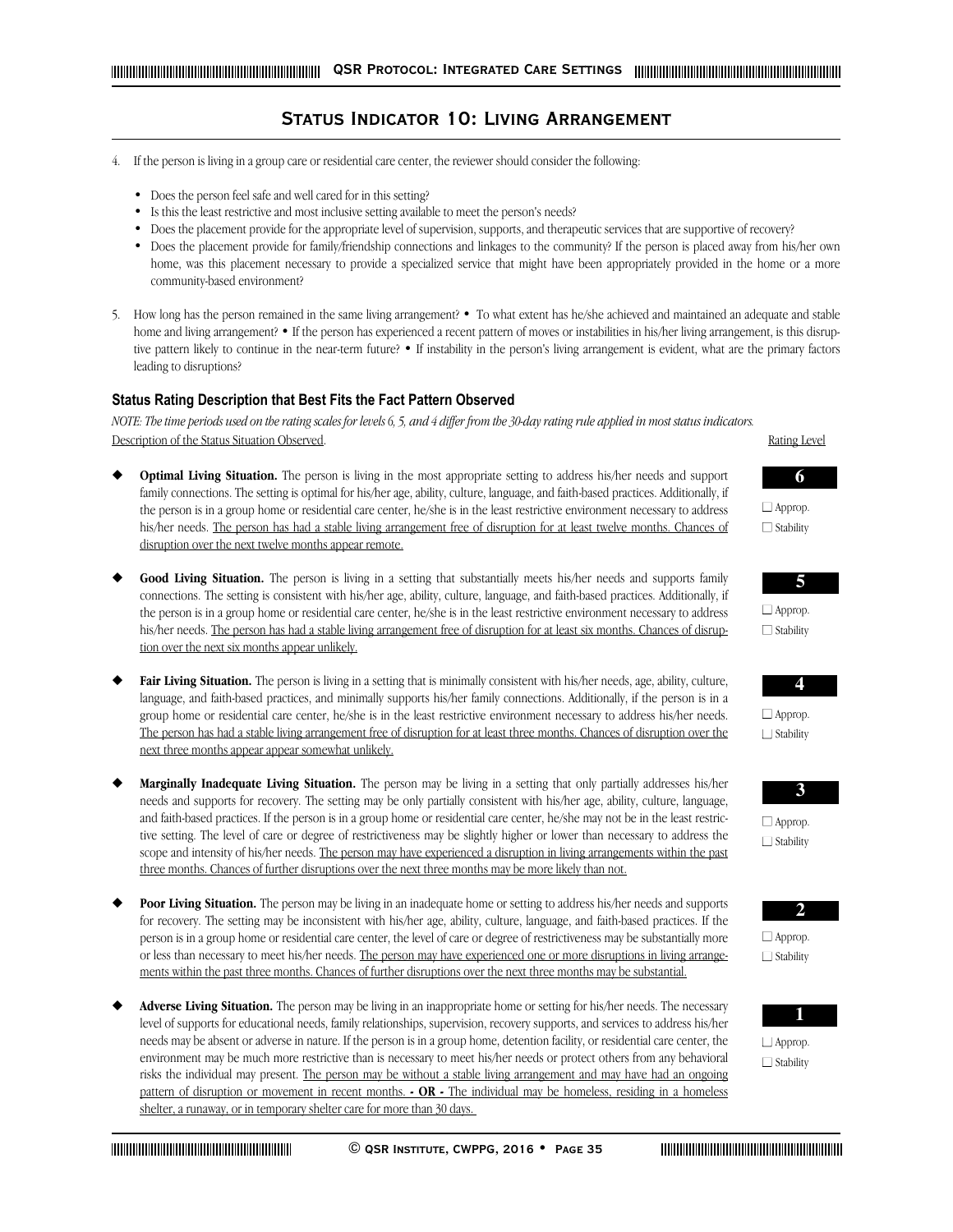# **Status Indicator 11: Social Supports**

#### **Focus Measure**

**SOCIAL SUPPORTS. Degree to which: • The person is connected to a meaningful and supportive network of family, friends, and peers, consistent with his/her choices and preferences. • The person has access to positive peer support and community activities. • The person has opportunities to meet people outside of the service provider organization and to spend time with them. • The person's social network supports recovery efforts.** 

#### **Core Concepts: This Indicator May Not Apply to Persons Under 6 Years of Age**

As a social species, human beings seek, value, and maintain supportive and affirming relationships with others, often for a lifetime. Affiliation gives one's life identity, purpose, and connections. Community is the place where we meet and join with others in life's meaningful activities. Interactions with others provides a sense of belonging and social participation. The focus here is placed upon the person's meaningful social connections and natural supports and the extent to which he/she is provided access to peer support and community activities.

Because a person with a mental illness or a substance use disorder may rely on service providers for assistance necessary to maintain existing positive social connections and develop new ones, concern is placed on having opportunities to meet and get to know people outside the service provider organization. Where the person may require encouragement, supports, and structured opportunities to form and maintain social connections with friends, family, coworkers, and others in the community, how well is the service provider meeting the support requirements? Two essential components of the social network are the quality of the person's network (quality refers to the meaning and benefit gained from positive, enduring relationships and supportive ties) and the extent to which the person's social network actively supports or discourages recovery efforts. Recovery efforts refer to the active and ongoing steps the person is taking to achieve positive life changes that help the person to get better, do better, and stay better.

#### **Fact Pattern -- Apply the Probe Questions, Assemble the Facts, and Consider the Pattern Found over the Past 30 Days**

- 1. How well is this person connected to a natural support network consisting of family, friends, and peers? What is the overall enduring quality of the support network? • Is the network supportive of recovery activities? *NOTE: Use of social media (e.g, texting, facebooking, etc.) may provide frequent and positive social network connections for a person.*
	- Which family members are part of this person's support network?
	- Which friends (outside the provider agency and service population) are part of this person's support network?
	- Which peers does this person see on a regular basis?
- 2. What are the characteristics of the person's social network? Is the network actively engaged in or supportive of the person's recovery efforts?
- Does this person have friends and opportunities to interact with other members of the community in positive ways, subject to his/her preferences? • What **stage of change** is this person at now with respect to recovery and social integration possibilities?
- 4. Is this person connected with a local faith community (e.g., church, synagogue, mosque, tribe) or with other ways of meeting his/her spiritual needs? • Does the person have transportation to and from church-related activities?
- 5. What kinds of peer support and community activities are provided to this person? To what degree does this person accept and use the peer support and community activities that are currently provided?
- 6. Does this person have an informal support person who helps in times of crisis? Does this person have an advance directive to guide helpers in times of crisis?
- 7. Does this person experience negative influences or effects from persons in his/her social network? What steps are being taken to minimize any problems?
- 8. What specific goals and strategies contained within the person's recovery plan are directed toward improving social connections and supports for this person? • Does the person have access to and use of social media for networking?
- 9. What effect are any goals and strategies directed toward improving the person's social connections and supports having? What strategies or activities have worked in the past for this person? • Does the person have access to and use social media for networking purposes?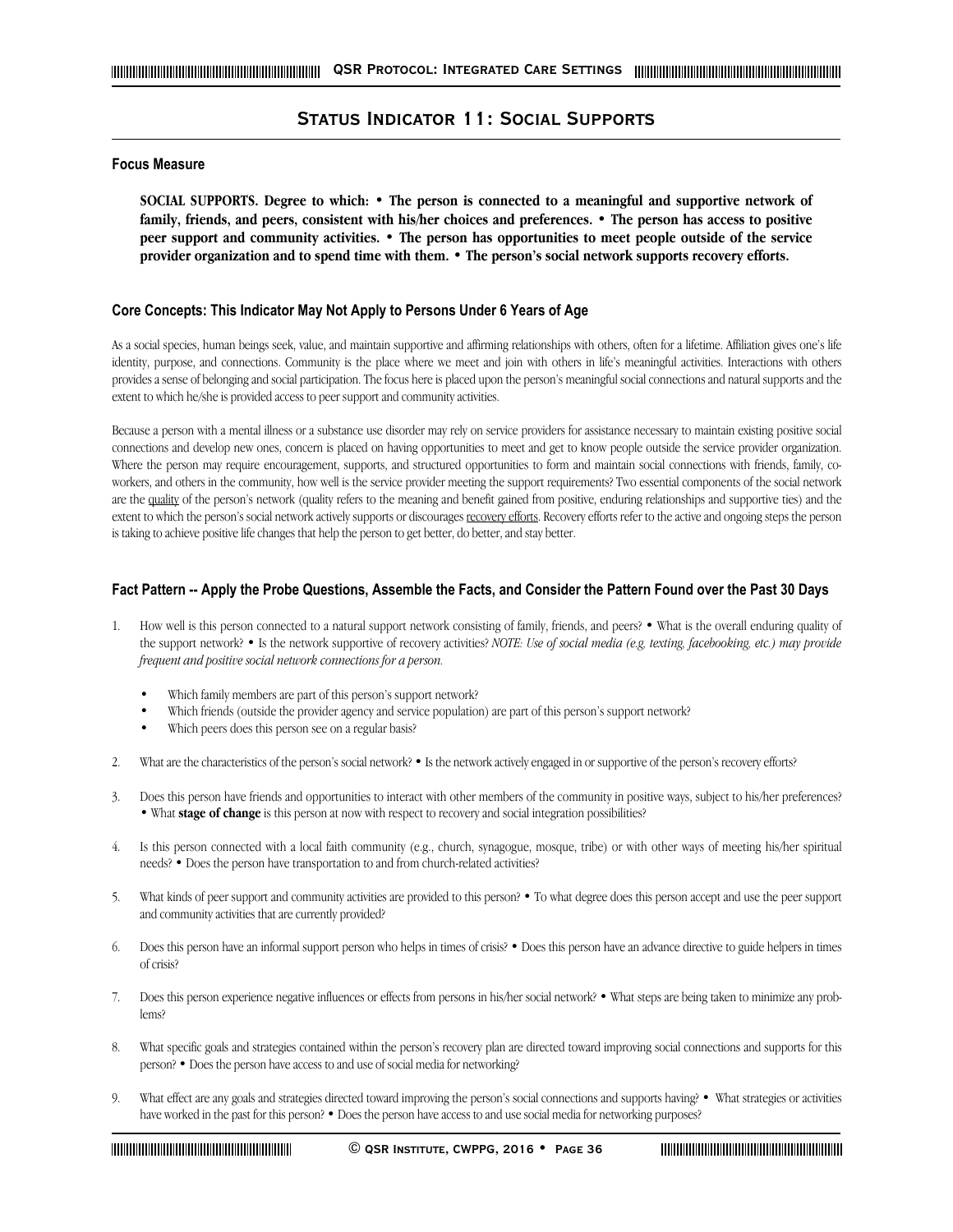## **Status Indicator 11: Social Supports**

## **Status Rating Description that Best Fits the Fact Pattern Observed in this Case**

Description of the Status Situation Observed for the Person Rating Level

- Optimal Support. This person has a positive, substantial, and enduring social support network. It may consist of many friends, family, and/or peers. Forming and maintaining this social network may be the result of excellent access to peer support and community activities offered by provider agencies. He/she may have many ongoing opportunities to meet people outside of the service provider organization and to spend time with them. The network actively supports the person's recovery goals and provides positive ties for treatment and participation of both leisure activities and routine care.
- Good Support. This person has a meaningful and dependable social support network. It may consist of friends, family, and/or peers. Forming and maintaining this social network may be the result of good access to peer support and community activities offered by provider agencies. He/she may have regular ongoing opportunities to meet people outside of the service provider organization and to spend time with them. Overall, the person's network provides good solid support for social and recovery goals.
- Fair Support. This person has a minimal or possibly recent social support network. It may consist of some friends, family, and/or peers. Forming and maintaining this social network may be the result of minimally adequate access to peer support and community activities offered by provider agencies. He/she may have occasional opportunities to meet people outside of the service provider organization and to spend time with them. The network offers some support for social and recovery goals.
- **Marginally Inadequate Support.** This person has a limited or inconsistent social support network. It may consist of a few friends, family, and/or acquaintances of limited quality or durability. Forming and maintaining this social network may reflect marginal access to peer support and community activities offered by provider agencies or to limited interest by the person. He/she may have few opportunities to meet people outside of the service provider organization and to spend time with them. Individuals in the social network neither support nor discourage recovery goals. The network may provide some positive and some negative influences from members. **- OR -** The network as a whole is not involved at a level that will sustain social and recovery goals.
- Poor Support. This person has a social support network that consists of limited or inconsistent contact with friends, family, and/or acquaintances that may be of poor quality or durability - OR - may lack a social network. Forming and maintaining this social network may reflect poor access to peer support and community activities offered by provider agencies or to the person's preferences. He/she may have rare opportunities to meet people outside of the service provider organization and to spend time with them. **- OR -** He/she may occasionally form acquaintances around risky or harmful activities. The person's network rarely supports treatment or recovery goals.
- Absent/Adverse Support. This person has no or very few ties to a positive or meaningful support network. The person may have acquaintances who engage or join the person in risky or harmful activities. Absence of a network support or only the presence of negative ties may reflect lack of access to peer support and community activities offered by provider agencies or to the person's preferences. He/she may have no opportunities to meet positive people outside of the service provider organization and to spend time with them. **- OR -** The person may have ongoing acquaintance patterns that result in risky or illegal activities with individuals that discourage participation in treatment and derail recovery efforts.
- Not Applicable. The person may be under 6 years of age.



□ Recov. support







 $\Box$  Network quality  $\Box$  Recov. support



□ Network quality ■ Recov. support



□ Network quality ■ Recov. support



□ Network quality ■ Recov. support



□ Recov. support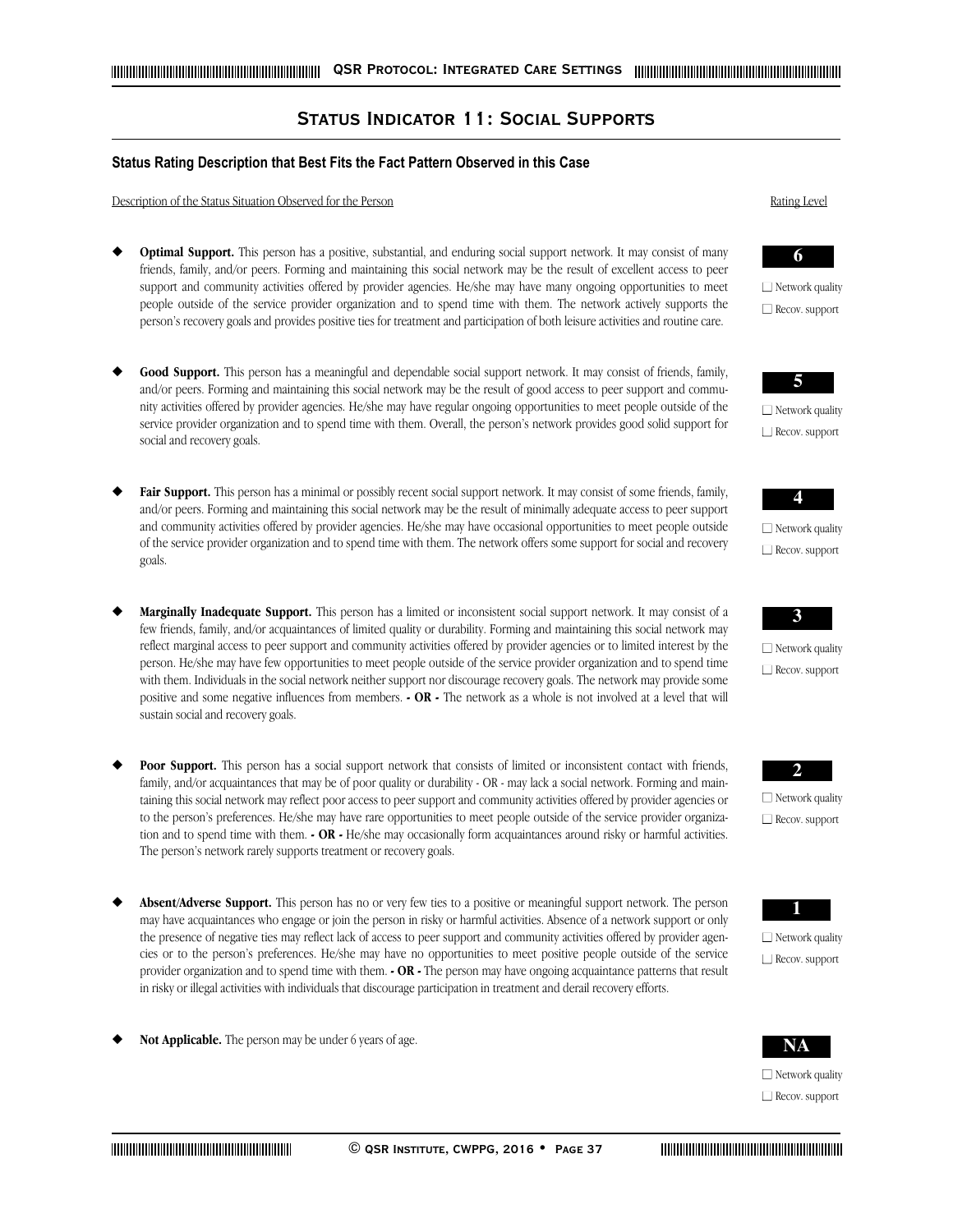## **Status Review 12a: Early Learning & Development (Under Age 5)**

## **Focus Measure**

**EARLY LEARNING STATUS. Degree to which: • The child's developmental status is commensurate with age and developmental capacities. • The child's developmental status in key domains is consistent with age- and abilityappropriate expectations.** 

## **Core Concepts: This Indicator Applies to a Child Under the Age of 5 Years**

*NOTE: Because compulsory school attendance begins at age 5, Status Review 12a is applied to a child who is under age 5 and who is not yet attending a formal school program.*

From birth, children progress through a series of stages of learning and development. The growth during this period is greater than any subsequent developmental stage. This offers great potential for accomplishments, but also creates vulnerabilities for the child if the child's physical status, relationships, and environments do not support appropriate learning, development, and growth. These developmental years provide the foundation for later abilities and accomplishments. Significant differences in children's abilities are associated with social and economic circumstances that may be impacting learning and development. The cumulative impact of multiple risk factors on development is well established. Examples of risk factors are: having a parent who abuses substances, exposure to violence and trauma, inappropriate child care, and living in a dangerous environment or community. Children served by child welfare systems are at very high risk for developmental delays and they often represent over 50% of the children under age five served through child welfare. Children with a Fetal Alcohol Spectrum Disorder (FASD) and/or with inflicted brain injury may present significant developmental delays and learning problems. Because this developmental period is critical to the child's future social, emotional, and cognitive development, every attempt should be made to provide these children with early intervention services both within the home and in child care settings.

- 1. If this child is in the first 36 months of life, has this child been referred for screening of developmental delay or disability so that any indicated early intervention services can be provided to maximize the child's potential for growth and development?
- 2. If the child has had a developmental screening or assessment, does he/she show any developmental delays? If so, to what degree and in what area? • Does this child present signs and symptoms of a Fetal Alcohol Spectrum Disorder (FASD), effects of traumatic brain injury, or reactive behavior patterns associated with repeated exposures to physical abuse or significant early neglect by the parent or caregiver?
- 3. Does the child appear to be achieving the key development milestones at or above age-appropriate levels?
	- Social/emotional development
	- Cognitive development
	- Physical/motor development
	- Language development
	- Self-care skills
	- School readiness skills
- 4. Does the child actively participate in self-care, play, socialization, and cognitive activities that appear within the appropriate range of development? • If not, has the child been screened and evaluated for developmental delays or disabilities? • If so, what are the significant findings regarding the child's development path, pace, and potential?
- 5. If the child presents developmental delays or disabilities, is the child receiving early intervention services provided via an Individualized Family Support Plan (IFSP) if under 36 months of age or an Individual Educational Plan (IEP) if between the ages of 36 and 60 months? • If not, why not?
- 6. If early intervention services are provided, do the child and parents seem to be responding to the interventions as shown in such areas as improved interaction, acceptance of attempts to nurture, more spontaneous play, emergence of language, etc.?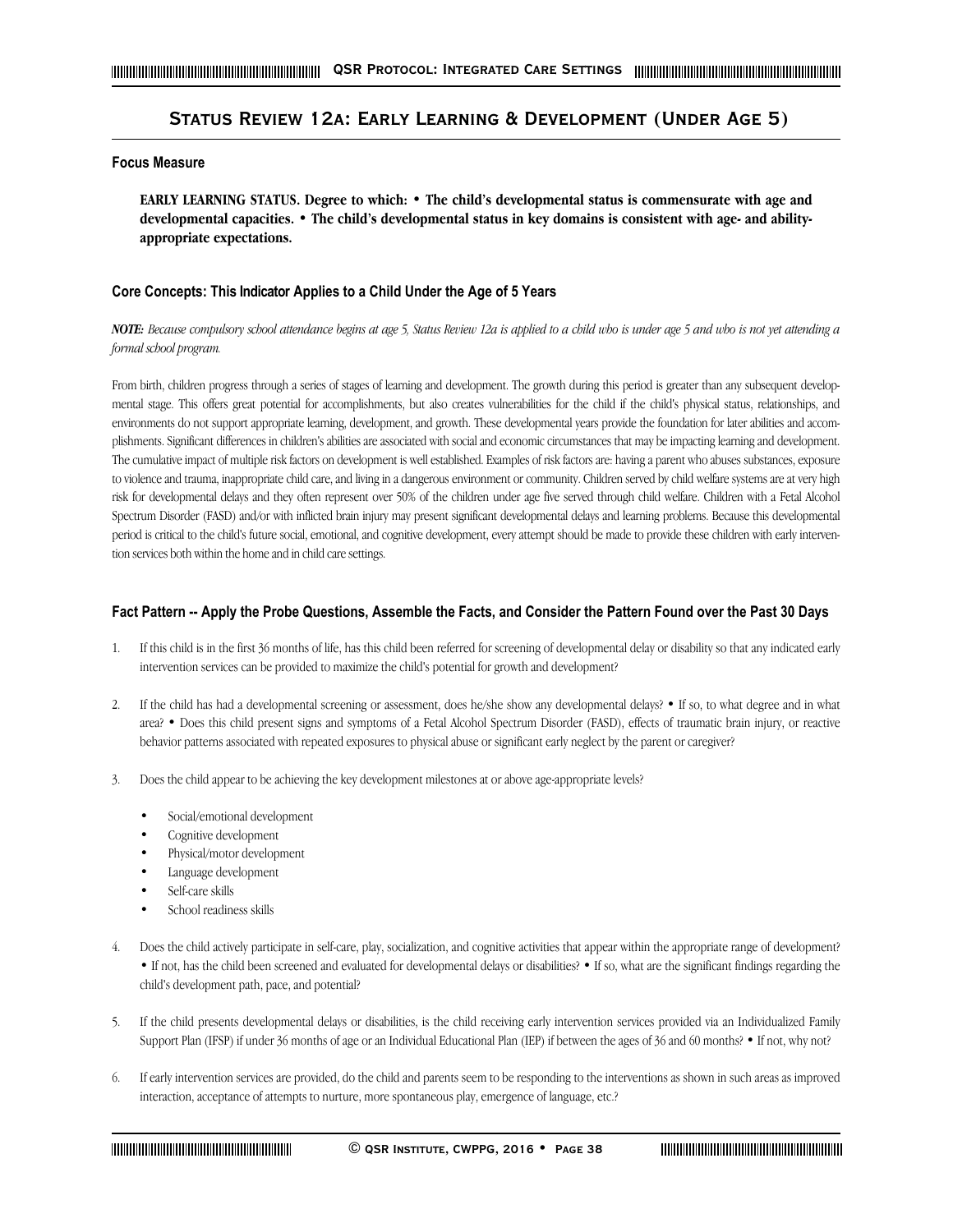## **Status Review 12a: Early Learning & Development (Under Age 5)**

## **Status Rating Description that Best Fits the Fact Pattern Observed**

Description of the Status Situation Observed for the Child, under age 5 years Rating Level

- **Optimal Status.** The child's current developmental status is at or above age expectations in all domains, based upon normal developmental milestones. An optimal pattern is evident over an enduring period of time in the child's life.
- Good Status. The child's current developmental status is at age expectations in all domains, however, there may be one or two areas in which the child is not as strong and merits ongoing careful monitoring. A good and sustaining pattern is evident over a recent period of time.
- Substantial Status. The child's current developmental status is near age expectations in most of the major domains and may be slightly below expectations in a few areas. If the child and caregiver are participating in early intervention programs either at home or in a child care environment, the child is making substantial gains and appears to be approaching ageappropriate expectations. A minimally adequate to fair pattern is evident.
- Marginal Status. The child's developmental status is mixed, somewhat near expectations in some domains, but showing significant delays in others. If the child and caregiver are participating in an early intervention program either at home or in a child care program, the child is making moderate to slow developmental gains and may not be improving in some domains.
- Poor Status. The child's developmental status is showing significant delays in several areas as compared to age-appropriate expectations. If the child and caregiver are involved in an early intervention program, either at home or in a child care program, the child may be making gains but has such significant delays that it is not likely that the child will reach ageappropriate levels of functioning for some time.
- Adverse Status. The child's current developmental status is far below developmental milestones and there may be a decline in certain domains. The child and caregiver may be involved in early intervention programs, but the rate of improvement is no more than minimal and may be subject to periods of regression.
- Not Applicable. The child is age 5 or older and is attending a formal school program; therefore, this indicator does not apply.







|--|--|



|--|--|--|--|--|

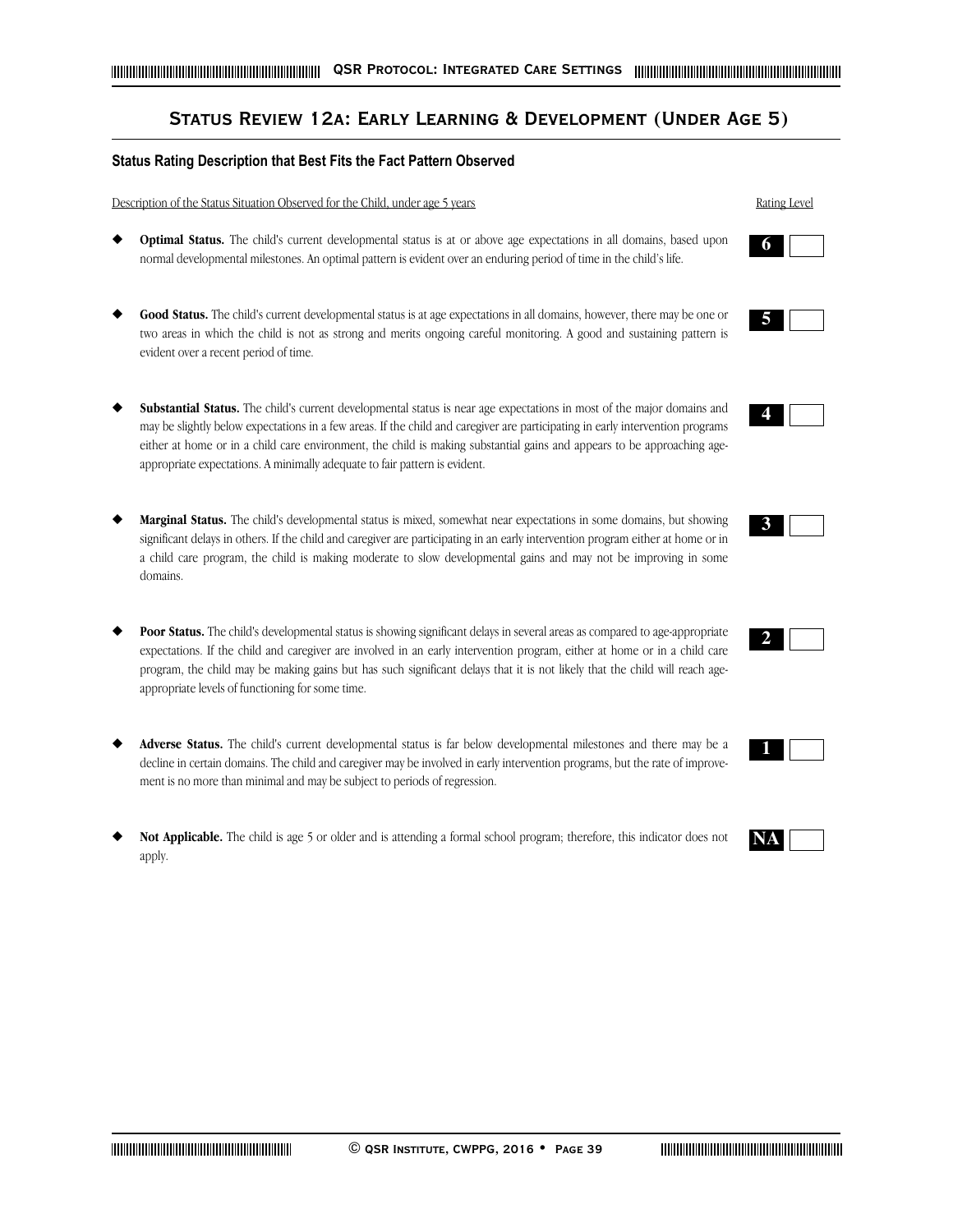## **Status Review 12b: Academic Status (School Age)**

#### **Focus Measure**

**ACADEMIC STATUS. Degree to which: • The child or youth [according to age and ability] is: (1) regularly attending school, (2) placed in a grade level consistent with age or developmental level, (3) actively engaged in instructional activities, (4) reading at grade level or IEP expectation level, and (5) meeting requirements for annual promotion and course completion leading to a high school diploma, a GED, or preparation for employment.** 

## **Core Concepts: This Indicator Applies to a Child or Youth who is 5 Years of Age or Older**

The child/youth is expected to be actively engaged in developmental, educational, and/or vocational processes that are enabling the child to build skills and functional capabilities at a rate and level consistent with his/her age and abilities. This means that the child should be:

- Enrolled in an appropriate educational program, consistent with age, ability, and any presenting needs for special educational services.
- Attending school regularly and at a frequency necessary to benefit from instruction and meet requirements for grade promotion, course completion, and entry into the next school or vocational program.
- Receiving instruction at a grade level consistent with the child's age [or ability, if the child is cognitively impaired].
- Reading at grade level, except when the child's instructional expectations and placement are altered via an Individual Educational Plan (IEP) to an alternative curriculum. When an IEP is directing the child's education via placement in an alternative curriculum, specialized instruction, and related services, the child should be performing at the level anticipated in the IEP.
- Actively and consistently participating in the instructional processes and activities necessary to acquire expected skills and competencies.
- Meeting requirements for grade-level promotion, completing courses and assessment requirements, and, where indicated in an IEP, fulfilling transition processes and requirements for making a smooth transition to the next school or vocational program.

This status review focuses on the child's current learning and academic status relative to access to, participation in, and fulfillment of basic educational requirements for entry into the next school or vocational program.

*NOTE: If a child has an IEP and receives special education services, his/her IEP should specify whether this student is placed in the regular curriculum* leading to high school graduation with a diploma or is placed in an alternative curriculum leading to a different educational outcome.

- 1. Is this child/youth enrolled in an educational program consistent with age and ability? If not, why not?
- 2. Does the child/youth's grade level match his or her age? If not, why not?
- 3. Is the child/youth assigned to the general education curriculum leading to a high school diploma? If not, is the child/youth receiving special education and related services in an alternative curriculum directed via an IEP? • If the child/youth is placed in an alternative curriculum, what is the expected educational outcome?
- 4. Is the child/youth actively and consistently engaged in the instructional processes and related activities necessary for acquisition of expected skills, competencies, and performances associated with curricular goals and objectives?
- 5. Is the child/youth reading on grade level or at a level anticipated in an IEP?
- 6. Is the child/youth meeting curriculum requirements necessary for promotion, course completion, and IEP-directed transitions? If not, why not?
- 7. If the child/youth presents challanging behavior problems at school, does the child have recent findings from a Functional Behavior Analysis? Does the child/youth need and have a Behavior Intervention Plan at school that is competently and consistently implemented and that contains strategies that are effective in managing the behaviors of concern at school?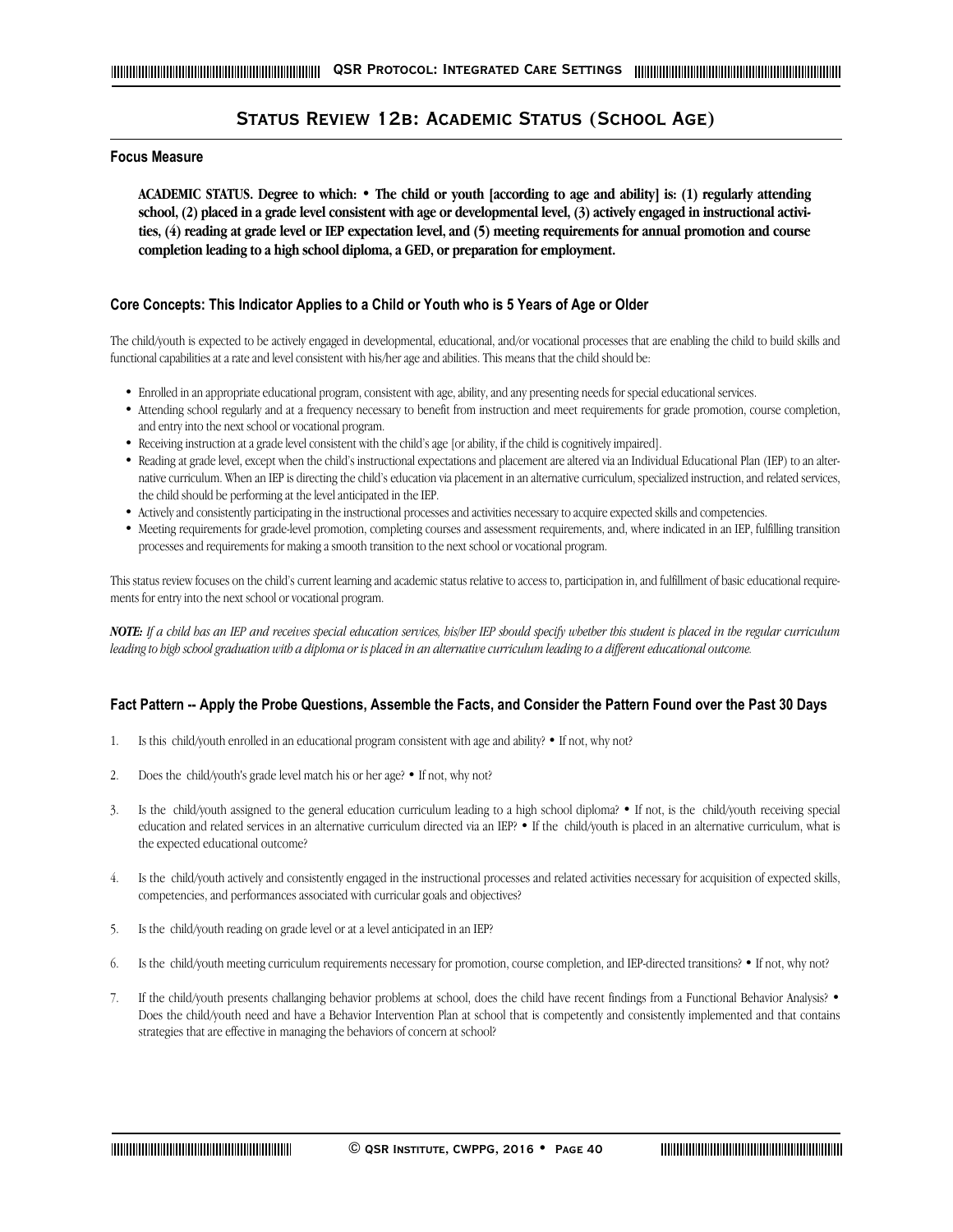## **Status Review 12b: Academic Status (School Age)**

#### **Status Rating Description that Best Fits the Fact Pattern Observede**

Description of the Status Situation Observed for the Child or Youth, age 5 years and older Rating Level

- **Optimal Academic Status.** The child/youth is enrolled in a highly appropriate educational program, consistent with age and ability. The child has an excellent rate of school attendance  $(\geq 95\%$  attendance with no unexcused absences). The child/youth's optimal level of participation and engagement in educational processes and activities is enabling the child to reach and exceed all educational expectations and requirements set within the child's assigned curriculum and, where appropriate, the child's IEP. The child/youth may be reading at or well above grade level or the level anticipated in an IEP. The child/youth may be meeting or exceeding all requirements for grade-level promotion, course completion, and successful transition to the next school or vocational program. An optimal and enduring pattern is evident.
- **Good Academic Status.** The child/youth is enrolled in a generally appropriate educational program, consistent with age and ability. The cchild/youth has a substantial rate of school attendance (e.g.,  $\geq$ 90 <95% attendance with no unexcused absences). The child/youth's good level of participation and engagement in educational processes and activities is enabling the child to reach most educational expectations and requirements set within the child's assigned curriculum and, where appropriate, the child's IEP. The child/youth may be reading at grade level or the level anticipated in an IEP. The child/youth may be meeting most requirements for grade-level promotion, course completion, and successful transition to the next school or vocational program. A good and sustaining pattern is evident over a recent time.
- Fair Academic Status. The child/youth is enrolled in a minimally appropriate educational program, consistent with age and ability. The child/youth has a fair rate of school attendance (e.g.,  $\geq 85$  <90% attendance with no unexcused absences). The child/youth's fair level of participation and engagement in educational processes and activities is enabling the child to reach at least minimally acceptable educational expectations and requirements set within the child's assigned curriculum and, where appropriate, the child's IEP. The child/youth may be reading near grade level or the level anticipated in an IEP. The child/youth may be minimally meeting core requirements for grade-level promotion, course completion, and successful transition to the next school or vocational program. A minimally adequate to fair pattern is evident.
- **Marginally Inadequate Academic Status.** The child/youth may be enrolled in a marginally appropriate educational or vocational program, or somewhat inconsistent with age and ability. The child/youth may have an inconsistent rate of school attendance  $(e.g., \ge 75 \le 85\%$  attendance and may have tardy notes or unexcused absences). The child/youth's limited level of participation and engagement in educational processes and activities may be hindering the child/youth from reaching at least minimally acceptable educational expectations and requirements set within the child's assigned curriculum and, where appropriate, the child's IEP. The child/youth may be reading a year below grade level or somewhat below the level anticipated in an IEP. The child/youth may not be meeting some core requirements for grade-level promotion, course completion, and successful transition to the next school or vocational program.
- Poor Academic Status. The child/youth may be enrolled in a poor or inappropriate educational program, or inconsistent with age and ability. The child/youth may have a poor rate of school attendance (e.g., <75% attendance and may have been truant). The child/youth's poor level of participation and engagement in educational processes and activities may be preventing the child from reaching acceptable educational expectations and requirements set within the child's assigned curriculum and, where appropriate, the child's IEP. The child/youth may be reading two years below grade level or well below the level anticipated in an IEP. The child/youth may not be meeting many core requirements for grade-level promotion, course completion, or successful transition to the next school or vocational program.
- Adverse Academic Status. The child/youth may be chronically truant, suspended, expelled from school, or may have dropped out of school. The child/youth may be three or more years behind in key academic areas, may be losing existing skills and/or regressing in functional life areas, and/or may be confined in detention without appropriate instruction or hospitalized.
- Not Applicable. The child is under age 5; therefore, this indicator does not apply. OR The youth may have graduated from high school and is not pursuing post-secondary education, job preparation, or employment at the time of review.













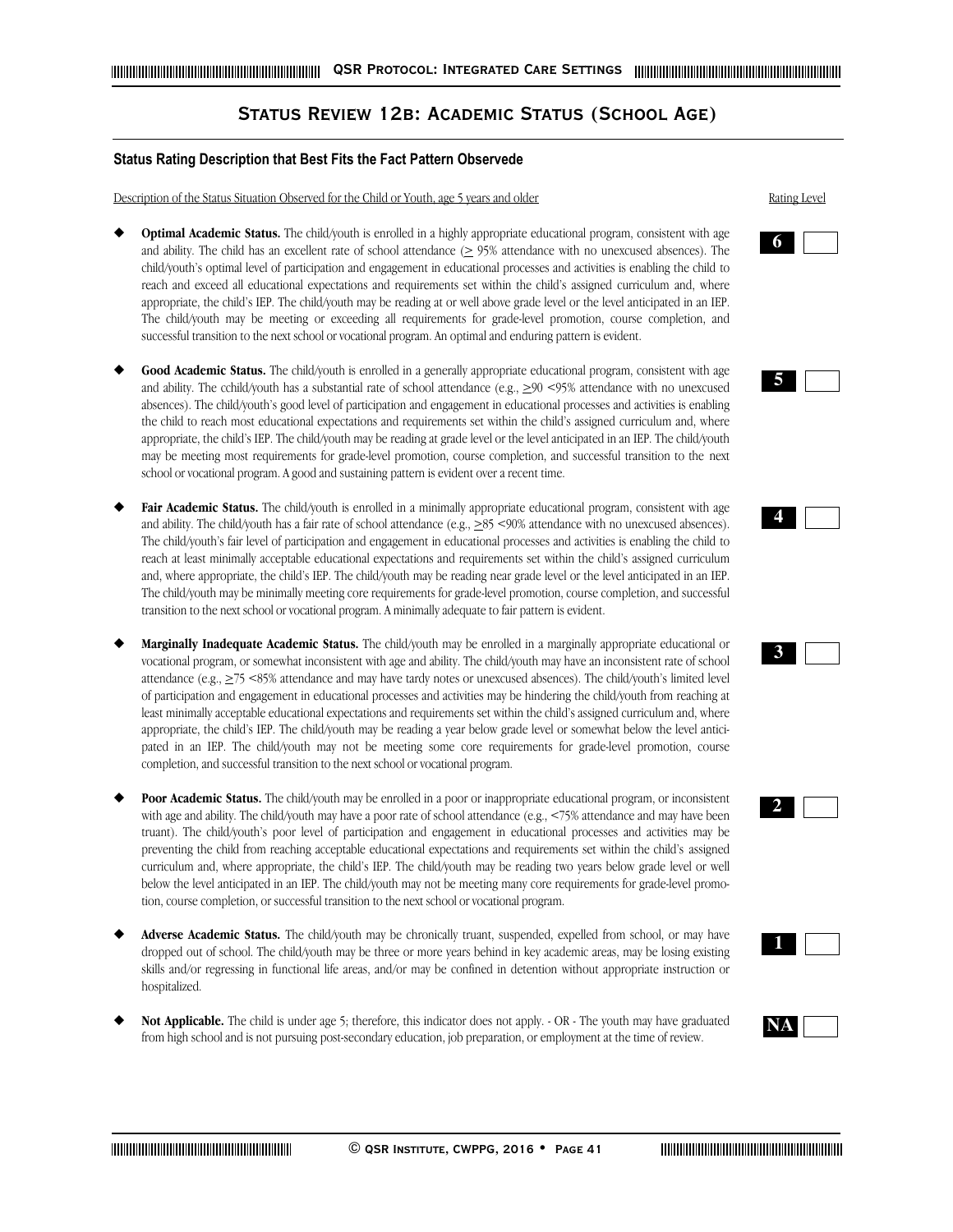## **Status Review 12c: Preparation for Adulthood (Age 15-18 Years)**

## **Focus Measure**

**PREPARATION FOR ADULTHOOD. Degree to which the youth [according to age and ability] is: (1) gaining life skills, developing relationships and connections, and building capacities for living safely, becoming gainfully employed, and functioning successfully upon becoming independent of child services - OR - (2) becoming eligible for adult services and with the adult system being ready to provide (via a seamless transition) continuing care, treatment, and residential services that the youth will require upon discharge from services.**

## **Core Concepts: This indicator is applied to a focus youth 15 years to 18 years of age.**

**Preparation for Independent Living**. Indications that the youth is building necessary capacities for living independently include:

- Knowing and using key life skills in solving basic problems related to daily living in early adulthood necessary for fulfillment of adult roles -including, where appropriate, teen parents gaining skills, knowledge, and supports necessary to care for their own dependent children.
- Taking control of one's needs, issues, and assets and having clear life plans for early adulthood.
- Linking with informal supports and resources in the extended family, neighborhood, and community.
- Reducing social isolation and building social networks that create supports, linkages, and opportunities.
- Setting and achieving important life goals (e.g., vocational training, high school graduation, GED, post-secondary education).
- Finding ways to meet fundamental needs (e.g., income, housing, transportation, health care, food, childcare, TANF benefits).
- Establishing and maintaining trusting and supportive relationships among family members and supporters.
- Forming and relying on a sustainable support network independent of agency funding or supervision.
- Knowledge of youth services available through age 21 and adult services that may begin at age 18.

**Transition to Long-Term Adult Services**. Indicators that the youth needing long-term care is moving toward securing necessary adult services include:

- For a youth with severe disabilities, securing eligibility for and placement in an appropriate level of long-term care, consistent with needs.
- For a youth with serious and persistent disabilities, securing SSI and Medicaid funding, acquiring a supported living arrangement, engaging in supported employment, and gaining admission to other ongoing community care and treatment services as an adult.
- Establishing trusting and supportive relationships among family members and supporters -- including a representative payee or guardian.

Meeting these expectations requires a high standard of practice to ensure that youth have what they require to achieve and maintain adequate levels of well-being, functioning, fulfillment of adult roles, and social integration as a citizen in the community.

- 1. Is the youth progressing in setting career goals, seeking and using employment opportunities, and progressing toward self-sufficiency? Is the youth finding acceptable ways to meet fundamental living needs (e.g., income, housing, transportation, health care, food, child care, TANF)? • Is the youth forming and relying on sustainable support networks that are independent of public agencies providing supervision and support? • Is the youth setting and achieving functional goals and achievable life plans for living independently upon attainment of adulthood?
- 2. Is the youth gaining competence in learning, navigating, and relying upon community resources, his/her own social networks of people, his/her own problem-solving abilities, and knowledge of his/her living environment? • Is the youth seeking job training, employment, and legal sources of income? • Does the youth have plans for supported housing/living services, if needed? • Is the youth seeking and sustaining affordable housing?
- 3. Is the youth developing and maintaining sustainable, positive, long-term relationships with others -- including extended family members?
- 4. Is the youth making adequate age-appropriate progress toward independence, given the amount of time the youth has remaining under supervision or receiving support services? • How are transitional supports integrated into the combination and sequence of strategies being used?
- 5. If the youth is disabled, are provisions for meeting long-term care needs in place or will be in place before case closure? Are SSI, Medicaid, housing, and community treatment services via the adult service system in place or will be in place before case closure?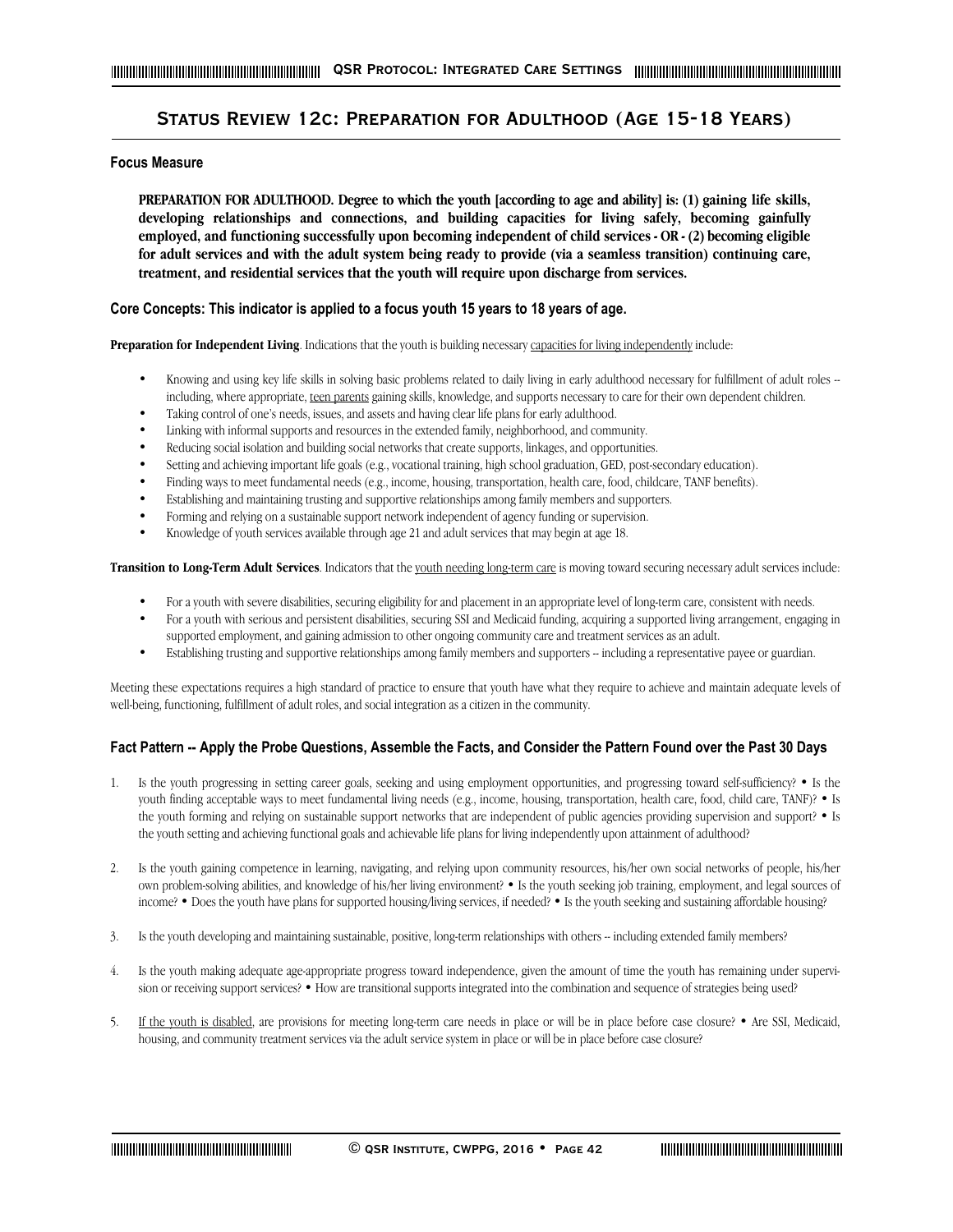## **Status Review 12c: Preparation for Adulthood (Age 15-18 Years)**

## **Status Rating Description that Best Fits the Fact Pattern Observed**

Description of the Status Situation Observed for the Youth

- **Optimal Preparation.** The youth has been making excellent progress in: (1) developing long-term supportive relationships; (2) gaining core independent living/life skills; (3) developing community supports and networks; (4) advancing education and employment opportunities; and (5) as needed, securing adult services with continuing long-term care. For a youth within 12 weeks of system exit, youth has acquired and mastered necessary skills in two of the following areas and is making excellent progress in the remaining areas: (1) securing income; (2) acquiring housing or residential placement; (3) finding ways to meet fundamental needs including those related to the care of any dependent children the youth may be parenting; and (4) if needed, accessing essential adult services.
- Good Preparation. The youth has been making good and substantial progress in: (1) developing long-term supportive relationships; (2) gaining core independent living/life skills; (3) developing community supports and networks; (4) advancing education and employment opportunities; and (5) as needed, securing adult services with continuing long-term care. For a youth within 12 weeks of system exit, the youth is making substantial progress in: (1) securing income; (2) acquiring housing or residential placement; (3) finding ways to meet fundamental needs; and (4) if needed, accessing essential adult services.
- Fair Preparation. The youth has been making minimally adequate to fair progress in: (1) developing long-term supportive relationships; (2) gaining core independent living/life skills; (3) developing community supports and networks; (4) advancing education and employment opportunities; and (5) as needed, securing adult services with continuing long-term care. For a youth within 12 weeks of system exit, the youth is making fair progress in: (1) securing income; (2) acquiring housing or residential placement; (3) finding ways to meet fundamental needs; and (4) if needed, accessing essential adult services.
- **Marginally Inadequate Preparation.** The youth has been making limited or inconsistent progress in: (1) developing longterm supportive relationships; (2) gaining core independent living/life skills; (3) developing community supports and networks; (4) advancing education and employment opportunities; and (5) as needed, securing adult services with continuing long-term care. For a youth within 12 weeks of system exit, the youth is making limited or inadequate progress in: (1) securing income; (2) acquiring housing or residential placement; (3) finding ways to meet fundamental needs; and (4) if needed, accessing essential adult services.
- **Poor Preparation.** The youth has been making slow, inadequate progress in: (1) developing long-term supportive relationships, (2) gaining core independent living/life skills, (3) developing community supports and networks, (4) advancing education and employment opportunities, and (5) developing meaningful and achievable future plans. For a youth within 12 weeks of system exit, the youth is making poor or little progress in: (1) securing income; (2) acquiring housing or residential placement; (3) finding ways to meet fundamental needs; and (4) if needed, accessing essential adult services.
- No Preparation. The youth has been making <u>no progress</u> in: (1) developing long-term supportive relationships, (2) gaining core independent living/life skills, (3) developing community supports and networks, (4) advancing education and employment opportunities, and (5) developing meaningful and achievable future plans. For a youth within 12 weeks of system exit, the youth is making no progress in: (1) securing income; (2) acquiring housing or residential placement; (3) finding ways to meet fundamental needs; and (4) if needed, accessing essential adult services.

Not Applicable. The youth is under age 15 years.













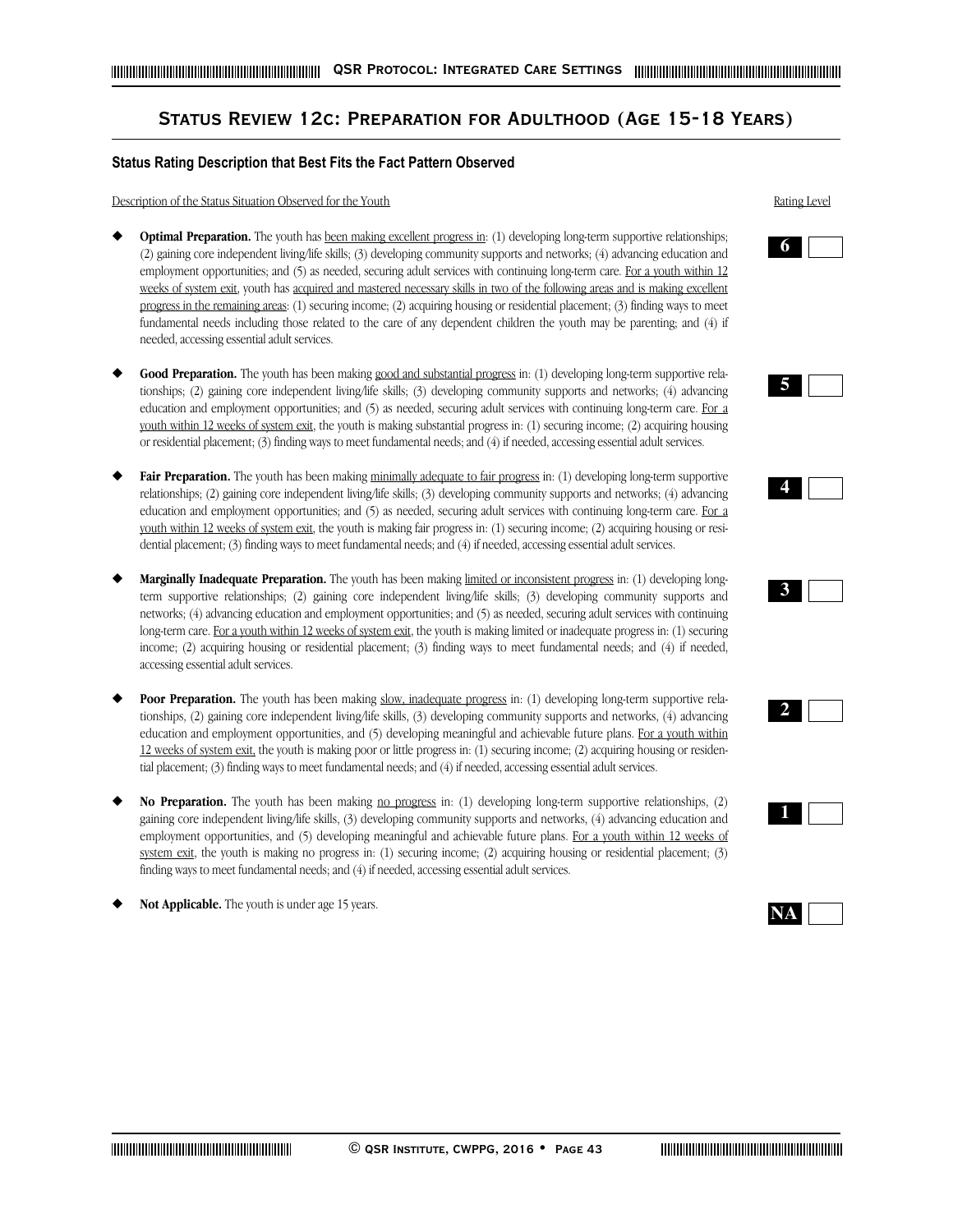## **Status Indicator 12d: Education/Career Development (Adults)**

## **Focus Measure**

**EDUCATION/CAREER DEVELOPMENT. Degree to which the person: • Is actively engaged in educational activities (e.g., adult basic education, GED course work, or post-secondary education), vocational training programs, or transitional employment. • Is receiving information about work benefits, access to work supports, rights, responsibilities, and advocacy.**

## **Core Concepts**

Opportunities to improve one's skills, knowledge, and life potential are important for all adults. Education and training are ways that people use to promote lifelong learning, enhance life opportunities, and advance career possibilities. Subject to ability, choice, and support, a person with mental illness should be able to access learning activities available within the community. Learning activities include adult basic education, GED classes, post-secondary education (via community college, university, online courses), and vocational training programs for career preparation or advancement. Under provisions of Section 504, Rehabilitation Act, 1973, persons with disabilities may request and receive special accommodations from educational institutions that enable them to participate in and benefit from educational opportunities. Educational advocacy by a case manager, social worker, or counselor may be necessary to secure opportunities and accommodations for an adult with mental illness who meets enrollment criteria and who chooses to advance his/her education or career skill status.

The focus of this indicator is placed upon the person's participation in adult learning opportunities available within the community and/or treatment setting. Concerns in this review include whether the person: (1) is aware of learning opportunities; (2) is assisted in enrollment and securing accommodations (including GED clubhouses; tutoring services; access to computers; consumer education about benefits, losses, access, rights, responsibilities, advocacy, and mental health programs), if eligible and interested; and (3) is participating with any special supports or services that may be necessary for the person's success. This review is not applicable for persons who, by choice, are not currently participating in such activities. Consideration of the person's **stage of change** would be useful in understanding a person's refusal of opportunities.

## **Fact Pattern -- Apply the Probe Questions, Assemble the Facts, and Consider the Pattern Found over the Past 30 Days**

- 1. Is the person aware of the learning activities and opportunities currently available in his/her community and/or treatment setting?
- 2. Does the person meet enrollment requirements to participate in and benefit from learning activities in the community that are of interest to the person? • Is the person currently accessing and participating in a community learning activity? • If so, what advocacy, support, or special accommodations are being provided to this person? • Does this person need educational advocacy to gain access to learning activities, with special accommodations as necessary for participation and success? • If so, has educational advocacy been offered or provided to this person? • If given assistance or support, would this person be interested and willing to continue his/her education?
- 3. Is the person receiving consumer education information and advice on the financial and social benefits gained from employment; possible losses of SSI, SSDI, or Medicaid benefits; rights and responsibilities related to employment; and information about sources of advocacy and assistance?
- Does this person's life situation (e.g., parent of a newborn infant, hospitalized, or elderly) or current work schedule prevent the person from pursuing learning opportunities at this time?
- 5. Has this person been offered educational opportunities recently but declined participation? At what **stage of change** is this person now operating?

## *Stages of Change:*

- Precontemplation: no intention to change behavior; may be unaware of problems or opportunities.
- Contemplation: is aware of problems or opportunities; thinks about acting upon it but has not made a commitment to take action.
- Preparation: combines intention with early behaviors; planning to take action within the next month.
- Action: activities are being undertaken to modify behavior and take advantage of opportunities with commitment of time and energy.
- Maintenance: person works to make and consolidate gains while acting to prevent relapse or loss; may enter this stage within six months of behavior change.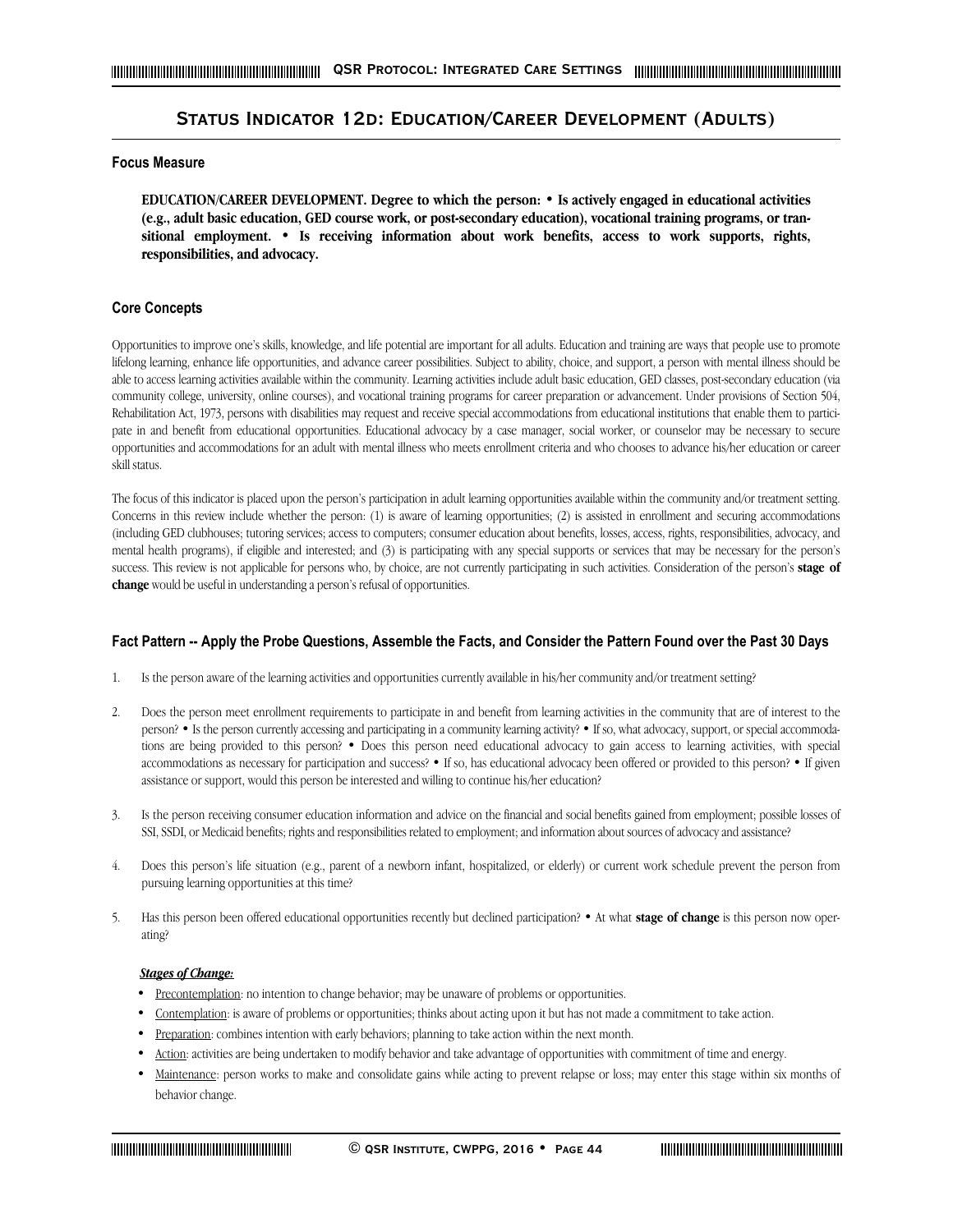## **Status Indicator 12d: Education/Career Development (Adults)**

## **Status Rating Description that Best Fits the Fact Pattern Observed**

Description of the Status Situation Observed for the Person Rating Level

- Optimal Education/Career Development. The person has high aspirations and goals to pursue career development activities in the community. And, the person is actively and successfully engaged in formal educational activities (e.g., adult basic education, tutorial assistance, GED course work, or post-secondary education/bachelor's degree) or vocational training. The person is making excellent use of the career development opportunities available and participates fully in those opportunities for which he or she qualifies. Any barriers to access and/or participation encountered have been fully overcome.
- Good Education/Career Development. The person has many aspirations and goals to pursue career development activities in the community. And, the person is actively and substantially engaged in formal educational activities (e.g., adult basic education, GED course work, tutorial assistance, or post-secondary education) or vocational training. The person is making consistent and substantial use of the career development opportunities available and participates reliably in those opportunities for which he or she qualifies. Any barriers to access and/or participation encountered have been substantially overcome.
- Fair Education/Career Development. The person has some aspirations and goals to pursue career development activities in the community. The person is somewhat engaged in formal educational activities (e.g., adult basic education, GED course work, or post-secondary education) or vocational training. The person is making minimally adequate to fair use of the career development opportunities available and participates regularly in those opportunities for which he or she qualifies. Any barriers to access and/or participation encountered have been recognized and reduced to support participation.
- Marginally Inadequate Education/Career Development. The person has some aspirations and goals to pursue career development activities in the community. The person is marginally engaged in formal educational activities (e.g., adult basic education, GED course work, or post-secondary education) or vocational training for which he or she qualifies. The person is making limited or inconsistent use of the career development opportunities available and may participate occasionally in those opportunities. Any barriers to participation encountered may have been recognized but some problems of access or participation may remain. A somewhat limited, inconsistent, or inadequate pattern of participation is evident.
- Poor Education/Career Development. The person has some aspirations and goals to pursue learning activities in the community. The person is poorly or inconsistently engaged in career development opportunities for which he or she qualifies. The person may be experiencing ongoing or possibly increasing barriers to accessing and/or participating in career development opportunities.
- Absent Education/Career Development. The person has some aspirations and goals to pursue learning activities in the community. The person is not engaged in formal educational activities or vocational training at this time. The person may be experiencing unresolved barriers in accessing career development opportunities and/or barriers to participation in available training opportunities.
- **Not Applicable. EITHER:** The person is presently employed without need for further education or career preparation.  $\cdot$  OR  $\cdot$ The person made an informed choice not to participate at this time. **- OR -** The person may have a condition or situation that would prevent participation at this time (e.g., serious illness, incarceration, physical disability, traumatic brain injury, or advanced age—frail elderly).













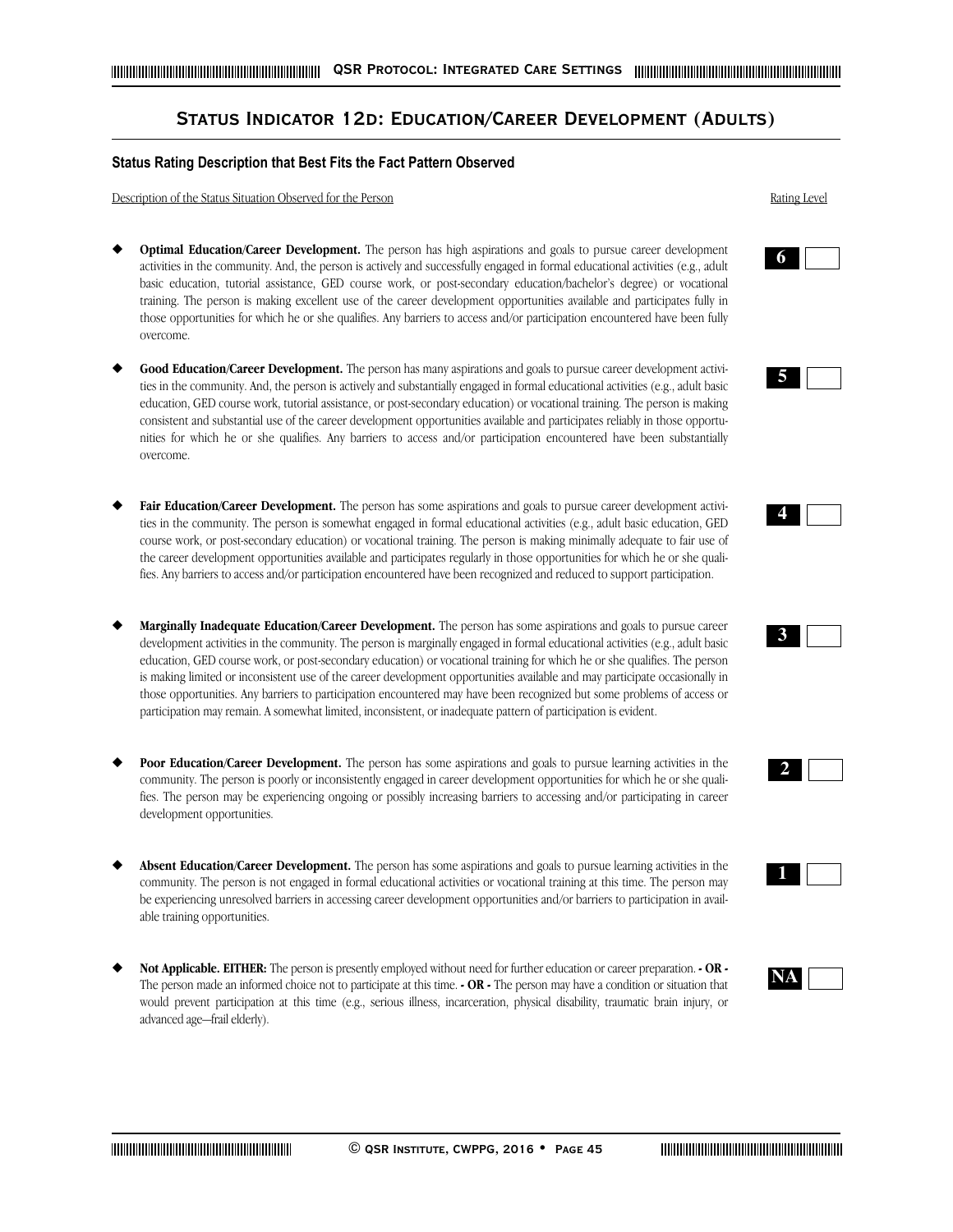## **Status Indicator 13: Work Status (Adults)**

#### **Focus Measure**

**WORK STATUS. As appropriate to life stage, functional status, and personal preference, the degree to which the person is: • Actively engaging in employment, competitive or supported (earning federal minimum wage or above, in an integrated community setting), or in an individual placement with supports in a productive situation. • [If presently limited by labor market opportunities or a disabling condition] The person is exploring or engaged in productive volunteer opportunities in consumer-operated services, a community center, or a library.**

## **Core Concepts**

Work gives meaning and value to one's life. Work provides a respected social role and a way to participate in and interact with others in the community. Work provides natural forms of affiliation and a way to develop friends via meaningful social contribution. Opportunities to offer one's skills, knowledge, and time for good purpose and personal benefit are important for adults. Subject to choice, a person with mental illness or in addiction recovery should be able to access and participate in productive activities available within the community. Activities may include various forms of work (competitive, supported, full or part-time) or job training-related activities that lead to employment. Under provision of Section 504, Rehabilitation Act, 1973, and the Americans with Disabilities Act (ADA), persons with disabilities may request and receive special accommodations from employers that enable them to participate in and benefit from employment opportunities. Advocacy and assistance by a case manager, social worker, employment support specialist/job coach or counselor may be necessary to secure work or volunteer opportunities and accommodations for the person who seeks employment opportunities. Some individuals may require special supports to which they may be entitled through various government programs, such as Vocational Rehabilitation, Social Security Administration (Ticket to Work), or Temporary Assistance to Needy families (TANF).

The focus of this indicator is placed upon the person's participation in opportunities for work. Concerns here include whether the person: (1) is aware of productive opportunities and supports; (2) is assisted in all phases or choosing, getting, and keeping employment as well as securing accommodations, if eligible and interested; and (3) is participating with any special supports or services that may be necessary for the person's success. This review is not applicable for a person who by choice is not currently participating in work. Yet, for these individuals, a referral to a counselor/primary therapist should be initiated within a few days to discuss the individual's fears, concerns, or anxiety of not wanting to become engaged in employment. Consider the **stage of change** at which the person is operating.

- 1. How is this person made aware of employment or work opportunities currently available in his/her community? Vocational Rehabilitation, Work One Centers, Social Security Administration (Ticket to Work)?
- 2. How is the person currently accessing and participating in integrated, community-based services and supports? How is advocacy, support(s), or special accommodations being provided to this person?
- 3. How was encouragement, engagement, assistance, or support given to the individual in moving towards an attempt at trying/returning to work?
- 4. How was it determined that the individual needed assistance or advocacy to gain access to productive activities (with special accommodations as necessary) for participation and success? • If needed, how has advocacy been offered to this person?
- 5. In what ways does the person's life situation or current educational schedule prevent the person from pursuing productive opportunities at this time? • What is being done to assist the individual? • What choice of job, schedule, work site, and supports has the person been offered?
- 6. How did the person receive options of his/her choice(s), or were options limited to jobs available in a particular program or service? Is there an absence of job opportunities locally available for someone with this person's ability, skills, and/or legal record?
- 7. In what ways has educational information about the impact of earned income and gain of benefits been discussed with this person? Has assistance been offered to offset any losses of benefits? • Does the person have a low income job of a part-time nature (e.g., waitress or farm worker)?
- 8. Does the person have goals and plans for employment that are specific, measurable, attainable, results oriented, and timeframed that will assist in achieving their vocational ambitions and interest?
- 9. In what ways does the individual qualify for Vocational Rehabilitation; e.g., receives Social Security benefits, limited functioning in cognitive and learning skills, communication, interpersonal skills, mobility, motor skills, self-care, self-direction, work skills, work tolerance, or underemployed?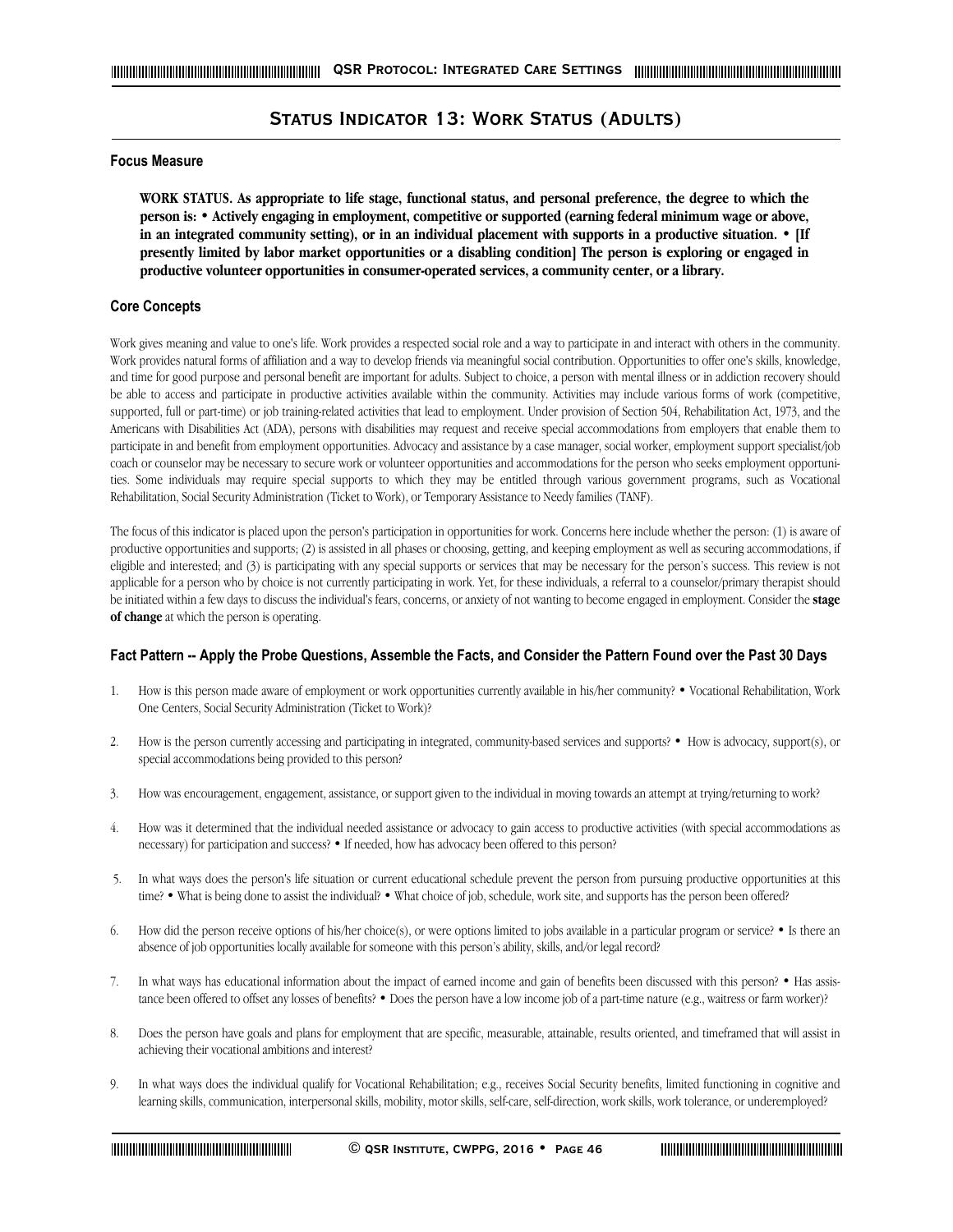## **Status Indicator 13: Work Status (Adults)**

#### **Status Rating Description that Best Fits the Fact Pattern Observed**

Description of the Status Situation Observed for the Person Rating Level

- **Optimal Work/Opportunities.** The person has aspirations and goals to pursue work in the community. And, the person is successfully engaged in productive activities (e.g., work, on-the-job training, volunteering). The person is making excellent use of the work opportunities available and participates fully in those opportunities for which he or she qualifies. Any barriers to access and/or participation encountered have been fully overcome. The person may be experiencing excellent success in and significant benefits from current work or on-the-job training.
- Good Work/Opportunities. The person has aspirations and goals to pursue work in the community. And, the person is actively and substantially engaged in productive activities (e.g., work, on-the-job training, volunteering). The person is making consistent and substantial use of the job opportunities available and participates reliably in those opportunities for which he or she qualifies. Any barriers to access and/or participation encountered have been substantially overcome.. The person may be experiencing good success and substantial benefits in his/her work or job training.
- Fair Work/Opportunities. The person has aspirations and goals to pursue work in the community. And, the person is frequently engaged in activities related to work, job training, or volunteering. The person is making minimally adequate to fair use of job opportunities available and participates regularly in those opportunities for which he or she qualifies. Any barriers to access and/or participation encountered have been recognized and reduced to support participation. The person may be experiencing a fair degree of success and some benefits in his/her work or job training.
- Marginally Inadequate Work/Opportunities. The person has aspirations and goals to pursue work in the community. But, the person is seldom engaged in work, job training, or volunteering. The person is making limited or inconsistent use of job opportunities available and may participate occasionally in those opportunities. Any barriers to participation encountered may have been recognized but some problems of access or participation may remain. Local work opportunities may be limited.
- Poor Work/Opportunities. The person has aspirations and goals to pursue work in the community. But, the person is poorly or inconsistently engaged in productive activities. The person is poorly or inconsistently engaged in work opportunities for which he or she qualifies. The person may be experiencing ongoing or possibly increasing barriers to accessing and/ or participating in work opportunities. Local work opportunities may be poor.
- Absent Work/Opportunities. The person has aspirations and goals to pursue work in the community. But, the person is not engaged in productive activities. The person is not engaged in formal educational activities or vocational training at this time. The person may be experiencing unresolved barriers in accessing work opportunities and/or barriers to participation in available work or volunteer opportunities. There may be no employment opportunities locally available for someone with this person's skills or legal record.
- **Not Applicable. EITHER:** The person made an informed choice not to participate at this time.  **OR -** The person may be a full-time homemaker caring for young children in the home and chooses not to work at this time. **- OR -** The person may have a condition or situation that would prevent participation at this time (e.g., serious illness, incarceration, physical disability, traumatic brain injury, or advanced age—frail elderly).











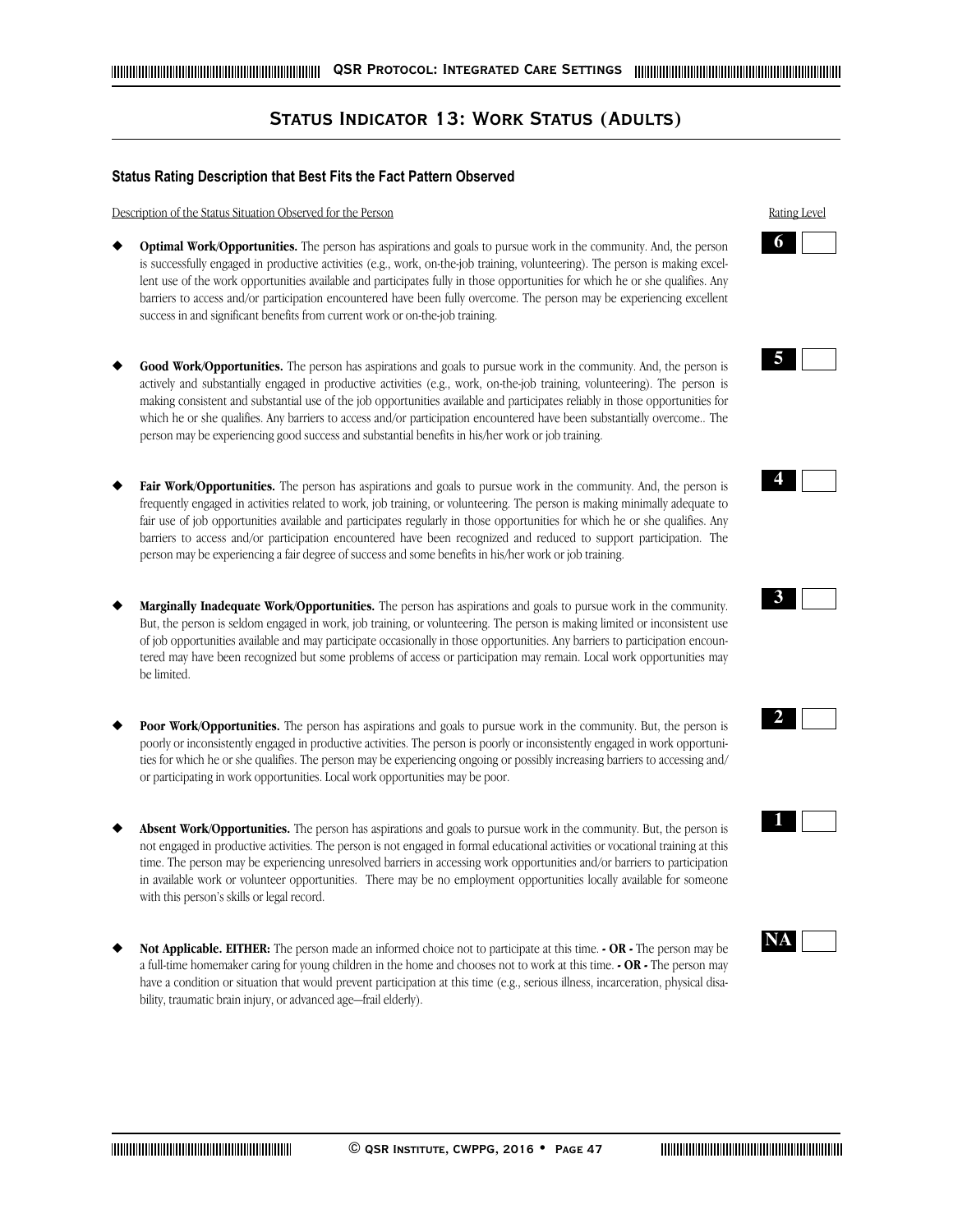## **Status Indicator 14: Parent & Caregiver Functioning**

## **Focus Measure**

**PARENT & CAREGIVER FUNCTIONING. Degree to which: • The person functions as an adequate parent for dependent children and/or a caregiver for a dependent adult for whom the person has caregiving responsibilities. • The person is willing and able to provide the child or dependent adult with the care, assistance, protection, guidance, supervision, and support necessary for daily living, child development, or necessary adult care.** 

## **Core Concepts: Applies to Persons Who Care for Dependent Children or Adults in the Person's Home**

Parents/caregivers should have and use levels of knowledge, skills, and situational awareness necessary to provide a dependent child or adult (e.g., a frail elderly parent) with the care, nurturance, guidance, age-appropriate discipline, and supervision necessary for protection, physical care, and normal development or age-appropriate support. Understanding the basic developmental stages that youth experience, relevant milestones, expectations, and appropriate methods for shaping behavior is key to parental capacity to support their child/youth's healthy growth and learning. Caring for a dependent person having unique medical, developmental, emotional, and/or behavioral challenges can require additional specialized knowledge and resources. Caregivers who are faced with extraordinary caregiving demands may require additional support, including relief and respite care. The goal of assisting a caregiver who needs assistance with caregiving capacities is to ensure that the family receives the information, assistance, and/or training needed to demonstrate that they have the basic skills and supports necessary to meet the particular needs of the dependent persons requiring care. Interventions should be an appropriate match to the caregiving circumstances, caregiver's learning style, and culture.

Caregivers may require meaningful connections with family members, friends, neighbors, and others in their community to support and sustain their efforts. Family members, neighbors, and others in the person's social network may provide a caregiver with important supports, knowledge, linkages, and opportunities for success. Informal supporters can provide important resources for struggling caregivers in many different ways:

- **•** Gaining and using key life skills in solving basic problems related to daily living and parenting of the child/youth.
- **•** Finding ways to meet fundamental needs (e.g., income, housing, transportation, health care, food, day care).

## **Fact Pattern -- Apply the Probe Questions, Assemble the Facts, and Consider the Pattern Found over the Past 30 Days**

*NOTE: This indicator applies only to a person who has parental rights and responsibilities for a dependent child or daily care responsibilities for a dependent adult. This indicator applies to a parent whose child/children may be in state custody when that person is identified in the child's permanency plan as a permanency resource defined in a goal for reunification.*

- 1. Does the person who should be functioning as a caregiver have sufficient income and resources to provide basic necessities adequately, reliably, and consistently on a daily basis, such as food, safe shelter, clothing, transportation, health care, and day care?
- 2. Does the person who should be functioning as a caregiver demonstrate that he/she has and actively uses knowledge, skills, and emotional capacity to take care of the child and protect the dependent person from harm? • Does he/she make decisions and act in ways that are protective? • Is the caregiver emotionally connected to the dependent person, sensitive to the person's needs, and able to respond in ways that appropriately meet the person's needs?
- 3. Does the person who should be functioning as a caregiver have the ability, understanding, and willingness to engage with an informal support system that assists his/her with essential caregiving responsibilities, such as family members, close friends, helpful neighbors, informal social service organizations, faith-based organizations, social clubs, and charitable organizations?
- 4. Does the person who should be functioning as a caregiver have the ability, understanding, and willingness to engage with a formal support system that assists him/her with essential caregiving responsibilities, such as social service agencies, schools, medical providers, transportation, housing, law enforcement, and/or vocational training?
- 5. Does the person who should be functioning as a caregiver meet a dependent child's special and/or regular educational needs by assuring school attendance, homework completion, conference attendance, attendance at school events, and participation in extracurricular activities?
- 6. Are there extraordinary demands placed on the person functioning as a caregiver, such as small child/youth, high child/youth/caregiver ratio, frail elderly, ill persons in the home, single parent family, social isolation, child/youth with special health or medical conditions, or a child/youth with a disability, that impact his/her ability to perform adequate caregiving in the present situation?
- 7. Does the person functioning as a caregiver provide adequate supervision, nurturance, guidance, and emotional support to the person receiving care?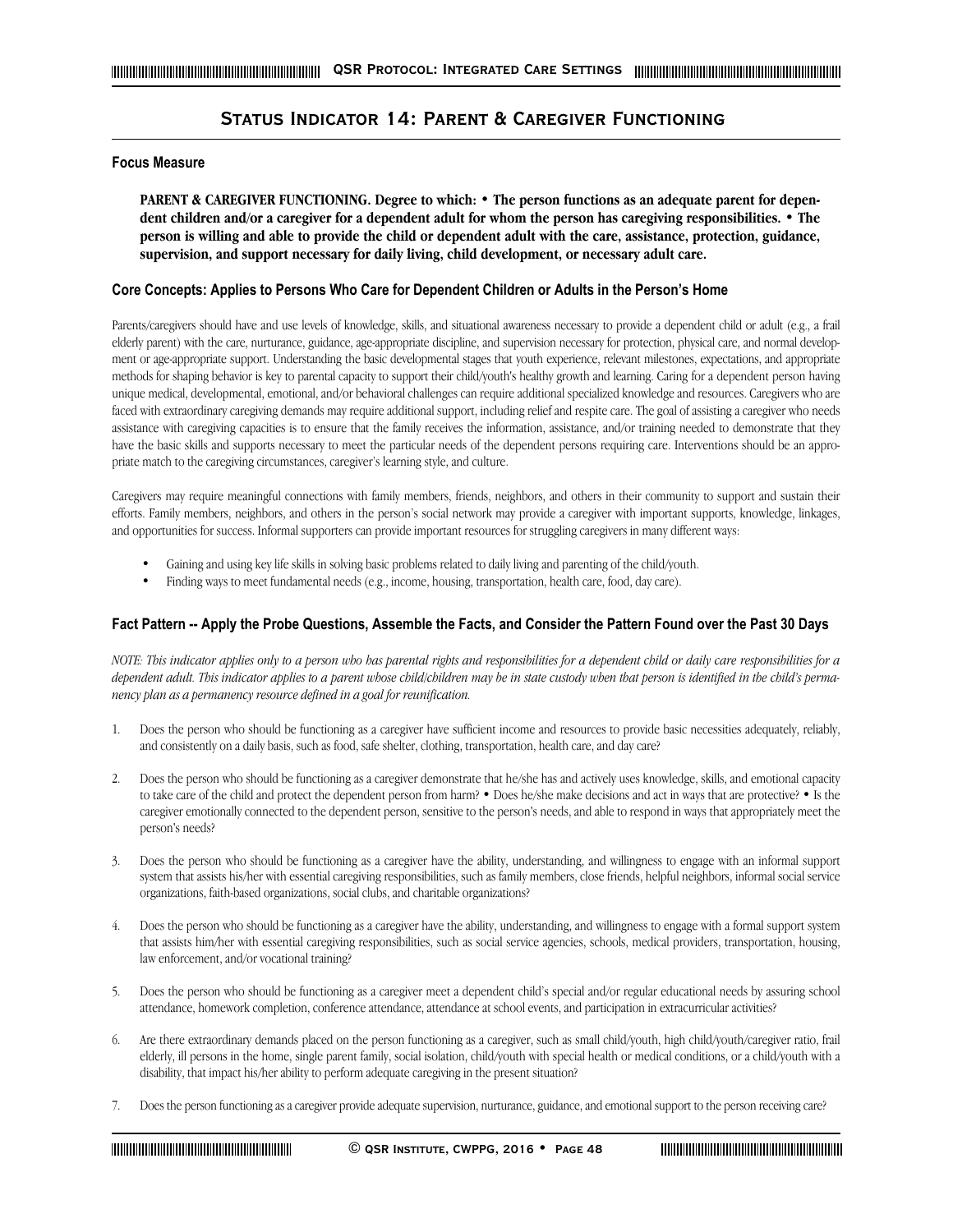## **Status Indicator 14: Parent & Caregiver Functioning**

- 8. Does the person who should be functioning as a caregiver adequately access the necessary services to meet the age-appropriate physical, dental, and mental health needs of the dependent person in his/her care? • Are there any risk factors that impair the person's caregiving capacities, such as substance abuse, mental disability, domestic violence? • If so, how are these factors being addressed via protective interventions?
- Is the person who should be functioning as a caregiver able to assist a dependent youth with critical life decisions, such as education, vocation, employment, sexuality, reproductive health care, religion, morality, or the use of addictive substances?
- 10. If the person's child is in foster care, does the person who should be functioning as a caregiver have the willingness and ability to maintain contact and a relationship while the youth is out of the home? • Does the person attend planned visitations with his/her child/youth?

## **Status Rating Description that Best Fits the Fact Pattern Observed**

Description of the Status Situation Observed for the Person Who should Function as a Parent/Caregiver Rating Level

- Optimal Functioning. The person demonstrates excellent and enduring caregiving capacities on a reliable daily basis at or above that required to provide the dependent person with appropriate nurturance, guidance, support, protection, discipline, education, medical care, and supervision. If the child has special needs, the person demonstrates optimal knowledge and excellent use of specialized skills and supports that may be required to meet the needs of the child/youth.
- Good Functioning. The person demonstrates good and consistent caregiving capacities on a reliable daily basis at or above that required to substantially provide the dependent person with appropriate nurturance, guidance, support, protection, discipline, education, medical care, and supervision. If the child has special needs, the person demonstrates good working knowledge and proficient use of specialized skills and supports that may be required to meet the needs.
- Fair Functioning. The person demonstrates adequate to fair parenting caregiving capacities on a reliable daily basis at a level required to minimally provide the dependent person with appropriate nurturance, guidance, support, protection, discipline, education, medical care, and supervision. If the child has special needs, the person demonstrates at least adequate working knowledge and use of specialized skills and supports that may be required to meet the needs.
- Marginally Inadequate Functioning. The person demonstrates a limited or inconsistent pattern of caregiving capacities on a daily basis, sometimes or somewhat less than the level required to provide the dependent person with appropriate nurturance, guidance, support, protection, discipline, education, medical care, and supervision. If the child has special needs, the person demonstrates somewhat inadequate working knowledge and ineffective use of specialized skills and supports that may be required to meet the needs of the child/youth.
- Poor Functioning. The person demonstrates an inadequate pattern of caregiving capacities some or most of the time, often less than the level required to provide the dependent person with appropriate nurturance, guidance, support, protection, discipline, education, medical care, and supervision. If the child has special needs, the person demonstrates somewhat inadequate knowledge and ineffective use of specialized skills and supports that may be required to meet the needs of the child/youth. Any dependent children could be in out-of-home care.
- Adverse Functioning. The person demonstrates a seriously inadequate pattern of caregiving capacities most of the time, offering much less than the level required to provide the dependent person with appropriate nurturance, guidance, support, protection, discipline, education, medical care, and supervision. If the child has special needs, the person lacks working knowledge and ineffectively uses specialized skills and supports that may be required to meet the needs of the child/youth. Any dependent children could be in out-of-home care.
- Not Applicable. The person does not have dependent children or adults in his/her care at this time. The person is not identified as a permanency resource for dependent children in the care and custody of the state.













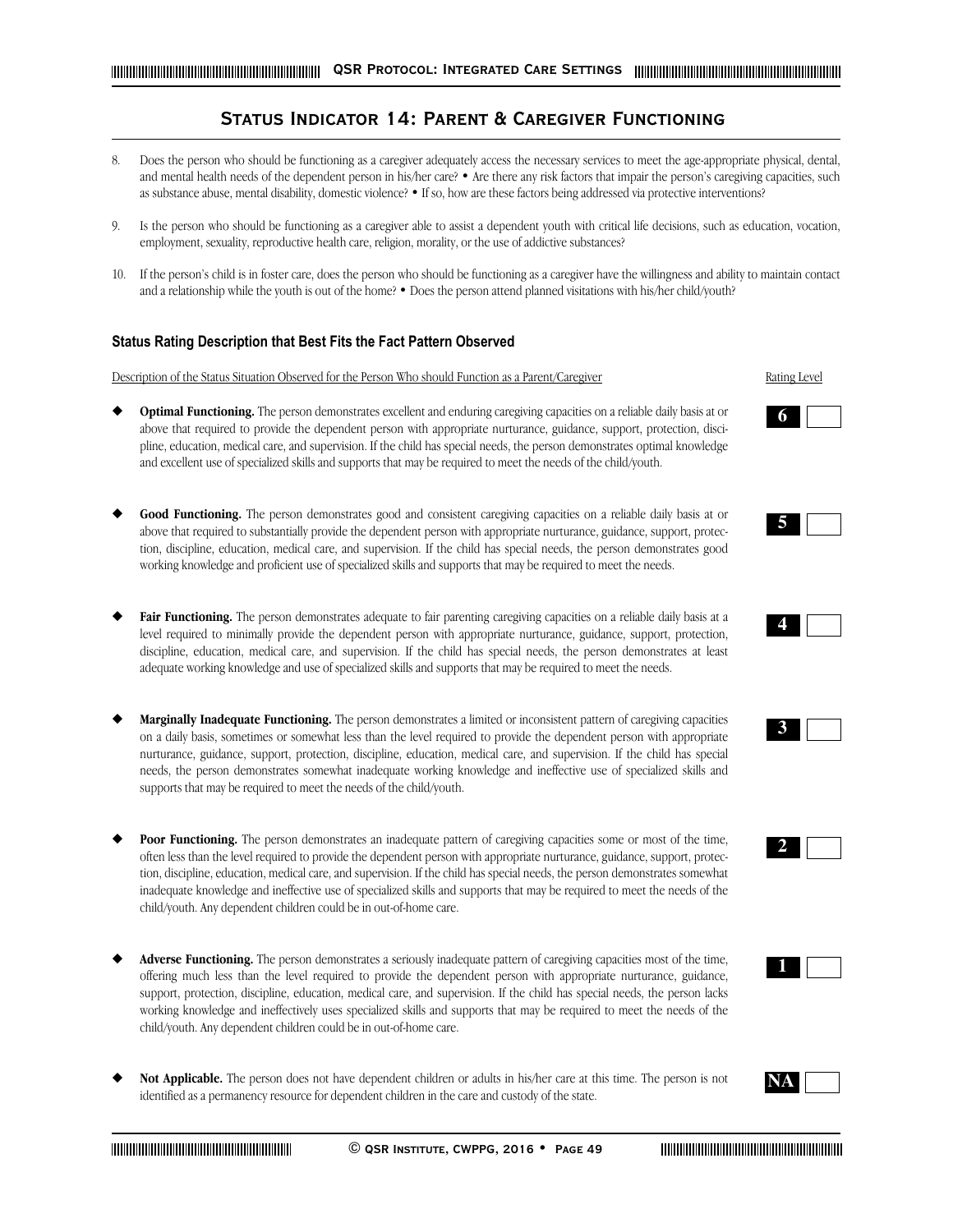## **Status Indicator 15: Wellness & Recovery Action Status**

#### **Focus Measure**

**RECOVERY ACTION STATUS. Degree to which the person: • Is actively engaged in activities necessary to achieve and maintain freedom from substance use impairment, reduce psychiatric symptoms, improve health, and increase competencies, coping, self-management, social integration, and ongoing recovery. • [If not engaged in wellness and recovery efforts, the degree to which the person] Has access to wellness, recovery, and relapse prevention opportunities, subject to his/her needs, life ambitions, and personal preferences.**

#### **Core Concepts**

Wellness and recovery activities may involve use of various forms of medical care along with psychosocial adjustment and vocational training/retraining in an effort to maximize physical well-being functioning, adjustment, and recovery for a person having serious and persistent mental illness and/or addiction. Wellness and recovery aims to prepare the person physically, mentally, socially, and vocationally for the fullest possible life, consistent with his/her abilities, ambitions, and choices. It is an individualized, dynamic, and purposeful process built around skills training and support modalities, as well as directed socialization complimenting therapy and retraining.

Wellness and recovery activities and services aim to help a person make the best use of his/her capacities within as normal as possible social context. For a person with a serious and persistent mental illness and/or addiction, rehabilitation usually aims to: (1) prevent relapse and rehospitalization by achieving successful community supports and services, (2) improve the person's quality of life by assisting the person manage his/her life, and (3) achieve valued social roles in the community. Recovery efforts focus on strengthening the person's skills and developing the environmental supports necessary to sustain the person in the community. Successful recovery depends on a network of community services. The focus in this review is placed on access to and use of recovery and relapse prevention support opportunities. Recovery support activities are oriented toward successful community living and self-directed life management. This review may be deemed not applicable for a person who is functioning independently and successfully in the community or who declines recovery opportunities after reasonable, ongoing efforts have been made to engage the person via outreach with attractive offers of supports and services. Consider the **stage of change** at which the person is operating.

## *Stages of Change:*

- Precontemplation: no intention to change behavior; may be unaware of problems or opportunities.
- Contemplation: is aware of problems or opportunities; thinks about acting upon it but has not made a commitment to take action.
- Preparation: combines intention with early behaviors; planning to take action within the next month.
- Action: activities are being undertaken to modify behavior and take advantage of opportunities with commitment of time and energy.
- Maintenance: person works to make and consolidate gains while acting to prevent relapse or loss; may enter this stage within six months of behavior change.

- 1. What outreach and engagement efforts are being used to develop this person's interests in wellness, recovery, and relapse prevention opportunities?
- 2. What wellness/recovery/relapse prevention opportunities have been offered to this person? If the person declined participation, what efforts were made to engage the person? • Were reasonable and attractive choices (to the person) offered? • What supports or incentives were offered?
- 3. Is this person currently participating in wellness and recovery activities? What is the nature of wellness and recovery activities in which the person is now participating: a general program for a group of participants or individually tailored services and activities designed to meet specific needs and personally selected goals? • Has this person progressed to the self-management and sustainability stage of recovery?
- 4. Do wellness and recovery activities offered or used include skills development, social networking, hope, coping, self-agency, self-management, relapse prevention/support, restarting recovery, and choices about where and how to work the process?
- 5. Given current wellness and recovery services, is the person making progress toward achievement of personally selected recovery goals? Does the person see them as meaningful?
- 6. Are any of the available wellness and recovery activities peer supported?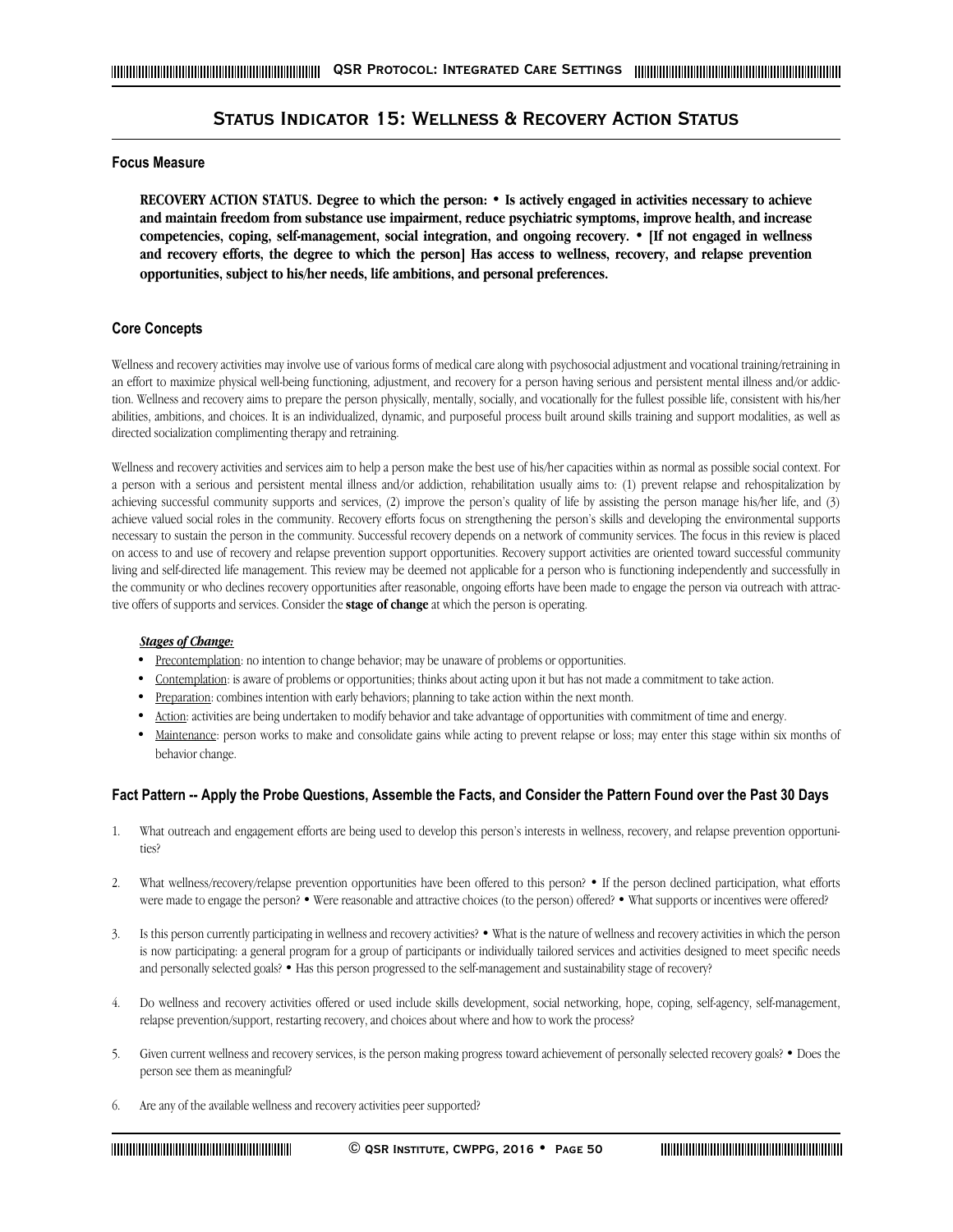## **Status Indicator 15: Wellness & Recovery Action Status**

## **Status Rating Description that Best Fits the Fact Pattern Observed**

Description of the Status Situation Observed for the Person Rating Level

- **Optimal Status.** The person has the need, ambition, and interest to pursue recovery opportunities. And, the person is highly motivated to participate in recovery-oriented activities. The person is fully engaged in recovery efforts. The person may be experiencing excellent progress toward accomplishing personally chosen life goals and recovery. Any barriers to access to and/or participation in recovery-oriented services encountered have been fully overcome.
- Good Status. The person has the need, ambition, and interest to pursue recovery opportunities. And, the person is substantially motivated to participate in recovery-oriented activities. The person is making consistent and substantial use of the recovery opportunities available and participates reliably in those opportunities. Any barriers to participation encountered have been substantially overcome. The person may be experiencing good and substantial progress toward accomplishing personally chosen life goals and recovery.
- Fair Status. The person has the need, ambition, and interest to pursue recovery opportunities. And, the person is somewhat motivated to participate in recovery-oriented activities. The person is making minimally adequate to fair use of the recovery opportunities available and participates regularly in those opportunities. Any barriers to participation encountered have been recognized and reduced to support participation. The person may be experiencing fair progress toward accomplishing personally chosen life goals and recovery.
- Marginally Inadequate Status. The person has the need, ambition, and interest to pursue recovery opportunities. But, the person may have difficulty in sustaining motivation to participate in recovery-oriented activities. The person is making limited or inconsistent use of the recovery opportunities available and participates occasionally in those opportunities. Any barriers to participation encountered may have been recognized but some problems of access or participation may remain. The person may be experiencing limited progress toward accomplishing goals possibly set by others.
- Poor Status. The person has the need, ambition, and interest to pursue recovery opportunities. But, the person may not have been able to sustain motivation to participate in recovery-oriented activities. The person is poorly or inconsistently engaged in recovery opportunities. The person may be experiencing ongoing barriers to accessing and/or participating in recovery activities. The person may be experiencing little, if any, progress toward accomplishing goals.
- Adverse Status. The person has the need, ambition, and interest to pursue recovery opportunities. But, the person may not agree to participate in recovery-oriented activities. The person is not engaged in recovery activities. The person may be experiencing unresolved barriers in accessing recovery opportunities or barriers to participation in available recovery activities. The person may be experiencing no progress toward life goals or could be becoming increasingly isolated or disabled.
- Unable to Participate at this Time. The person may have a condition or situation that would prevent participation at this time (e.g., terminal illness, incarceration, major physical disabilities, traumatic brain injury, or advanced age—frail elderly).













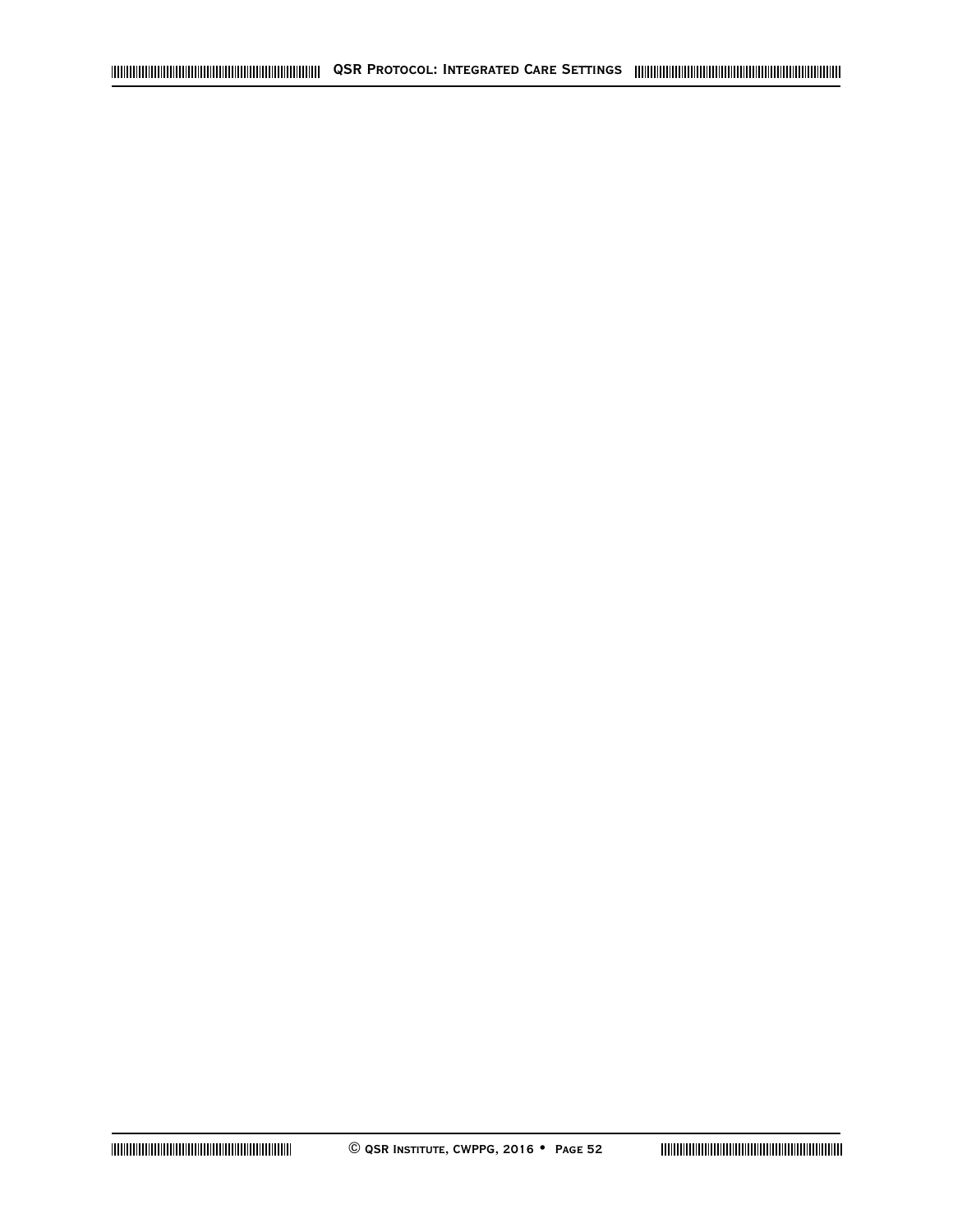## **Section 3**

# **Practice Performance Indicators**

## **[Performance Observed over the Past 90 Days]**

|     | <b>Practice Indicators</b>                                     | <u>Page</u> |
|-----|----------------------------------------------------------------|-------------|
| 1.  | Recognition, Connection, Rapport                               | 54          |
| 2.  | Engagement & Commitment                                        | 56          |
| 3.  | Care Coordination & Teamwork                                   | 58          |
| 4.  | Screening, Detection, Prevention/Mitigation, Monitoring        | 62          |
| 5.  | Assessment & Case Formulation                                  | 62          |
| 6.  | Personal Wellness & Recovery Goals                             | 64          |
| 7.  | Person-Centered Planning (in 10 possible intervention areas)   | 66          |
| 8.  | Implementing Interventions (in 10 possible intervention areas) | 68          |
| 9.  | Medication Management                                          | 70          |
| 10. | Tracking, Transition, Discharge, Adjustment                    | 72          |

## **Reminders for Reviewers**

The reviewer should follow these directions when applying a practice performance indicator to a case situation being reviewed:

- **1. Focus on the central construct measured in each indicator.** While two constructs may be logically inter-related (e.g., engagement and teamwork or assessment and planning), the reviewer is to focus on the central matters related to each specific indicator and follow the probe and rating guidance provided for each indicator. For example, if a reviewer discovered that strong recent assessments were present but that planning did not reflect the most recent assessments, then the reviewer would rate the assessments as being strong and rate the planning as less than acceptable for not reflecting the most recent and important information. Assessment would not be rated lower because assessment findings were not reflected in the planning of appropriate strategies, supports, and services. Planning would not be rated higher because of the strong assessments until planning reflects the most recent assessment and clinical case formulation.
- **2. Stay within the time-based observation windows associated with each indicator.** Practice performance is measured over the past 90 days.
- **3. Rate indicators based on events that have occurred or conditions that were present within the time-based observation window.** Theorizing about events that might have occurred but did not actually happen is not a factual basis for rating. The 6-Month Prognosis or Forecast is used to reflect expectations or concerns about future prospects or the suspected future effects of any present insufficiencies in core practice functions.
- **4. Follow the guidance provided in rating statements when selecting a rating value for measuring an indicator having multiple components or conditions to be met.** For example, in *Practice Indicator 7: Planning Interventions*, multiple intervention strategies may be necessary in a case (e.g., for mental health recovery, substance use recovery, trauma recovery, community integration, safety, income and basic necessities, managing chronic health concerns) to attain key outcomes for a person. *For a rating of 4*, there has to be at least a minimally adequate fit between the outcomes to be achieved and the assessed strengths, needs, underlying issues, and life goals of the person being served. The preponderance of elements are found to be in the fair range or higher of practice performance with no essential elements found below minimal adequacy over the past 90 days.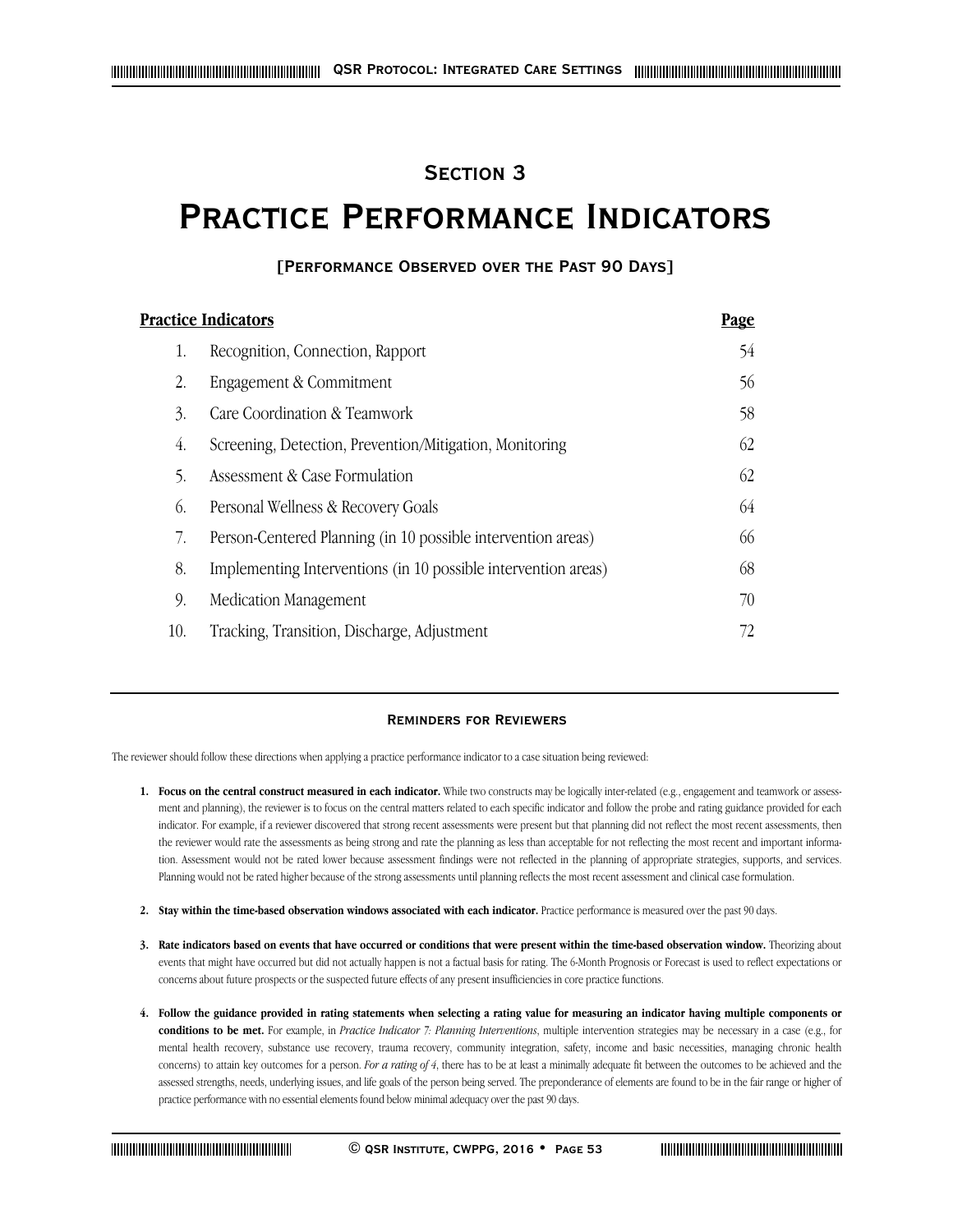## **Practice Review 1: Recognition, Connection, Rapport**

#### **Focus Measure**

**RECOGNITION, CONNECTION, RAPPORT: Degree to which: • The person's/family's sense of identity, culture, values and preferences, social network, and life experiences are recognized by practitioners involved with the person. • Any barriers to personal connection and acceptance are recognized and resolved. • Necessary conditions for building mutual respect and rapport are established as a basis for successful engagement.**

#### **Core Concepts: This Indicator Applies to All Persons Served**

Building a relationship with a person entering services requires practitioners to recognize the nature of the person's situation and life story and to discover the circumstances that have brought the person into agency services. One of the most important first steps is recognition of any barriers that could thwart formation of positive connections with the person that could undermine acceptance and rapport building necessary for successful engagement. Practitioners must take steps for creating conditions necessary for building mutual respect and rapport required in developing trust-based working relationships. Also key to successful engagement and connection is the recognition of the person's sense of identity, culture, values and preferences (especially any arising from race, sexual identity, and/or religious conviction), social and economic supports, and life-shaping experiences (e.g., adverse childhood experiences, combat trauma, addiction, emigration, poverty) that explain the person's life story and reasons for entry into services.

Persons coming into service require use of culturally relevant and responsive interactions and interventions in order to successfully connect, educate, assist, and support them moving through the system. Responsiveness includes valuing cultural diversity, understanding how it impacts family functioning in a different culture, and adapting service processes to meet the needs of culturally diverse groups of persons receiving services. Properly applied in practice, cultural responsiveness reduces the likelihood that matters of language, culture, custom, identity, value, or belief will prevent or reduce the effectiveness of life change efforts undertaken via interventions, supports, and services. A person's identity [e.g., race, tribe, ethnicity; social group; sexual orientation; religion; or disability, such as deafness] may shape his or her world view and life goals in ways that must be understood and accounted for in practice. Recognition, connection, and rapport provide a foundation for building and sustaining trust-based working relationships.

- 1. What steps have been taken/are being taken to learn the reason the person/family is seeking help? If the person reports being in physical pain or emotional distress, what is its nature, source, history, and impact on the person's life situation? • How well has the practitioner determined whether the reported problem is a present threat to health or safety so that any need for crisis intervention or urgent response can be identified and provided? • How well has the practitioner determined whether the person's problem is emergent/transient or serious/persistent?
- 2. In early interactions, what steps have been taken/are being taken to discover the person's/family's sense of identity, language, culture, values and preferences (especially any arising from race, sexual identity, and/or religious conviction), world view, social and economic supports, strengths and needs, present life challenges, and life-shaping experiences (e.g., adverse childhood experiences, deteriorating physical health, combat trauma, recent loss, addiction, emigration, poverty) that explain the person's situation and reasons for requesting help?
- 3. How well to practitioners recognize any barriers (arising from culture, language, gender, class, religious or political beliefs, life experiences, sexual orientation, work or family demands, or disability) that could thwart or limit the formation of positive connections with the person/family that would undermine acceptance and rapport building necessary for developing successful trust-based working relationships?
- 4. What active steps have been taken in establishing positive conditions for connecting with the person/family and building mutual respect and rapport with the person/family? • Remember: recognition, connection, respect, and rapport are the building blocks of a trust-based working relationship and are performed concurrently by the practitioner when a person is entering services?
- 5. Have the practitioners used the person's/family's responses to form a theory that explains how the pain or distress came about, what causes it to continue, what has been done to alleviate it in the past, what has worked/not worked before, and who else may be helping the person relieve or solve this problem now? • Have they determined who else needs to be involved?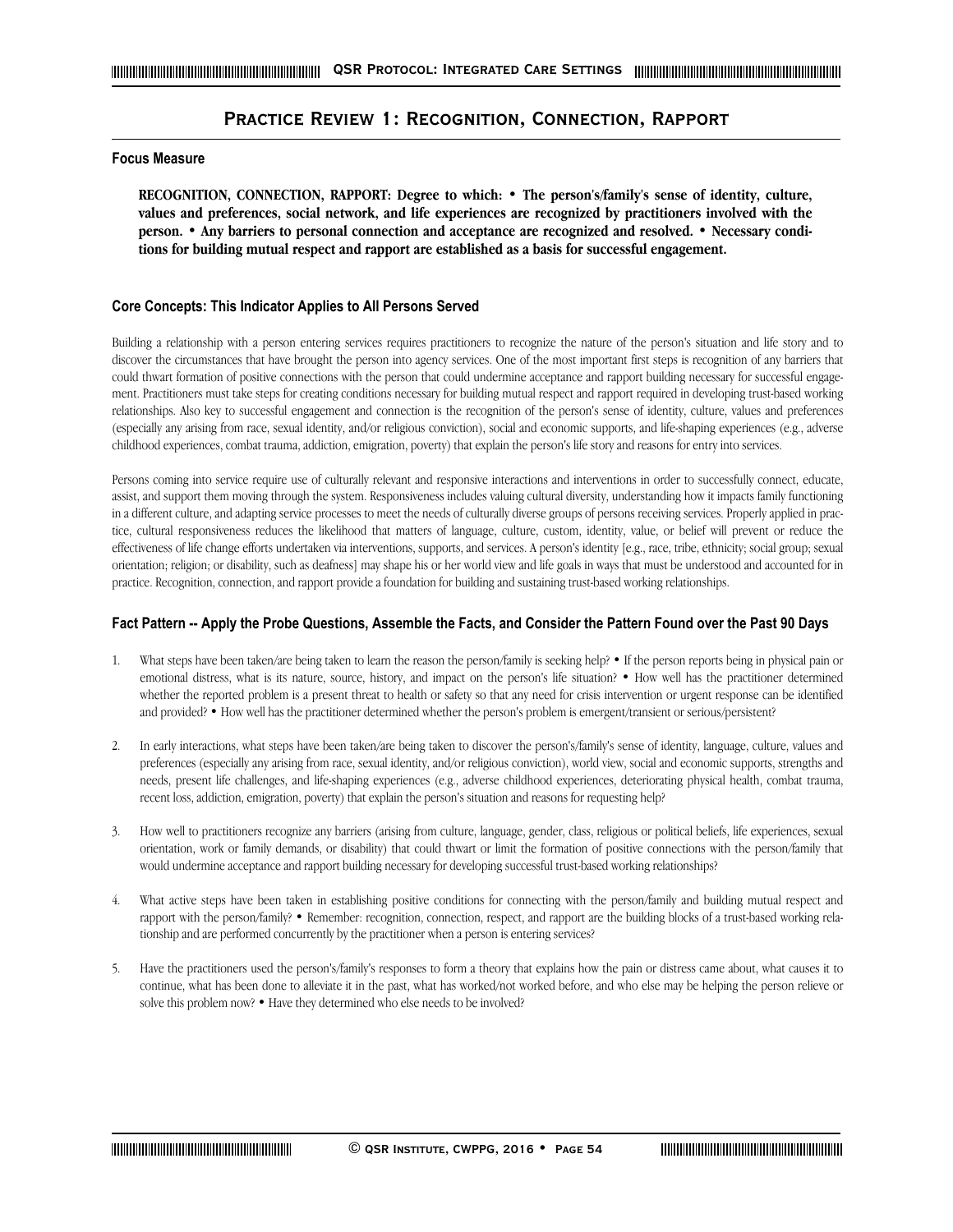## **Practice Review 1: Recognition, Connection, Rapport**

## **Practice Rating Description that Best Fits the Fact Pattern Observed**

Description of the Practice Performance Situation Observed Rating Level

- Optimal Practice. Practice efforts evidence excellent recognition of the person/family's sense of identity, culture, values and preferences, social network, life experiences and reasons for coming into service. Practioners have developed conditions conducive to quickly building rapport, genuine connection with the person/family, and responsiveness to presenting concerns including the level of urgency. All accommodations and considerations necessary for establishing quick, sincere, and effective connection have been met including the determination of who else might need to be involved.
- Good Practice. Practice efforts evidence significant and substantially good recognition of the person/family's sense of identity, culture, values and preferences, social network, life experiences and reasons for coming into service. Practioners have developed conditions conducive to building rapport, genuine connection with the person/family, and responsiveness to presenting concerns including the level of urgency. Most accommodations and considerations necessary for establishing quick, sincere, and effective connection have been met including the determination of who else might need to be involved.
- Fair Practice. Efforts of practitioners evidence a fair level of recognition of the person/family's sense of identity, culture, values and preferences, social network, life experiences and reasons for coming into service. Attempts to connect and build initial rapport with the person/family have not been entirely successful or have been cumbersome. Level of urgency has generally been attended to. Some accommodations and considerations necessary for establishing quick, sincere, and effective connection have been met, and some attention has been given to who else needs to be involved.
- **Marginally Inadequate Practice.** Efforts of practitioners evidence a limited or inconsistent level of recognition of the person/family's sense of identity, culture, values and preferences, social network, life experiences and reasons for coming into service. Attempts to connect and build initial rapport with the person/family have been challenging, resulting in misunderstandings, missed appointments, missed opportunities and/or confusion about the level of urgency requiring attention. Some, but not enough accommodations and considerations necessary for establishing quick, sincere, and effective connection have been met, and little attention has been given to who else might need to be involved.
- Poor Practice. Efforts of practitioners evidence a poor level of recognition of the person/family's sense of identity, culture, values and preferences, social network, life experiences and reasons for coming into service. Attempts to connect and build initial rapport with the person/family have been troublesome, resulting in misunderstandings, missed appointments, changes in providers and/or lack of attention to the urgency of need in the case. Few accommodations and considerations necessary for establishing quick, sincere, and effective connection have been met, and little effort has been made to identify others who might need to be involved.
- Absent or Adverse Practice. Efforts of practitioners evidence an adverse or absent level of recognition of the person/ family's sense of identity, culture, values and preferences, social network, life experiences and reasons for coming into service. Attempts to connect and build initial rapport with the person/family have been troublesome, resulting in misunderstandings, missed appointments, changes in providers and/or lack of attention to the urgency of need in the case. Accommodations and considerations necessary for establishing quick, sincere, and effective connection have not been made and no effort has been made to identify others who might need to be involved. The person/family may experience alienation or disrespect.





|--|--|--|--|--|



|--|--|--|



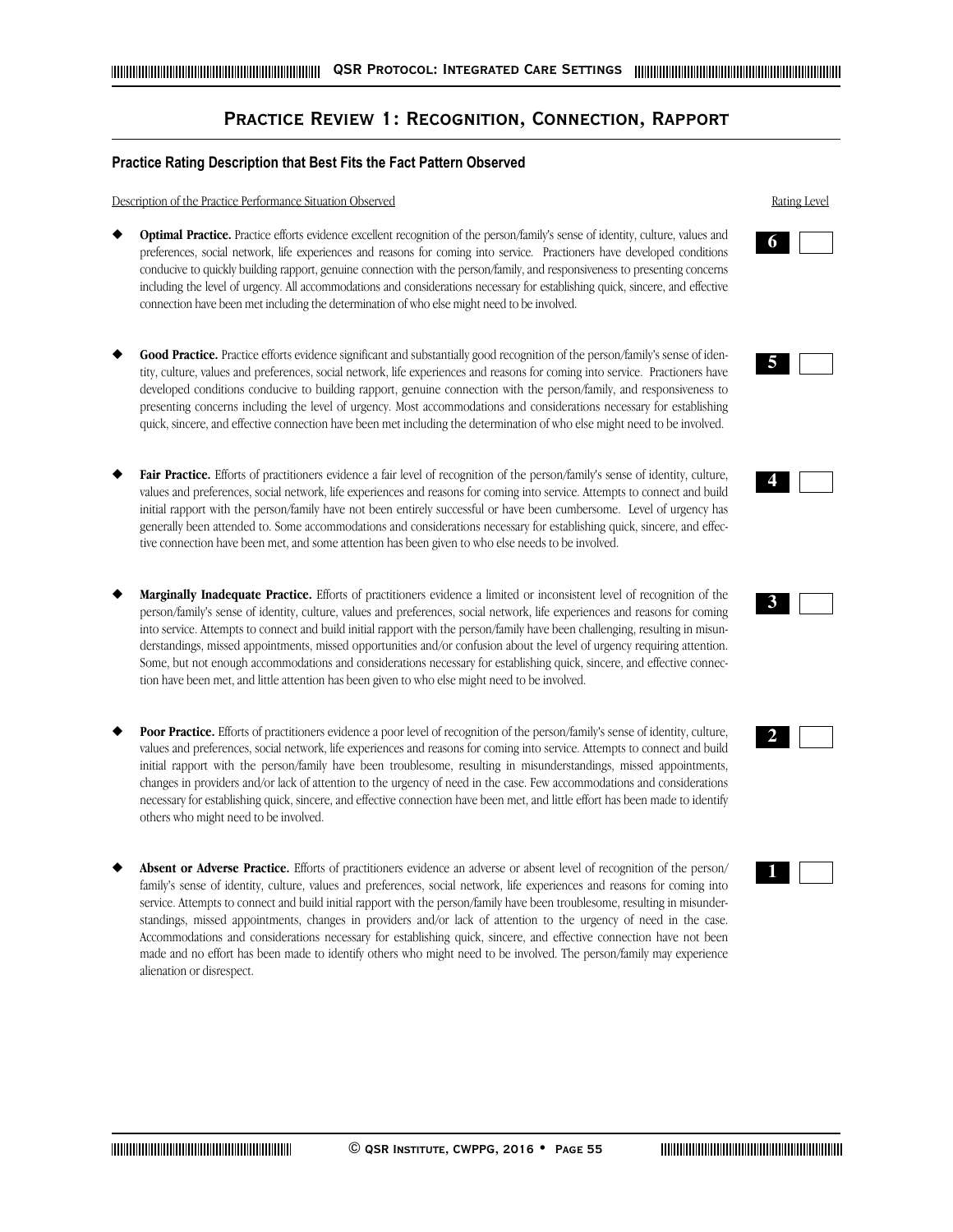## **Practice Indicator 2: Engagement & Commitment**

## **Focus Measure**

**ENGAGEMENT & COMMITMENT. Degree to which: • Service providers are building and maintaining a trust-based working relationships with the person and the person's family and informal supporters to involve them in ongoing assessment, service planning, and wellness and recovery efforts. • Service providers are using effective outreach and ongoing engagement strategies to increase and sustain the person's participation in the service process and commitment to life changes that support wellness and recovery, consistent with the person's/family's needs and preferences.**

## **Core Concepts: This Indicator Applies to All Persons Served**

**Engagement Builds Trust-Based Working Relationships**. Effective wellness and recovery services depend on ongoing working relationships between a person/family in need and the service providers who help meet those needs. Service providers make concerted efforts to reach out to the person, engage him/her meaningfully in all aspects of the service process, establish and maintain a trust-based working relationship that is consistent with the person's/family's language and culture, coordinate efforts with other providers and secure and sustain the person's commitment to a change process. Engagement strategies build a mutually beneficial partnership in decision-making and life change efforts. The person's/family's direct, ongoing, active involvement is used in assessment, planning interventions, selecting providers, monitoring and modifying service plans, and evaluating results.

Practice approaches that support effective relationship building are:

- 
- 
- 
- 
- Person-centered (organizes around the person's goals) <br> **•** Wellness-oriented and outcome-driven (starts with the end in mind)
- Strengths-based (builds on the person's positive assets) Builds readiness for change (uses motivational interviewing strategies)
- Solution-focused (moves from problems to solutions) Fits the person's stages of change (starts where the person is ready)
	- Need-responsive (recognizes and responds to needs) entity, enter the person's identity, culture, aspirations, and preferences

In the absence of a trust-based working relationship with the service provider, the person is unlikely to reveal the underlying issues that explain the dynamic circumstances causing the problem that must be solved in order to achieve desired wellness and recovery outcomes.

**Commitment**. Building a commitment to positive life change is essential. A major contribution of effective engagement is the person's ongoing commitment to personally chosen wellness and recovery outcomes and to the change process used to achieve these outcomes. In the absence of the person's commitment to life change, wellness and recovery outcomes are not likely to be achieved.

- 1. Is the practitioner using listening as the key to learning, conveying empathy & respect, and trust building? Is effort being made to build a relationship with a person by recognizing the nature of the person's life situation and reasons for requesting help? • Is the practitioner effectively finding and overcoming any barriers to personal connections? • What steps are being taken using recognition and rapport to develop a foundation for building and sustaining a trust-based working relationship?
- 2. To what extent is the practitioner using a person-centered approach that puts the person's voice and choice at the center of the service process? How well are the person's unmet needs related to wellness, well-being, and daily functioning being recognized and responded to?
- 3. Is the practitioner using a strengths-based practice approach that emphasizes a person's self-determination and identifies and builds upon the person's strengths and assets to create sustainable resources for solutions to bring about the person's desired change in the least amount of time? • To what extent is the practitioner using a solution-focused approach that is future-oriented, goal- directed, and focuses on solutions, rather than on the problems that brought the person to seek help?
- 3. Is the practitioner using a change-oriented approach to address lifestyle modification for risk reduction, disease prevention, long-term disease or disorder management, and addiction? •Does the practitioner understand the person's/family's readiness to make change, appreciate barriers to change, and help anticipate relapse to improve the person's satisfaction and lower practitioner frustration during the change process? • Is the change approach being effectively used to both stimulate change and to overcome resistance?
- 4. Is the practitioner effectively using engagement as an ongoing process to build and sustain: 1) a mutually beneficial trust-based working relationship with the person/family and 2) the person's commitment to personally selected wellness and recovery outcomes and to the life change process?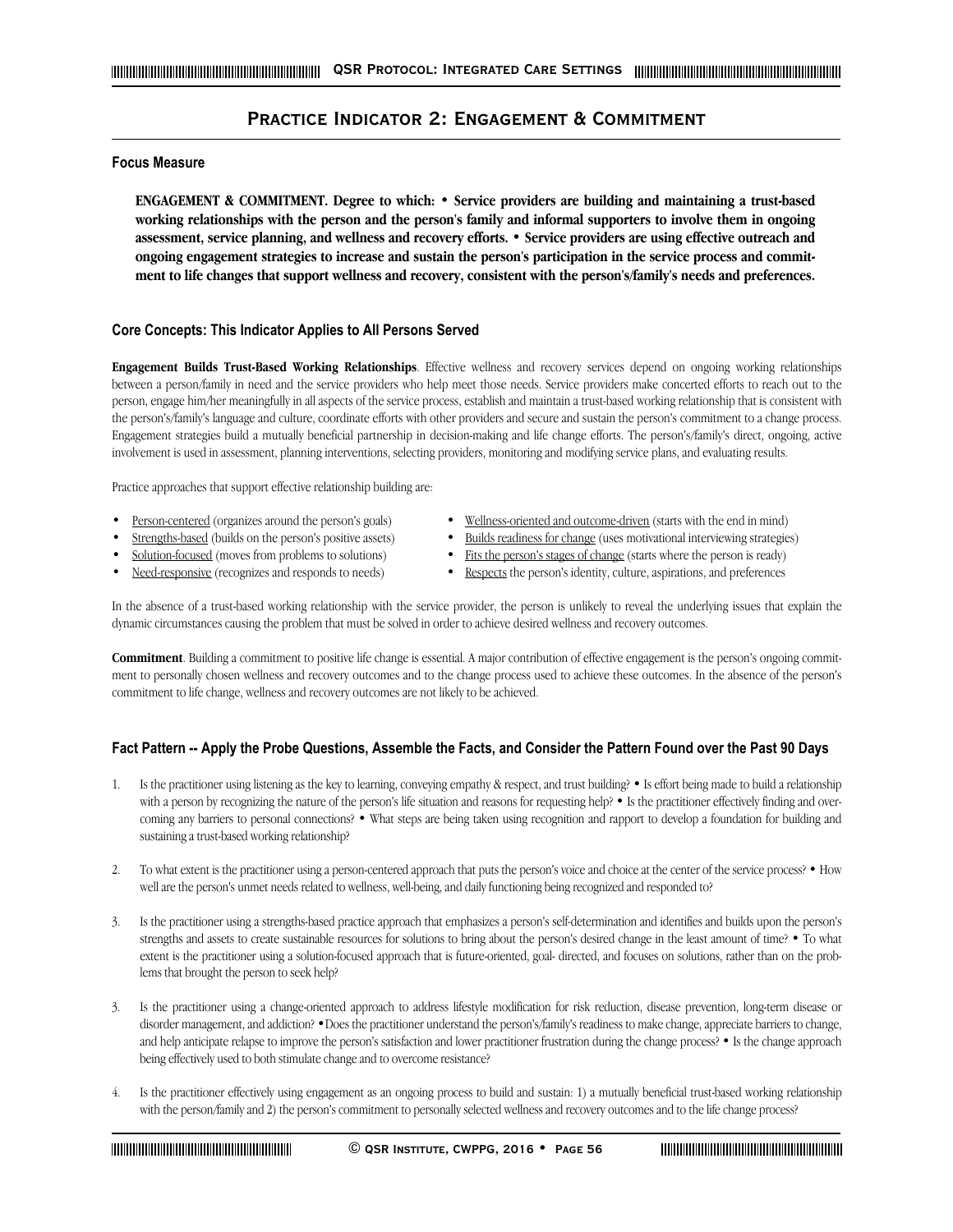## **Practice Indicator 2: Engagement & Commitment**

## **Practice Rating Description that Best Fits the Fact Pattern Observed**

Description of the Practice Performance Situation Observed Rating Level Rating Level

- **Optimal Practice**. Service providers are using optimal outreach and ongoing engagement strategies to build and maintain a trust-based working relationship with the person, the person's family and informal supporters in order to involve them in ongoing assessment, service planning, and wellness and recovery efforts. Any barriers to personal connections have been effectively overcome. A person-centered approach is consistently being used to put the person's voice and choice at the center of the service process.
- Good Practice. Service providers are using good outreach and ongoing engagement strategies to build and maintain a trust-based working relationship with the person, the person's family and informal supporters in order to involve them in ongoing assessment, service planning, and wellness and recovery efforts. Most barriers to personal connections have been effectively overcome. A person-centered approach is being used most of the time to put the person's voice and choice at the center of the service process.
- Fair Practice. Service providers are primarily using good outreach and ongoing engagement strategies to build and maintain a trust-based working relationship with the person, the person's family and informal supporters in order to involve them in ongoing assessment, service planning, and wellness and recovery efforts. Some barriers to personal connections remain. A person-centered approach is being used some of the time to put the person's voice and choice at the center of the service process..
- **Marginally Inadequate Practice.** Service providers are occasionally using somewhat inadequate outreach and ongoing engagement strategies to build and maintain a trust-based working relationship with the person, the person's family and informal supporters in order to involve them in ongoing assessment, service planning, and wellness and recovery efforts. A few barriers to personal connections have been overcome, but others significant to the process remain. A person-centered approach is being used inconsistently resulting in the person's voice and choice at times not being at the center of the service process.
- Poor Practice. Service providers are rarely using adequate outreach and ongoing engagement strategies to build and maintain a trust-based working relationship with the person, the person's family and informal supporters or involving them in ongoing assessment, service planning, and wellness and recovery efforts. Many barriers to personal connections remain and need to be resolved. A person-centered approach is not being used effectively or consistently to reflect the person's voice and choice
- Absent or Adverse Practice. Service providers are failing to use outreach or ongoing engagement strategies to build and maintain a trust-based working relationship and/or they are in conflict with the person. The person, the person's family and informal supporters are excluded from ongoing assessment or service planning. Multiple barriers to personal connections remain unresolved. The person's desires and unmet needs are being ignored or unrecognized by providers.

**NOTE:** When reviewing persons under age 5 years who are receiving services, the primary focus in engagement and commitment is placed on the parents, guardians, or primary caregivers.



|--|--|--|--|--|





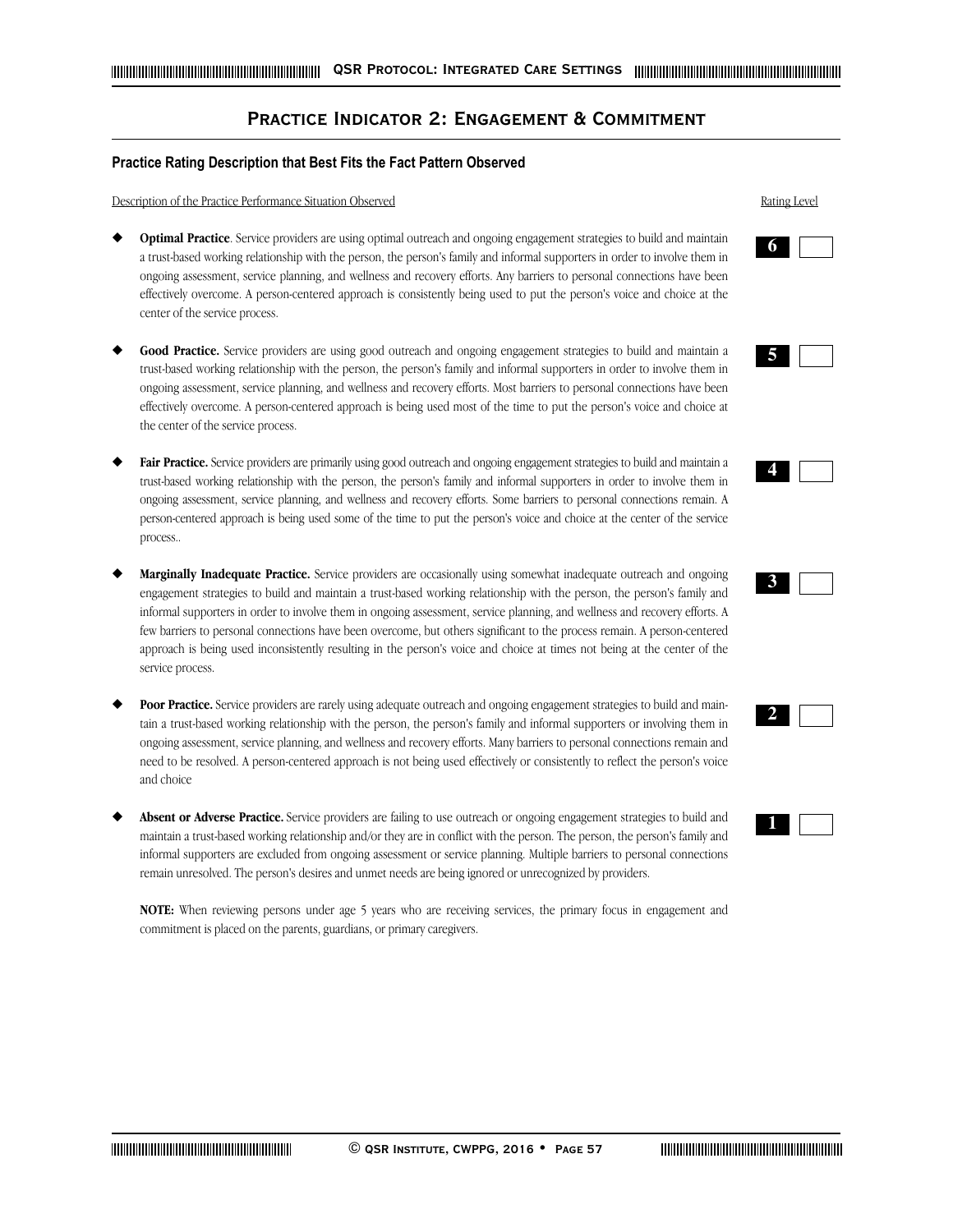## **Practice Indicator 3: Care Coordination & Teamwork**

## **Focus Measure**

**CARE COORDINATION & TEAMWORK. Degree to which providers are: • Using a person-centered, shared decision making process. • Building common purpose by planning wellness/recovery goals and strategies with and for the person. • Achieving and maintaining unity of effort in service delivery by coordinating actions of the service providers and integrating services across providers, settings, time, and funding sources.**

#### **Core Concepts: This Indicator Applies to All Persons Served**

**Person-Centered, Shared Decision-Making Process**. Person-centered, recovery-oriented practices and self-directed care principles put the person's needs, aspirations, and choices at the center of the service provision efforts. A team-based, shared decision-making process helps the person create a vision for a better life based on aspirations for well-being, supports for living, and improved daily functioning and role fulfillment. Informal supporters and service providers join with the person/family to define wellness and recovery goals to be achieved along with related strategies for provision of supports and services. Because the efforts of many may be involved in helping the person, achieving common purpose and unity of effort are essential for success, and will create the "glue" that holds things together in practice for the benefit of the person/family receiving services.

**Common Purpose**. Common purpose is created when the person/family and service providers involved agree upon and commit to clear goals and a related course of action. An ongoing, person-centered/recovery-oriented, team-based, shared decision-making process may be used to achieve and maintain a CONSENSUS and COMMITMENT to a set of well-planned goals and related strategies which are essential for building common purpose.

**Unity of Effort**. Unity of effort is based on achieving and maintaining:

- A common understanding of the person's/family's situation;
- A common vision for a better life;
- Coordination of efforts to ensure coherency and continuity;
- Common measures of progress and ability to change course, if necessary.

Unity of effort is achieved and maintained via ongoing teamwork, coordination of actions among the person, providers and supporters, and integration of services across providers, settings, funding sources, and points in time.

- 1. Are the right people working together with and for the person being served? If not, who else needs to be involved and have they been asked to join?
- 2. Does the team have the essential qualities to produce good results: the technical and cultural competence; the knowledge of the person; the authority to act on behalf of funding agencies and to commit resources; and the ability to flexibly assemble supports and resources in response to specific needs? • Do members of the team have the time available to fulfill commitments made to the person/family?
- 3. Does the team effectively conduct person-centered planning activities and provide assistance, support, and interventions after plans are made in order to meet important goals? • Are team members working together to support the person in identifying needs, setting goals, and planning strategies with related services that will enable the person and family to meet those goals? • Is the team functioning in an effective, ongoing, collaborative problemsolving manner?
- 4. Is there a designated leader (e.g., a care coordinator) who prepares team members, convenes and organizes meetings, effectively facilitates a shared decision-making processes, has the authority to act on behalf of the team, monitors and evaluates results in order to determine progress, and follows up on commitments made? • In a case where several agencies and providers are involved, does the care coordinator have the necessary negotiation skills to achieve and sustain a coordinated and effective service process? • If the person receiving services is empowered and capable, are leadership and coordination responsibilities effectively being shared with him/her to increase self-direction of care?
- Is there evidence of effective team functioning over time demonstrated by the quality of relationships built, the commitments fulfilled, the results achieved, the unity of effort shown by all members of the team, the focus and proper fit of services assembled for the person, the dependability of service system performance, and the connectedness of the person to critical resources necessary for achieving important life goals?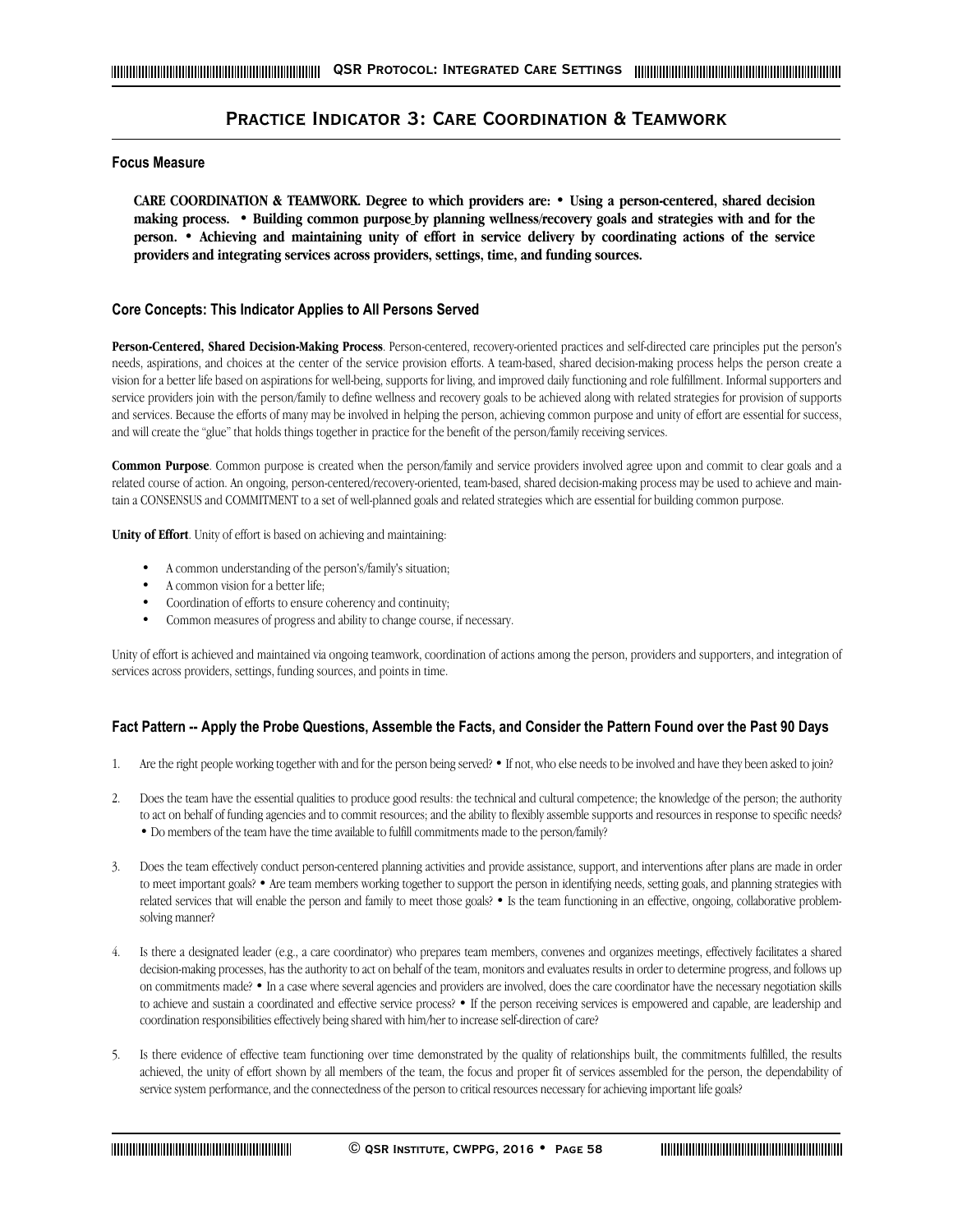## **Practice Indicator 3: Care Coordination & Teamwork**

## **Practice Rating Description that Best Fits the Fact Pattern Observed**

Description of the Practice Performance Situation Observed **Rating Level** Rating Level

- Optimal Practice. Excellent unity of effort is achieved by evidenced of optimal teamwork, coordination of team members for the effective identification of needs, setting of goals and planning strategies with the person. There is excellent integration of services across providers, settings, funding sources, and points in time. All of the right people are present on the team, including a clearly designated point person for coordination of planning, goal development, implementation of treatment and supports, and accountability. Team members adhere to a strong person-centered approach when working with the person, as evidenced by capturing and cultivating the person/family's vision, voice, and choice in all aspects of care. Services are optimally designed for excellent fit and focus, and critical resources are available to the person.
- Good Practice. Good unity of effort is achieved by good quality teamwork, coordination of actions with team members for the good identification of needs, setting of goals and planning strategies with the person. There is good integration of services across providers, settings, funding sources, and points in time. Most of the right people are present on the team. Most team members are aware of a designated point person for coordination of planning, goal development, implementation of treatment and supports, and accountability. Team members mostly adhere to a person-centered approach when working with the person. Services are designed for good fit and focus, and many critical resources are available to the person.
- Fair Practice. Fair unity of effort is achieved with fair teamwork, coordination of team members for the minimally adequate identification of needs, setting of goals and planning strategies with the person. There is adequate integration of services across providers, settings, funding sources, and points in time. Some of the right people are present on the team, with at least one key member absent, inconsistent in participation, or obstructive to the teaming and decision-making process. There is a point person for coordination of planning, goal development, implementation of treatment and supports, and accountability; however, not all team members are clear as to who this person is or their role. Team members are inconsistent in use of person-centered approaches. Services are inconsistently designed for fit and focus, and some critical resources may not be available to the person.
- Marginally Inadequate Practice. Marginally inadequate unity of effort is demonstrated with limited or inconsistent teamwork, lack of coordination of team members for adequate identification of needs, setting of goals and planning strategies with the person. There is inadequate integration of some services across providers, settings, funding sources, and points in time. Some of the necessary people are missing, inconsistent in participation, or obstructive to the teaming and decisionmaking process. There is a point person for coordination of planning, goal development, implementation of treatment and supports, and accountability; however, their role is vague or undefined or team members are lack clarity as to who fulfills this role. Team members are inconsistent in use of person-centered approaches, and/or do not fully understand the how to implement the approach. Services have poor fit and focus, and critical resources may not be consistently available to the person.
- Poor Practice. Poor unity of effort is demonstrated in a team that lacks collaboration, coordination, and integration of services. Unrecognized needs, lack of goal setting and poor planning are present. Key people are missing from the team, are inconsistent in participation, or obstructive or undermining to the teaming and decision-making process. There is not a clear point of contact for coordination, or there are possibly multiple team members responsible for various functions, causing duplication, gaps, and confusion. Team members are not using or do not understand person-centered approaches. Services are inadequate in fit and focus, and many critical resources are not consistently not available to the person.
- Absent or Adverse Practice. Absent or adverse unity of effort is occurring either because no team has been formed or because the existing team lacks collaboration, coordinative decision-making, and integration of services. Most of the person's needs go unrecognized and there is a lack of goal setting or planning. Several key people are missing from the team, are inconsistent in participation, or obstructive or undermining to teaming processes. There no clear point of contact for coordination, or there are possibly multiple team members responsible for various functions, causing duplication, gaps, in-fighting and confusion. Team members are not using or do not believe in person-centered approaches. Services lack fit and focus and critical resources have not been identified.













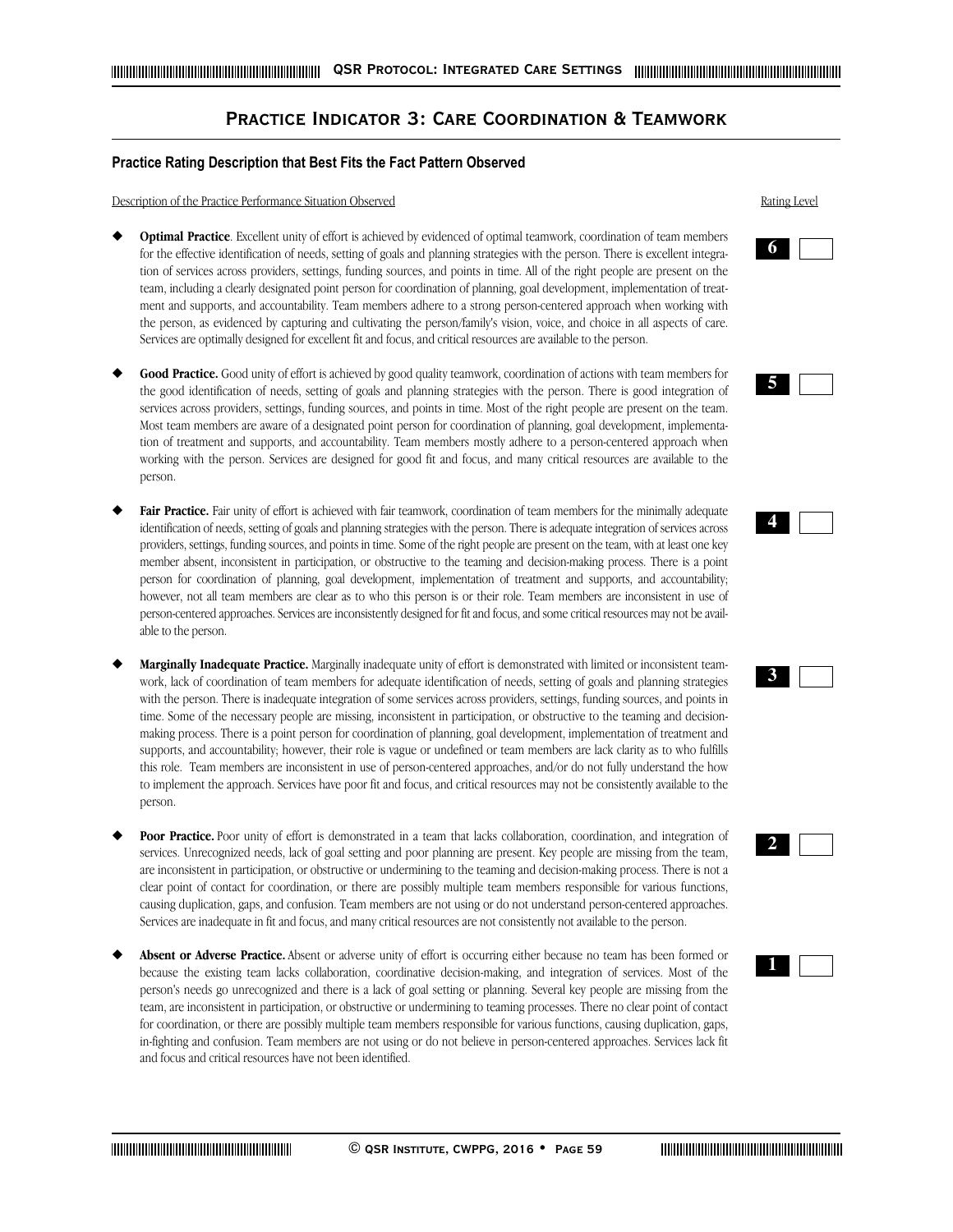## **Practice Indicator 4: Screening, Detection, Response, Monitoring**

## **Focus Measure**

**SCREENING, DETECTION, PREVENTION/MITIGATION, MONITORING. Degree to which: • Screening detects imminent threats to the person's health, safety, supports, or behavioral well-being upon entry and ongoing thereafter. • Responsive actions are provided in a timely and appropriate manner to prevent or mitigate any foreseeable harm to the person or others around the person arising from the detected threats of harm, risks of near-term life disruptions, or risks of poor well-being outcomes. • Follow-along monitoring tracks the person's situation to detect and respond to any future threats to well-being.**

## **Core Concepts: This Indicator Applies to All Persons Served**

A timely and appropriate response is provided for a person who is detected via screening processes or self-report as has having a threatening life situation, behavioral condition, disorder, or disease for which intervention or treatment is indicated, possibly with urgency.

**Screening & Detection**. Screenings are performed to identify a person who may have an undiagnosed health or behavioral condition or who may be at high risk of developing a condition requiring treatment, and to identify any imminent threat of harm from life partners/caregivers creating a major breakdown in essential supports. Screenings include labs to detect health problems as well as screening activities used to identify safety threats, behavioral concerns, and breakdowns in essential supports. Screenings may include medical issues such as metabolic syndrome factors, HIV, Hep-C, thyroid issues, TBI; and behavioral/social issues such as depression, drug and alcohol use, suicide/homicide risks, trauma including domestic violence, and fall risk for the elderly. Detection involves identification of a specific health problem, safety threat, behavioral concern, or support breakdown that could cause harm. Areas in which screening can provide direction for a person/family are:

- Safety / threats of harm at home, work, or school Diseases: diabetes, COPD, obesity, hypertension, seizures, thyroid issues, etc.
- Self-endangerment / threats of harm to others Drug or alcohol use
- Unstable living situation or major break-down in key supports A pattern of instability / trajectory of physical or emotional decline
- 
- -
- Adverse childhood experiences / complex trauma Intellectual or developmental disability / TBI / learning problems
- Emotional status / behavioral disorders Health status / physical well-being / illness

**Prevention or Mitigation and Follow-Along Monitoring**. Following detection of a threat of harm or an emergent condition, a response is an action taken to avert a safety threat, stop the progression of a disease, control a behavioral disorder, or to mitigate preventable injury or illness. The response must match the urgency, severity, and intensity of a detected problem, especially when the person is at imminent risk of harm (e.g., sudden death via suicide) or at high risk of a poor health outcome (e.g., a brittle diabetic adolescent who violates dietary restrictions). Prevention strategies keep harmful things from happening. Mitigation strategies reduce risks or minimize adverse effects of something that is already happening. Follow-along monitoring is used to track risk factors and mitigation strategies used to manage health, safety, behavioral, or support problems in order to provide knowledge for planning next step actions.

- 1. Was any problem requiring a crisis intervention or urgent response identified? If so, was it addressed in a timely, appropriate, and sufficient manner so as to prevent unnecessary harm, pain, loss, or hardship for the person commensurate with the urgency and severity of the presenting problem? • Was the response effective in providing protection for the person from preventable harm or mitigating the impact the problem would have likely had if not treated promptly and effectively?
- 2. Do practitioners continue to conduct screenings upon admission and periodically thereafter to detect safety, health, and behavioral risks as well as any emergent conditions or disorders as an ongoing assessment process to assure that any problems of significance (involving safety, health, or behavioral risks or other situations that could lead to instability or decline) are promptly detected?
- 3. Was the nature, significance, and history of any problem detected by the practitioner doing the screening defined and reported to any other practitioners or agencies that should be involved in providing an appropriate response to the person's need for prevention, protection, treatment, or care?
- 4. Were the results of initial and ongoing screenings incorporated into the person's ongoing Bio-Psycho-Social Assessment and Case Formulation? Were any significant screening and detection results are used to develop necessary protective interventions and/or treatments to keep the person safe, physically and behaviorally healthy, and functioning effectively in daily life?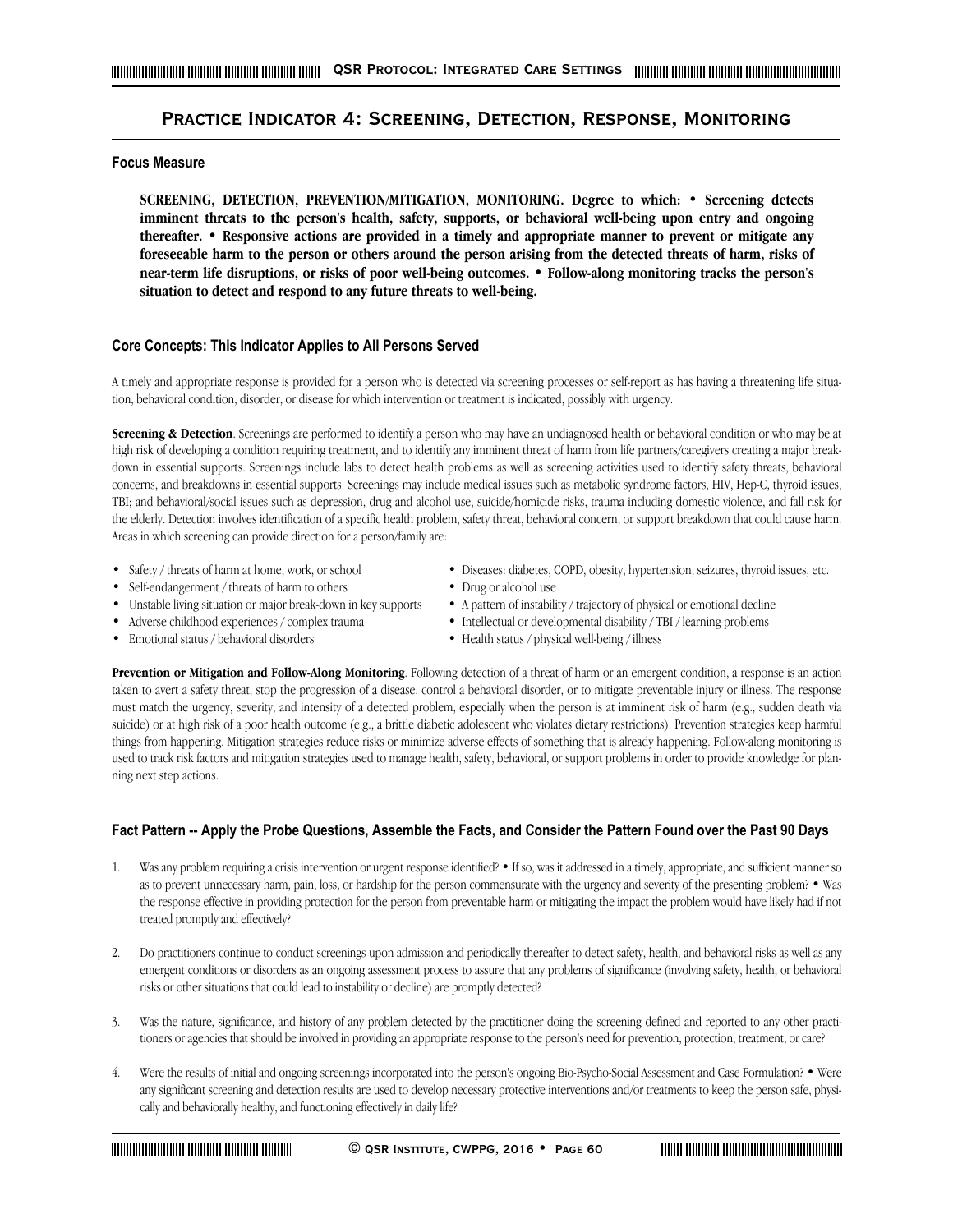## **Practice Indicator 4: Screening, Detection, Response, Monitoring**

## **Practice Rating Description that Best Fits the Fact Pattern Observed**

Description of the Practice Performance Situation Observed

- **Optimal Practice**. Optimal practice efforts are evident in initial and comprehensive screening and detection of current and imminent threats to the person's (and family's) health, safety, supports, or behavioral well-being. Screening, detection, and response actions of optimal power are delivered are in a timely, appropriate, and continuous manner to prevent or mitigate any foreseeable harm or poor outcome. Practitioners respond with optimal appropriate urgency to current or future threats to well-being, others who need to know about the issue are informed, and the person's chart is updated resulting in accurate situational awareness.
- Good Practice. Good practice efforts are evident in initial and comprehensive screening and detection of current and imminent threats to the person's (and family's) health, safety, supports, or behavioral well-being. Screening, detection, and response actions of adequate power are delivered are in a timely and appropriate manner that is mostly may consistent to prevent or mitigate foreseeable harm or poor outcome. Practitioners respond with good urgency to current or future threats to well-being, most of the others who need to know about the issue are informed, and the person's chart may be updated resulting in good situational awareness.
- Fair Practice. Fair practice efforts are evident in screening and detection of current and imminent threats to the person's (and family's) health, safety, supports, or behavioral well-being. Screening, detection, and response actions of minimally adequate power are usually delivered are in a timely and appropriate manner, although may not be consistent to prevent or mitigate foreseeable harm or poor outcome. Practitioners respond with fair urgency to current or future threats to well-being, some others who need to know about the issue may be informed and the person's chart may not be adequately updated resulting in fair or dated situational awareness.
- **Marginally Inadequate Practice.** Marginally inadequate practice efforts in screening and detection of current and imminent threats to the person's (and family's) health, safety, supports, or behavioral well-being are present. Screening, detection, and response actions are marginally inadequate in power or inconsistently delivered in a manner that is timely and appropriate to prevent or mitigate foreseeable harm or poor outcome. Practitioners lack urgency to current or future threats to well-being, many others who need to know about the issue may not be informed and/or the person's chart may not be updated in a timely manner resulting in inaccurate situational awareness.
- Poor Practice. Poor practice efforts in screening and detection of current and imminent threats to the person's (and family's) health, safety, supports, or behavioral well-being are evident. Screening, detection, and response actions are inadequate in power or lack timeliness or appropriate urgent responses to prevent or mitigate foreseeable harm or poor outcome. Practitioners lack urgency to current or future threats to well-being, others who need to know about the issue may not be informed and/or the person's chart may not be updated resulting in poor or incorrect situational awareness or assumptions about the person/family.
- Absent or Adverse Practice. Practice efforts are absent or adverse in screening and detection of current and imminent threats to the person's (and family's) health, safety, supports, or behavioral well-being. Screening and detection actions may be absent, extremely lacking in timeliness, or have not been identified as being urgent. Practitioners have no sense of urgency to current or future threats to well-being, resulting in no sense of situational awareness. Practioners may be biased or making inappropriate and incorrect assumptions about the person/family.

| ነዎ<br>канг |  |
|------------|--|
|            |  |











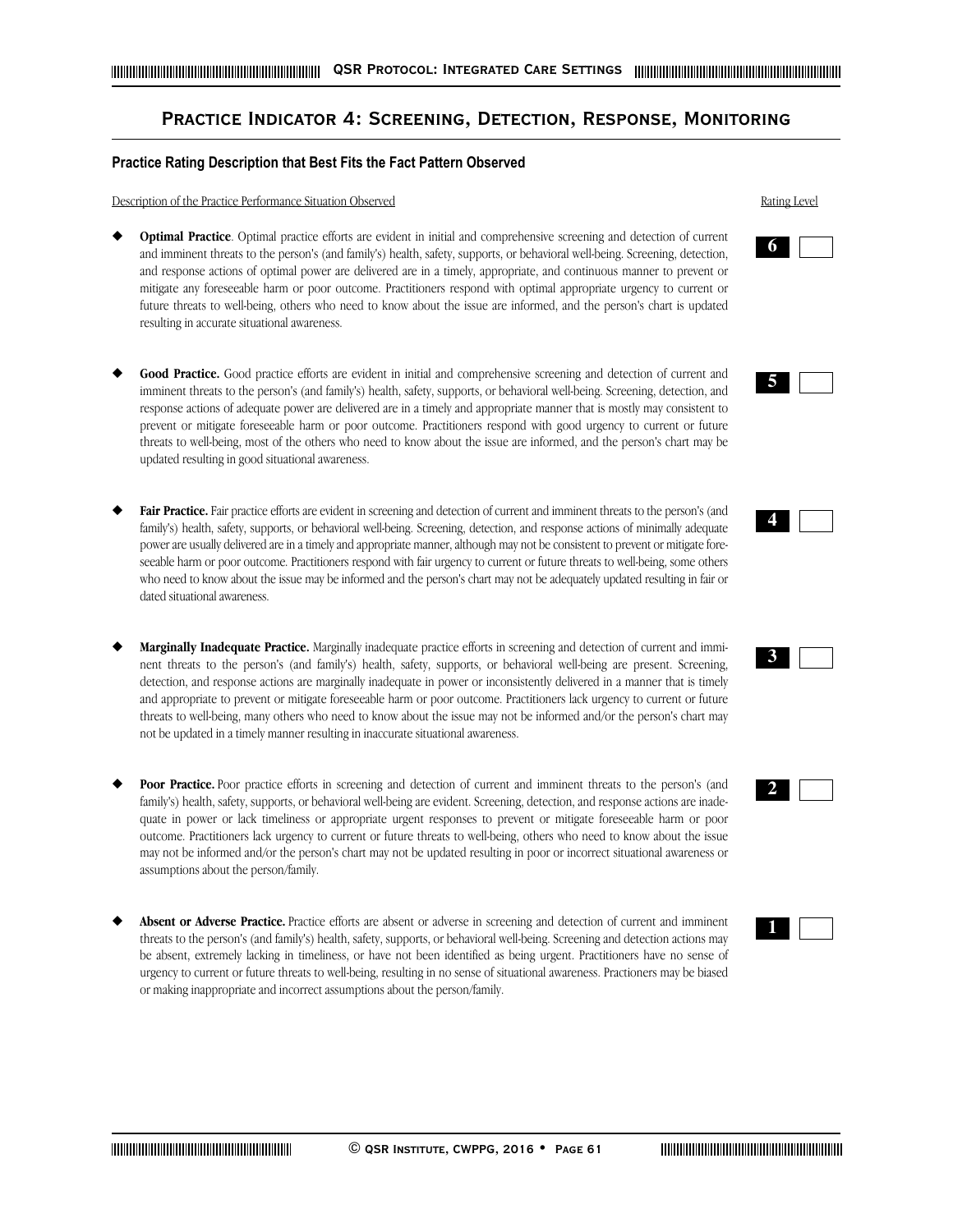## **Practice Indicator 5: Physical Exam, Assessment, Case Formulation**

## **Focus Measure**

**PHYSICAL EXAM, BIO-PSYCHO-SOCIAL ASSESSMENT, CASE FORMULATION. Degree to which ongoing formal and informal fact finding methods are used to develop and update: • A broad-based understanding of the person's physical status and medical history, bio-psycho-social situation, strengths and assets, unmet needs, life challenges, stressors, and aspirations for wellness and recovery. • An evolving clinical case formulation (describing the person's clinically significant distress and impairment in functioning) is used to guide development of treatment plans informed by the person's life stage, culture, social context, and preferences.**

## **Core Concepts**

Ongoing physical examination, bio-psycho-social assessment, and clinical case formulation guide the course of action designed and used over time by service providers in collaboration with the person being served to help her/him meet wellness and recovery goals that have been selected. Assessment provides answers to practical and clinical questions that are used to develop a functional, working understanding for the person from which treatment decisions are made. Based on the working understanding, a clinical case formulation is developed and updated as new understandings emerge.

**Assessment and Understanding**. As appropriate to the person's situation, a combination of clinical, functional, and informal assessment techniques are used to determine the strengths, needs, risks, underlying issues, and future goals of the person. Once gathered, the information is analyzed and synthesized to form a functional understanding and a bio-psycho-social based clinical case formulation used in developing a course of action with and for the person. Areas in which essential understandings are developed include:

- 
- Learning problems affecting school or work performance Physical, cognitive, and/or behavioral health concerns
- Subsistence challenges of the family **•** Recent tragedy, trauma, loss, victimization
- 
- 
- Court-ordered requirements/constraints Extraordinary caregiver burdens
- Recent life disruption (e.g., eviction, bankruptcy) Dislocation due to disasters or changes in the job market
- Earlier life traumas, losses, and disruptions Co-occurring life challenges (mental illness, addiction, domestic violence)
	- -
- Risks of harm, abuse, or neglect Problems of attachment and bonding
- Traumatic brain injury and/or intellectual disabilities Recent life changes (e.g., new baby) requiring major adjustments
	-
	-

**Case Formulation and Clinical Reasoning**. Understandings developed from ongoing assessments are used to create a clinical case formulation that guides service decisions and actions. Clinical reasoning is applied in moving from understanding to action. Any compelling urgency is addressed first. Practical solutions may precede clinical solutions in the course of action. Opportunities for early and repeated successes are identified and pursued. A pace of action that could confuse or overwhelm the person/family is avoided.

- 1. To what extent is the assessment being used to gain a functional understanding of the person's/family's situation and to build a clinical case formulation that guides decision-making, goal setting and intervention planning? • Are screening data, detection of threats to the person's well-being, results of prevention or mitigation strategies, follow along monitoring findings, and evaluation of results being effectively used in the ongoing assessment process?
- 2. Is a clinical case formulation present that includes a clinical history and concise summary of the bio-psycho-social factors contributing to the present concern? • Does it focus on clinically significant distress and impairment in functioning experienced by the person? • Does the case formulation include the combination of predisposing, precipitating, perpetuating, protective, and predictive factors contributing to the condition of concern? • Is it being used in making a reliable assessment of factors related to a person's disruption in daily functioning or role fulfillment?
- 3. Are practitioners using the functional understandings and clinical case formulation to guide development of a comprehensive treatment plan, including support plans where indicated, informed by the person's life stage, culture, social context, and preferences?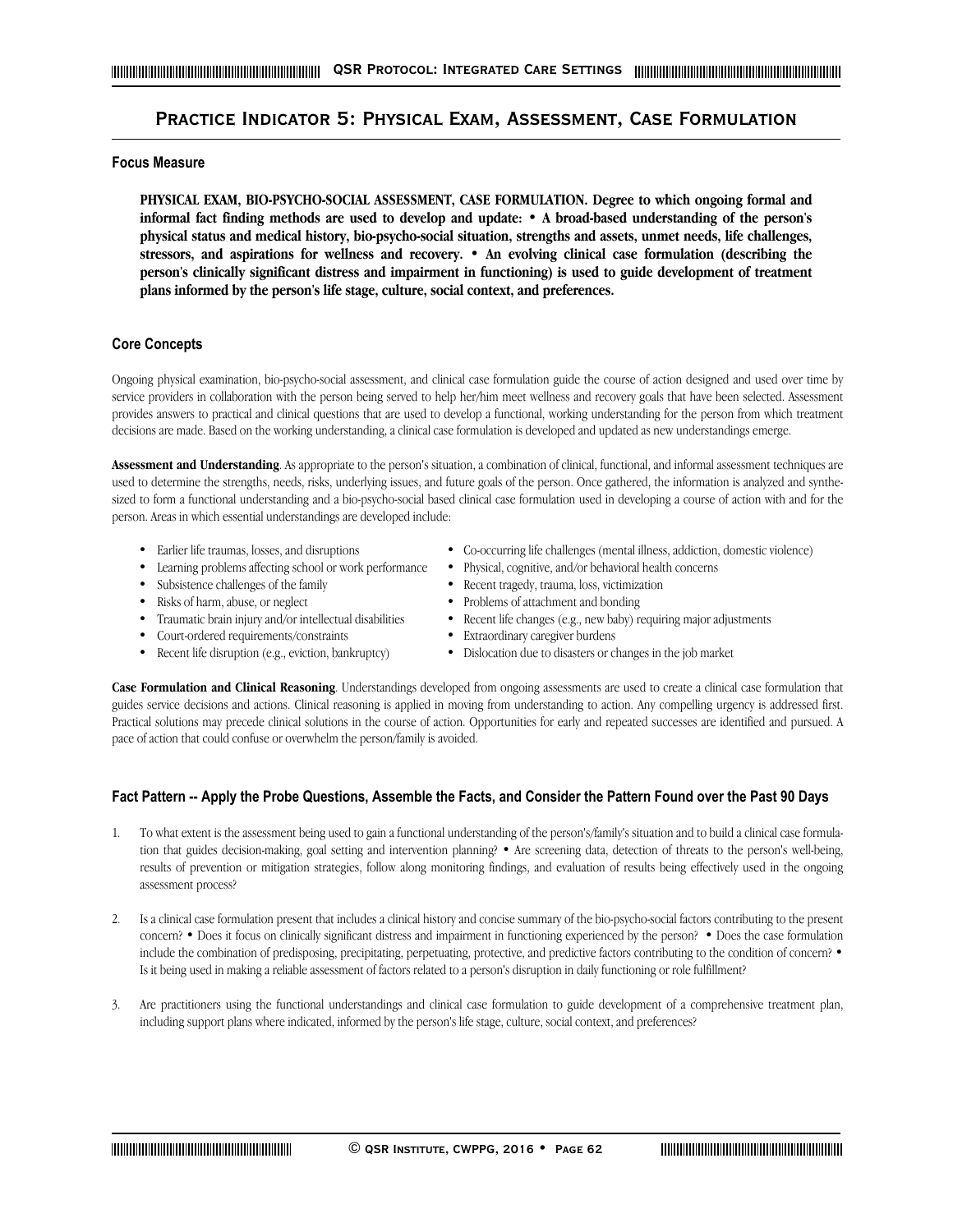## **Practice Indicator 5: Physical Exam, Assessment, Case Formulation**

## **Practice Rating Description that Best Fits the Fact Pattern Observed**

Description of the Practice Performance Situation Observed **Rating Level** Rating Level

- **Optimal Practice.** Optimal ongoing formal and informal fact finding methods (assessments, diagnostic tools, inquiry) are used to develop a strong initial and ongoing understanding of the person's bio-psycho-social situation, clinical history, strengths and assets, clinically significant distress and/or impairment in functioning, unmet needs, life challenges, stressors, and aspirations for wellness and recovery. Understandings developed from an ongoing assessment process are used to create a reliable clinical case formulation that guides optimal service decisions and actions. The evolving clinical case formulation is strong, precise, and used to guide development of comprehensive treatment plans informed by the person's vision for well-being and preferences for care.
- Good Practice. Good ongoing formal and informal fact finding methods (assessments, diagnostic tools, inquiry) are used to develop a good initial and ongoing understanding of the person's bio-psycho-social situation, clinical history, strengths and assets, clinically significant distress and/or impairment in functioning, unmet needs, life challenges, stressors, and aspirations for wellness and recovery. There is good understanding of the person/family developed from an ongoing assessment process that is used to create a clinical case formulation that guides service decisions and actions. A good clinical case formulation is used to guide development of treatment plans mostly informed by the person's vision for well-being and preferences for care.
- Fair Practice. Fair formal and informal fact finding methods (assessments, diagnostic tools, inquiry) are used to develop some initial and ongoing understanding of the person's bio-psycho-social situation, clinical history, strengths and assets, clinically significant distress and/or impairment in functioning, unmet needs, life challenges, stressors, and aspirations for wellness and recovery. Practitioners and team members have fair understanding of the person/family developed from a somewhat continuous assessment process that is used to create a clinical case formulation that mostly guides service decisions and actions. The clinical case formulation usually guides development of treatment plans somewhat informed by the person's vision for well-being and preferences for care
- Marginally Inadequate Practice. Marginally inadequate formal and informal fact finding methods (assessments, diagnostic tools, inquiry) are used to develop understanding of the person's bio-psycho-social situation, clinical history, strengths and assets, clinically significant distress and/or impairment in functioning, unmet needs, life challenges, stressors, and aspirations for wellness and recovery. Practitioners and team members have limited understanding of the person/family developed through an inconsistent assessment process used to create a clinical case formulation that sometimes guides service decisions, actions, and development of treatment plans somewhat informed by the person's vision for well-being and preferences for care.
- Poor Practice. Poor fact-finding methods (assessments, diagnostic tools, inquiry) are used to develop a limited understanding of the person's bio-psycho-social situation, clinical history, strengths and assets, clinically significant distress and/or impairment in functioning, unmet needs, life challenges, stressors, and aspirations for wellness and recovery. Understanding is fragmented and inconsistent, resulting in misunderstandings, inaccuracies, and missing information. Clinical formulation and assessment processes may not be used or are poorly used to create a clinical case formulation that guides service decisions, actions, and development of treatment plans. Some treatment processes lack the person/family's vision for well-being and preferences for care.
- Adverse or Absent Practice. Fact-finding methods (assessments, diagnostic tools, inquiry) used to develop understanding of the person's bio-psycho-social situation, clinical history, strengths and assets, unmet needs, life challenges, stressors, and aspirations for wellness and recovery are erroneous or absent. Understanding is fragmented and incorrect at best, resulting in missing, incorrect, or outdated information. Clinical formulation and assessment processes are not be used to create a clinical case formulation to guide service decisions, actions, and development of treatment plans. Most, if not all, treatment processes lack the person/family's vision for well-being and preferences for care.











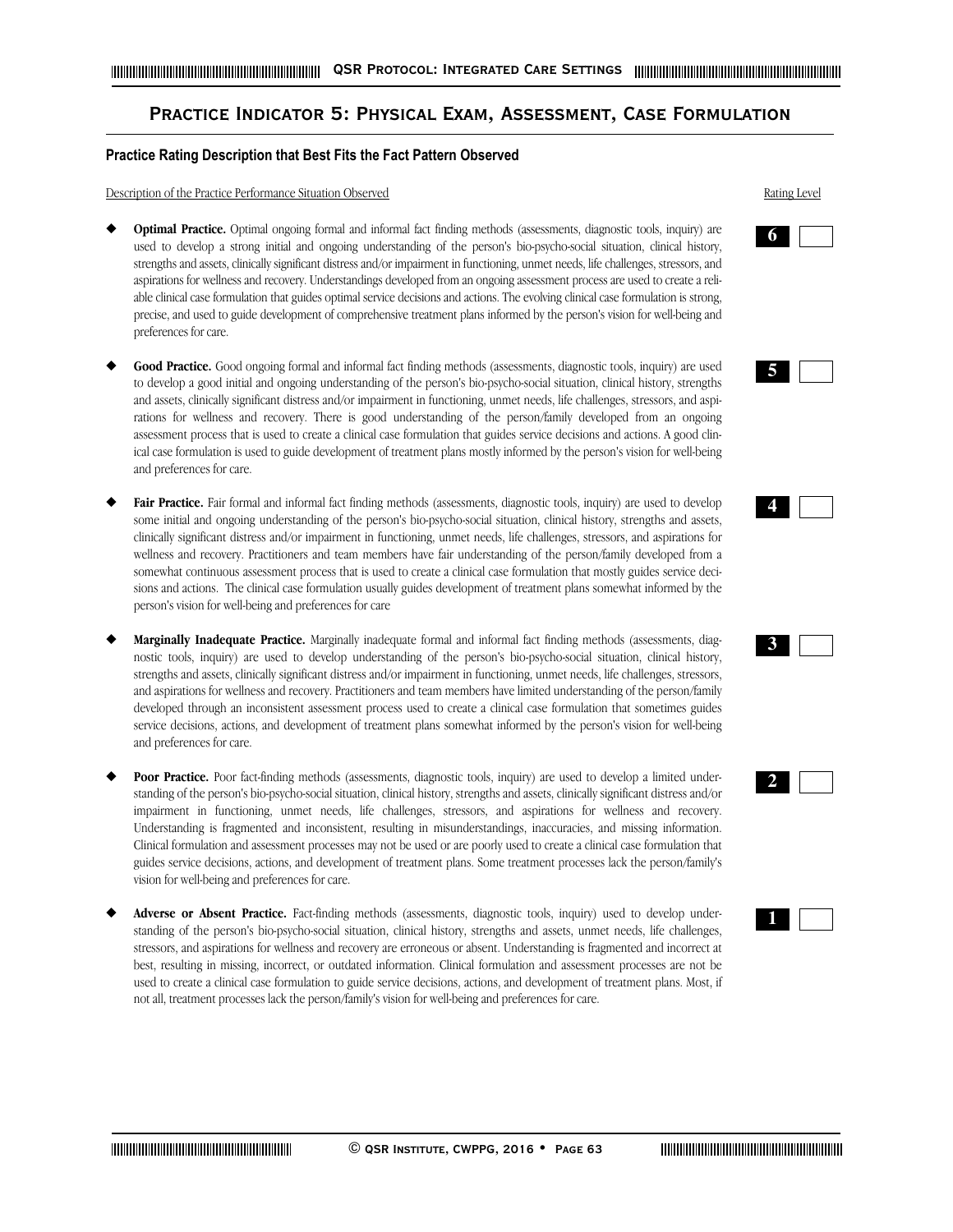## **Practice Indicator 6: Personal Wellness & Recovery Goals**

## **Focus Measure**

**PERSON-CENTERED WELLNESS & RECOVERY GOALS. Degree to which life-change goals are planned for the person based upon: • Understandings developed from current assessments and a clinical case formulation. • Agreed upon life changes necessary for achieving and maintaining wellness, meeting essential needs, improving daily functioning, gaining greater independence, and supporting ongoing recovery. • Being stated as the person's vision for wellness and recovery in the person's treatment plan. • Being measurable for tracking progress and determining attainment of outcomes.**

## **Core Concepts**

WELLNESS AND RECOVERY GOALS define how all involved in the service process will know that the person is getting better, doing better and staying better in life. Planned goals and life change outcomes specify states of well-being (e.g., safety, health, or substance free lifestyle), functioning (e.g., competency or capacity), or support (e.g., shelter or income) that was absent or insufficient at the time the person entered the service system and that will be necessary for the person to gain and maintain success in life without ongoing assistance from the service system, or when the person is ready to transition from one level of care or living arrangement to another.

The creation of a person's wellness and recovery goals should be:

- Derived from current assessments and the clinical case formulation
- Based on collaborative understandings of necessary life changes, and, where appropriate
- Reflective of any court orders that require specific life changes

Defining wellness and recovery goals creates a guiding view for services (working from outcomes to actions) that should precede the planning of intervention strategies and actions used to achieve outcomes. Having clear life outcomes enables the person and those helping the person to see both the next steps forward and the end-point on the horizon -- thus, providing a clear vision of the pathway to wellness and recovery.

- 1. Is the practitioner/team using person-centered, wellness/recovery-oriented planning techniques to help the person identify and state what he/she expects to gain or achieve from the service process? • Are expectations being framed as life-change goals using the person's own words? • Are the goals created to guide service planning based on the person's assessed needs, expressed aspirations for a better life, and socially-beneficial choices (important for/important to)?
- 2. To what extent is the practitioner addressing life-change goals in a logical order: 1) first any compelling urgencies requiring immediate action to prevent harm; 2) goals for achieving well-being such as ongoing safety and health; 3) goals related to supports for living such as income, food, housing, health care; 4) goals related to improving daily functioning and to fulfilling key life roles? • Is the progression of meeting essential needs and strategic life changes designed to enable the person to achieve and maintain an adequate daily life situation and gain greater independence from the service system?
- 3. Has the practitioner/team been able to discover and implement any opportunities available for making early progress and repeated success or achieving any important life outcome that could change the trajectory of the case and give hope to the person/family?
- 4. Is the practitioner constructing goals that are "SMART:" Specific, Measurable, Achievable, Relevant, and Time-bound? Are the goals chosen by the team clear, relevant and achievable to effectively help in planning intervention strategies, in measuring of results and in promoting the person's motivation and commitment to the change process? • Are goals focused on long-term outcomes, containing positive replacement behavior, adequate to solve the main problem without being overwhelming, containing a time for achievement, and clearly able to be measured and completed?
- 5. To what extent are the person's life-change goals being used to guide the selection of intervention strategies used for their attainment? Are teamwork and unity of effort being used to develop consensus on goals which require the involvement of other practitioners or agencies in order to help the person achieve the desired outcomes and to coordinate and integrate services?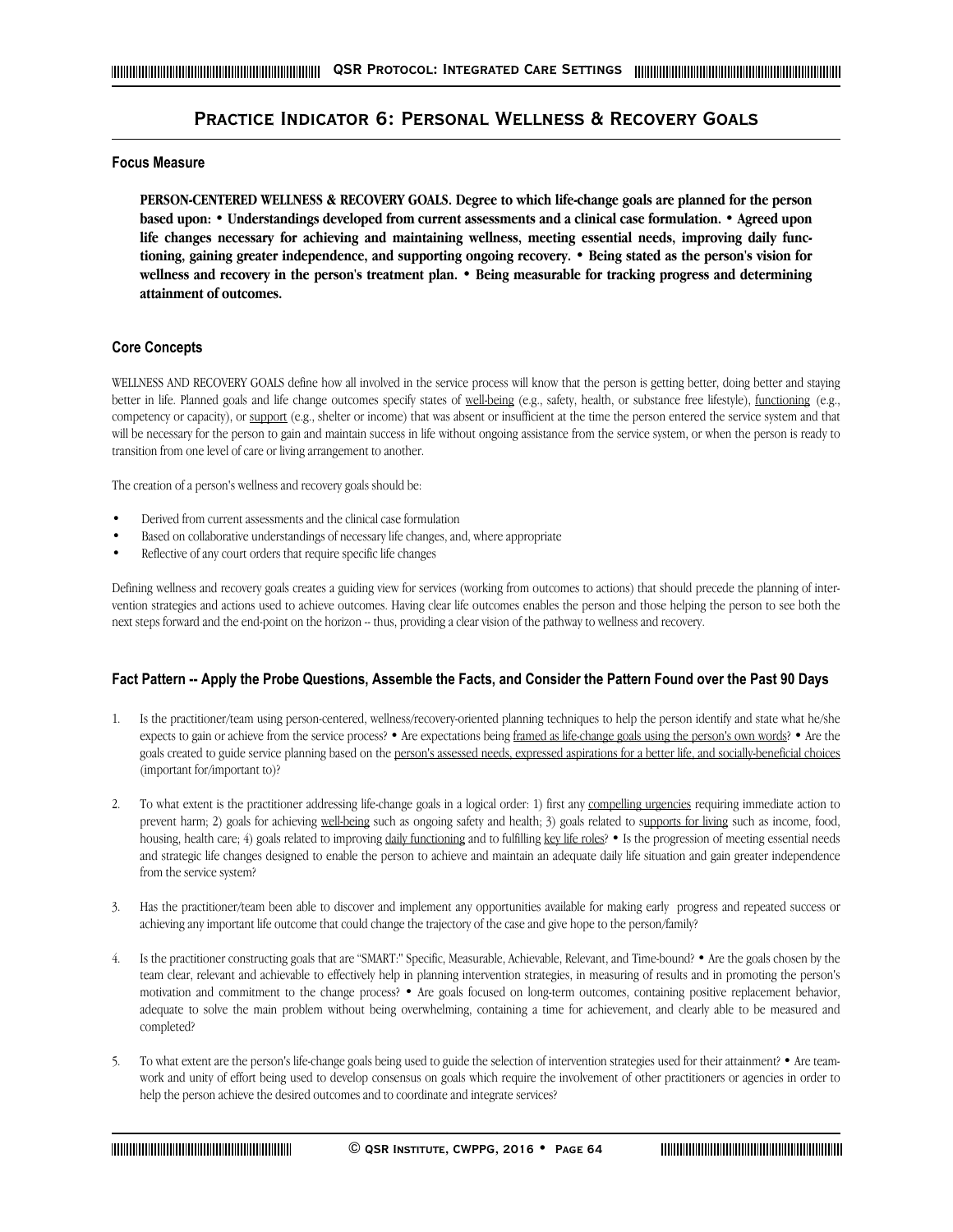## **Practice Indicator 6: Personal Wellness & Recovery Goals**

#### **Practice Rating Description that Best Fits the Fact Pattern Observed**

Description of the Practice Performance Situation Observed **Rating Level** Rating Level

- **Optimal Practice.** Optimal practice and processes are used by practitioners in development of life-change goals for the person/family that are based on understandings developed from current assessments, clinical case formulation and personcentered practices. There is full consensus regarding life changes necessary for achieving and maintaining wellness, meeting essential needs, improving daily functioning, gaining greater independence, and supporting ongoing recovery based on or aligned with the person/family's vision for wellness. Goals are Specific, Measurable, Achievable, Relevant, and Trackable. The life-change goals developed are optimally being used to guide the selection of intervention strategies.
- Good Practice. Good practice and processes are used by practitioners in development of life-change goals for the person/ family based on understandings developed from current assessments, clinical case formulation and person-centered practices. There is partial consensus regarding life changes necessary for achieving and maintaining wellness, meeting essential needs, improving daily functioning, gaining greater independence, and supporting ongoing recovery somewhat based on or aligned with the person/family's vision for wellness. Goals are mostly Specific, Measurable, Achievable, Relevant, and Trackable. The life-change goals developed are mostly being used to guide the selection of intervention strategies.
- Fair Practice. A somewhat informed and accepted set of goals/objectives for the person may be found constructed in a preformed template or found in scattered details of plans and in conversations among the team of service providers. Fairly understandable statements of recovery goals or treatment objectives define levels of well-being, functioning, personal aspirations, and sustainable supports to be achieved via intervention. The level of detail in the goals and objectives is minimally adequate to measure progress made.
- **Marginally Inadequate Practice.** Marginally inadequate processes are used by practitioners for determining life-change goals for the person/family based upon understandings developed from current assessments, clinical case formulation and person-centered practices. There is inconsistent or a lack of consensus with some team members regarding life changes necessary for achieving and maintaining wellness, meeting essential needs, improving daily functioning, gaining greater independence, and supporting ongoing recovery that is partially aligned with the person/family's vision for wellness. Goals lack one or more of the following: specificity, measurability, achievability, and relevance or may be vague or contain no endpoint for attainment. The life-change goals developed may not be used to guide the selection of intervention strategies.
- Poor Practice. A poorly reasoned, inadequate, and/or incomplete set of goals and objectives for the person may be unresponsive to needs, inconsistent with the person's choices, or confusing or objectionable to those involved. The available goals/objectives for the person may be drawn from a pick list on a computer screen or narrow checklist on a planning worksheet, but may not be individualized or relevant to the person's actual needs or aspirations for a better life. Present details are insufficient for guiding intervention and may be in dispute among the team of service providers. Major gaps may exist in defining a path for intervention or for setting useful outcomes.
- Absent or Adverse Practice. Either absent or adverse processes are used by practioners for determining life-change goals for the person/family based upon understandings developed from current assessments, clinical case formulation and personcentered practices. There is a lack of consensus or full understanding of life changes necessary for achieving and maintaining wellness, meeting essential needs, improving daily functioning, gaining greater independence, and supporting ongoing recovery. Goals do not aligned with the person/family's vision for wellness and lack several of the following: specificity, measurability, achievability, and relevance or may be vague or contain no end-point for attainment. The life-change goals are logically flawed and may not be useful in guiding the selection of intervention strategies.











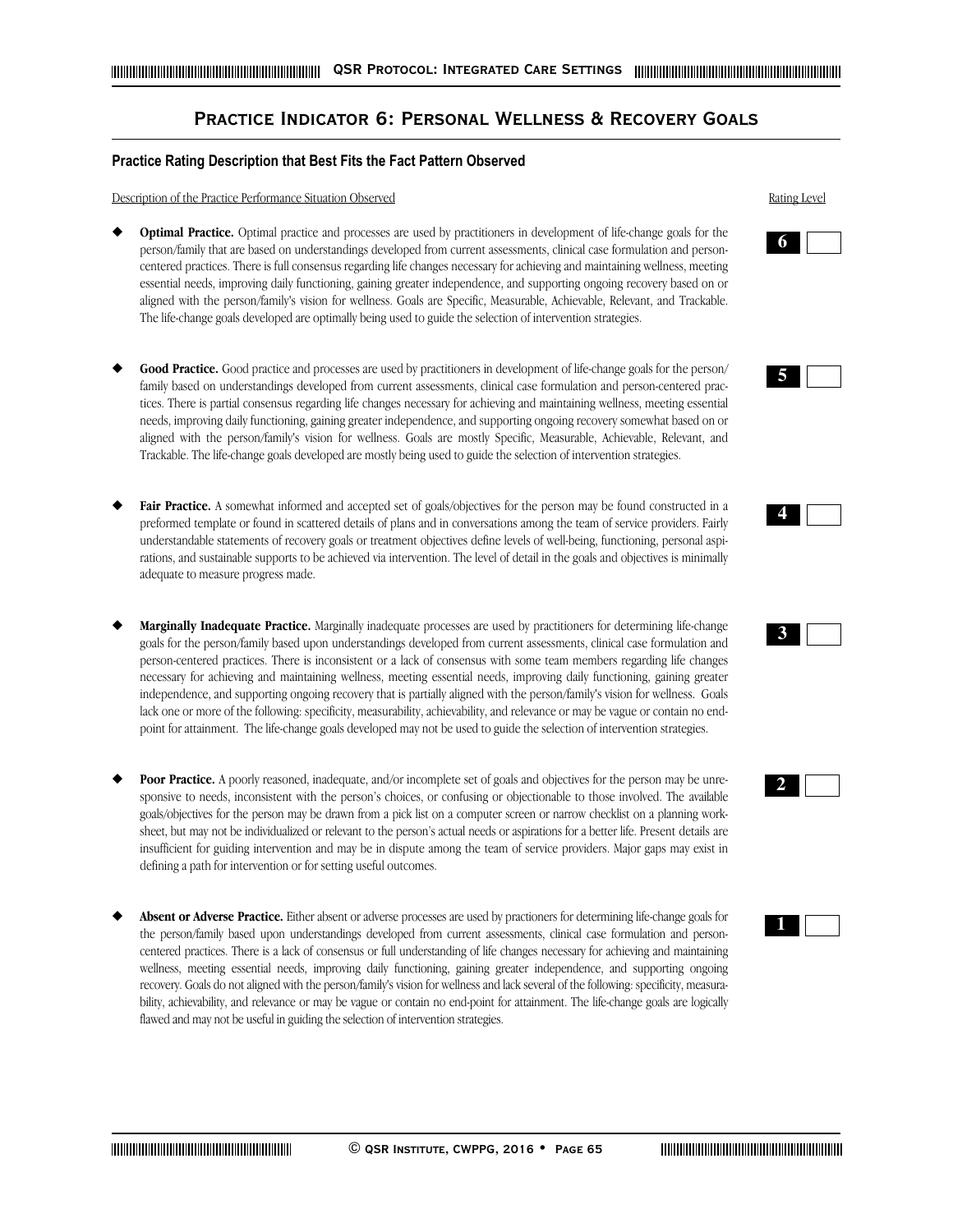## **Practice Indicator 7: Person-Centered Planning**

## **Focus Measure**

**PERSON-CENTERED PLANNING. Degree to which meaningful, measurable, and achievable wellness and recovery goals for the person are supported with well-reasoned, agreed-upon intervention strategies, supports, and services planned for their attainment that puts the person/family at the center of the planning process that is determining what is "important to" and "important for" the person.**

#### **Core Concepts**

PERSON-CENTERED INTERVENTIONS consist of a combination and sequence of planned strategies, supports, and services which are developed with the person/family at the center of the process and which guide implementation toward life changes for a person/family. Strategies are designed to lead to the attainment of wellness and recovery goals identified by the person and team. Intervention planning is an ongoing process throughout the life of the case, and planned interventions should be consistent with the person's aspirations for a better life. Planned intervention strategies, supports, and services related to a person's wellness and recovery goals may be developed in one or more the following areas where co-occurring needs are identified.

#### **Fact Pattern -- Apply the Probe Questions, Assemble the Facts, and Consider the Pattern Found over the Past 90 Days**

Each outcome may be addressed through one or more interventions. For the purpose of this review, **intervention strategies** are classified and rated in the following categories of interest:

- A. **Physical Wellness** To what extent is the team planning for achieving and maintaining the person's best attainable health status by managing any health concerns? Is the person receiving needed assistance to access services necessary to manage chronic health conditions (e.g., seizures, COPD, diabetes, obesity, hypertension, thyroid issues, Hep-C, HIV/ AIDS, etc.) that require involvement of practitioners from primary health care and other health care specialties?
- B. **Mental Health Recovery** Are practitioners focused on reducing and managing psychiatric symptoms that impair daily functioning through the use of psychiatric medication in combination with counseling and supportive services necessary to reduce symptoms and build coping skills?
- C. **Addiction Recovery** Is the team addressing various aspects of substance use, relapse prevention and addiction recovery with careful identification of co-occurring issues that are essential for effective planning?
- Trauma Recovery How effectively are the practitioners addressing the lingering adverse effects of complex trauma (e.g., processing trauma-related memories and feelings, discharging pent-up "fight-or-flight" energy, learning how to regulate strong emotions via new coping skills, and rebuilding the ability to trust other people) by designing a process that may involve safety planning, cognitive behavioral strategies, social supports, and medication?
- E. **Safety from Harm** To what extent is the team planning strategies for keeping persons safe from risk of harm by self or others, and from lifethreatening health crises? Is there an effective safety plan in place known and understood by the entire team and supporters of the person?
- F. **Income & Basic Necessities** Is the team effectively developing strategies and securing supports for work, earned income, securing and managing benefits, obtaining housing, food stamps, housing, income maintenance, health care, medicine, or child care necessary for maintaining the functioning of the person/family?
- G. **Functional Life Skills** To what extent are strategies being developed for the person involving skill-specific training and direct support (e.g., activities of daily living (ADLs), managing health issues and medication, and managing behavioral issues via effective coping skills) to acquire, apply, and sustain functional life skills in daily living situations necessary for successful everyday living and fulfilling important life roles?
- H. **Education or Work** How effectively is the team addressing issues of education, career development, volunteering as a productive activity, and work, either competitive or supported as needed and desired by the person.
- I. **Community Integration** To what extent do recovery plans include regaining degrees of community integration involving making decisions about choice of social supports and life activities in mainstream settings outside of an institution or provider agency (e.g., attending a ball game, eating in a cafe, riding a public bus, voting in an election)?
- J. **Another Intervention Area Not Stated Above**.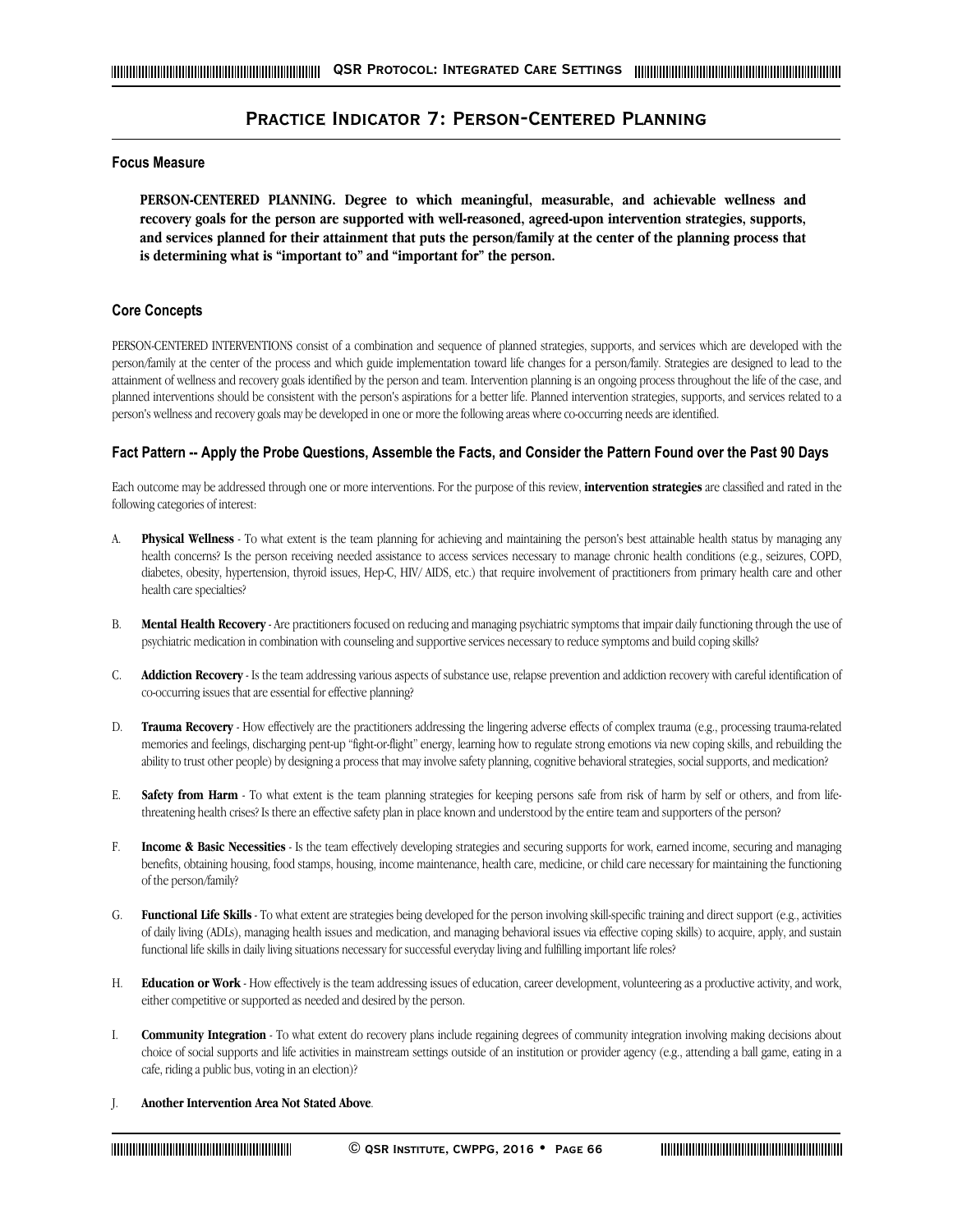## **Practice Indicator 7: Person-Centered Planning**

#### **Practice Rating Description that Best Fits the Fact Pattern Observed**

Description of the Practice Performance Situation Observed for Applicable Intervention Categories Rating Level

- Optimal Practice. Practice efforts indicate optimal planning in the identified domains, resulting in well-reasoned, agreedupon interventions consisting of a combination and sequence of planned strategies, supports, and services developed with the person/family at the center of the process, which guide implementation toward life changes for the person/family. Strategies are evidence-based and/or known to work for the person/family. Accommodations, abilities, and preference are fully and accurately recognized and incorporated into planning processes and identification of strategies and supports.
- Good Practice. Practice efforts indicate good planning in the identified domains, resulting in generally well-reasoned, agreedupon interventions consisting of a combination and sequence of planned strategies, supports, and services that are mostly developed with the person/family at the center of the process and which usually guides implementation toward life changes for a person/family. Many strategies are evidence-based and/or known to work for the person/family. Many accommodations, abilities, and preference are recognized and incorporated into planning processes and identification of strategies and supports.
- Fair Practice. Practice efforts indicate fair planning in the identified domains, resulting in somewhat reasoned, agreed-upon interventions consisting of a combination and sequence of planned strategies, supports, and services that are sometimes developed with the person/family at the center of the process and/or sometimes guide implementation toward life changes for a person/family. Most strategies are evidence-based and/or are known to work for the person/family. Some accommodations, abilities, and preference are recognized and incorporated into planning processes and identification of strategies and supports..
- **Marginally Inadequate Practice.** Practice efforts indicate marginally inadequate planning in the identified domains, resulting in limited or partially reasoned and agreed-upon interventions consisting of a combination and sequence of planned strategies, supports, and services that are inconsistently developed with the person/family at the center of the process and/or inconsistently guide implementation toward life changes for a person/family. Many strategies are not evidence-based or known to work for the person/family. Accommodations, abilities, and preference are not fully recognized, understood, or incorporated into planning processes and identification of strategies and supports.
- Poor Practice. Practice efforts indicate poor planning in, or failure to identify relevant domains, resulting in a lack of reasoned and agreed-upon interventions that do not consist of a combination and sequence of planned strategies, supports, and services developed with the person/family at the center of the process. Strategies are not evidence-based or are not known by practioners to be effective with the person/family. Accommodations, abilities, and preference are not recognized, understood, or incorporated into planning processes and identification of strategies and supports.
- Absent or Adverse Practice. Practice efforts indicate absent or adverse planning in, and/or failure to identify relevant domains, resulting in misidentification of interventions, strategies, and supports. Strategies are not evidence-based or may be negatively affect progress toward the person/family's goals. Accommodations, abilities, and preference are unrecognized, misunderstood, or possibly disregarded or disrespected by some or all practitioners. Planning processes are not personcentered and maybe causing distress to the person/family.
- Not Applicable. There is no identified need nor personal recovery goal in this area at this time; therefore, no planned intervention is expected for this area at this time.



**6**

**5**

**4**

**3**

**2**

**1**

**NA**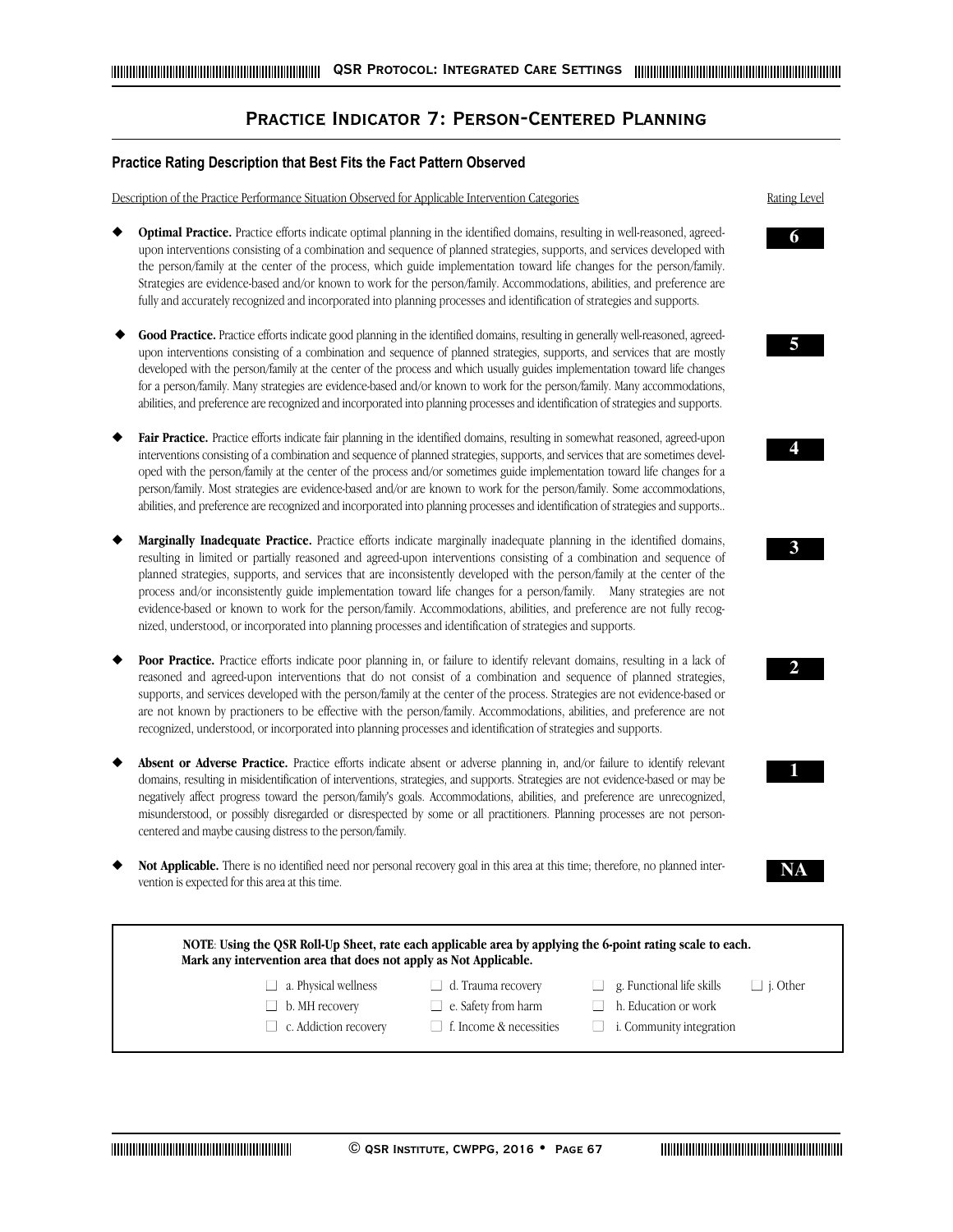## **Practice Indicator 8: Implementing Interventions**

## **Focus Measure**

**IMPLEMENTING INTERVENTIONS. Degree to which interventions: • Are delivered in a manner sufficient to help the person make adequate progress toward meeting planned goals. • The combination of supports and services fits the person's situation so as to maximize benefits and minimize any conflicting strategies or inconveniences.**

## **Core Concepts**

Implementation of PERSON-CENTERED INTERVENTIONS provides for the timely, competent, and consistent delivery of planned interventions (strategies, supports, services) in ways that are consistent with the goals set by and for the person, convenient for the person and family, and sufficient in power and effectiveness to bring about the life changes that lead to goal attainment. Implementation follows and flows from the strategies, supports, and services specified in person's treatment and support plans. Implementation of intervention strategies, supports, and services may occur in one or more the following areas.

## **Fact Pattern -- Apply the Probe Questions, Assemble the Facts, and Consider the Pattern Found over the Past 90 Days**

- A. Physical Wellness To what extent is the team achieving and maintaining the person's best attainable health status by managing any health concerns and/or helping the person access services necessary to manage chronic health conditions (e.g., seizures, COPD, diabetes, obesity, thyroid issues, hypertension, Hep-C, HIV/AIDS, etc.) that require involvement of practitioners from primary health care and other health care specialties in the ongoing monitoring and coordination of multiple treatment modalities for the person? • Strategies in this area involve not only the health care practitioners but also those supportive persons (e.g., the person, caregiver, health educator, care coordinator, and/or community support worker) having important roles in health education, transportation, medication administration, and meeting other daily health maintenance requirements.
- B. **Mental Health Recovery** Are practitioners focused on reducing and managing psychiatric symptoms that impair daily functioning through the appropriate use of psychiatric medication in combination with counseling and supportive services necessary and sufficient to reduce symptoms and build coping skills?
- C. **Addiction Recovery** Is the team addressing various aspects of substance use dependence treatment, relapse prevention, and addiction recovery with careful identification and attention being given to co-occurring disorders (e.g., depression and opiate addiction)? • When appropriate, is the use of psychiatric medications to treat mental health issues and medication to treat addictions issues used for dual intervention strategies to achieve key outcomes for sobriety and mood stability?
- D. **Trauma Recovery** How effectively are the practitioners addressing the lingering adverse effects of complex trauma (e.g., processing trauma-related memories and feelings, discharging pent-up "fight-or-flight" energy, learning how to regulate strong emotions via new coping skills, and rebuilding the ability to trust other people) by designing a process that may involve safety planning, cognitive behavioral strategies, social supports, and medication?
- E. Safety from Harm To what extent is the team planning strategies for keeping persons safe from risk of harm by self or others, and from lifethreatening health crises (e.g., no contact orders, crisis responses, safety supports, plan for immediate medical care)? Is there an effective safety plan in place known and understood by the entire team and supporters of the person?
- F. **Income & Basic Necessities** Is the team effectively developing strategies and securing supports for work, earned income, securing and managing benefits, obtaining housing, food stamps income maintenance, health care, medicine, or child care necessary for maintaining the functioning of the person/family?
- G. **Functional Life Skills** To what extent are strategies being developed for the person involving skill-specific training and direct support (e.g., activities of daily living [ADLs], managing health issues and medication, and managing behavioral issues via effective coping skills) to acquire, apply, and sustain functional life skills in situations necessary for successful everyday living and fulfilling important life roles?
- H. **Education or Work** How effectively is the team addressing issues of education, career development, volunteering as a productive activity, and work, either competitive or supported, as needed and desired by the person?
- I. **Community Integration** To what extent do recovery plans include regaining degrees of community integration involving making decisions about choice of social supports and life activities in mainstream settings outside of an institution or provider agency (e.g., attending a ball game, eating in a cafe, riding a public bus, voting in an election)?
- J. **Another Intervention Area Not Stated Above**.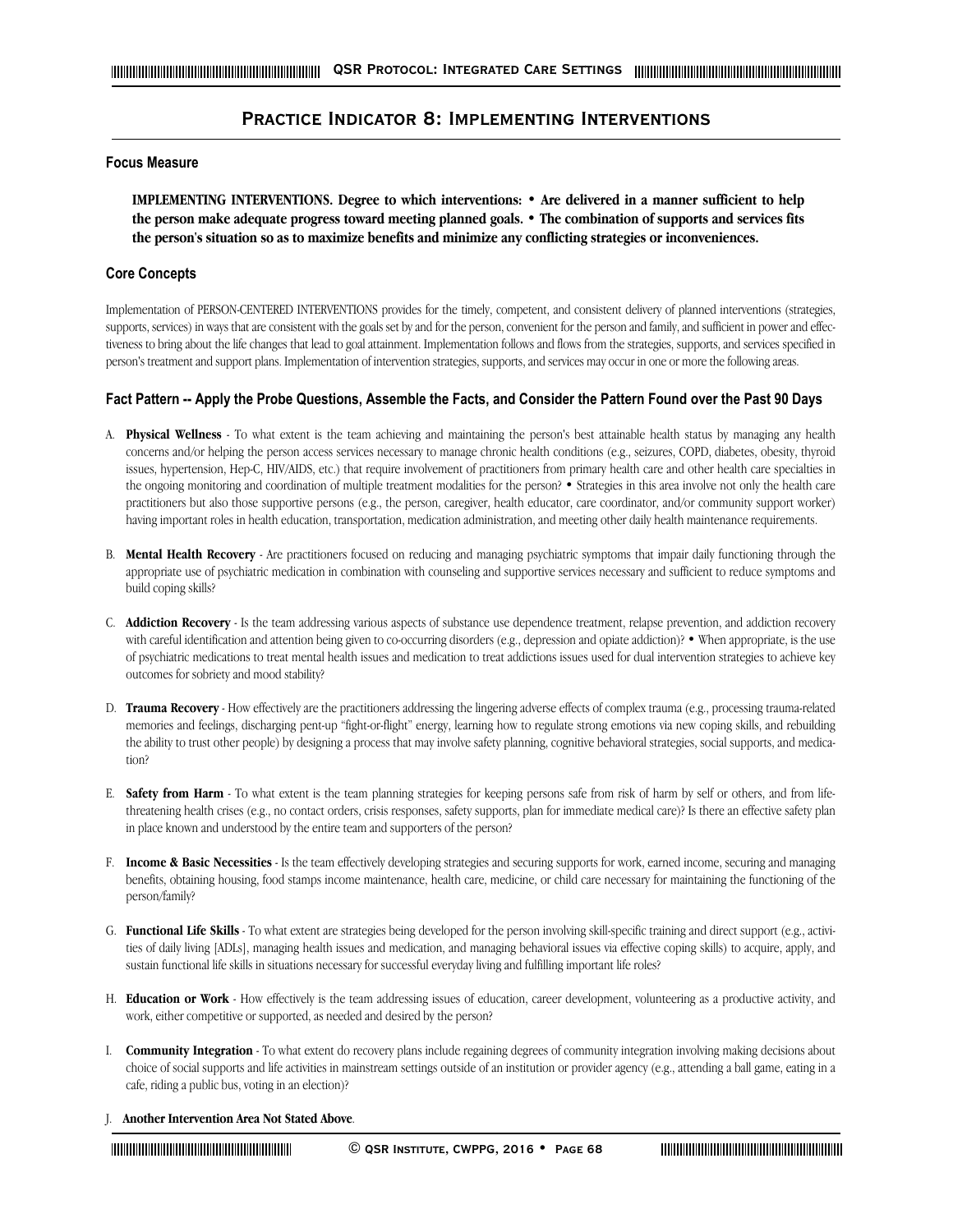## **Practice Indicator 8: Implementing Interventions**

## **Practice Rating Description that Best Fits the Fact Pattern Observed**

Description of the Practice Performance Situation Observed for Applicable Intervention Areas Rating Level

- **Optimal Practice.** Evidence shows excellent implementation of identified strategies, services, and supports. Planned interventions are applied with discipline and fidelity, in a timely, competent, and consistent manner. The combination of supports and services fits the person's situation so as to maximize benefits and minimize any conflicting strategies or inconveniences. Supports are implemented in ways that are consistent with the goals set by and for the person, convenient for the person and family, and sufficient in power and effectiveness to facilitate progress.
- Good Practice. Evidence shows good implementation of identified strategies, services, and supports. Planned interventions are mostly applied with discipline and fidelity, in a timely, competent, and consistent manner. The combination of supports and services usually fits the person's situation so as to maximize benefits and minimize any conflicting strategies or inconveniences. Supports are implemented in ways that are mostly consistent with the goals set by and for the person, convenient for the person and family, and sufficient in power and effectiveness to facilitate progress.
- Fair Practice. Evidence shows fair implementation of identified strategies, services, and supports. Planned interventions are applied with some discipline and fidelity, in a mostly timely, competent, and consistent manner. The some combinations of supports and services fit the person's situation, however, don't necessarily maximize benefits and minimize conflicting strategies or inconveniences. Some supports are implemented in ways that are somewhat consistent with the goals set by and for the person, convenient for the person and family, and sufficient in power and effectiveness to facilitate progress.
- **Marginally Inadequate Practice.** Evidence shows marginally inadequate implementation of identified strategies, services, and supports. Planned interventions are inconsistently applied with discipline and fidelity, in a limited timely, marginally competent, and/or inconsistent manner. Combinations of supports and services may not fit the person's situation or may only occasionally maximize benefits and minimize conflicting strategies or inconveniences. Some supports are implemented in ways that are somewhat inconsistent with the goals set by and for the person, convenient for the person and family, and may be sufficient in power and effectiveness to facilitate some progress.
- Poor Practice. Evidence shows poor implementation of identified strategies, services, and supports. Planned interventions are seldom applied with discipline and fidelity or in a timely, competent, and consistent manner. Combinations of supports and services do not fit the person's situation and/or rarely maximize benefits or minimize conflicting strategies or inconveniences. Supports are implemented in ways that do not match with the goals set by and for the person, are inconvenient for the person and family, or are insufficient in power and effectiveness to facilitate progress.
- Absent or Adverse Practice. Evidence shows absent or adverse implementation of identified strategies, services, and supports. Planned interventions are not applied with discipline and fidelity or in a timely, competent, and consistent manner. Combinations of supports and services do not fit the person's situation and/or may be delivered in a manner that is contraindicated for the progress and/or well-being of the person/family. Some services and supports are not being delivered, or are being implemented in ways that disregard the goals set by and for the person, are inconvenient for the person and family, or are insufficient in power, consistency, and effectiveness to facilitate progress.
- Not Applicable. One or more of the intervention areas do(es) not apply at this time.

| NOTE: Using the QSR Roll-Up Sheet, rate each applicable area by apply the 6-point rating scale to each.<br>Mark any intervention area that does not apply as Not Applicable. |                                                                                    |                                                                                                                  |  |  |
|------------------------------------------------------------------------------------------------------------------------------------------------------------------------------|------------------------------------------------------------------------------------|------------------------------------------------------------------------------------------------------------------|--|--|
| a. Physical wellness<br>$\Box$<br>b. MH recovery<br>$\mathbf{L}$<br>$\Box$ c. Addiction recovery                                                                             | $\Box$ d. Trauma recovery<br>e. Safety from harm<br>$\Box$ f. Income & necessities | g. Functional life skills<br>j. Other<br>$\mathbf{L}$<br>h. Education or work<br><i>i.</i> Community integration |  |  |

**6**

**5**

**4**

**3**

**2**

**1**

**NA**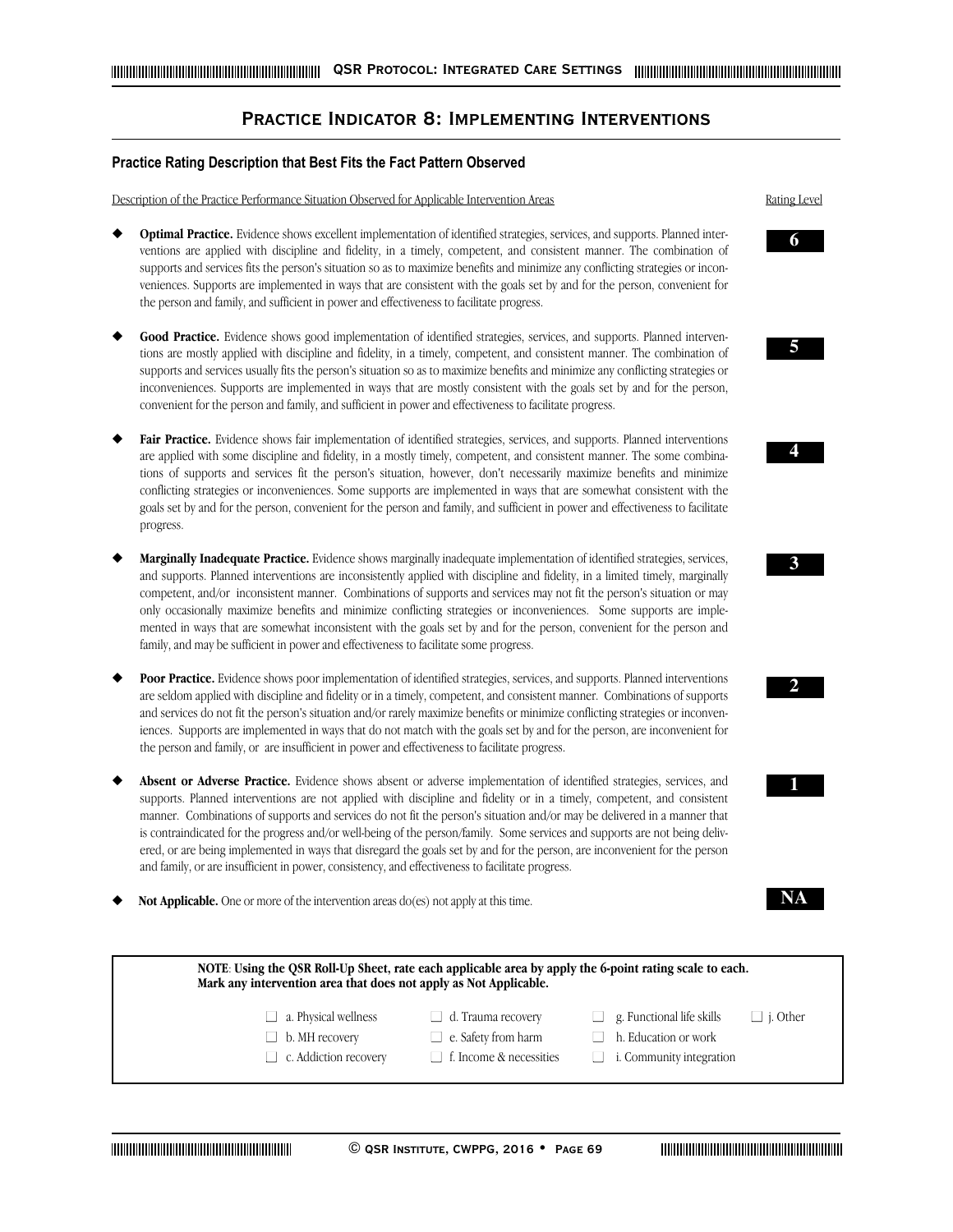## **Practice Indicator 9: Medication Management**

#### **Focus Measure**

**MEDICATION MANAGEMENT. Degree to which: • Use of any psychiatric/addiction control medications and medications for physical health issues (e.g., seizures, diabetes, asthma/COPD, GERD, HIV) for this person are necessary, safe, and effective. • The person has a voice in medication decisions and management. • The person is routinely screened for medication side effects and treated when side effects are detected. • New atypical/current generation drugs have been tried, used, and/or appropriately ruled out. • Use of medication is being coordinated with other treatment providers as necessary for any co-occurring conditions.** 

## **Core Concepts: This Indicator Applies to Persons Taking Psychiatric/Addiction Control Medications**

Use of psychiatric/addiction control medications is one of many treatment modalities that may be used in treating a person having a serious emotional disorder or addiction. The person also must have access to necessary specialized health care services, including treatment and care for any co-occurring conditions (e.g., seizures, asthma, diabetes, addiction, HIV). When use of any such medications is deemed necessary and appropriate, it should conform to standards of good and accepted practice, including informed consent, consultation, most efficacious drug selection, consistency with medication protocols, demonstrated treatment response, and minimal effective dose. Effects and side effects of medication use should be assessed, tracked, and used to inform decision making. Any adverse side effects should be addressed and treated.

Use of medications should be coordinated with other modalities of treatment, including positive behavioral supports, behavioral interventions, counseling, skill development, and social supports. Continuity in medication regimes should be present across treatment settings. The purpose is to determine whether the person receives and benefits from safe medication practices. **This review does not apply to a person who has not taken psychotropic medications within the past 90 days.**

- 1. Does the person take a psychotropic/addiction control medication?
- 2. Is there a DSM-5 diagnosis to support each psychotropic medication? Is use consistent with current treatment protocols?
- 3. Does the person take medication for co-occurring physical health care conditions? Have coordinating staff consulted with other treating professionals (e.g., PCP, neurologists, psychiatrists) for a person having chronic and/or complex health care needs?
- 4. Does the person know what each psychotropic/addiction and physical health medication is, as well as its intended benefits and possible risks?
- 5. If multiple psychotropic medications are used with the person, is there written justification by the physician? Is the primary care physician informed of these medications?
- 6. Is the purpose for each medication documented and tracked to target symptoms or maladaptive behaviors? Is each medication consistent with intended use?
- 7. Has a minimum effective dosage of each medication been determined or are steps being taken to do so? Who is responsible for medication monitoring and screening for side effects?
- 8. Is there periodic evaluation of the person's response to treatment using data to track target symptoms or behaviors?
- 9. Is there quarterly screening of the person for adverse effects of medications? If adverse effects have been found, have appropriate countermeasures been implemented?
- 10. Is medication use coordinated with other treatment modalities?
- 11. Does the person have access to specialized health care services? Have coordinating staff consulted with other treating professionals (e.g., neurologists, psychiatrists) for a person having chronic and/or complex health care needs?
- 12. Is relapse prevention information available to the person? Is educational information about medications, effects/side effects, and self-medication available?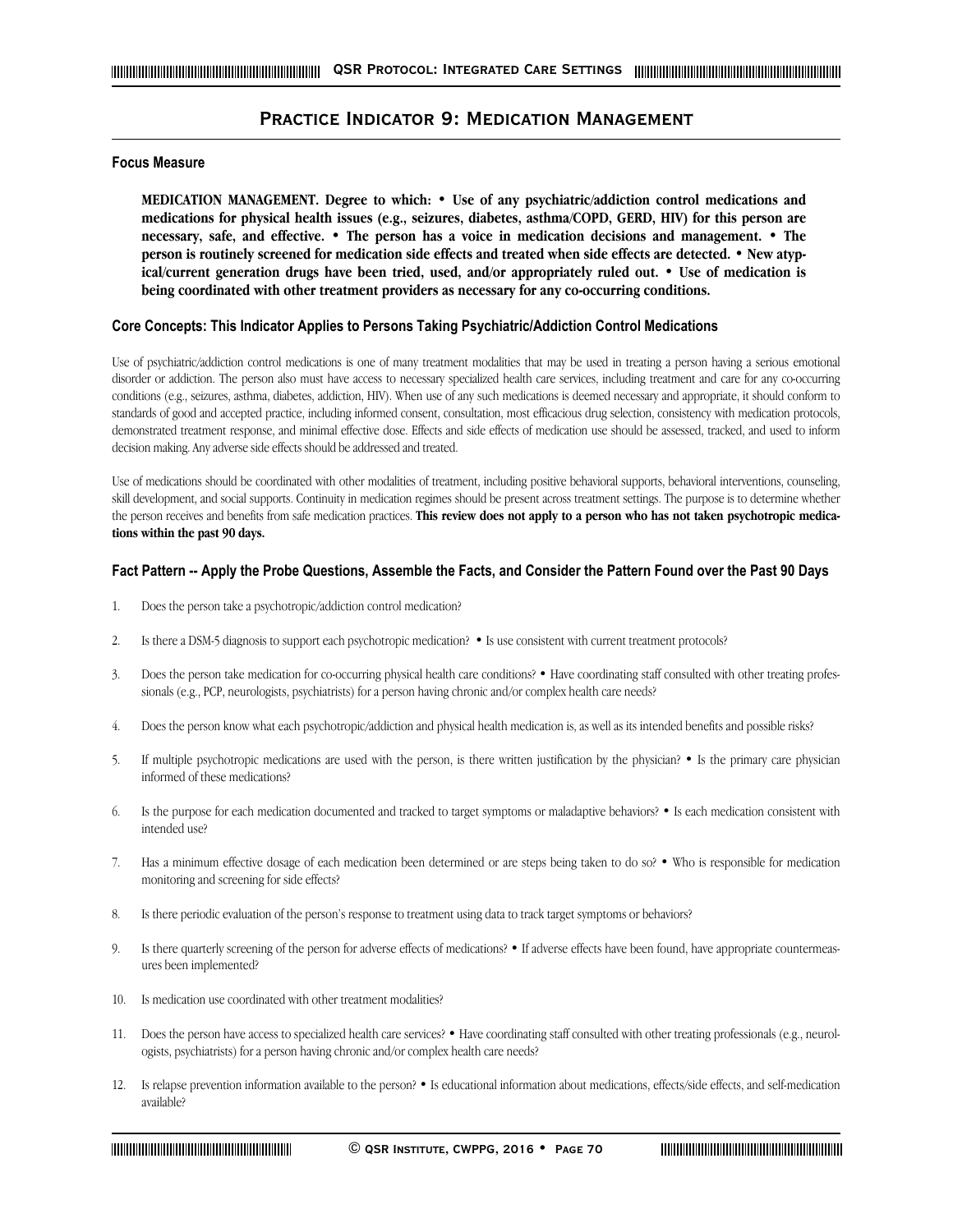## **Practice Indicator 9: Medication Management**

## **Practice Rating Description that Best Fits the Fact Pattern Observed**

Description of the Practice Performance Situation Observed for the Person Rating Level

- Optimal Medication Management. The person presents symptoms, behaviors and/or illnesses that are responding well to current generation medications with no report of bothersome side effects. The person reports good compliance with the prescribed medications and is not requesting any changes at this time. Use of medications is well coordinated between mental and physical health practitioners and with other treatment modalities. The person and physicians have an understanding about how he/she is to manage increases/decreases in medications. The person has full and timely access to both high quality mental and physical health care for any serious co-occurring conditions.
- Good Medication Management. The person presents symptoms, behaviors or illnesses that are responding fairly well to current generation medications but reports some mild side effects. The person reports that sometimes medications are not taken as prescribed. Use of medications is sometimes coordinated between mental and physical health practitioners and with other treatment modalities. The person and physicians have an understanding about how he/she is to manage increases/decreases in medications. The person has full and timely access to both high quality mental and physical health care for any serious co-occurring conditions.
- Fair Medication Management. The person is becoming stable on appropriate medication and presents some symptoms or behaviors of concern and complains of side effects. Use of medication is checked conversationally and staff hint at noncompliance. The person may refuse participation in medication education activities. Medication is minimally coordinated between mental and physical health practitioners and with other treatment modalities. The person has minimally adequate access to both fair quality mental and physical health care for any serious health co-occurring conditions, including specialists with a short waiting period.
- **Marginally Inadequate Medication Management.** The person presents symptoms or behaviors that may be responding somewhat to medications. Medication use may be inconsistent. Consents may not have been obtained. Screening for side effects may not be current or mild side effects may be noted but minimally treated. Use of medication is seldom coordinated between mental and physical health practitioners and with other treatment modalities. The person has somewhat limited access to fair to poor quality mental and physical health care for any serious health co-occurring conditions and may receive most care from emergency rooms.
- Poor Medication Management. The person presents symptoms or behaviors that may not be responding to medications. Medication use may not be well documented or justified. Consents may be missing. Screening for side effects may not be current or moderate side effects may be noted. Use of medication is not coordinated between mental and physical health practitioners or with other treatment modalities. The person has inconsistent or very slow access to mental or physical health care for any serious co-occurring conditions. The person's physical or psychiatric status may be at risk due to inadequate health care for treating nay co-occurring conditions.
- Absent or Adverse Medication Management. The person presents increasing symptoms or behaviors that may not be responding to medications. Medication use may be undocumented, not justified, or experimental. Consents may be missing. Screening for side effects may not occur or serious side effects may be present and untreated. Use of medication is conflicting with other treatment modalities. The person has poor or no access to needed mental or physical health care for any serious co-occurring conditions. The person's physical or psychiatric status may be declining due to inadequate health care.
- Not Applicable. The person does not now take psychotropic medications, nor has the person used such medications within the past 90 days. Therefore, this review does not apply.













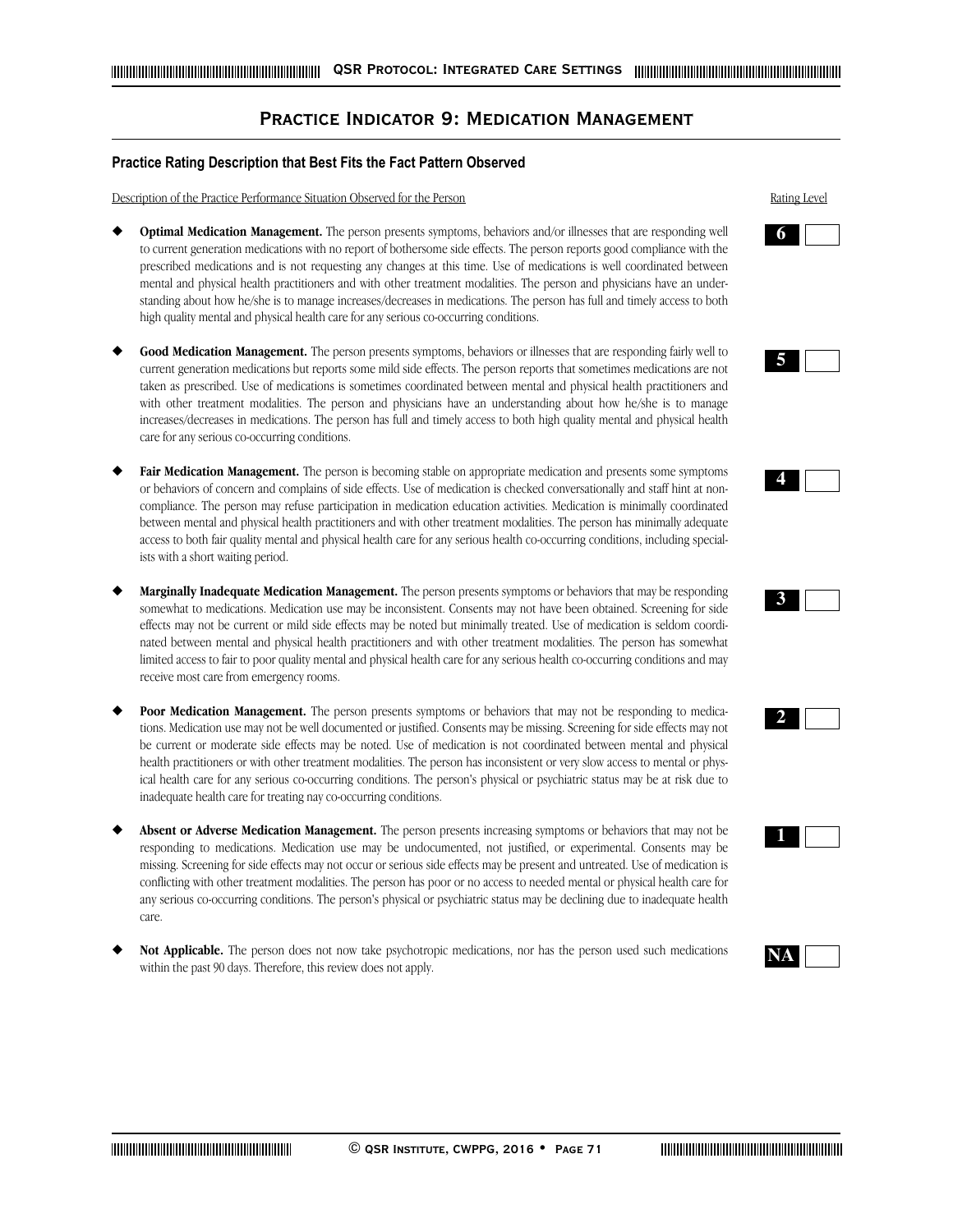## **Practice Indicator 10: Tracking, Adjustments, Transitions, Discharges**

## **Focus Measure**

**SITUATION TRACKING, PLAN ADJUSTMENT, TRANSITIONS/DISCHARGES. Degree to which: • Situational awareness is sustained by tracking the person's life situation, changing circumstances, service process, progress, and goal attainment. • Plans are kept relevant and effective by identifying and resolving service problems, overcoming barriers, and replacing failed strategies. • Seamless and successful transitions are achieved by ensuring continuity of care across settings and providers as well as supporting the person's successful post-change life adjustments in a new setting or situation.**

## **Core Concepts**

**Situational Awareness** is accomplished through ongoing situational tracking used to: 1) monitor the person's status, service process, and progress; 2) identify emergent needs and problems; and 3) plan adjustments in services to keep strategies relevant and effective. Measuring progress toward wellness/recovery goals is an essential part of tracking and is accomplished by tracking the direction and pace of life changes made and proximity to the attainment of goals.

Plan Adjustment involves effective tracking and adjustment that build results-based accountability into case practice. Intervention strategies, supports, and/or services are tracked and are modified when goals are met, strategies are determined to be ineffective, new preferences or dissatisfactions with existing strategies or services are expressed, and/or new needs or circumstances arise. Working together, the care coordinator, team members, and the person/family play a central role in tracking and adjusting intervention strategies, services, and supports by applying knowledge gained through ongoing assessments, monitoring, and periodic evaluations.

**Transitions & Discharges**. Care transition refers to movement of a person between care locations, providers, or different levels of care within the same location as the person's condition and care needs change. It is a subpart of the broader concept of care coordination which involves organizing numerous providers who are dependent upon each other to carry out disparate activities in a person's care. This shared decision-making requires that each provider have adequate knowledge about their own and others' roles and available resources, and relies on the exchange of information in order to gain this knowledge. An effective discharge and care transition ensures the person/family are able to understand and use essential health information they have been given in order to move seamlessly from one service setting or provider to another. Carefully planned transfer of clinical responsibility is essential with the information needed to fulfill that responsibility safely and effectively. The process requires: 1) essential clinical information be provided at transition or discharge, 2) the opportunity to ask questions, 3) a "seamless clinical envelope" with a responsible clinician (i.e., the person is always enclosed in and surrounded by the care system, there are no lapses in care, and at all times in the transition there is an identifiable knowledgeable available clinician who is responsible for managing the person's/family's clinical issues), 4) and that logistical/management support is present for the person/ family with the person's status and well-being being monitored across life adjustments throughout the transition process. Care and support are provided during the change process to ensure the person is managing the stress of the change, is stable and functioning successfully in the new setting and has adequate supports provided for ongoing success.

- **Sustaining Situational Awareness.** To what extent is the team maintaining adequate awareness and understanding of the person's status, service process, and progress that are essential for effective care coordination? • Is there an identified care coordinator has a lead responsibility for sustaining situational awareness while working collaboratively with the person and others involved in the person's care? • Is there a tracking process in place to: • Monitor the person's status, service process, and progress and • Identify emergent needs and problems?
- 2. **Keeping Plans Relevant**. Are the care coordinator or case manager and clinician who have lead responsibilities for working collaboratively with the person and his/her team updating assessments, advancing the clinical case formulation, modifying goals, and refining risk management and intervention plans for the provision of supports and services? • Is there adequate focus on: 1) facilitating team decision-making about next step actions 2) by planning adjustments in strategies, supports, and services to keep plans relevant and effective?
- 3. **Achieving Successful Transitions/Discharges and Continuity of Care**. Are the person's care coordinator, clinician, and care team effectively taking a central role in planning and facilitating transition activities (including those involving discharge from one place of care and movement to another) in order to ensure continuity of care during a seamless transition to and successful life adjustment in a different care location? • Are the lead clinician and care coordinator: - Providing essential clinical information at discharge and during the transition process; - Answering questions posed by the person/family; - Providing wraparound care and support to prevent any lapses or breakdowns in care during and after the transition; - Providing logistical and management support for the person/family during the transition; - Providing follow-along support after the transition to ensure that the person has continuity of care and achieves a successful life adjustment with sufficient ongoing supports in place?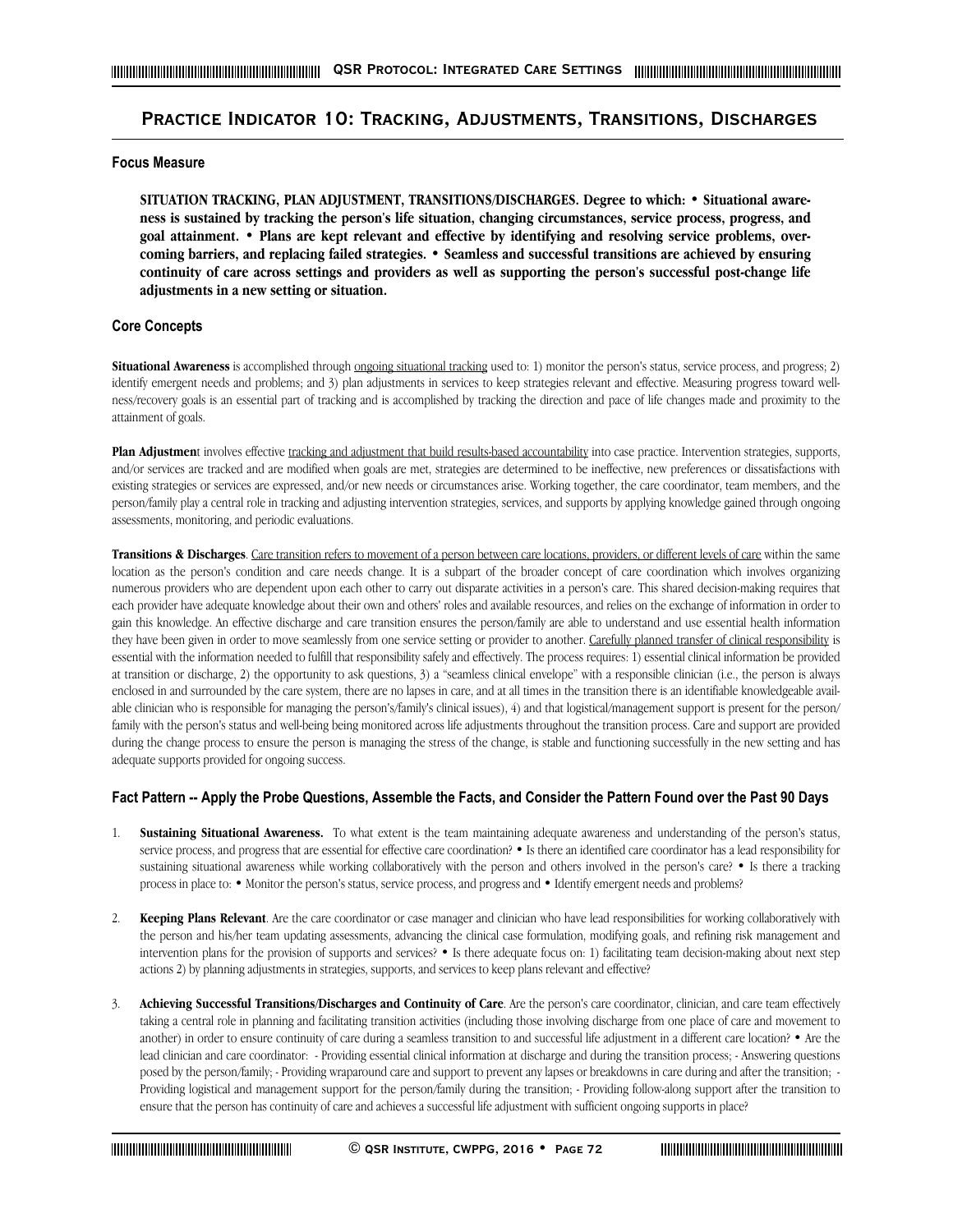# **Practice Indicator 10: Tracking, Adjustments, Transitions, Discharges**

### **Practice Rating Description that Best Fits the Fact Pattern Observed**

Description of the System Performance Situation Observed for the Person Rating Level

- **Optimal Practice.** Optimal practice efforts indicate strong and accurate situational awareness and tracking of the person's life situation, changing circumstances, effectiveness of services, and progress toward goal attainment. Practioners and team members are engaged in a process of clearly identifying and resolving service problems, overcoming barriers, and replacing failed strategies. Transitions are seamless and successful with excellent continuity of care across settings and providers resulting is successful life adjustments.
- Good Practice. Good practice efforts indicate accurate situational awareness and tracking of the person's life situation, changing circumstances, effectiveness of services, and progress toward goal attainment. Practioners and team members are generally engaged in a process of identifying and resolving service problems, overcoming barriers, and replacing failed strategies. Transitions are generally seamless and substantially successful with good continuity of care across settings and providers resulting in positive life adjustments.
- Fair Practice. Fair practice efforts indicate mostly accurate situational awareness and tracking of the person's life situation, changing circumstances, effectiveness of services, and progress toward goal attainment. Practioners and team members are sometimes engaged in a process of identifying and resolving service problems, overcoming barriers, and replacing failed strategies. Some transitions are seamless and successful with some continuity of care across settings and providers, resulting in some fair life adjustments.
- Marginally Inadequate Practice. Marginally inadequate practice efforts indicate inconsistently accurate situational awareness and tracking of the person's life situation, changing circumstances, effectiveness of services, and progress toward goal attainment. Practioners and team members engage in a limited or inconsistent process of identifying and resolving service problems, overcoming barriers, and replacing failed strategies. Transitions are erratic, with some gaps occurring in continuity of care across settings and providers resulting in some insufficient supports for life adjustments.
- Poor Practice. Poor practice efforts indicate very limited situational awareness and tracking of the person's life situation, changing circumstances, effectiveness of services, and progress toward goal attainment. Practioners and team members don't regularly engage in a process of identifying and resolving service problems, overcoming barriers, and replacing failed strategies. This process may not be occurring or does not include all team members or the person/family. Transitions are cumbersome and include breaks in service or no continuity of care across settings and providers resulting in poor life adjustments.
- Absent or Adverse Practice. Absent or Adverse practice efforts indicate no situational awareness and tracking of the person's life situation, changing circumstances, effectiveness of services, and progress toward goal attainment. There is no process of identifying and resolving service problems, overcoming barriers, and replacing failed strategies. Transitions are troublesome and include long breaks in service and no continuity of care across settings and providers. The person/family may be experiencing set backs in treatment, relapse, or are possibly unsafe.
- Not Applicable. Identification efforts reveal no evidence of needs to be addressed for transition services for this person at this time. This review indicator is deemed **not applicable** to this person.













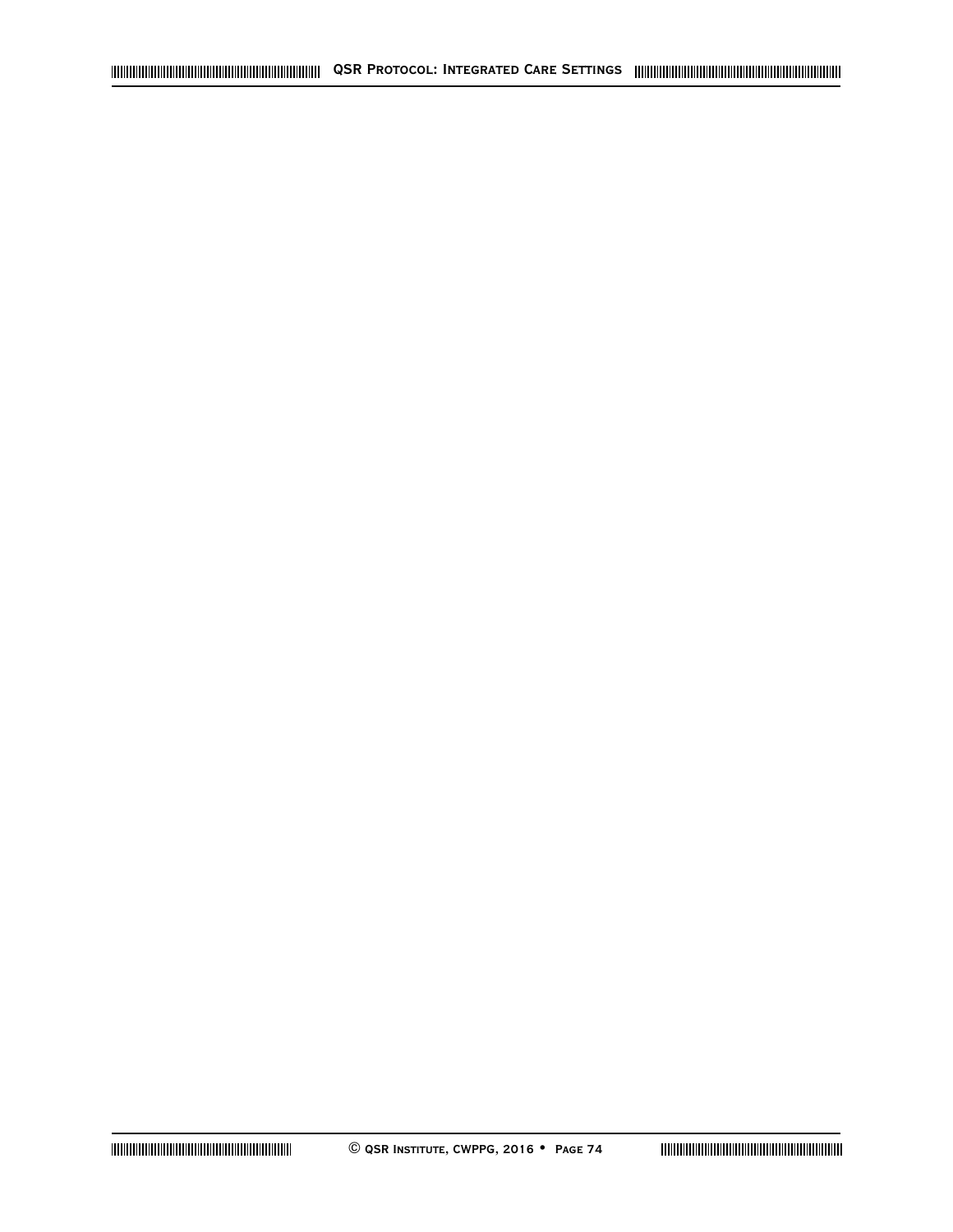# **Section 4**

# **Overall Patterns**

| 1. Overall Person Status        | 76 |
|---------------------------------|----|
| 2. Overall Practice Performance |    |
| 3. Six-Month Forecast           | 78 |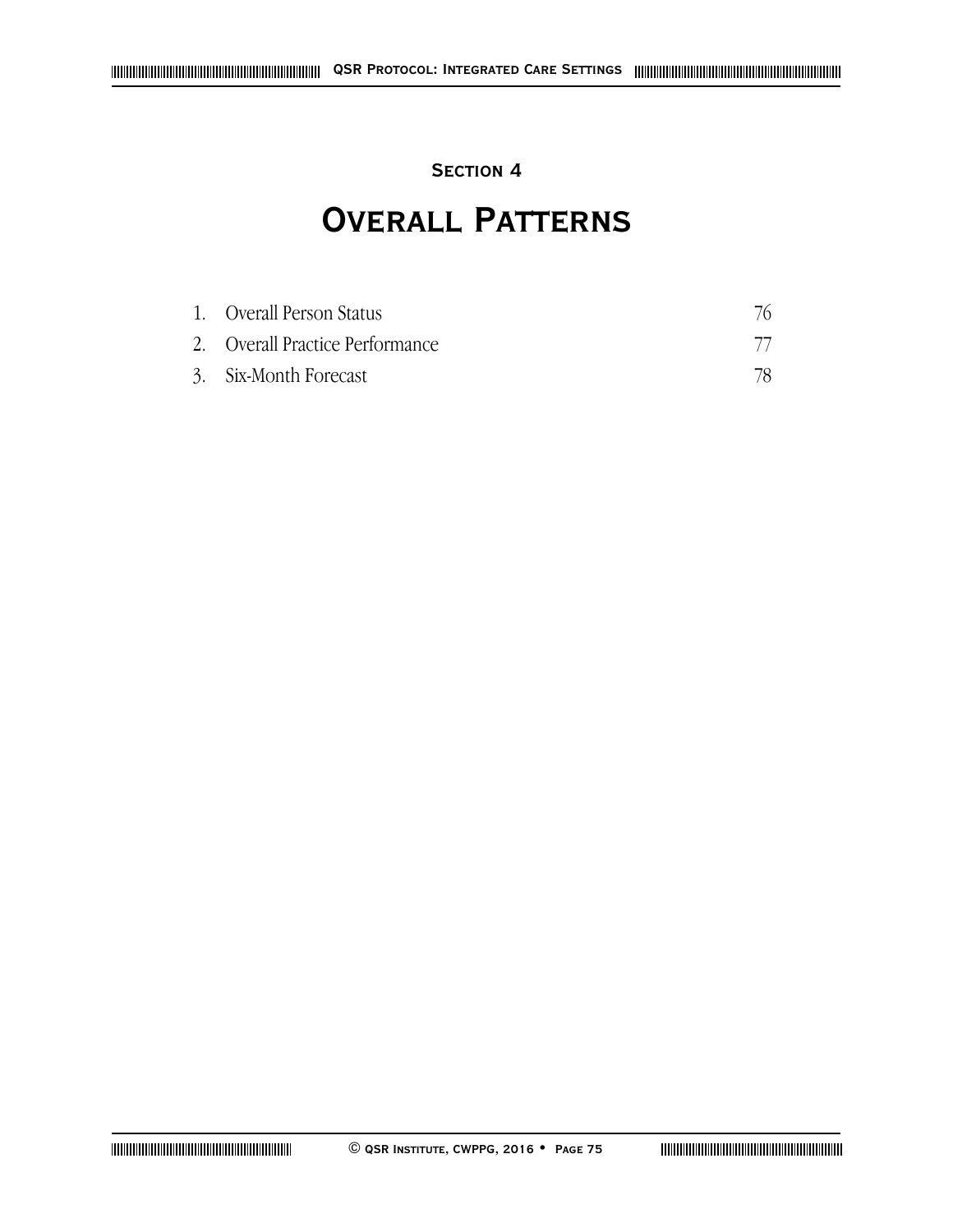## **Guidance for Determining an Overall Status Rating**

#### **General Directions**

The QSR Protocol provides directions to reviewers for determining an Overall Status Rating and Overall Practice Rating in a case for which a review has been completed for all of the indicators in each section. Each section (status and practice) has guidance for determining conditions under which Overall Status and Overall Practice Performance are deemed acceptable. For example, the status of the focus person cannot be regarded as acceptable if the person is found to be unsafe in her/his daily settings. Provided in the sections that follow are general rules of thumb used by reviewers. This guidance is used when selecting an overall rating pattern that best fits the aggregate ratings for a person and family being reviewed.

#### **Overall Status Rating**

General guidance is provided to assist QSR reviewers when selecting one of six possible rating categories for reporting the Overall Rating for the Status Section for the person being reviewed. This rating provides an answer to the question: *Overall, how well is the person doing at the time of the review?* Presented below are descriptions of six possible aggregate rating patterns for status indicators that may be found in a case under review. These general descriptions are offered to guide QSR reviewers in making their selections of overall status ratings so reviewers will be consistent in their work and so users of QSR findings will be aware of the manner in which overall ratings are determined. *Please refer to page 2 of the QSR Roll-Up Sheet after recording the indicator ratings when applying the following instructions.*

Selecting the Overall Status Rating category is based on the aggregate pattern found for the applicable status indicators in a case. The aggregate pattern is taken into account by the reviewer after assuring that the person is **SAFE** -- *that is, having ratings of 4 or higher for all applicable settings on Status Indicator 1: Safety from Harm by Others.* 

The general interpretations for these overall ratings are defined as follows:

- **Level 6 Optimal Overall Status**. At level 6, the person is SAFE. The preponderance of applicable indicator ratings in the status domain are rated 6. All status ratings for the person are in the 4-6 range.
- **Level 5 Good Overall Status**. At level 5, the person is SAFE. The preponderance of applicable indicator ratings in the status domain are rated in the 5 range. No status indicator is rated lower than 3.
- **Level 4 Fair Overall Status**. At level 4, the person is SAFE. The preponderance of applicable indicator ratings in the status domain are rated in the 4 range. No status indicator is rated lower than 2.

*Note: In a situation in which status indicator ratings are equal, the reviewer should give weight to the following key status indicators when selecting an overall rating of 3 or 4: Financial Security & Personal Management, Social Network, Mental Health Status, and Substance Use Status. That is, if the majority of these indicators is rated 4 or higher, then the overall rating should be 4. Conversely, if the majority of these indicators is rated 3 or lower, then the overall rating should be 3.* 

- **Level 3 Marginally Inadequate Overall Status**. At level 3, the person may have some occasional safety concerns of a mild nature and/or the preponderance of applicable indicator ratings in the status domain may be rated in the 3 range.
- **Level 2 Poor Overall Status**. At level 2, the person may have some significant safety concerns and/or the preponderance of applicable indicator ratings in the status domain may be rated in the 2 range.
- **Level 1 Adverse and Worsening Overall Status**. At level 1, the person and/or family situation may pose serious and worsening safety threats and/or the preponderance of applicable indicator ratings in the status domain may be rated in the 1-2 range.

The reviewer uses the rating patterns and ranges noted on the completed QSR Roll-Up Sheet for the person to determine the rating category above that best describes the overall status situation observed at the time of review.

#### **Noteworthy Exceptions - Reasons For Giving an Alternative Status Section Rating**

The patterns of aggregate ratings suggested to guide a QSR reviewer to an overall status and practice rating are meant to be used under general conditions. If, in the course of a review, the reviewer finds a rare and complex situation that, by its unusual nature, strongly points to a different rating interpretation, the reviewer should present the evidence and compelling reasons that a higher or lower domain rating should be given.

The presentation of evidence and compelling reasons should be made to the QSR team and team leader. If the team concurs with the reviewer's recommendation and if the leader so directs, the reviewer may report a rating that fairly fits the situation found although it departs from the rating guidance offered above.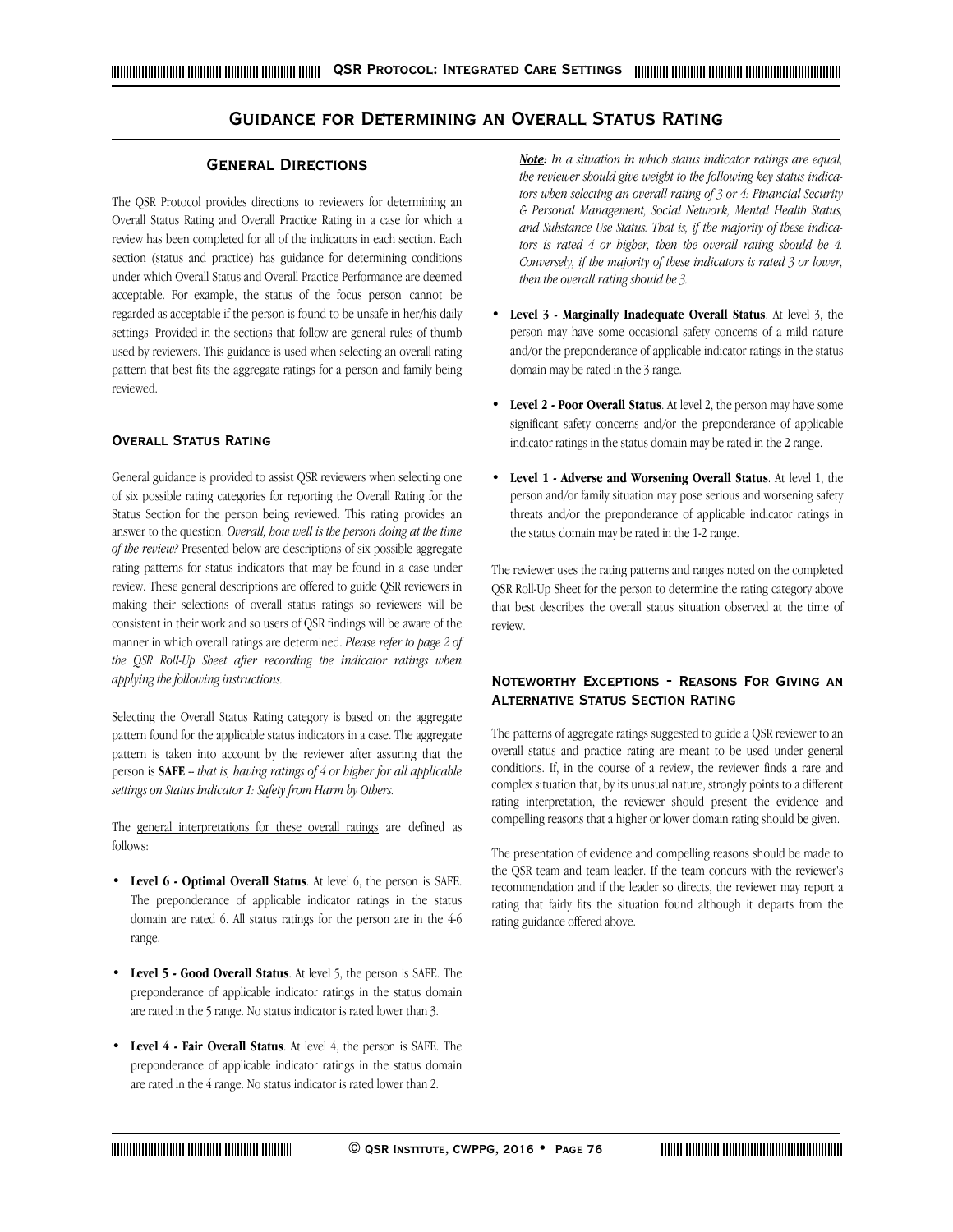# **Guidance for Determining an Overall Practice Rating**

#### **Overall Practice Rating**

The following guidance is provided to assist QSR reviewers when selecting one of six possible rating categories for reporting the Overall Rating for the Practice Section for the person being reviewed.

This rating provides an answer to the question: *Overall, how well is case practice working for the person at the time of the review?* Presented below are descriptions of six possible aggregate rating patterns for practice indicators that may be found in the case under review. These general descriptions are offered to guide QSR reviewers in making their selections of overall practice ratings so reviewers will be consistent in their work.

Selecting the Overall Practice Rating category is based on the aggregate pattern found for the applicable practice indicators in a case. Reviewers are directed to determine where the preponderance of ratings falls when examining the rating patterns.

Once the preponderance of ratings and lowest rated indicators are determined, the reviewer selects the overall rating description that best fits the pattern of findings.

The interpretations for these overall ratings are defined as follows:

- **Level 6 Optimal Overall Practice**. At level 6, the preponderance of applicable indicator ratings in the practice domain are rated 6. All practice ratings for the person are in the 4-6 range.
- **Level 5 Good Overall Practice**. At level 5, the preponderance of applicable indicator ratings in the practice domain are rated in the 5 range. No practice indicator is rated lower than 3.
- Level 4 Fair Overall Practice. At level 4, the preponderance of applicable indicator ratings in the practice domain are rated in the 4 range. No practice indicator for the person is rated lower than 2.

*Note: In a situation in which practice indicator ratings are equally divided between 3 and 4 ratings across the applicable set, the reviewer should give weight to the following core practice functions when selecting an overall rating of 3 or 4: Engagement, Teaming & Care Coordination, Assessment & Case Formulation, Planning Interventions, and Implementing Interventions. That is, if the majority of these core indicators is rated 4 or higher, then the overall rating should be 4. Conversely, if the majority of these indicators is rated 3 or lower, then the overall rating should be 3.* 

- **Level 3 Marginally Inadequate Overall Practice**. At level 3, the preponderance of applicable indicator ratings in the practice domain may be rated in the 3 range for the person. Some indicators may be rated in the 1-2 range.
- **Level 2 Poor Overall Practice**. At level 2, the preponderance of applicable indicator ratings in the practice domain may be rated in the 2 range for the person. Many indicators may be rated in the 1-2 range.

• **Level 1 - Adverse Overall Practice**. At level 1, the preponderance of applicable indicator ratings in the practice domain may be rated in the 1-2 range for the person with many falling into the 1 rating.

The reviewer uses the rating patterns and ranges noted on the completed QSR Roll-Up Sheet for the person to determine the rating category above that best describes the overall case practice situation observed. The Overall Practice Rating is used to reflect the level of service system performance for the person at the time of review.

### **Noteworthy Exceptions - Reasons For Giving an Alternative Practice Section Rating**

The patterns of aggregate ratings suggested to guide a QSR reviewer to an overall status and practice rating are meant to be used under general conditions. If, in the course of a review, the reviewer finds a rare and complex situation that, by its unusual nature, strongly points to a different rating interpretation, the reviewer should present the evidence and compelling reasons that a higher or lower domain rating should be given.

The presentation of evidence and compelling reasons should be made to the QSR team and team leader. If the team concurs with the reviewer's recommendation and if the leader so directs, the reviewer may report a rating that fairly fits the situation found although it departs from the rating guidance offered above.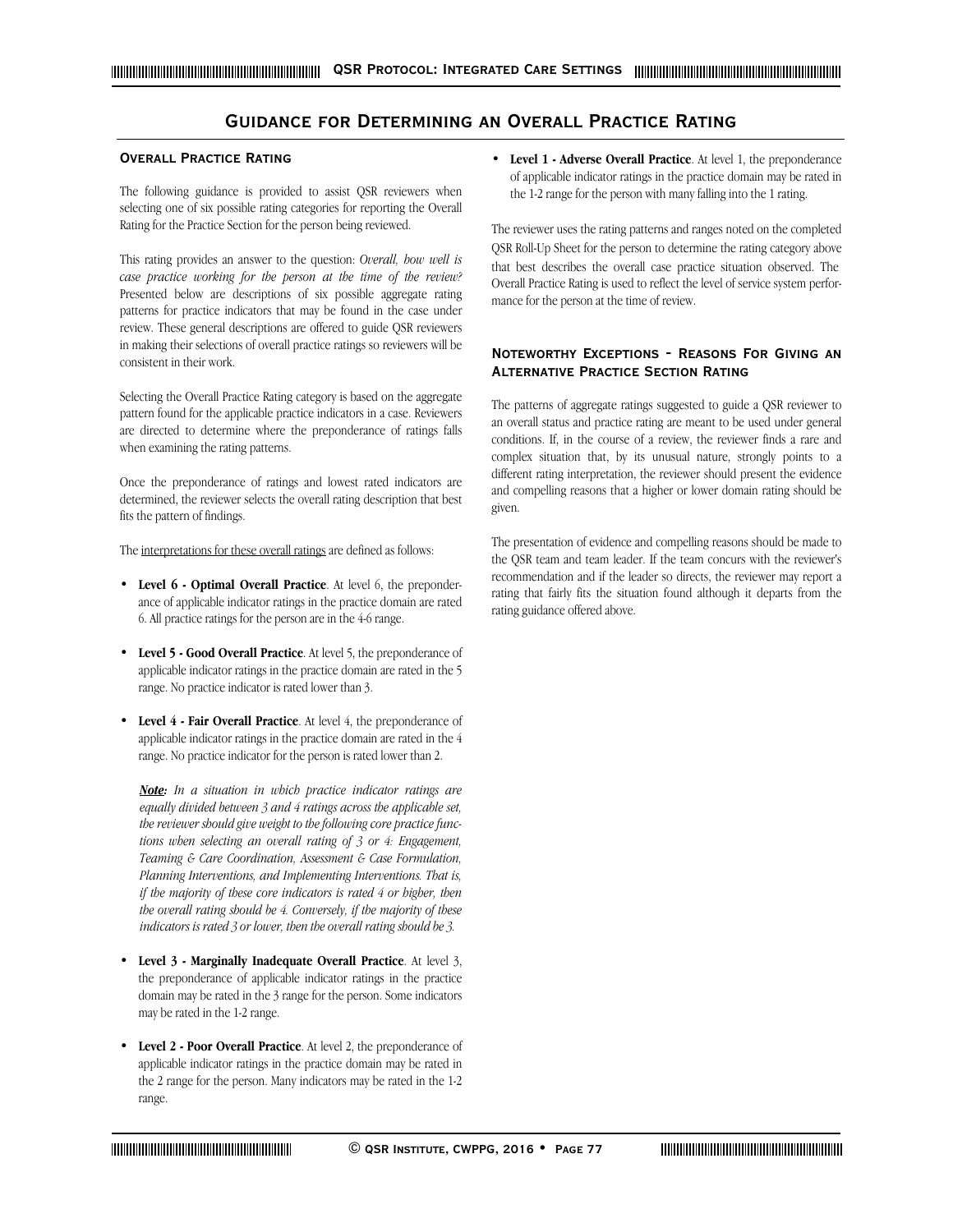# **Six-Month Forecast**

### **Forecasting the Trajectory of the Person's Expected Future Course**

Determination of the Overall Status, Progress, and Practice Ratings for the person is based on the observed current patterns as they emerge from the recent past. When making a six-month forecast, the reviewer projects the person's overall status pattern six months forward from the date of the review estimating whether the person will likely remain at a high level (if currently at a high level), improve to higher level, decline to a lower level, or remain at a low level (if currently at a low level).

The **projection method builds on known facts, historic patterns, and recent tendencies** known about the person's current status, known case circumstances, present practice performance, and local conditions at the service site. Forming a six-month forecast is based on **predicable future events** (e.g., the person being discharged from residential treatment and returned to home and work within the next 60 days) and **informed predictions** (e.g., probability of termination of parental rights for a parent that has a poor prognosis for reunification for his or her child who has been in care for 22 months or longer) about the expected course of change over the next six months, grounded on known current status and practice performance as well as knowledge of tendency patterns found in case history.

Based on what is known about this case and what is likely to occur in the near-term future, the reviewer makes an informed prediction of the near-term trajectory in this case. Assume that the service system's practice performance continues doing business as usual when making the six-month prediction. Mark the appropriate alternative future statement in the space provided for the Six-Month Prognosis on the roll-up sheet. The facts that lead the reviewer to this view of case trajectory should be reflected in the reviewer's findings and recommendations.

# **Six-Month Forecast**

Based on the person's **current overall status**, recent progress, the current level of **overall practice performance**, and **events expected to occur over the next six months**, is this person's overall status expected to maintain at a high level, improve to a higher level, remain about the same, decline over the next six months, or remain at low level six months from now -- if current practice continues business as usual? (check only one)

- **MAINTAIN at a CURRENTLY HIGH STATUS LEVEL (5-6 range)**
- $\Box$  **IMPROVE** to a level HIGHER than the current overall status
- □ **CONTINUE at the SAME STATUS LEVEL** − status quo
- **DECLINE to a level LOWER than the current overall status**
- **REMAIN at a CURRENTLY LOW STATUS LEVEL (1-2 range)**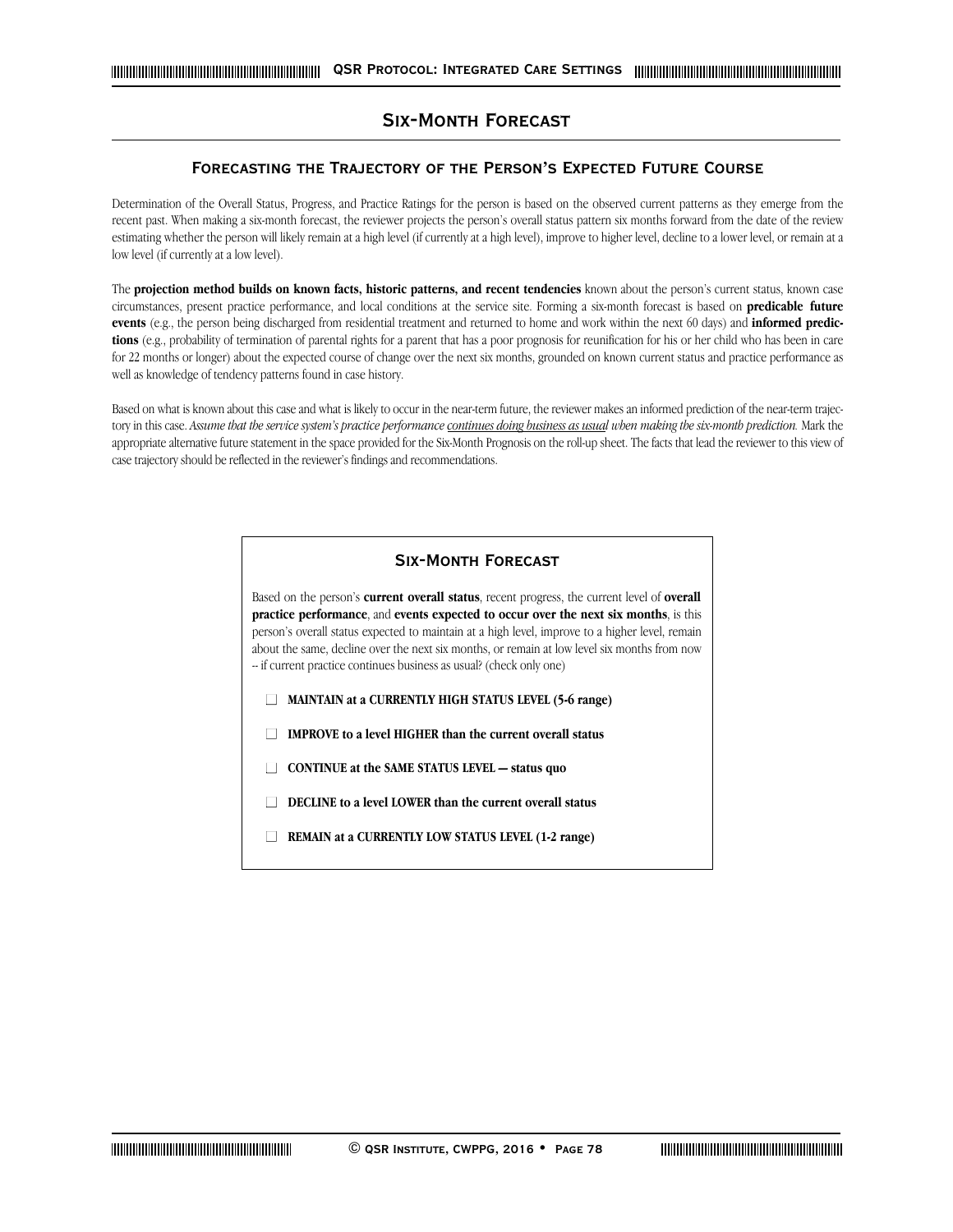# **Section 5**

# **Reporting Outlines**

| Written case summary outline   |  |
|--------------------------------|--|
| Oral case presentation outline |  |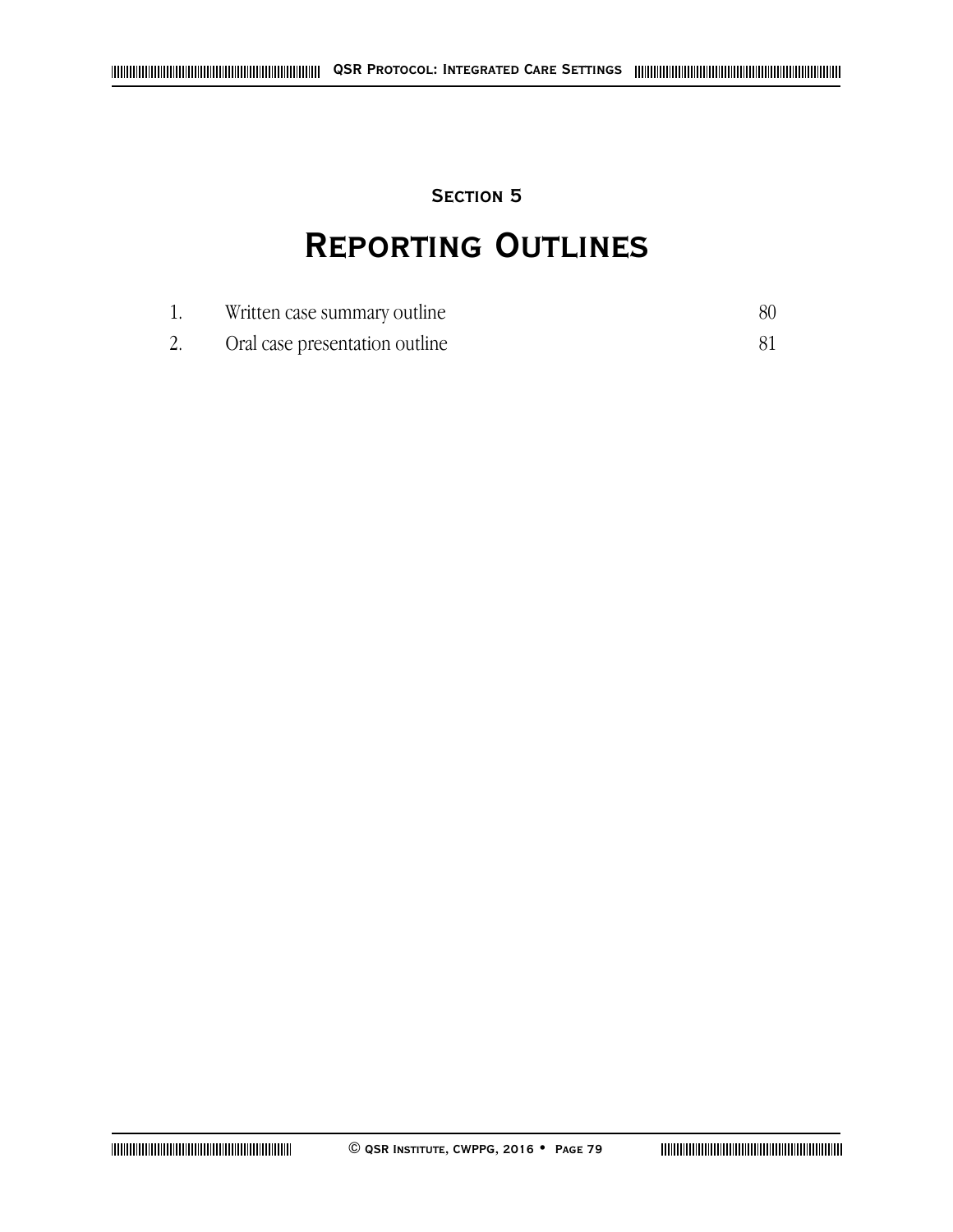# **Written Case Review Summary**

### **Person's Story & Status Findings**

#### **Facts about the Review**

- Provider Agency Review Date
- Person's Code Date of Report
- 
- 
- 
- Reviewer's Name Person's Placement

#### **People Interviewed during this Review**

Indicate the number and role (person, home provider, live-in associated, service coordinator, therapist, job coach, etc.) of the persons interviewed during the course of review. Indicate any key persons who were unavailable or unwilling to participate in interviews.

#### **Facts About the Person and Living Arrangement**

- Person's situation and living arrangement
- Reasons for mental health and/or addiction treatment services
- Service presently received
- Other agencies involved

#### **Person's Current Status**

Describe the current status of the person and living arrangement based on status review findings relative to well-being, daily functioning, necessary supports, and fulfillment of applicable adult roles. Mention relevant historical facts that are necessary for an understanding of the person's current status. Use a concise flowing narrative to tell the "case story" and make sure that it supports and adequately illuminates the Overall Status rating. If any unfavorable status result puts the person at risk of harm, explain the situation.

#### **Person's Recent Progress**

Describe the person's recent progress as revealed in the progress indicators. As appropriate to the person's situation, address matters related to recovery and relapse prevention.

#### **Factors Contributing to Favorable Status & Progress**

Where status is positive, indicate the contributions that the person's own strengths, good clinical reasoning and practical problem solving by practitioners, and uses of natural supports and generic community services made to the results.

#### **Factors Contributing to Unfavorable Status**

Describe any personal challenges or local practice conditions that seem to be contributing to the current unfavorable status and how the person may be adversely affected now or in the near-term future, if status is not improved.

### **Practice Performance Findings**

Describe the current practice performance of the service system for this person using a concise narrative form. Mention any historical facts or local circumstances that are necessary for understanding the situation.

#### **What's Working Now**

Identify and describe which service system functions are now working adequately for this person. Focus on practice strengths in engaging/ teaming, understanding, planning, implementing, and getting/using results. Briefly explain the factors that are contributing to the current success of these system functions.

#### **What's Not Working Now and Why**

Identify and describe any service system functions that are not working adequately for this person. Focus on practice challenges in engaging/ teaming, understanding, planning, implementing, and getting/using results. Briefly explain the problems that appear to be related to any current breakdowns in any of these functions.

#### **Six-Month Forecast/Stability of Findings**

Based on current service system performance found in this case, is the person's overall status likely to improve, stay about the same, or decline over the next six months -- assuming that practice continues business as usual? Take into account current service quality and important life change adjustments that may occur over this time period. Explain your rationale for the prognosis made.

### **Practical Steps to Sustain Success and Overcome Current Problems**

Suggest several practical *next steps* that could be taken to sustain and improve successful practice activities over the next six months. Suggest practical steps that could be taken to overcome current problems and to improve poor practices and local working conditions for this person in the next 90 days.

#### **Reporting Considerations**

When using an unbounded reporting format, the summary should not exceed six typed pages, depending on the complexity of the case and the extent of supports and services being provided by various agencies. When using a writing template, complete all sections and elements as appropriate to the case. Follow the guidance provided for length of statements entered into text blocks in the template.

Ensure that consistency exists between all forms of reporting made to agency staff, including the feedback session, grand rounds session, rollup sheet and case review summary. Submit the completed report in the manner directed and by the deadline set by the QSR Team Leader.